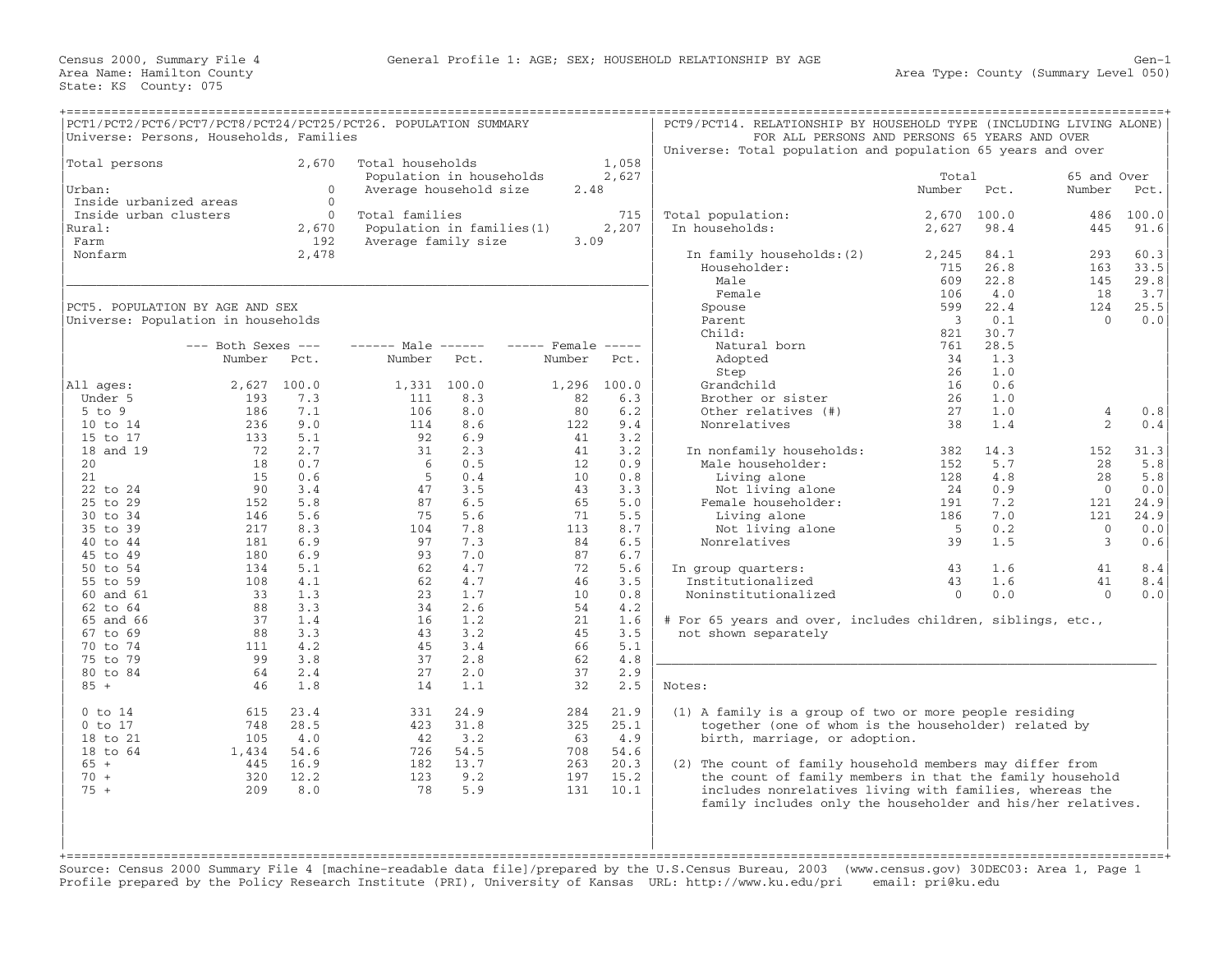| גישימי '<br>Total Population<br>l <del>. .</del><br>Tmiyarca • | DETAILED AGE BY SEX (INCLUDING MEDIANS) |               |            |     |          |
|----------------------------------------------------------------|-----------------------------------------|---------------|------------|-----|----------|
| <b>m</b> ~ + ~ 1                                               | $n = 1$<br><b>Themes</b> Le             | <b>m</b> -+-1 | $55 - 7 -$ | . 1 | $25 - 7$ |

|                   | Total    | Pct.       | Male            | Female         |                | Total    | Pct.       | Male            | Female         |                            | Total               | Pct.       | Male               | Female         |
|-------------------|----------|------------|-----------------|----------------|----------------|----------|------------|-----------------|----------------|----------------------------|---------------------|------------|--------------------|----------------|
| $0$ to $4$        | 193      | 7.2        | 111             | 82             | 40 to 44       | 183      | 6.9        | 99              | 84             | 80 to 84                   | 64                  | 2.4        | 27                 | 37             |
| $\Omega$          |          | 1.6        | 28              | 14             | 40             | 27       | 1.0        | 19              | 8              | 80                         | 12                  | 0.4        | 6                  | 6              |
|                   | 42       |            |                 |                |                |          |            |                 |                |                            | 9                   |            |                    |                |
| 1                 | 41       | 1.5        | 29              | 12<br>9        | 41             | 45       | 1.7        | 27              | 18             | 81                         |                     | 0.3        | 5<br>8             | 4              |
| $\overline{2}$    | 27       | 1.0        | 18              |                | 42             | 36       | 1.3        | 18              | 18             | 82                         | 13                  | 0.5        | $\overline{c}$     | 5              |
| 3                 | 55       | 2.1        | 24              | 31             | 43             | 39       | 1.5        | 22              | 17             | 83                         | 15                  | 0.6        |                    | 13             |
| $\overline{4}$    | 28       | 1.0        | 12              | 16             | 44             | 36       | 1.3        | 13              | 23             | 84                         | 15                  | 0.6        | 6                  | 9              |
| $5$ to $9$<br>5   | 186      | 7.0        | 106             | 80<br>15       | 45 to 49<br>45 | 180      | 6.7        | 93              | 87             | 85 to 89                   | 64                  | 2.4        | 25<br>$\mathbf{0}$ | 39             |
| 6                 | 48<br>27 | 1.8<br>1.0 | 33<br>14        | 13             | 46             | 35<br>40 | 1.3<br>1.5 | 14              | 21<br>26       | 85<br>86                   | $\overline{4}$<br>6 | 0.1<br>0.2 | $\overline{c}$     | $\overline{4}$ |
| 7                 | 23       | 0.9        | 9               | 14             | 47             | 30       | 1.1        | 14<br>15        | 15             | 87                         | 20                  | 0.7        | 4                  | 4<br>16        |
| 8                 | 46       | 1.7        | 30              | 16             | 48             | 50       | 1.9        | 40              | 10             | 88                         | 21                  | 0.8        | 17                 | 4              |
| 9                 | 42       | 1.6        | 20              | 22             | 49             | 25       | 0.9        | 10              | 15             | 89                         | 13                  | 0.5        | $\sqrt{2}$         | 11             |
| 10 to 14          | 236      | 8.8        | 114             | 122            | 50 to 54       | 134      | 5.0        | 62              | 72             | 90 to 94                   | 13                  | 0.5        | $\overline{2}$     | 11             |
| 10                | 43       | 1.6        | $7\phantom{.0}$ | 36             | 50             | 26       | 1.0        | 17              | 9              | 90                         | 5                   | 0.2        | $\overline{c}$     | 3              |
| 11                | 49       | 1.8        | 26              | 23             | 51             | 24       | 0.9        | 11              | 13             | 91                         | 2                   | 0.1        | $\Omega$           | $\sqrt{2}$     |
| 12                | 40       | 1.5        | 24              | 16             | 52             | 21       | 0.8        | $7\phantom{.0}$ | 14             | 92                         | $\Omega$            | 0.0        | $\Omega$           | $\mathbf{0}$   |
| 13                | 48       | 1.8        | 32              | 16             | 53             | 42       | 1.6        | 20              | 22             | 93                         | $\overline{a}$      | 0.1        | $\Omega$           | $\overline{2}$ |
| 14                | 56       | 2.1        | 25              | 31             | 54             | 21       | 0.8        | $7\phantom{.0}$ | 14             | 94                         | 4                   | 0.1        | $\Omega$           | 4              |
| $15$ to<br>19     | 205      | 7.7        | 123             | 82             | 55 to 59       | 108      | 4.0        | 62              | 46             | 95 to 99                   | 4                   | 0.1        | $\Omega$           | 4              |
| 15                | 47       | 1.8        | 34              | 13             | 55             | 15       | 0.6        | 11              | 4              | 95                         | $\Omega$            | 0.0        | $\Omega$           | $\Omega$       |
| 16                | 49       | 1.8        | 36              | 13             | 56             | 24       | 0.9        | 8               | 16             | 96                         | $\Omega$            | 0.0        | $\Omega$           | $\Omega$       |
| 17                | 37       | 1.4        | 22              | 15             | 57             | 26       | 1.0        | 14              | 12             | 97                         | 4                   | 0.1        | $\cap$             |                |
| 18                | 50       | 1.9        | 24              | 26             | 58             | 16       | 0.6        | 12              | 4              | 98                         | $\Omega$            | 0.0        | $\Omega$           | $\Omega$       |
| 19                | 22       | 0.8        | $7\phantom{.0}$ | 15             | 59             | 27       | 1.0        | 17              | 10             | 99                         | $\Omega$            | 0.0        | $\Omega$           | $\Omega$       |
| 20 to 24          | 123      | 4.6        | 58              | 65             | 60 to 64       | 121      | 4.5        | 57              | 64             | $100 - 104$                | $\Omega$            | 0.0        | $\Omega$           | $\cap$         |
| 20                | 18       | 0.7        | 6               | 12             | 60             | 25       | 0.9        | 17              | 8              | $105 - 109$                | $\Omega$            | 0.0        | $\Omega$           | $\Omega$       |
| 21                | 15       | 0.6        | 5               | 10             | 61             | 8        | 0.3        | 6               | 2              | $110 +$                    | $\Omega$            | 0.0        | $\Omega$           | $\cap$         |
| 22                | 26       | 1.0        | 15              | 11             | 62             | 41       | 1.5        | 17              | 24             |                            |                     |            |                    |                |
| 23                | 36       | 1.3        | 12              | 24             | 63             | 19       | 0.7        | 6               | 13             |                            |                     |            |                    |                |
| 24                | 28       | 1.0        | 20              | 8              | 64             | 28       | 1.0        | 11              | 17             | $0$ to $17$                | 748                 | 28.0       | 423                | 325            |
| 25 to 29          | 152      | 5.7        | 87              | 65             | 65 to 69       | 125      | 4.7        | 59<br>7         | 66             | 5 to 17                    | 555                 | 20.8       | 312                | 243            |
| 25                | 29       | 1.1        | 21              | 8<br>25        | 65             | 13       | 0.5<br>0.9 | 9               | 6              | 18 to 21                   | 105<br>195          | 3.9<br>7.3 | 42                 | 63             |
| 26<br>27          | 44<br>20 | 1.6<br>0.7 | 19<br>11        | 9              | 66<br>67       | 24<br>42 | 1.6        | 19              | 15<br>23       | 18<br>to 24<br>18<br>to 64 | 1,436               | 53.8       | 89<br>728          | 106<br>708     |
| 28                | 47       | 1.8        | 30              | 17             | 68             | 25       | 0.9        | 7               | 18             | 25 to 64                   | 1,241               | 46.5       | 639                | 602            |
| 29                | 12       | 0.4        | 6               | 6              | 69             | 21       | 0.8        | 17              | $\overline{4}$ | $60 +$                     | 607                 | 22.7       | 252                | 355            |
| 30 to 34          | 146      | 5.5        | 75              | 71             | 70 to 74       | 111      | 4.2        | 45              | 66             | $65 +$                     | 486                 | 18.2       | 195                | 291            |
| 30                | 38       | 1.4        | 25              | 13             | 70             | 15       | 0.6        | $\overline{2}$  | 13             | $70 +$                     | 361                 | 13.5       | 136                | 225            |
| 31                | 28       | 1.0        | 8               | 20             | 71             | 19       | 0.7        | 8               | 11             | $75 +$                     | 250                 | 9.4        | 91                 | 159            |
| 32                | 23       | 0.9        | 16              | $\overline{7}$ | 72             | 25       | 0.9        | 16              | 9              | $80 +$                     | 145                 | 5.4        | 54                 | 91             |
| 33                | 20       | 0.7        | 13              | 7              | 73             | 38       | 1.4        | 16              | 22             | $85 +$                     | 81                  | 3.0        | 27                 | 54             |
| 34                | 37       | 1.4        | 13              | 24             | 74             | 14       | 0.5        | 3               | 11             | $90 +$                     | 17                  | 0.6        | $\overline{c}$     | 15             |
| $35$ to<br>39     | 217      | 8.1        | 104             | 113            | 75 to 79       | 105      | 3.9        | 37              | 68             |                            |                     |            |                    |                |
| 35                | 48       | 1.8        | 15              | 33             | 75             | 21       | 0.8        | 13              | 8              |                            |                     |            |                    |                |
| 36                | 38       | 1.4        | 21              | 17             | 76             | 27       | 1.0        | 12              | 15             | All ages                   | 2,670 100.0         |            | 1,346              | 1,324          |
| 37                | 46       | 1.7        | 22              | 24             | 77             | 32       | 1.2        | 6               | 26             |                            |                     |            |                    |                |
| 38                | 43       | 1.6        | 19              | 24             | 78             | 12       | 0.4        | $\overline{2}$  | 10             | Median age                 | Both sexes          |            | Male               | Female         |
| 39                | 42       | 1.6        | 27              | 15             | 79             | 13       | 0.5        | 4               | 9              | By Sex                     | 37.2                |            | 34.9               | 38.9           |
|                   |          |            |                 |                |                |          |            |                 |                |                            |                     |            |                    |                |
|                   |          |            |                 |                |                |          |            |                 |                |                            |                     |            |                    |                |
| $+ = = = = = = =$ |          |            |                 |                |                |          |            |                 |                |                            |                     |            |                    |                |

Source: Census 2000 Summary File 4 [machine−readable data file]/prepared by the U.S.Census Bureau, 2003 (www.census.gov) 30DEC03: Area 1, Page 2 Profile prepared by the Policy Research Institute (PRI), University of Kansas URL: http://www.ku.edu/pri email: pri@ku.edu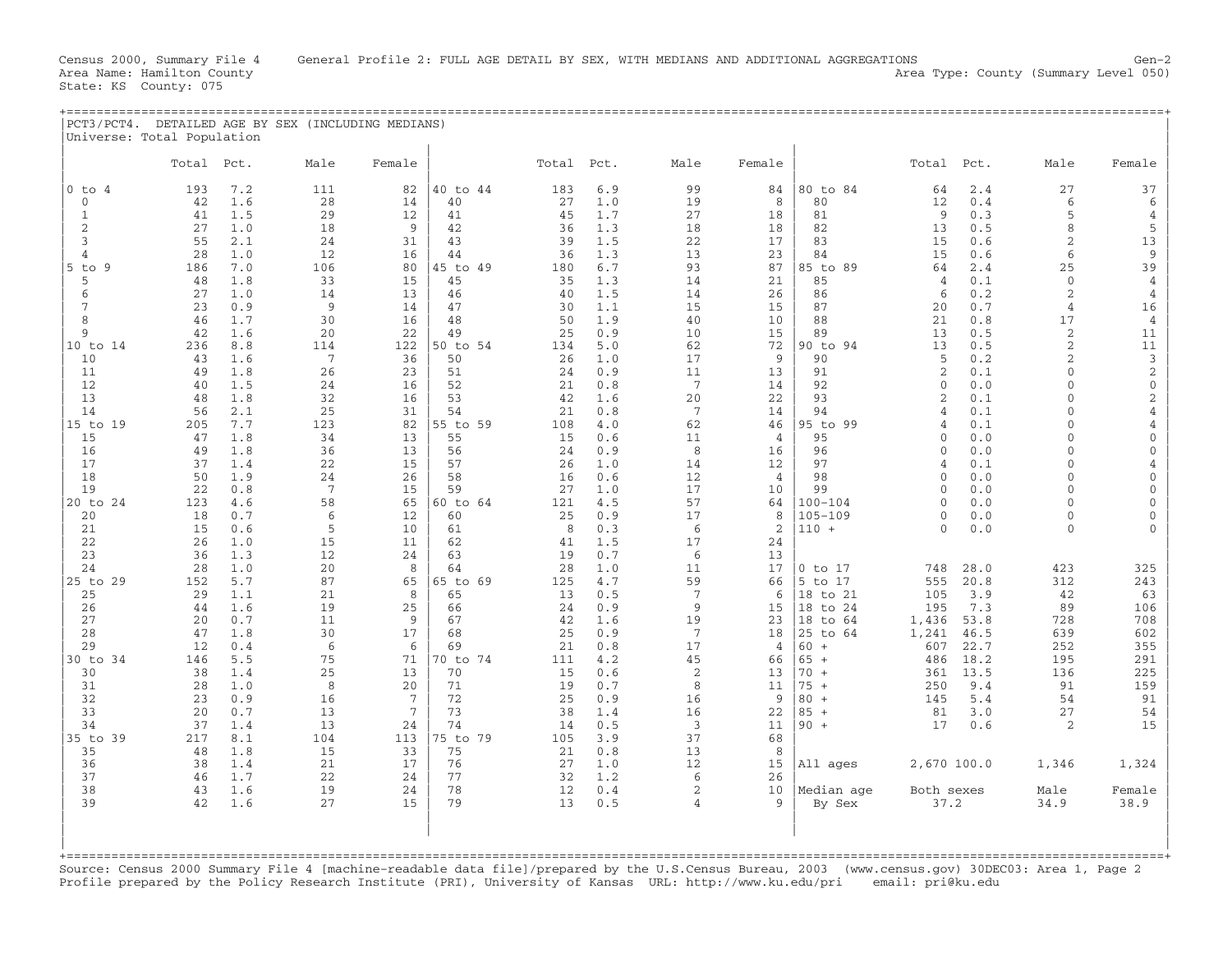Census 2000, Summary File 4 General Profile 3: RELATIONSHIP BY AGE BY HOUSEHOLD TYPE (UNDER 18); UNMARRIED PARTNERS Gen−3<br>Area Name: Hamilton County Level 050) Area Type: County (Summary Level 050) State: KS County: 075

| PCT13. RELATIONSHIP BY AGE FOR THE POPULATION UNDER 18 YEARS<br>Universe: Population under 18 years                                                                                                                                                                |                                                                    |                      |                          |       |                                           |                               |                                                                         |              |                                                                        |                                          |
|--------------------------------------------------------------------------------------------------------------------------------------------------------------------------------------------------------------------------------------------------------------------|--------------------------------------------------------------------|----------------------|--------------------------|-------|-------------------------------------------|-------------------------------|-------------------------------------------------------------------------|--------------|------------------------------------------------------------------------|------------------------------------------|
|                                                                                                                                                                                                                                                                    |                                                                    |                      |                          |       |                                           |                               |                                                                         |              |                                                                        |                                          |
|                                                                                                                                                                                                                                                                    |                                                                    |                      |                          |       | ---- Related Child ----<br>Other          |                               |                                                                         |              |                                                                        |                                          |
|                                                                                                                                                                                                                                                                    |                                                                    | Total in Householder |                          |       |                                           |                               |                                                                         |              |                                                                        | Institution- Noninstitution-             |
|                                                                                                                                                                                                                                                                    | Total                                                              |                      |                          |       |                                           |                               | Households or Spouse Own Child Relatives Nonrelatives Total alized Pop. |              |                                                                        | alized Pop.                              |
| Under 18 years:                                                                                                                                                                                                                                                    |                                                                    |                      |                          |       |                                           |                               |                                                                         | $\mathbf{0}$ | $\mathbf{0}$                                                           | $\mathbf{0}$                             |
|                                                                                                                                                                                                                                                                    |                                                                    |                      |                          |       |                                           |                               |                                                                         | $\Omega$     | $\mathbf{0}$                                                           | $\mathbf{0}$                             |
|                                                                                                                                                                                                                                                                    |                                                                    |                      |                          |       |                                           |                               |                                                                         |              | $\overline{0}$<br>$\mathbf{0}$                                         | $\mathbf{0}$                             |
|                                                                                                                                                                                                                                                                    |                                                                    |                      |                          |       |                                           |                               |                                                                         |              | $\begin{bmatrix} 0 \\ 0 \\ 0 \\ 0 \\ 0 \\ 0 \end{bmatrix}$<br>$\Omega$ | $\mathbb O$                              |
|                                                                                                                                                                                                                                                                    |                                                                    |                      |                          |       |                                           |                               |                                                                         |              | $\mathbf{0}$                                                           | $\mathbf 0$                              |
|                                                                                                                                                                                                                                                                    |                                                                    |                      |                          |       |                                           |                               |                                                                         |              | $\mathbf{0}$                                                           | $\mathbb O$                              |
|                                                                                                                                                                                                                                                                    |                                                                    |                      |                          |       |                                           |                               |                                                                         |              | $\Omega$                                                               | $\mathbb O$                              |
|                                                                                                                                                                                                                                                                    |                                                                    |                      |                          |       |                                           |                               |                                                                         |              | $\Omega$                                                               | $\mathbf{O}$                             |
| % Under 3 years<br>% 3 and 4 years<br>% 5 years<br>% 5 years<br>% 6 to 11 years<br>% 12 and 13 years<br>% 14 years<br>% 14 years<br>% 15 to 17 years<br>% 15 to 17 years<br>% 17.8%<br>% 17.8%<br>% 17.8%<br>% 17.8%<br>% 17.8%<br>% 17.8%<br>17.8%<br>17.8%<br>17 |                                                                    |                      |                          |       |                                           |                               |                                                                         |              |                                                                        | . %                                      |
|                                                                                                                                                                                                                                                                    |                                                                    |                      |                          |       |                                           |                               |                                                                         |              |                                                                        | . %                                      |
|                                                                                                                                                                                                                                                                    |                                                                    |                      |                          |       |                                           |                               |                                                                         |              |                                                                        | . $%$                                    |
|                                                                                                                                                                                                                                                                    |                                                                    |                      |                          |       |                                           |                               |                                                                         |              |                                                                        | . %                                      |
|                                                                                                                                                                                                                                                                    |                                                                    |                      |                          |       |                                           |                               |                                                                         |              |                                                                        | . $%$                                    |
|                                                                                                                                                                                                                                                                    |                                                                    |                      |                          |       |                                           |                               |                                                                         |              |                                                                        | . $%$                                    |
|                                                                                                                                                                                                                                                                    |                                                                    |                      |                          |       |                                           |                               |                                                                         |              |                                                                        | . %                                      |
| <b>UNDER 18 YEARS</b><br>Universe: Population under 18 years                                                                                                                                                                                                       |                                                                    |                      | Number                   | Pct.  | Universe: Households                      |                               |                                                                         | Total        | People<br>Under 18                                                     | Households With<br>No People<br>Under 18 |
|                                                                                                                                                                                                                                                                    |                                                                    |                      |                          |       |                                           |                               |                                                                         |              |                                                                        |                                          |
| Total population under 18 years:                                                                                                                                                                                                                                   |                                                                    |                      | 748 100.0                |       | Total households:                         |                               |                                                                         | 1,058        |                                                                        | 382<br>676                               |
|                                                                                                                                                                                                                                                                    |                                                                    |                      |                          |       | Family households:                        |                               |                                                                         | 715          |                                                                        | 381<br>334                               |
| In households:                                                                                                                                                                                                                                                     |                                                                    |                      | 748                      | 100.0 |                                           | Married-couple families       |                                                                         | 598          | 292                                                                    | 306                                      |
| Householder or spouse                                                                                                                                                                                                                                              |                                                                    |                      | $\overline{\phantom{0}}$ | 0.3   | Other families:                           |                               |                                                                         |              | 117<br>89                                                              | 28                                       |
| Related child:                                                                                                                                                                                                                                                     |                                                                    |                      | 739                      | 98.8  |                                           |                               | Male householder, no wife present                                       |              | $\frac{117}{30}$<br>22                                                 | 8                                        |
| Own child:                                                                                                                                                                                                                                                         |                                                                    |                      | 708                      | 94.7  |                                           |                               | Female householder, no husband present 87                               |              | 67                                                                     | 20                                       |
| In married-couple family                                                                                                                                                                                                                                           |                                                                    |                      | 564                      | 75.4  |                                           |                               |                                                                         |              |                                                                        |                                          |
| In other family:                                                                                                                                                                                                                                                   |                                                                    |                      | 144                      | 19.3  | Nonfamily households:<br>Male householder |                               |                                                                         | 152          | 343<br>$\overline{1}$                                                  | 342<br>$\overline{1}$<br>151             |
|                                                                                                                                                                                                                                                                    | Male householder, no wife 36<br>Female householder, no husband 108 |                      | 36 4.8                   | 14.4  | Female householder                        |                               |                                                                         | 191          |                                                                        | $\Omega$<br>191                          |
| Other relatives:                                                                                                                                                                                                                                                   |                                                                    |                      | 31                       | 4.1   |                                           |                               |                                                                         |              |                                                                        |                                          |
| Grandchild                                                                                                                                                                                                                                                         |                                                                    |                      | 16                       | 2.1   |                                           |                               |                                                                         |              |                                                                        |                                          |
| Other relatives                                                                                                                                                                                                                                                    |                                                                    |                      | 15                       | 2.0   |                                           |                               | PCT21. HOUSEHOLDS BY SEX OF UNMARRIED PARTNERS                          |              |                                                                        |                                          |
| Nonrelatives                                                                                                                                                                                                                                                       |                                                                    |                      | 7                        | 0.9   | Universe: Households                      |                               |                                                                         |              |                                                                        |                                          |
|                                                                                                                                                                                                                                                                    |                                                                    |                      |                          |       |                                           |                               |                                                                         |              | Number                                                                 | Pct.                                     |
| In group quarters:                                                                                                                                                                                                                                                 |                                                                    |                      | $\Omega$                 | 0.0   |                                           |                               |                                                                         |              |                                                                        |                                          |
| Institutionalized                                                                                                                                                                                                                                                  |                                                                    |                      | $\overline{0}$           | 0.0   | Total households:                         |                               |                                                                         |              | 1,058                                                                  | 100.0                                    |
| Noninstitutionalized                                                                                                                                                                                                                                               |                                                                    |                      | $\Omega$                 | 0.0   |                                           | Unmarried-partner households: |                                                                         |              |                                                                        | 37<br>3.5                                |
|                                                                                                                                                                                                                                                                    |                                                                    |                      |                          |       |                                           |                               | Male householder and male partner                                       |              |                                                                        | $\overline{2}$<br>0.2                    |
|                                                                                                                                                                                                                                                                    |                                                                    |                      |                          |       |                                           |                               | Male householder and female partner                                     |              |                                                                        | 20<br>1.9                                |
|                                                                                                                                                                                                                                                                    |                                                                    |                      |                          |       |                                           |                               | Female householder and female partner                                   |              |                                                                        | $\mathbf{1}$<br>0.1                      |
|                                                                                                                                                                                                                                                                    |                                                                    |                      |                          |       | All other households                      |                               | Female householder and male partner                                     |              | 1,021                                                                  | 14<br>1.3<br>96.5                        |
|                                                                                                                                                                                                                                                                    |                                                                    |                      |                          |       |                                           |                               |                                                                         |              |                                                                        |                                          |

+===================================================================================================================================================+ Source: Census 2000 Summary File 4 [machine−readable data file]/prepared by the U.S.Census Bureau, 2003 (www.census.gov) 30DEC03: Area 1, Page 3 Profile prepared by the Policy Research Institute (PRI), University of Kansas URL: http://www.ku.edu/pri email: pri@ku.edu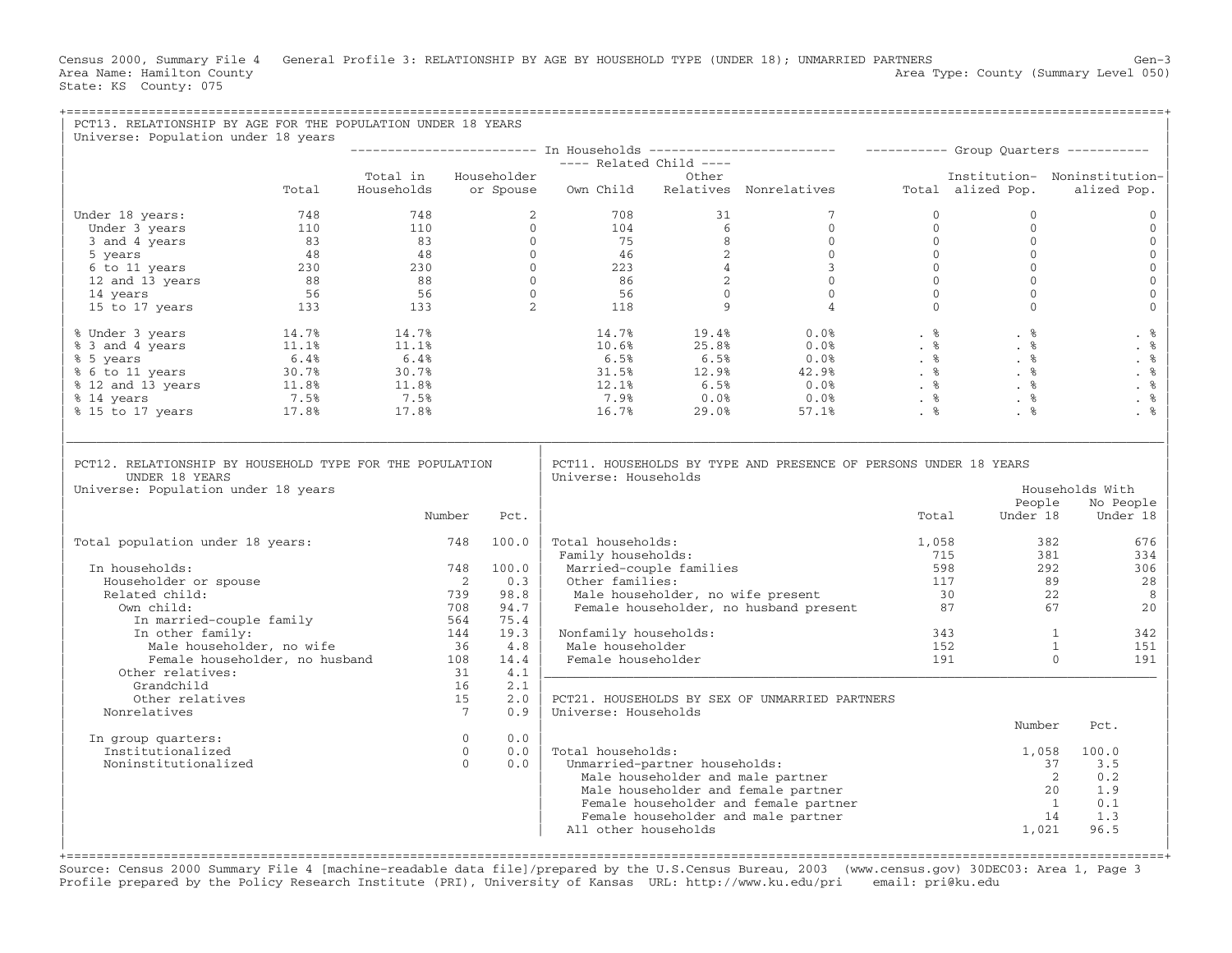Census 2000, Summary File 4 General Profile 4: HOUSEHOLD TYPE BY PRESENCE OF OWN CHILDREN; HOUSEHOLD SIZE; NONRELATIVES Gen-4<br>Area Name: Hamilton County Level 050) Area Type: County (Summary Level 050) State: KS County: 075

| PCT10/PCT15. HOUSEHOLDS BY AGE OF HOUSEHOLDER BY HOUSEHOLD TYPE (INCLUDING LIVING ALONE)<br>BY PRESENCE OF OWN CHILDREN UNDER 18 YEARS                                                                            |                                      |                                                                     |                                             |                                                    |                                                       |                                             |                                                                           |                                                                       | PCT10. HOUSEHOLD SIZE BY TYPE BY PRESENCE OF OWN CHILDREN<br>UNDER 18 YEARS                                                                                                                     |                                |                                                                                |                                                        |                    |                                                     |
|-------------------------------------------------------------------------------------------------------------------------------------------------------------------------------------------------------------------|--------------------------------------|---------------------------------------------------------------------|---------------------------------------------|----------------------------------------------------|-------------------------------------------------------|---------------------------------------------|---------------------------------------------------------------------------|-----------------------------------------------------------------------|-------------------------------------------------------------------------------------------------------------------------------------------------------------------------------------------------|--------------------------------|--------------------------------------------------------------------------------|--------------------------------------------------------|--------------------|-----------------------------------------------------|
| Universe: Households                                                                                                                                                                                              |                                      |                                                                     |                                             |                                                    |                                                       |                                             |                                                                           |                                                                       | Universe: Households (Total households: 1,058)                                                                                                                                                  |                                |                                                                                |                                                        |                    |                                                     |
|                                                                                                                                                                                                                   |                                      |                                                                     | Total Households Householder<br>Number      | Pct.                                               |                                                       | 15 to 64                                    |                                                                           | Householder<br>65 and Over                                            | 1-person households:<br>Male householder<br>Female householder                                                                                                                                  |                                |                                                                                |                                                        |                    | 314<br>128<br>186                                   |
| All types of households:                                                                                                                                                                                          |                                      |                                                                     | 1,058 100.0                                 |                                                    |                                                       | 746                                         |                                                                           | 312                                                                   |                                                                                                                                                                                                 |                                |                                                                                |                                                        |                    |                                                     |
| Family households:<br>Married-couple families:<br>With own children under 18 years<br>No own children under 18 years<br>Other families:<br>Male householder, no wife present:<br>With own children under 18 years |                                      |                                                                     | 715<br>598<br>286<br>312<br>117<br>30<br>22 | 67.6<br>56.5<br>27.0<br>29.5<br>11.1<br>2.8<br>2.1 |                                                       | 552<br>447<br>286<br>161<br>105<br>30<br>22 |                                                                           | 163<br>151<br>$\overline{0}$<br>151<br>12<br>$\Omega$<br>$\mathbf{0}$ | 2-or-more-person households:<br>Family households:<br>Married-couple family:<br>With own children under 18<br>No own children under 18<br>Other families:<br>Male householder, no wife present: | With own children under 18     |                                                                                |                                                        |                    | 744<br>715<br>598<br>286<br>312<br>117<br>30<br>22  |
| No own children under 18 years<br>Female householder, no husband:                                                                                                                                                 |                                      |                                                                     | 8 <sup>1</sup>                              | 0.8<br>8.2                                         |                                                       | 8<br>75                                     |                                                                           | $\overline{0}$<br>12                                                  |                                                                                                                                                                                                 | No own children under 18       |                                                                                |                                                        |                    | 8<br>87                                             |
| With own children under 18 years                                                                                                                                                                                  |                                      |                                                                     | $\begin{array}{c} 87 \\ 60 \end{array}$     | 5.7                                                |                                                       | 60                                          |                                                                           | $\Omega$                                                              |                                                                                                                                                                                                 | With own children under 18     |                                                                                | Female householder, no husband present:                |                    | 60                                                  |
| No own children under 18 years                                                                                                                                                                                    |                                      |                                                                     | 27                                          | 2.6                                                |                                                       | 15                                          |                                                                           | 12                                                                    |                                                                                                                                                                                                 | No own children under 18       |                                                                                |                                                        |                    | 27                                                  |
| Nonfamily households:<br>Householder living alone<br>Householder not living alone                                                                                                                                 |                                      |                                                                     | 343<br>314<br>29                            | 32.4<br>29.7<br>2.7                                |                                                       | 194<br>165<br>29                            |                                                                           | 149<br>149<br>$\Omega$                                                | Nonfamily households:<br>Male Householder<br>Female Householder                                                                                                                                 |                                |                                                                                |                                                        |                    | 29<br>24<br>5                                       |
| PCT17. HOUSEHOLDS BY TYPE BY HOUSEHOLD SIZE<br>Universe: Households                                                                                                                                               |                                      |                                                                     |                                             |                                                    |                                                       |                                             |                                                                           |                                                                       | PCT16. HOUSEHOLD TYPE BY AGE OF HOUSEHOLDER<br>Universe: Households                                                                                                                             |                                |                                                                                |                                                        |                    |                                                     |
|                                                                                                                                                                                                                   | Total                                | Pct.                                                                |                                             | Family<br>Households                               | Pct.                                                  |                                             | Nonfamily<br>Households                                                   | Pct.                                                                  | Age of<br>Householder                                                                                                                                                                           | Total                          | Pct.                                                                           | Family<br>Households                                   |                    | Nonfamily<br>Households                             |
| All households:<br>1-person households<br>2-person households<br>3-person households<br>4-person households<br>5-person households<br>6-person households<br>7-or-more person<br>households                       | 1,058 100.0<br>314<br>73<br>27<br>23 | 29.7<br>344 32.5<br>145 13.7<br>132 12.5<br>6.9<br>2.6<br>2.2       |                                             | 715<br>322<br>131<br>73<br>27<br>23                | 67.6<br>30.4<br>139 13.1<br>12.4<br>6.9<br>2.6<br>2.2 |                                             | 343<br>314<br>22<br>-6<br>1<br>$\overline{0}$<br>$\Omega$<br>$\mathbf{0}$ | 32.4<br>29.7<br>2.1<br>0.6<br>0.1<br>0.0<br>0.0<br>0.0                | All ages:<br>15 to 24<br>25 to 34<br>35 to 44<br>45 to 54<br>55 to 64<br>65 to 74<br>75 to 84<br>85 & over                                                                                      | 1,058 100.0<br>40<br>215<br>42 | 3.8<br>166 15.7<br>20.3<br>185 17.5<br>140 13.2<br>148 14.0<br>122 11.5<br>4.0 | 715<br>19<br>122<br>178<br>146<br>87<br>95<br>58<br>10 |                    | 343<br>21<br>44<br>37<br>39<br>53<br>53<br>64<br>32 |
| PCT23. NONRELATIVES BY HOUSEHOLD TYPE<br>Universe: Nonrelatives                                                                                                                                                   | Total                                |                                                                     |                                             | Family<br>Households                               | Pct.                                                  |                                             | Nonfamily<br>Households                                                   | Pct.                                                                  | PCT22. HOUSEHOLDS BY PRESENCE OF NONRELATIVES<br>Universe: Households                                                                                                                           |                                |                                                                                |                                                        | Number             | Pct.                                                |
|                                                                                                                                                                                                                   |                                      | Pct.                                                                |                                             |                                                    |                                                       |                                             |                                                                           |                                                                       |                                                                                                                                                                                                 |                                |                                                                                |                                                        |                    |                                                     |
| Total nonrelatives:<br>Roomer or boarder<br>Housemate or roommate<br>Unmarried partner<br>Foster child<br>Other nonrelatives                                                                                      | 8                                    | 77 100.0<br>10 13.0<br>16 20.8<br>43 55.8<br>$0 \qquad 0.0$<br>10.4 |                                             | 38<br>2<br>$\overline{0}$<br>$\mathcal{E}$         | 49.4<br>8 10.4<br>2.6<br>25 32.5<br>0.0<br>3.9        |                                             | 39<br>$\overline{2}$<br>14<br>18<br>$\Omega$<br>-5                        | 50.6<br>2.6<br>18.2<br>23.4<br>0.0<br>6.5                             | Total households:<br>Households with one or more<br>nonrelatives<br>Households with no nonrelatives                                                                                             |                                |                                                                                |                                                        | 1,058<br>61<br>997 | 100.0<br>5.8<br>94.2                                |
|                                                                                                                                                                                                                   |                                      |                                                                     |                                             |                                                    |                                                       |                                             |                                                                           |                                                                       |                                                                                                                                                                                                 |                                |                                                                                |                                                        |                    |                                                     |

Source: Census 2000 Summary File 4 [machine−readable data file]/prepared by the U.S.Census Bureau, 2003 (www.census.gov) 30DEC03: Area 1, Page 4 Profile prepared by the Policy Research Institute (PRI), University of Kansas URL: http://www.ku.edu/pri email: pri@ku.edu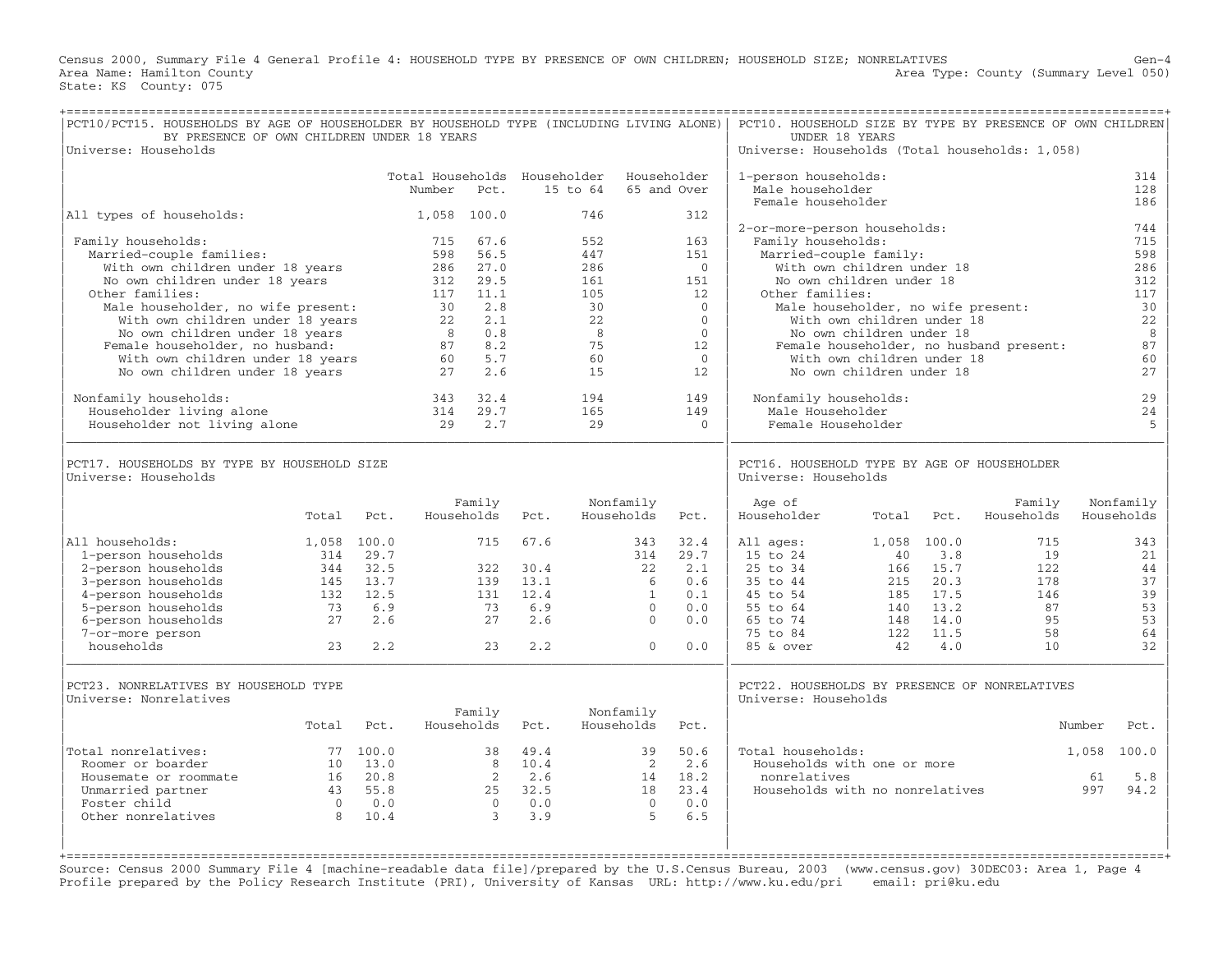| PCT27/PCT29. FAMILY TYPE BY PRESENCE AND AGE OF OWN OR RELATED CHILDREN |                           |           |                |              |                |                  |                | PCT18/PCT19. HOUSEHOLDS BY PRESENCE OF PEOPLE (60/65) YEARS |       |          |                                             |                                                                                                                                                                                                                                                                                                                                                                                                                  |
|-------------------------------------------------------------------------|---------------------------|-----------|----------------|--------------|----------------|------------------|----------------|-------------------------------------------------------------|-------|----------|---------------------------------------------|------------------------------------------------------------------------------------------------------------------------------------------------------------------------------------------------------------------------------------------------------------------------------------------------------------------------------------------------------------------------------------------------------------------|
| Universe: Families                                                      |                           |           |                |              |                |                  |                |                                                             |       |          | AND OVER, HOUSEHOLD SIZE AND HOUSEHOLD TYPE |                                                                                                                                                                                                                                                                                                                                                                                                                  |
|                                                                         |                           |           |                |              |                |                  |                | Universe: Households (Total households:                     |       |          | 1,058)                                      |                                                                                                                                                                                                                                                                                                                                                                                                                  |
|                                                                         | By Presence of:           |           | Own Children   |              |                | Related Children |                |                                                             |       |          |                                             |                                                                                                                                                                                                                                                                                                                                                                                                                  |
|                                                                         |                           |           | Families       | Pct.         |                | Families         | Pct.           |                                                             |       |          | 60+ Years                                   | 65+ Years                                                                                                                                                                                                                                                                                                                                                                                                        |
|                                                                         |                           |           |                |              |                |                  |                |                                                             |       |          |                                             |                                                                                                                                                                                                                                                                                                                                                                                                                  |
| All families:                                                           |                           |           |                | 715 100.0    |                |                  | 715 100.0      | Households w/ one or more over 60/65:                       |       |          | 398                                         | 316                                                                                                                                                                                                                                                                                                                                                                                                              |
| Married-couple families:                                                |                           |           | 598            | 83.6         |                | 598              | 83.6           | 1-person households                                         |       |          | 181                                         | 149                                                                                                                                                                                                                                                                                                                                                                                                              |
| With own/related children < 18:                                         |                           |           | 286            | 40.0         |                | 290              | 40.6           | 2-or-more person households:                                |       |          | 217                                         | 167                                                                                                                                                                                                                                                                                                                                                                                                              |
| Under 6 years only                                                      |                           |           | 62             | 8.7          |                | 63               | 8.8            | Family households                                           |       |          | 213                                         | 165                                                                                                                                                                                                                                                                                                                                                                                                              |
|                                                                         | Under 6 and 6 to 17 years |           | 80             | 11.2         |                | 83               | 11.6           | Nonfamily households                                        |       |          | $\overline{4}$                              | 2                                                                                                                                                                                                                                                                                                                                                                                                                |
|                                                                         |                           |           |                | 20.1         |                | 144              |                |                                                             |       |          |                                             |                                                                                                                                                                                                                                                                                                                                                                                                                  |
| 6 to 17 years only                                                      |                           |           | 144            |              |                |                  | 20.1           |                                                             |       |          |                                             |                                                                                                                                                                                                                                                                                                                                                                                                                  |
| No own/related children under 18                                        |                           |           | 312            | 43.6         |                | 308              | 43.1           | Households with no people over 60/65:                       |       |          | 660                                         | 742                                                                                                                                                                                                                                                                                                                                                                                                              |
| Other families (No spouse present):                                     |                           |           | 117            | 16.4         |                | 117              | 16.4           | 1-person households                                         |       |          | 133                                         | 165                                                                                                                                                                                                                                                                                                                                                                                                              |
| Male householder, no wife:                                              |                           |           | 30             | 4.2          |                | 30               | 4.2            | 2-or-more person households:                                |       |          | 527                                         | 577                                                                                                                                                                                                                                                                                                                                                                                                              |
| With $own/related children < 18$ :                                      |                           |           | 22             | 3.1          |                | 22               | 3.1            | Family households                                           |       |          | 502                                         | 550                                                                                                                                                                                                                                                                                                                                                                                                              |
| Under 6 years only                                                      |                           |           | 5              | 0.7          |                | - 5              | 0.7            | Nonfamily households                                        |       |          | 25                                          | 27                                                                                                                                                                                                                                                                                                                                                                                                               |
|                                                                         | Under 6 and 6 to 17 years |           | $\overline{2}$ | 0.3          |                | $\overline{4}$   | 0.6            |                                                             |       |          |                                             |                                                                                                                                                                                                                                                                                                                                                                                                                  |
| 6 to 17 years only                                                      |                           |           | 15             | 2.1          |                | 13               | 1.8            |                                                             |       |          |                                             |                                                                                                                                                                                                                                                                                                                                                                                                                  |
| No own/related children under 18                                        |                           |           | 8 <sup>1</sup> | 1.1          |                | 8                | 1.1            | PCT28. OWN CHILDREN UNDER 18 YEARS BY FAMILY TYPE AND AGE   |       |          |                                             |                                                                                                                                                                                                                                                                                                                                                                                                                  |
| Female householder, no husband:                                         |                           |           | 87             | 12.2         |                | 87               | 12.2           | Universe: Own children under 18 years                       |       |          |                                             |                                                                                                                                                                                                                                                                                                                                                                                                                  |
| With own/related children < 18:                                         |                           |           | 60             | 8.4          |                | 67               | 9.4            |                                                             |       |          |                                             |                                                                                                                                                                                                                                                                                                                                                                                                                  |
| Under 6 years only                                                      |                           |           | 7              | 1.0          |                | 7                | 1.0            |                                                             |       |          | In Male                                     | In Female                                                                                                                                                                                                                                                                                                                                                                                                        |
|                                                                         | Under 6 and 6 to 17 years |           | $\overline{4}$ | 0.6          |                | 8                | 1.1            |                                                             |       |          | In Married Householder Householder          |                                                                                                                                                                                                                                                                                                                                                                                                                  |
| 6 to 17 years only                                                      |                           |           | 49             | 6.9          |                | 52               | 7.3            | Own Children                                                |       | Couple   | No Wife                                     | No Husband                                                                                                                                                                                                                                                                                                                                                                                                       |
| No own/related children under 18                                        |                           |           | 27             | 3.8          |                | 20               | 2.8            | Age $--$                                                    | Total | Families | Families                                    | Families                                                                                                                                                                                                                                                                                                                                                                                                         |
|                                                                         |                           |           |                |              |                |                  |                |                                                             |       |          |                                             |                                                                                                                                                                                                                                                                                                                                                                                                                  |
|                                                                         |                           |           |                |              |                |                  |                | Under 18:                                                   | 708   | 564      | 36                                          |                                                                                                                                                                                                                                                                                                                                                                                                                  |
|                                                                         |                           |           |                |              |                |                  |                |                                                             |       |          |                                             | 108                                                                                                                                                                                                                                                                                                                                                                                                              |
| PCT30. FAMILY TYPE BY AGE OF HOUSEHOLDER                                |                           |           |                |              |                |                  |                | Under 3                                                     | 104   | 93       | $\overline{4}$                              | 7                                                                                                                                                                                                                                                                                                                                                                                                                |
| Universe: Families                                                      |                           |           |                |              |                |                  |                | $3$ and $4$                                                 | 75    | 71       | $\mathbf{1}$                                | 3                                                                                                                                                                                                                                                                                                                                                                                                                |
|                                                                         |                           |           |                |              | Male           |                  | Female         | 5                                                           | 46    | 40       | $\Omega$                                    | 6                                                                                                                                                                                                                                                                                                                                                                                                                |
|                                                                         |                           |           | Married        | Householder  |                |                  | Householder    | 6 to 11                                                     | 223   | 182      | 12                                          | 29                                                                                                                                                                                                                                                                                                                                                                                                               |
| Age of                                                                  |                           |           | Couple         |              | No Wife        |                  | No Husband     | 12 and 13                                                   | 86    | 64       | 2                                           | 20                                                                                                                                                                                                                                                                                                                                                                                                               |
| Householder                                                             | Total                     | Pct.      | Families       |              | Families       |                  | Families       | 14                                                          | 56    | 38       | $\overline{4}$                              | 14                                                                                                                                                                                                                                                                                                                                                                                                               |
|                                                                         |                           |           |                |              |                |                  |                | 15 to 17                                                    | 118   | 76       | 13                                          | 29                                                                                                                                                                                                                                                                                                                                                                                                               |
| All ages:                                                               |                           | 715 100.0 | 598            |              | 30             |                  | 87             |                                                             |       |          |                                             |                                                                                                                                                                                                                                                                                                                                                                                                                  |
| 15 to 24                                                                | 19                        | 2.7       | 13             |              | 2              |                  | $\overline{4}$ |                                                             |       |          |                                             |                                                                                                                                                                                                                                                                                                                                                                                                                  |
| 25 to 34                                                                | 122                       | 17.1      | 92             |              | 9              |                  | 21             | PCT31. NONFAMILY HOUSEHOLDS BY HOUSEHOLDER'S SEX AND AGE    |       |          |                                             |                                                                                                                                                                                                                                                                                                                                                                                                                  |
| 35 to 44                                                                | 178                       | 24.9      | 138            |              | 15             |                  | 25             | Universe: Nonfamily households                              |       |          |                                             |                                                                                                                                                                                                                                                                                                                                                                                                                  |
| 45 to 54                                                                | 146                       | 20.4      | 122            |              | $\overline{4}$ |                  | 20             |                                                             |       |          |                                             |                                                                                                                                                                                                                                                                                                                                                                                                                  |
| 55 to 59                                                                | 42                        | 5.9       | 42             |              | $\Omega$       |                  | $\Omega$       |                                                             |       |          |                                             | ---- Householder<br>$\frac{1}{2} \frac{1}{2} \frac{1}{2} \frac{1}{2} \frac{1}{2} \frac{1}{2} \frac{1}{2} \frac{1}{2} \frac{1}{2} \frac{1}{2} \frac{1}{2} \frac{1}{2} \frac{1}{2} \frac{1}{2} \frac{1}{2} \frac{1}{2} \frac{1}{2} \frac{1}{2} \frac{1}{2} \frac{1}{2} \frac{1}{2} \frac{1}{2} \frac{1}{2} \frac{1}{2} \frac{1}{2} \frac{1}{2} \frac{1}{2} \frac{1}{2} \frac{1}{2} \frac{1}{2} \frac{1}{2} \frac{$ |
| 60 to 64                                                                | 45                        | 6.3       | 40             |              | $\mathbf 0$    |                  | 5              |                                                             |       | Total    | Male                                        | Female                                                                                                                                                                                                                                                                                                                                                                                                           |
| 65 to 74                                                                | 95                        | 13.3      | 91             |              | $\mathbf 0$    |                  | $\overline{4}$ |                                                             |       |          |                                             |                                                                                                                                                                                                                                                                                                                                                                                                                  |
| 75 and over                                                             | 68                        | 9.5       | 60             |              | $\Omega$       |                  | 8              |                                                             |       |          | 343<br>152                                  | 191                                                                                                                                                                                                                                                                                                                                                                                                              |
|                                                                         |                           |           |                |              |                |                  |                | Total nonfamily households:                                 |       |          |                                             |                                                                                                                                                                                                                                                                                                                                                                                                                  |
|                                                                         |                           |           |                |              |                |                  |                |                                                             |       |          |                                             |                                                                                                                                                                                                                                                                                                                                                                                                                  |
|                                                                         |                           |           |                |              |                |                  |                | Living alone:                                               |       |          | 314<br>128                                  | 186                                                                                                                                                                                                                                                                                                                                                                                                              |
| PCT34. HOUSEHOLDS BY NUMBER OF SUBFAMILIES                              |                           |           |                |              |                |                  |                | Householder 15 to 64 years                                  |       |          | 165<br>100                                  | 65                                                                                                                                                                                                                                                                                                                                                                                                               |
| Universe: Households                                                    |                           |           |                |              |                |                  |                | Householder 65 years & over                                 |       |          | 149                                         | 28<br>121                                                                                                                                                                                                                                                                                                                                                                                                        |
|                                                                         |                           |           |                | Number       | Pct.           |                  |                | Not living alone:                                           |       |          | 29                                          | 24<br>5                                                                                                                                                                                                                                                                                                                                                                                                          |
|                                                                         |                           |           |                |              |                |                  |                | Householder 15 to 64 years                                  |       |          | 29                                          | 5<br>24                                                                                                                                                                                                                                                                                                                                                                                                          |
| Total:                                                                  |                           |           |                | 1,058        | 100.0          |                  |                | Householder 65 years & over                                 |       |          | $\mathbf{0}$                                | $\Omega$<br>$\Omega$                                                                                                                                                                                                                                                                                                                                                                                             |
| No subfamilies                                                          |                           |           |                | 1,044        | 98.7           |                  |                |                                                             |       |          |                                             |                                                                                                                                                                                                                                                                                                                                                                                                                  |
| 1 subfamily                                                             |                           |           |                | 14           | 1.3            |                  |                |                                                             |       |          |                                             |                                                                                                                                                                                                                                                                                                                                                                                                                  |
| 2 subfamilies                                                           |                           |           |                | $\Omega$     | 0.0            |                  |                |                                                             |       |          |                                             |                                                                                                                                                                                                                                                                                                                                                                                                                  |
| 3 subfamilies                                                           |                           |           |                | $\mathbf{0}$ | 0.0            |                  |                |                                                             |       |          |                                             |                                                                                                                                                                                                                                                                                                                                                                                                                  |
| 4 or more subfamilies                                                   |                           |           |                | $\Omega$     | 0.0            |                  |                |                                                             |       |          |                                             |                                                                                                                                                                                                                                                                                                                                                                                                                  |
|                                                                         |                           |           |                |              |                |                  |                |                                                             |       |          |                                             |                                                                                                                                                                                                                                                                                                                                                                                                                  |

+===================================================================================================================================================+ Source: Census 2000 Summary File 4 [machine−readable data file]/prepared by the U.S.Census Bureau, 2003 (www.census.gov) 30DEC03: Area 1, Page 5 Profile prepared by the Policy Research Institute (PRI), University of Kansas URL: http://www.ku.edu/pri email: pri@ku.edu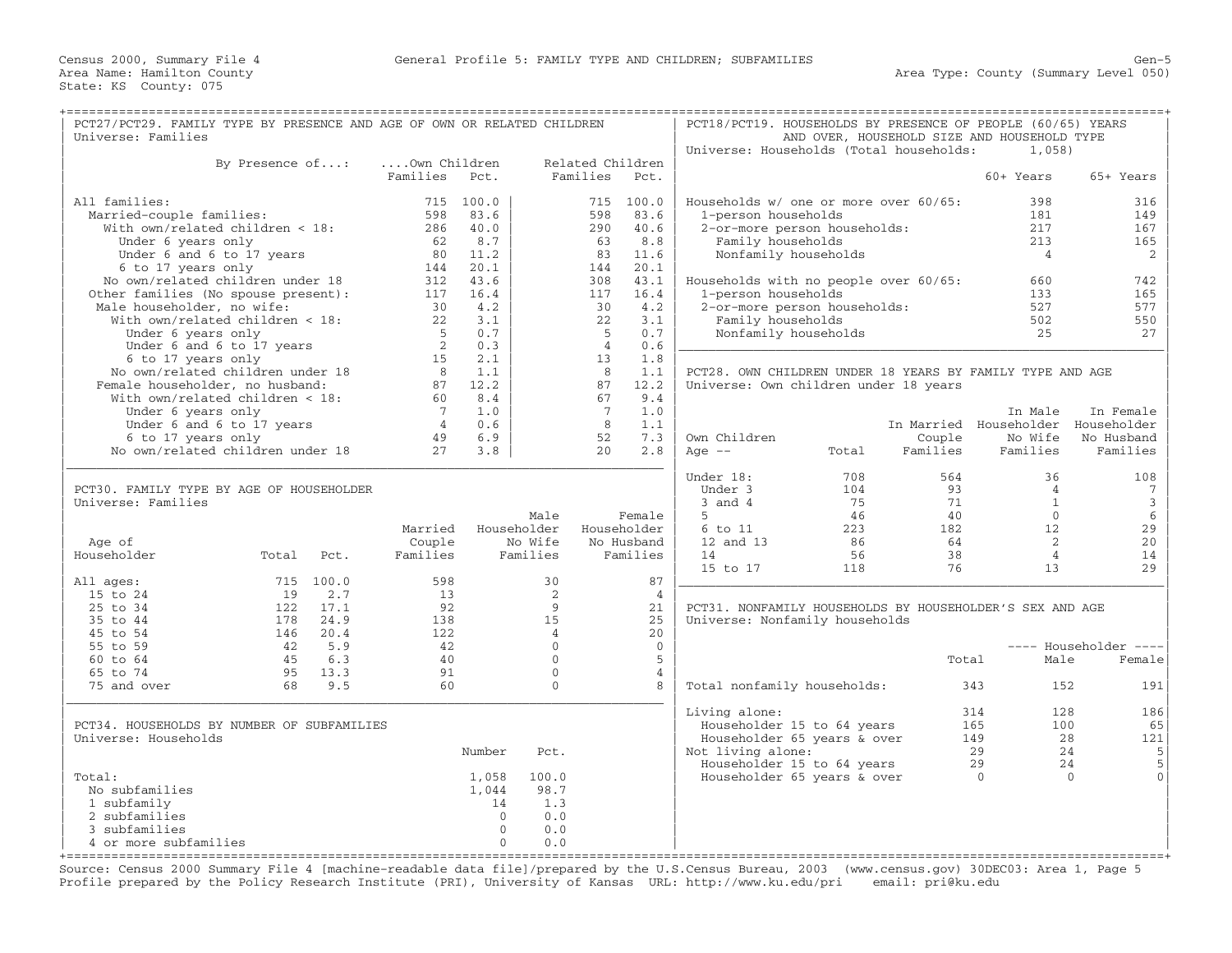| PCT35. MARITAL STATUS BY SEX BY AGE                                                |                                                                  |                                    |                                             |                     |                 |                | PCT32. SUBFAMILY TYPE BY PRESENCE OF OWN CHILDREN                                         |                         |
|------------------------------------------------------------------------------------|------------------------------------------------------------------|------------------------------------|---------------------------------------------|---------------------|-----------------|----------------|-------------------------------------------------------------------------------------------|-------------------------|
| Universe: Population 15 years and over                                             |                                                                  |                                    |                                             |                     |                 |                | UNDER 18 YEARS                                                                            |                         |
|                                                                                    |                                                                  |                                    |                                             |                     |                 |                | Universe: Subfamilies                                                                     |                         |
|                                                                                    |                                                                  |                                    | ---------- Now Married ----------           |                     |                 |                |                                                                                           |                         |
|                                                                                    | Never                                                            | Spouse                             | --- Spouse Absent ---                       |                     |                 |                | Total subfamilies:                                                                        | 14                      |
|                                                                                    | Married                                                          | Present                            | Separated                                   | Other               | Widowed         | Divorced       | Married-couple subfamilies:                                                               | 2                       |
|                                                                                    |                                                                  |                                    |                                             |                     |                 |                | With own children under 18 years                                                          | $\mathbb O$             |
| Total pop. 15+:                                                                    | 399                                                              | 1,201                              | 35                                          | 74                  | 168             | 178            | No own children under 18 years                                                            | 2                       |
|                                                                                    |                                                                  |                                    |                                             |                     |                 |                | Mother-child subfamilies                                                                  | 10                      |
| Male:                                                                              | 277                                                              | 599                                | $\overline{3}$                              | 30                  | 23<br>$\Omega$  | 83<br>$\Omega$ | Father-child subfamilies                                                                  | 2                       |
| 15 to 17 years<br>18 and 19 years                                                  |                                                                  |                                    |                                             | 2<br>$\overline{0}$ | $\mathbf{0}$    | $\Omega$       |                                                                                           |                         |
|                                                                                    | $\begin{bmatrix} 90 \\ 31 \\ 45 \\ 30 \\ 19 \\ 32 \end{bmatrix}$ |                                    |                                             | 2                   | $\circ$         | $\Omega$       |                                                                                           |                         |
| 20 to 24 years<br>$25$ to $29$ years                                               |                                                                  |                                    |                                             | $\overline{4}$      | $\Omega$        | 5              | PCT33. POPULATION IN SUBFAMILIES BY SUBFAMILY TYPE<br>Universe: Population in subfamilies |                         |
| 30 to 34 years                                                                     |                                                                  |                                    |                                             | 2                   | $\circ$         | 9              |                                                                                           |                         |
| 35 to 44 years                                                                     |                                                                  |                                    |                                             | $\overline{3}$      | $\Omega$        | 24             | Total population in subfamilies:                                                          | 39                      |
| 45 to 54 years                                                                     |                                                                  |                                    |                                             | $4\overline{ }$     | $\circ$         | 8              |                                                                                           |                         |
| 55 to 59 years                                                                     | 2                                                                |                                    |                                             | 6                   | $\Omega$        | 12             | In Married-couple subfamilies:                                                            | 4                       |
| 60 to 64 years                                                                     | 2                                                                |                                    |                                             | $\overline{0}$      | 6               | 11             | Husband/wife in a childless subfamily                                                     | $\overline{4}$          |
| 65 to 74 years                                                                     | $2^{\circ}$                                                      |                                    |                                             | $\Omega$            | $\mathbf{1}$    | 12             | Husband/wife in a subfamily with children                                                 | $\mathbf{0}$            |
| 75 to 84 years                                                                     | $\overline{4}$                                                   | 56                                 | $\Omega$                                    | $\Omega$            | $\overline{4}$  | $\Omega$       | Child                                                                                     | $\mathbf 0$             |
| 85 years & over                                                                    | $\overline{0}$                                                   | 6                                  | $\overline{0}$                              | 7                   | 12              | 2              | In mother-child subfamilies:                                                              | 27                      |
|                                                                                    |                                                                  |                                    |                                             |                     |                 |                | Parent.                                                                                   | 10                      |
| Female:                                                                            | 122                                                              | 602                                | 32                                          | 44                  | 145             | 95             | Child                                                                                     | 17                      |
| 15 to 17 years                                                                     | 39                                                               | 2                                  | $\overline{0}$                              | $\overline{0}$      | $\overline{0}$  | $\overline{0}$ | In father-child subfamilies:                                                              | 8                       |
| 18 and 19 years                                                                    |                                                                  | 6                                  | $\Omega$                                    | $\overline{3}$      | $\Omega$        | $\Omega$       | Parent.                                                                                   | 2                       |
| 20 to 24 years                                                                     |                                                                  |                                    |                                             | 2                   | $\overline{0}$  | 2              | Child                                                                                     | 6                       |
| 25 to 29 years                                                                     |                                                                  |                                    |                                             | $\mathbf{1}$        | $\Omega$        | 5              |                                                                                           |                         |
| 30 to 34 years                                                                     | $32$<br>18<br>12<br>8                                            |                                    | $\begin{bmatrix} 7 \\ 0 \\ 9 \end{bmatrix}$ | $\overline{0}$      | $\overline{0}$  | 8              |                                                                                           |                         |
| 35 to 44 years                                                                     | $7^{\circ}$                                                      |                                    |                                             | $0 \qquad \qquad$   | 2               | 25             | PCT37. HOUSEHOLD RELATIONSHIP BY GRANDPARENTS LIVING                                      |                         |
| 45 to 54 years                                                                     | $\overline{4}$                                                   | $\frac{111}{37}$<br>$\frac{39}{8}$ |                                             | 2                   | $7\overline{ }$ | 30             | WITH OWN GRANDCHILDREN UNDER 18 YEARS BY                                                  |                         |
| 55 to 59 years                                                                     | $\overline{0}$                                                   |                                    | $\overline{0}$                              | $\overline{0}$      | $\overline{4}$  | - 5            | RESPONSIBILITY FOR OWN GRANDCHILDREN                                                      |                         |
| 60 to 64 years                                                                     | $\overline{0}$                                                   |                                    | $\overline{0}$                              | $\overline{0}$      | 15              | 10             | Universe: Population 30 years and over in                                                 |                         |
| 65 to 74 years                                                                     | $\Omega$                                                         | 87                                 | $\Omega$                                    | $\overline{4}$      | 37              | $\overline{4}$ | households                                                                                |                         |
| 75 to 84 years                                                                     | $\overline{4}$                                                   | 33                                 | $\overline{0}$                              | 10                  | 56              | 2              |                                                                                           |                         |
| 85 years & over                                                                    | $\Omega$                                                         | $\overline{4}$                     | $\Omega$                                    | 22                  | 24              | $\overline{4}$ | Total pop. 30 years & over in households:                                                 | 1,532                   |
|                                                                                    |                                                                  |                                    |                                             |                     |                 |                | Householder or spouse:                                                                    | 1,450                   |
| PCT36. GRANDPARENTS BY LENGTH OF TIME RESPONSIBLE FOR GRANDCHILDREN UNDER 18 YEARS |                                                                  |                                    |                                             |                     |                 |                | Living with own grandchild under 18:                                                      | 13                      |
| Universe: Population 30 years and over in households                               |                                                                  |                                    |                                             |                     |                 |                | Responsible for own grandchild                                                            | $\overline{\mathbf{3}}$ |
|                                                                                    |                                                                  |                                    |                                             |                     |                 |                | Not responsible for own grandchild                                                        | 10                      |
| Total Population 30 years and over in households:                                  |                                                                  |                                    |                                             |                     |                 | 1,532          | Not living with own grandchild under 18                                                   | 1,437                   |
| Living with own grandchildren under 18 years                                       |                                                                  |                                    |                                             |                     |                 | 16             | Parent or parent-in-law of householder:                                                   | 3                       |
| Grandparents responsible for own grandchildren under 18 years:                     |                                                                  |                                    |                                             |                     |                 | $\mathbf{3}$   | Living with own grandchild under 18:                                                      | $\mathbf{3}$            |
| Length of time $-$ -                                                               |                                                                  |                                    |                                             |                     |                 |                | Responsible for own grandchild                                                            | $\mathbb O$             |
| Less than 6 months                                                                 |                                                                  |                                    |                                             |                     |                 | $\mathbf{3}$   | Not responsible for own grandchild                                                        | $\overline{3}$          |
| 6 to 11 months                                                                     |                                                                  |                                    |                                             |                     |                 | $\Omega$       | Not living with own grandchild under 18                                                   | $\mathbf{0}$            |
| 1 to 2 years                                                                       |                                                                  |                                    |                                             |                     |                 | $\Omega$       |                                                                                           |                         |
| 3 to 4 years                                                                       |                                                                  |                                    |                                             |                     |                 | $\Omega$       | Other relatives or nonrelatives of                                                        |                         |
| 5 years or more                                                                    |                                                                  |                                    |                                             |                     |                 | $\Omega$       | householder:                                                                              | 79                      |
| Grandparents not responsible for own grandchildren under 18 years                  |                                                                  |                                    |                                             |                     |                 | 13             | Living with own grandchild under 18:                                                      | $\mathbf{0}$            |
|                                                                                    |                                                                  |                                    |                                             |                     |                 |                | Responsible for own grandchild                                                            | $\mathbf 0$             |
| Not living with own grandchildren under 18 years                                   |                                                                  |                                    |                                             |                     |                 | 1,516          | Not responsible for own grandchild                                                        | $\mathbf{0}$            |
|                                                                                    |                                                                  |                                    |                                             |                     |                 |                | Not living with own grandchild under 18                                                   | 79                      |
|                                                                                    |                                                                  |                                    |                                             |                     |                 |                |                                                                                           |                         |

+===================================================================================================================================================+ Source: Census 2000 Summary File 4 [machine−readable data file]/prepared by the U.S.Census Bureau, 2003 (www.census.gov) 30DEC03: Area 1, Page 6 Profile prepared by the Policy Research Institute (PRI), University of Kansas URL: http://www.ku.edu/pri email: pri@ku.edu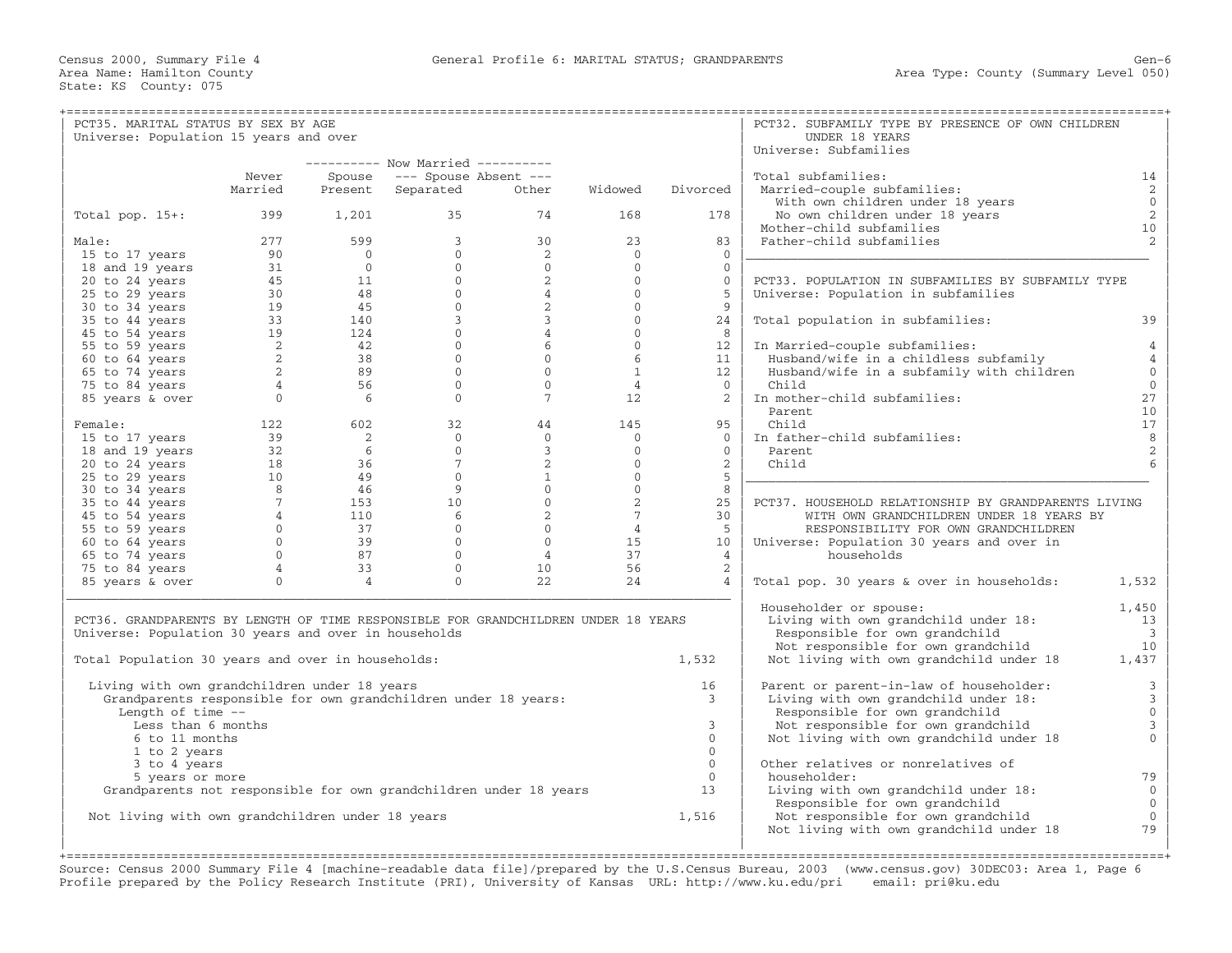| PCT38/PCT39. LANGUAGE SPOKEN AT HOME AND ABILITY TO SPEAK ENGLISH BY AGE AND NATIVITY<br>Universe: Population 5 years old and over                                                                                                                                                                            |                                                                     |                                                                                                                           |                                                                                                                                                                |                                                                                                                             |                                                                      |                                                                                                                           |                                                                                    |                                                                                   |                                                                                                                                       |                                                                                                              |                                                                                                               |
|---------------------------------------------------------------------------------------------------------------------------------------------------------------------------------------------------------------------------------------------------------------------------------------------------------------|---------------------------------------------------------------------|---------------------------------------------------------------------------------------------------------------------------|----------------------------------------------------------------------------------------------------------------------------------------------------------------|-----------------------------------------------------------------------------------------------------------------------------|----------------------------------------------------------------------|---------------------------------------------------------------------------------------------------------------------------|------------------------------------------------------------------------------------|-----------------------------------------------------------------------------------|---------------------------------------------------------------------------------------------------------------------------------------|--------------------------------------------------------------------------------------------------------------|---------------------------------------------------------------------------------------------------------------|
|                                                                                                                                                                                                                                                                                                               | $--- All Ages ---$<br>Number                                        | Pct.                                                                                                                      | $--- 5$ to 17 $--- 28$ to 64 $--- 5$<br>Number                                                                                                                 | Pct.                                                                                                                        | Number Pct.                                                          |                                                                                                                           | $--- 65$ & Over $---$<br>Number                                                    | Pct.                                                                              | Native                                                                                                                                | -- Foreign born --<br>Number                                                                                 | Pct.                                                                                                          |
| Total population 5 and over:<br>Speak only English                                                                                                                                                                                                                                                            | 2,477 100.0<br>2,015                                                | 81.3                                                                                                                      | 416                                                                                                                                                            | 555 100.0<br>75.0                                                                                                           | 1,125                                                                | 1,436 100.0<br>78.3                                                                                                       | 474                                                                                | 486 100.0<br>97.5                                                                 | 2,125<br>1,992                                                                                                                        | 23                                                                                                           | 352 100.0<br>6.5                                                                                              |
| Speak Spanish:<br>Speak English "very well"<br>Speak English "well"<br>Speak English "not well"<br>Speak English "not at all"                                                                                                                                                                                 | 437<br>138<br>91<br>94<br>114                                       | 17.6<br>5.6<br>3.7<br>3.8<br>4.6                                                                                          | 133<br>75<br>32<br>20<br>- 6                                                                                                                                   | 24.0<br>13.5<br>5.8<br>3.6<br>1.1                                                                                           | 299<br>61<br>59<br>74<br>105                                         | 20.8<br>4.2<br>4.1<br>5.2<br>7.3                                                                                          | 5<br>2<br>$\overline{0}$<br>$\overline{0}$<br>$\overline{3}$                       | 1.0<br>0.4<br>0.0<br>0.0<br>0.6                                                   | 114<br>93<br>14<br>2<br>5                                                                                                             | 323<br>45<br>77<br>92<br>109                                                                                 | 91.8<br>12.8<br>21.9<br>26.1<br>31.0                                                                          |
| Speak other Indo-European lang.: 21<br>Speak English "very well" 14<br>Speak English "well"<br>Speak English "not well"<br>Speak English "not at all"                                                                                                                                                         | 14<br>$\begin{array}{c} 5 \\ 2 \\ 0 \end{array}$                    | 0.8<br>0.6<br>0.2<br>0.1<br>0.0                                                                                           | 6<br>6<br>$\overline{0}$<br>$\Omega$<br>$\Omega$                                                                                                               | 1.1<br>1.1<br>0.0<br>0.0<br>0.0                                                                                             | 8<br>6<br>$\overline{0}$<br>$2^{\circ}$<br>$\Omega$                  | 0.6<br>0.4<br>0.0<br>0.1<br>0.0                                                                                           | $7^{\circ}$<br>2<br>5<br>$\overline{0}$<br>$\overline{0}$                          | 1.4<br>0.4<br>1.0<br>0.0<br>0.0                                                   | 19<br>13<br>$\overline{4}$<br>2<br>$\Omega$                                                                                           | 2<br>$\overline{1}$<br>$\mathbf{1}$<br>$\Omega$<br>$\mathbf{0}$                                              | 0.6<br>0.3<br>0.3<br>0.0<br>0.0                                                                               |
| Speak Asian/Pacific Island lang.: 4<br>Speak English "verv well" 0<br>Speak English "very well"<br>Speak English "well"<br>Speak English "not well"<br>Speak English "not at all"                                                                                                                             | $\begin{array}{c} 4 \\ 0 \\ 0 \end{array}$                          | 0.2<br>$\Omega$<br>0.0<br>0.2<br>0.0<br>0.0                                                                               | $\Omega$<br>$\overline{0}$<br>$\Omega$<br>$\overline{0}$<br>$\Omega$                                                                                           | 0.0<br>0.0<br>0.0<br>0.0<br>0.0                                                                                             | $\overline{4}$<br>$\Omega$<br>$\overline{4}$<br>$\Omega$<br>$\Omega$ | 0.3<br>0.0<br>0.3<br>0.0<br>0.0                                                                                           | $\Omega$<br>$\overline{0}$<br>$\Omega$<br>$\circ$<br>$\Omega$                      | 0.0<br>0.0<br>0.0<br>0.0<br>0.0                                                   | $\Omega$<br>$\Omega$<br>$\Omega$<br>$\Omega$<br>$\Omega$                                                                              | $\overline{4}$<br>$\Omega$<br>$\overline{4}$<br>$\Omega$<br>$\Omega$                                         | 1.1<br>0.0<br>1.1<br>0.0<br>0.0                                                                               |
| Speak other language:<br>Speak English "very well"<br>Speak English "well"<br>Speak English "not well"<br>Speak English "not at all"                                                                                                                                                                          | $\circ$<br>$\overline{0}$<br>$\Omega$<br>$\overline{0}$<br>$\Omega$ | 0.0<br>0.0<br>0.0<br>0.0<br>0.0                                                                                           | $\Omega$<br>$\Omega$<br>$\Omega$<br>$\Omega$<br>$\Omega$                                                                                                       | 0.0<br>0.0<br>0.0<br>0.0<br>0.0                                                                                             | $\Omega$<br>$\Omega$<br>$\Omega$<br>$\Omega$<br>$\Omega$             | 0.0<br>0.0<br>0.0<br>0.0<br>0.0                                                                                           | $\Omega$<br>$\circ$<br>$\Omega$<br>$\circ$<br>$\Omega$                             | 0.0<br>0.0<br>0.0<br>0.0<br>0.0                                                   | $\Omega$<br>$\Omega$<br>$\Omega$<br>$\Omega$<br>$\mathbf{0}$                                                                          | $\Omega$<br>$\Omega$<br>$\Omega$<br>$\Omega$<br>$\Omega$                                                     | 0.0<br>0.0<br>0.0<br>0.0<br>0.0                                                                               |
| PCT43. PLACE OF BIRTH BY CITIZENSHIP STATUS AND SEX<br>Universe: Total Population                                                                                                                                                                                                                             |                                                                     | Total                                                                                                                     | Male                                                                                                                                                           | Female                                                                                                                      |                                                                      |                                                                                                                           | P44. CITIZENSHIP STATUS BY SEX BY AGE<br>Universe: Total Population                |                                                                                   |                                                                                                                                       |                                                                                                              |                                                                                                               |
| Total population:<br>Native:<br>Born in state of residence<br>Born in other state in the U.S.:<br>Northeast<br>Midwest<br>South<br>West<br>Born outside the United States:<br>Puerto Rico<br>U.S. Island Areas<br>Born abroad of American parent (s)<br>Foreign born:<br>Naturalized citizen<br>Not a citizen |                                                                     | 2,670<br>2,310<br>1,495<br>800<br>17<br>184<br>227<br>372<br>15<br>$\overline{0}$<br>$\bigcirc$<br>15<br>360<br>57<br>303 | 1,346<br>1,126<br>766<br>356<br>$\overline{8}$<br>91<br>107<br>150<br>$\overline{4}$<br>$\overline{0}$<br>$\overline{0}$<br>$\overline{4}$<br>220<br>38<br>182 | 1,324<br>1,184<br>729<br>444<br>$\overline{9}$<br>93<br>120<br>222<br>11<br>$\overline{0}$<br>$\bigcirc$<br>11<br>19<br>121 | Native<br>Native<br>$140$   18 years and over:<br>Native             | Foreign born:<br>Naturalized citizen<br>Not a citizen<br>Foreign born:<br>Not a citizen<br>Foreign born:<br>Not a citizen | Total Population:<br>Under 18 years:<br>Naturalized citizen<br>Naturalized citizen | Total<br>57<br>303<br>748<br>662<br>69<br>1,922<br>1,648<br>274 10.3<br>40<br>234 | Pct.<br>2,670 100.0<br>2,310 86.5<br>360 13.5<br>2.1<br>11.3<br>28.0<br>24.8<br>86 3.2<br>17 0.6<br>2.6<br>72.0<br>61.7<br>1.5<br>8.8 | Male<br>1,346<br>1,126<br>220<br>38<br>182<br>423<br>361<br>62<br>12<br>50<br>923<br>765<br>158<br>26<br>132 | Female<br>1,324<br>1,184<br>140<br>19<br>121<br>325<br>301<br>24<br>5<br>19<br>999<br>883<br>116<br>14<br>102 |

+===================================================================================================================================================+ Source: Census 2000 Summary File 4 [machine−readable data file]/prepared by the U.S.Census Bureau, 2003 (www.census.gov) 30DEC03: Area 1, Page 7 Profile prepared by the Policy Research Institute (PRI), University of Kansas URL: http://www.ku.edu/pri email: pri@ku.edu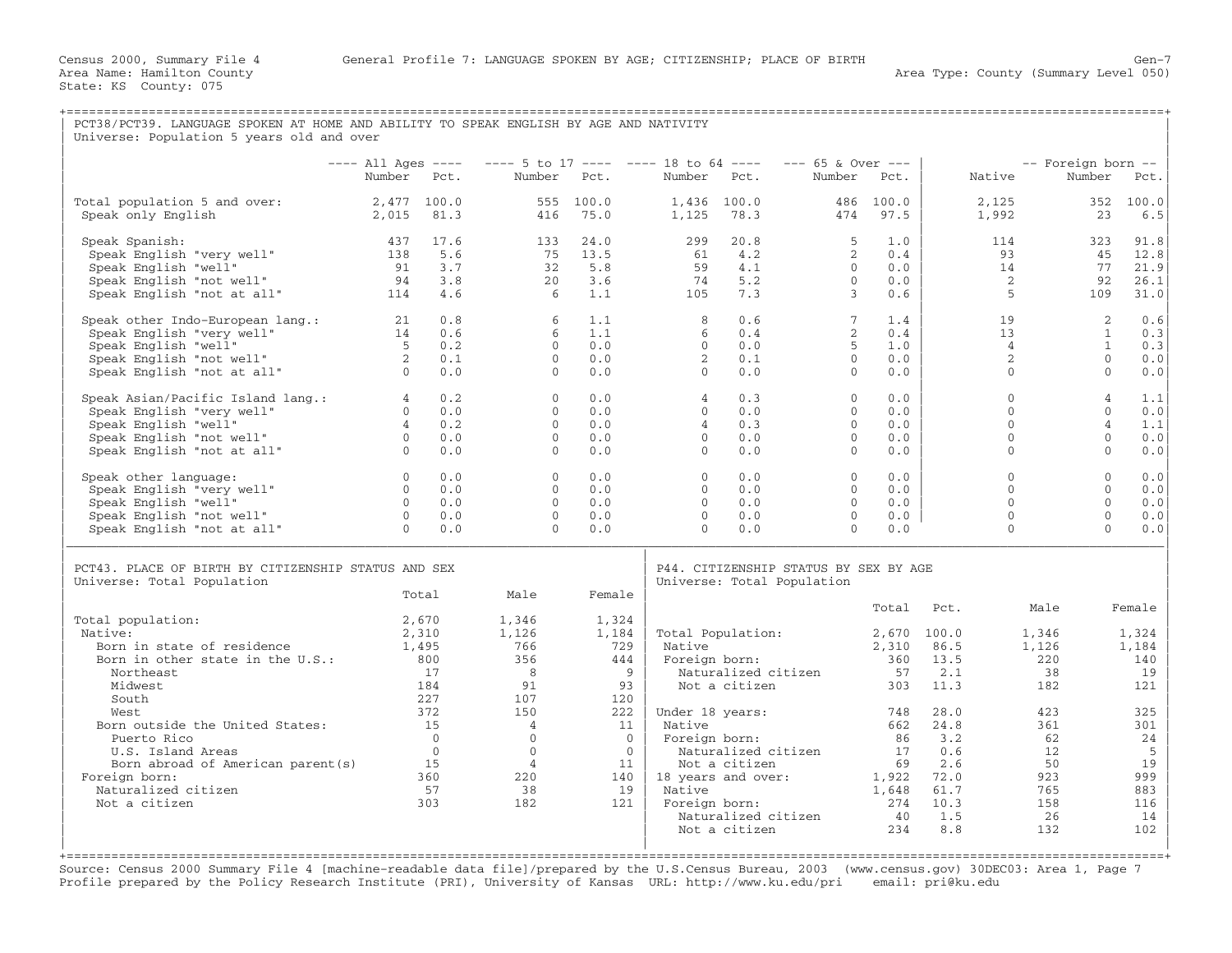| PCT45. YEAR OF ENTRY BY SEX<br>Universe: Foreign-born Population                                                                                              |                                           |                                                                                            |                                                                             |                                                                                      | Universe: Foreign-born population                                                                                                                                                                                                                        |                                                       | PCT46. YEAR OF ENTRY BY CITIZENSHIP STATUS BY SEX |                                                                           |                                                                        |                                                            |                                                                                                         |
|---------------------------------------------------------------------------------------------------------------------------------------------------------------|-------------------------------------------|--------------------------------------------------------------------------------------------|-----------------------------------------------------------------------------|--------------------------------------------------------------------------------------|----------------------------------------------------------------------------------------------------------------------------------------------------------------------------------------------------------------------------------------------------------|-------------------------------------------------------|---------------------------------------------------|---------------------------------------------------------------------------|------------------------------------------------------------------------|------------------------------------------------------------|---------------------------------------------------------------------------------------------------------|
|                                                                                                                                                               |                                           | Total Pct.                                                                                 | Male                                                                        | Female                                                                               |                                                                                                                                                                                                                                                          |                                                       |                                                   | Total                                                                     | Pct.                                                                   | Male                                                       | Female                                                                                                  |
| Total foreign-born pop.:<br>1995 to March 2000<br>1990 to 1994<br>1985 to 1989<br>1980 to 1984<br>1975 to 1979<br>1970 to 1974<br>1965 to 1969<br>Before 1965 | $\overline{0}$<br>$\overline{\mathbf{3}}$ | 360 100.0<br>185 51.4<br>128 35.6<br>13 3.6<br>8 2.2<br>14 3.9<br>$9 \t 2.5$<br>0.0<br>0.8 | 220<br>105<br>74<br>13<br>$\overline{8}$<br>11<br>9<br>$\Omega$<br>$\Omega$ | 140<br>80<br>54<br>$\circ$<br>$\Omega$<br>$\overline{3}$<br>$\circ$<br>$\Omega$<br>3 | Total foreign-born population:<br>Year of entry 1990 to March 2000:<br>Naturalized citizen<br>Not a citizen<br>Year of entry 1980 to 1989:<br>Naturalized citizen<br>Not a citizen<br>Year of entry before 1980:<br>Naturalized citizen<br>Not a citizen |                                                       |                                                   | 360<br>313<br>35<br>278<br>2.1<br>13<br>8 <sup>8</sup><br>26<br>- 9<br>17 | 100.0<br>86.9<br>9.7<br>77.2<br>5.8<br>3.6<br>2.2<br>7.2<br>2.5<br>4.7 | 220<br>179<br>20<br>159<br>21<br>13<br>8<br>2.0<br>5<br>15 | 140<br>134<br>15<br>119<br>$\Omega$<br>$\mathbf{0}$<br>$\mathbf 0$<br>6<br>$\sqrt{4}$<br>$\overline{2}$ |
| PCT48. PLACE OF BIRTH BY YEAR OF ENTRY BY CITIZENSHIP STATUS<br>Universe: Foreign-born population                                                             |                                           |                                                                                            |                                                                             |                                                                                      |                                                                                                                                                                                                                                                          |                                                       |                                                   |                                                                           |                                                                        |                                                            |                                                                                                         |
|                                                                                                                                                               |                                           |                                                                                            |                                                                             |                                                                                      |                                                                                                                                                                                                                                                          |                                                       |                                                   |                                                                           |                                                                        |                                                            |                                                                                                         |
|                                                                                                                                                               |                                           |                                                                                            |                                                                             |                                                                                      | -- 1990 to March 2000 -- ----- 1980 to 1989 ----- Year of Entry Before 1980                                                                                                                                                                              |                                                       |                                                   |                                                                           |                                                                        |                                                            |                                                                                                         |
|                                                                                                                                                               |                                           | Total                                                                                      | Naturalized<br>Citizen                                                      | Citizen                                                                              | Not a Naturalized<br>Citizen                                                                                                                                                                                                                             | Citizen                                               | Not a Naturalized<br>Citizen                      | Citizen                                                                   | Not a                                                                  | Naturalized<br>Citizen                                     | Not a<br>Citizen                                                                                        |
| Total foreign-born pop.:                                                                                                                                      |                                           | 360                                                                                        | 57                                                                          | 303                                                                                  | 35                                                                                                                                                                                                                                                       | 278                                                   | 13                                                |                                                                           | 8                                                                      | $\overline{9}$                                             | 17                                                                                                      |
| Europe                                                                                                                                                        |                                           | $\overline{3}$                                                                             | $\overline{3}$                                                              | $\Omega$                                                                             | $\Omega$                                                                                                                                                                                                                                                 | $\Omega$                                              | $\bigcirc$                                        |                                                                           | $\Omega$                                                               | $\overline{3}$                                             | $\Omega$                                                                                                |
| Asia                                                                                                                                                          |                                           | 5                                                                                          | $\overline{3}$                                                              | 2                                                                                    | $\Omega$                                                                                                                                                                                                                                                 | 2                                                     | $\Omega$                                          |                                                                           | $\Omega$                                                               | $\overline{3}$                                             | $\mathbf{0}$                                                                                            |
| Africa                                                                                                                                                        |                                           | $\overline{0}$                                                                             | $\overline{0}$                                                              | $\overline{0}$                                                                       | $\overline{0}$                                                                                                                                                                                                                                           | $0 \qquad \qquad$                                     | $\circ$                                           |                                                                           | $\overline{0}$                                                         | $\Omega$                                                   | $\mathbb O$                                                                                             |
| Oceania                                                                                                                                                       |                                           | $\bigcap$                                                                                  | $\Omega$                                                                    | $\Omega$                                                                             | $\Omega$                                                                                                                                                                                                                                                 | $\bigcap$                                             | $\bigcap$                                         |                                                                           | $\Omega$                                                               | $\Omega$                                                   | $\mathbf{0}$                                                                                            |
| Americas:                                                                                                                                                     |                                           | 352                                                                                        | 51                                                                          | 301                                                                                  | 35                                                                                                                                                                                                                                                       | 276                                                   |                                                   | $\begin{array}{c} 13 \\ 13 \end{array}$                                   | 8                                                                      | $\overline{3}$                                             | 17                                                                                                      |
| Latin America:                                                                                                                                                |                                           | 338                                                                                        | 51                                                                          | 2.87                                                                                 | 35                                                                                                                                                                                                                                                       | 262                                                   |                                                   |                                                                           | 8                                                                      | $\overline{3}$                                             | 17                                                                                                      |
| Caribbean                                                                                                                                                     |                                           | $\bigcap$                                                                                  | $\bigcap$                                                                   | $\bigcap$                                                                            | $\bigcap$                                                                                                                                                                                                                                                | $\bigcap$                                             | $\bigcap$                                         |                                                                           | $\Omega$                                                               | $\Omega$                                                   | $\mathbf{0}$                                                                                            |
| Central America:                                                                                                                                              |                                           | 307                                                                                        | 49                                                                          | 258                                                                                  | 33                                                                                                                                                                                                                                                       | 233                                                   | 13                                                |                                                                           | 8                                                                      | $\overline{3}$                                             | 17                                                                                                      |
| Mexico                                                                                                                                                        |                                           | 307                                                                                        | 49                                                                          | 258                                                                                  | 33                                                                                                                                                                                                                                                       | 233                                                   | 13                                                |                                                                           | 8<br>$\Omega$                                                          | 3<br>$\Omega$                                              | 17                                                                                                      |
| Other Central America<br>South America                                                                                                                        |                                           | $\bigcirc$<br>31                                                                           | $\Omega$<br>2                                                               | $\Omega$<br>29                                                                       | $\Omega$<br>2                                                                                                                                                                                                                                            | $\Omega$<br>29                                        | $\Omega$<br>$\Omega$                              |                                                                           | $\Omega$                                                               | $\Omega$                                                   | $\mathbf{0}$<br>$\mathbf{0}$                                                                            |
| Northern America                                                                                                                                              |                                           | 14                                                                                         | $\Omega$                                                                    | 14                                                                                   | $\Omega$                                                                                                                                                                                                                                                 | 14                                                    | $\Omega$                                          |                                                                           | $\Omega$                                                               | $\Omega$                                                   | $\mathbf{0}$                                                                                            |
| Born at sea                                                                                                                                                   |                                           | $\overline{0}$                                                                             | $\Omega$                                                                    | $\bigcirc$                                                                           | $\Omega$                                                                                                                                                                                                                                                 | $\Omega$                                              | $\Omega$                                          |                                                                           | $\Omega$                                                               | $\Omega$                                                   | $\Omega$                                                                                                |
| PCT51. PLACE OF WORK - STATE AND COUNTY LEVEL<br>Universe: Workers 16 years and over<br>Total workers 16 and over:<br>Worked in state of residence:           |                                           |                                                                                            | Number<br>1,157                                                             | Pct.<br>1,174 100.0<br>98.6                                                          | PCT52. PLACE OF WORK - PLACE LEVEL<br>Universe: Workers 16 years and over<br>Total workers 16 and over:<br>Living in a Place:                                                                                                                            |                                                       |                                                   |                                                                           |                                                                        | Number<br>1,174<br>832                                     | Pct.<br>100.0<br>70.9                                                                                   |
| Worked in county of residence<br>Worked outside county of residence<br>Worked outside state of residence                                                      |                                           |                                                                                            | 1,066<br>91<br>17                                                           | 90.8<br>7.8<br>1.4                                                                   |                                                                                                                                                                                                                                                          | Worked in Place of Residence<br>Not Living in a Place | Worked Outside Place of Residence                 |                                                                           |                                                                        | 535<br>297<br>342                                          | 45.6<br>25.3<br>29.1                                                                                    |

Source: Census 2000 Summary File 4 [machine−readable data file]/prepared by the U.S.Census Bureau, 2003 (www.census.gov) 30DEC03: Area 1, Page 8 Profile prepared by the Policy Research Institute (PRI), University of Kansas URL: http://www.ku.edu/pri email: pri@ku.edu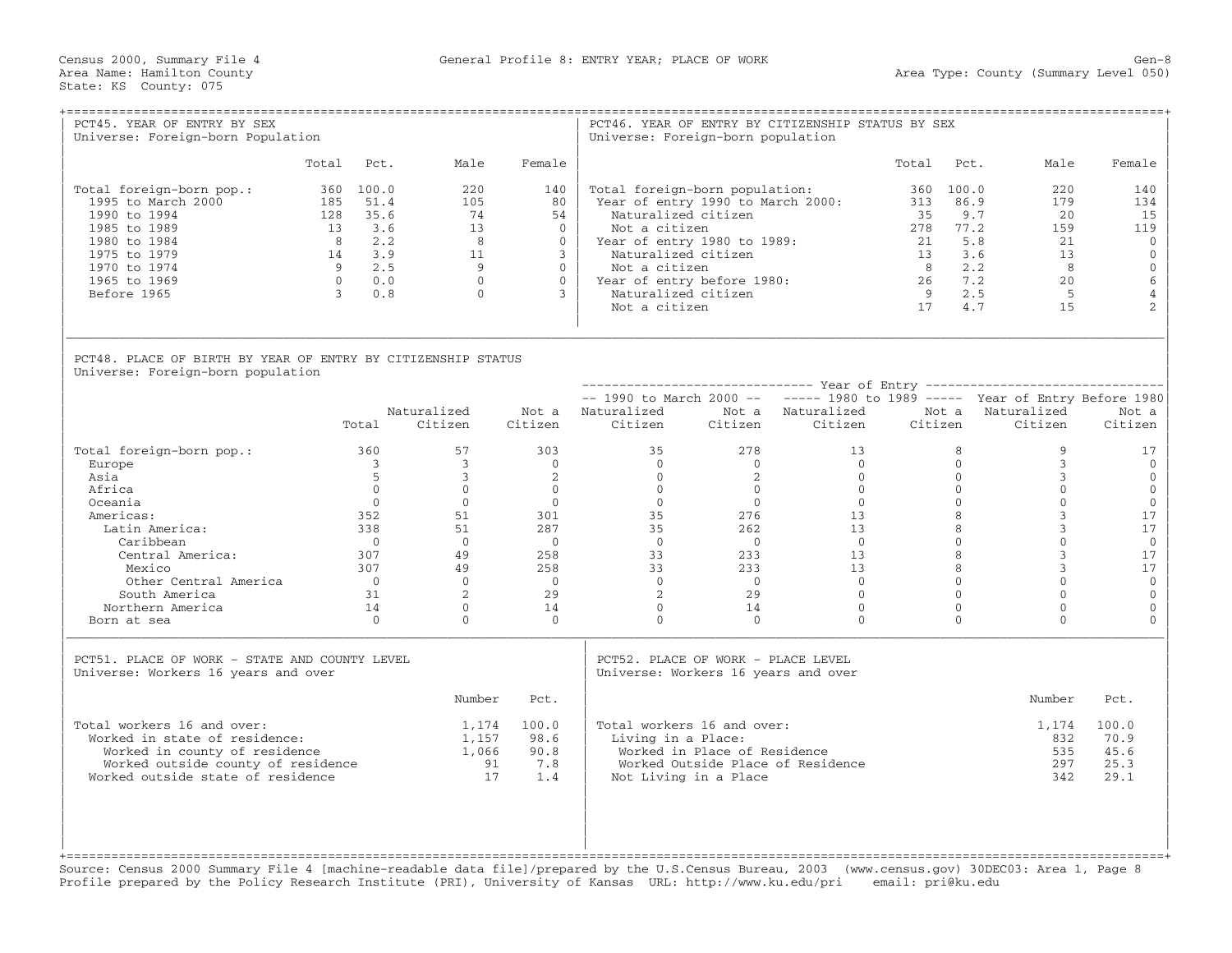Census 2000, Summary File 4 General Profile 9: RESIDENCE IN 1995; MEANS OF TRANS.; VEHICLE OCCUPANCY; COMMUTE TIME<br>Area Name: Hamilton County Level 050) Area Type: County (Summary Level 050) Area Type: County (Summary Level 050) State: KS County: 075

| Universe: Population 5 years old and over                                                                                                                                                                                                                                |                                                      |              | PCT49. RESIDENCE IN 1995 - STATE AND COUNTY LEVEL   PCT55. MEANS OF TRANSPORTATION TO WORK<br>Universe: Workers 16 years and over       |                            |                      | PCT60. PRIVATE VEHICLE OCCUPANCY<br>Universe: Workers 16 years old and over                                                                                                                                                   |                  |             |
|--------------------------------------------------------------------------------------------------------------------------------------------------------------------------------------------------------------------------------------------------------------------------|------------------------------------------------------|--------------|-----------------------------------------------------------------------------------------------------------------------------------------|----------------------------|----------------------|-------------------------------------------------------------------------------------------------------------------------------------------------------------------------------------------------------------------------------|------------------|-------------|
|                                                                                                                                                                                                                                                                          | Total                                                | Pct.         |                                                                                                                                         |                            | Total Pct.           |                                                                                                                                                                                                                               | Total            | Pct.        |
| Total population 5 and over: 2,477 100.0                                                                                                                                                                                                                                 |                                                      |              | Total workers 16 and over:                                                                                                              | 1,174 100.0                |                      | Total workers 16 and over:                                                                                                                                                                                                    |                  | 1,174 100.0 |
| Same house in 1995<br>Different house in 1995:                                                                                                                                                                                                                           | 1,288<br>1,189                                       | 52.0<br>48.0 | Car, truck, or van:                                                                                                                     | 1,027<br>854 72.7          | 87.5                 | Car, truck, or van:<br>Car, Liuck, Or van:<br>Drove alone<br>Carpooled:<br>2-person carpool 119 10.1<br>3-person carpool 43 3.7<br>4-person carpool 11 0.9<br>5- or 6-person carpool 0 0.0<br>7- or more person carpool 0 0.0 | 1,027            | 87.5        |
| In United States in 1995:                                                                                                                                                                                                                                                | 1,059                                                | 42.8         | Drove alone<br>Carpooled                                                                                                                |                            | 173 14.7             |                                                                                                                                                                                                                               |                  |             |
| Same county                                                                                                                                                                                                                                                              | 490                                                  | 19.8         |                                                                                                                                         |                            |                      |                                                                                                                                                                                                                               |                  |             |
|                                                                                                                                                                                                                                                                          |                                                      |              |                                                                                                                                         |                            | 0.0                  |                                                                                                                                                                                                                               |                  |             |
|                                                                                                                                                                                                                                                                          |                                                      |              |                                                                                                                                         |                            | 0.0                  |                                                                                                                                                                                                                               |                  |             |
|                                                                                                                                                                                                                                                                          |                                                      |              |                                                                                                                                         |                            | 0.0                  |                                                                                                                                                                                                                               |                  |             |
|                                                                                                                                                                                                                                                                          |                                                      |              |                                                                                                                                         |                            | 0.0                  |                                                                                                                                                                                                                               |                  |             |
|                                                                                                                                                                                                                                                                          |                                                      |              |                                                                                                                                         |                            | 0.0                  |                                                                                                                                                                                                                               |                  |             |
|                                                                                                                                                                                                                                                                          |                                                      |              |                                                                                                                                         |                            | 0.0                  | Other means (including<br>Other means (including<br>those who worked at home) 147 12.5                                                                                                                                        |                  |             |
| Ago 19.8<br>Different county:<br>Same state<br>Different state:<br>247 10.0<br>Different state:<br>247 10.0<br>25.0<br>26 23.0<br>27 10.0<br>27 13.0<br>Northeast<br>39 1.6<br>South<br>29 13.0<br>30.1<br>29 13.0<br>21 13.0<br>39 1.6<br>29 13.0<br>20 13.0<br>20 13.0 |                                                      |              | Public transportation:<br>Bus or trolley bus<br>Streetcar or trolley car<br>Subway or elevated<br>Railroad<br>Ferryboat<br>Taxicab<br>0 |                            | 0.0                  |                                                                                                                                                                                                                               |                  |             |
| In Puerto Rico in 1995: 0                                                                                                                                                                                                                                                |                                                      | 0.0          | Motorcycle                                                                                                                              | $\overline{4}$             | 0.3                  |                                                                                                                                                                                                                               |                  |             |
| Same municipio $0$<br>Different municipio $0$                                                                                                                                                                                                                            |                                                      | 0.0          | Bicycle                                                                                                                                 | $\overline{\phantom{a}}$ 2 | 0.2                  |                                                                                                                                                                                                                               |                  |             |
|                                                                                                                                                                                                                                                                          |                                                      | 0.0          | Walked                                                                                                                                  | 60                         | 5.1                  |                                                                                                                                                                                                                               |                  |             |
|                                                                                                                                                                                                                                                                          |                                                      |              | Other means                                                                                                                             | 25                         | 2.1                  |                                                                                                                                                                                                                               |                  |             |
| Elsewhere in 1995:                                                                                                                                                                                                                                                       | 130                                                  | 5.2          |                                                                                                                                         |                            |                      |                                                                                                                                                                                                                               |                  |             |
| U.S. Island Areas                                                                                                                                                                                                                                                        | $\overline{0}$                                       | 0.0          | Worked at home                                                                                                                          | 56                         | 4.8                  |                                                                                                                                                                                                                               |                  |             |
| Foreign country or at sea 130                                                                                                                                                                                                                                            |                                                      | 5.2          |                                                                                                                                         |                            |                      |                                                                                                                                                                                                                               |                  |             |
|                                                                                                                                                                                                                                                                          |                                                      |              |                                                                                                                                         |                            |                      |                                                                                                                                                                                                                               |                  |             |
| PCT59. TIME LEAVING HOME TO GO TO WORK<br>Universe: Workers 16 years old and over<br>Total workers 16 and over: 1,174 100.0                                                                                                                                              | Total Pct.                                           |              | PCT56. TRAVEL TIME TO WORK<br>Universe: Workers 16 years and over<br>Total workers 16 and over:                                         | 1,174 100.0                | Total Pct.           | PCT57. TRAVEL TIME TO WORK BY MEANS OF<br>TRANSPORTATION TO WORK<br>Universe: Workers 16 years old and over who<br>did not work at home                                                                                       |                  | Total Pct.  |
|                                                                                                                                                                                                                                                                          |                                                      |              |                                                                                                                                         |                            |                      |                                                                                                                                                                                                                               |                  |             |
| Did not work at home:                                                                                                                                                                                                                                                    | 1,118 95.2                                           |              | Did not work at home:                                                                                                                   |                            | 1,118 95.2           | Total workers 16 and over                                                                                                                                                                                                     |                  |             |
|                                                                                                                                                                                                                                                                          | 42 3.6                                               |              | Less than 5 minutes                                                                                                                     |                            | 213 18.1             | who did not work at home:                                                                                                                                                                                                     | 1,118 100.0      |             |
|                                                                                                                                                                                                                                                                          |                                                      |              | 5 to 9 minutes<br>10 to 14 minutes                                                                                                      |                            | 373 31.8<br>152 12.9 | Less than 30 minutes:                                                                                                                                                                                                         |                  | 81.8        |
|                                                                                                                                                                                                                                                                          | $\begin{array}{cc} 41 & 3.5 \\ 88 & 7.5 \end{array}$ | 140 11.9     |                                                                                                                                         | 83                         | 7.1                  |                                                                                                                                                                                                                               | 914<br>$\bigcap$ | 0.0         |
|                                                                                                                                                                                                                                                                          | 107                                                  | 9.1          |                                                                                                                                         | 74                         | 6.3                  | Public transportation                                                                                                                                                                                                         | 914              | 81.8        |
| id not work at nome.<br>12:00 a.m. to 4:59 a.m.<br>5:00 a.m. to 5:29 a.m.<br>5:30 a.m. to 5:59 a.m.<br>6:00 a.m. to 6:29 a.m.<br>6:30 a.m. to 6:59 a.m.<br>$7:00$ a.m. to $7:29$ a.m.                                                                                    |                                                      | 155 13.2     |                                                                                                                                         | 19                         | 1.6                  |                                                                                                                                                                                                                               |                  |             |
| 7:30 a.m. to 7:59 a.m.                                                                                                                                                                                                                                                   |                                                      | 197 16.8     | 10 to 14 minutes<br>15 to 19 minutes<br>20 to 24 minutes<br>25 to 29 minutes                                                            |                            |                      | 30 to 44 minutes:                                                                                                                                                                                                             | 117              | 10.5        |
|                                                                                                                                                                                                                                                                          |                                                      | 135 11.5     |                                                                                                                                         |                            | 9.2                  |                                                                                                                                                                                                                               | $\overline{0}$   | 0.0         |
| 8:00 a.m. to 8:29 a.m.                                                                                                                                                                                                                                                   |                                                      |              |                                                                                                                                         |                            | 0.0                  | 30 to 44 minutes:<br>Public transportation<br>Othor moans<br>Other means                                                                                                                                                      | 117              | 10.5        |
|                                                                                                                                                                                                                                                                          |                                                      |              |                                                                                                                                         |                            | 0.8                  |                                                                                                                                                                                                                               |                  |             |
|                                                                                                                                                                                                                                                                          |                                                      |              |                                                                                                                                         |                            | 2.2                  | 45 to 59 minutes:                                                                                                                                                                                                             | 26               | 2.3         |
|                                                                                                                                                                                                                                                                          |                                                      |              |                                                                                                                                         |                            | 2.3                  |                                                                                                                                                                                                                               | $\overline{0}$   | 0.0         |
|                                                                                                                                                                                                                                                                          |                                                      |              |                                                                                                                                         |                            | 2.9                  | 45 to 59 minutes:<br>Public transportation<br>Other means                                                                                                                                                                     | 26               | 2.3         |
|                                                                                                                                                                                                                                                                          |                                                      |              | 30 to 34 minutes<br>35 to 39 minutes<br>40 to 44 minutes<br>45 to 59 minutes<br>60 to 89 minutes<br>90 minutes or more<br>34            |                            |                      |                                                                                                                                                                                                                               |                  |             |
| 8:30 a.m. to 8:59 a.m.<br>9:00 a.m. to 9:59 a.m.<br>9:00 a.m. to 9:59 a.m.<br>45 3.8<br>10:00 a.m. to 10:59 a.m.<br>11:00 a.m. to 11:59 a.m.<br>17 1.4<br>12:00 p.m. to 3:59 p.m.<br>40 3.4<br>4:00 p.m. to 11:59 p.m.<br>47 4.0                                         |                                                      |              | Mean travel time: 17.3 minutes                                                                                                          |                            |                      |                                                                                                                                                                                                                               |                  |             |
| Worked at home                                                                                                                                                                                                                                                           | 56                                                   | 4.8          |                                                                                                                                         |                            |                      |                                                                                                                                                                                                                               |                  |             |
|                                                                                                                                                                                                                                                                          |                                                      |              | Worked at home 56                                                                                                                       |                            | 4.8                  | 60 or more minutes: $\begin{bmatrix} 61 & 5.5 \\ 1 & 61 & 5.5 \\ 0 & 0.0 \\ 0 & 0 & 0.0 \\ 0 & 5.5 \end{bmatrix}$                                                                                                             |                  |             |

+===================================================================================================================================================+ Source: Census 2000 Summary File 4 [machine−readable data file]/prepared by the U.S.Census Bureau, 2003 (www.census.gov) 30DEC03: Area 1, Page 9 Profile prepared by the Policy Research Institute (PRI), University of Kansas URL: http://www.ku.edu/pri email: pri@ku.edu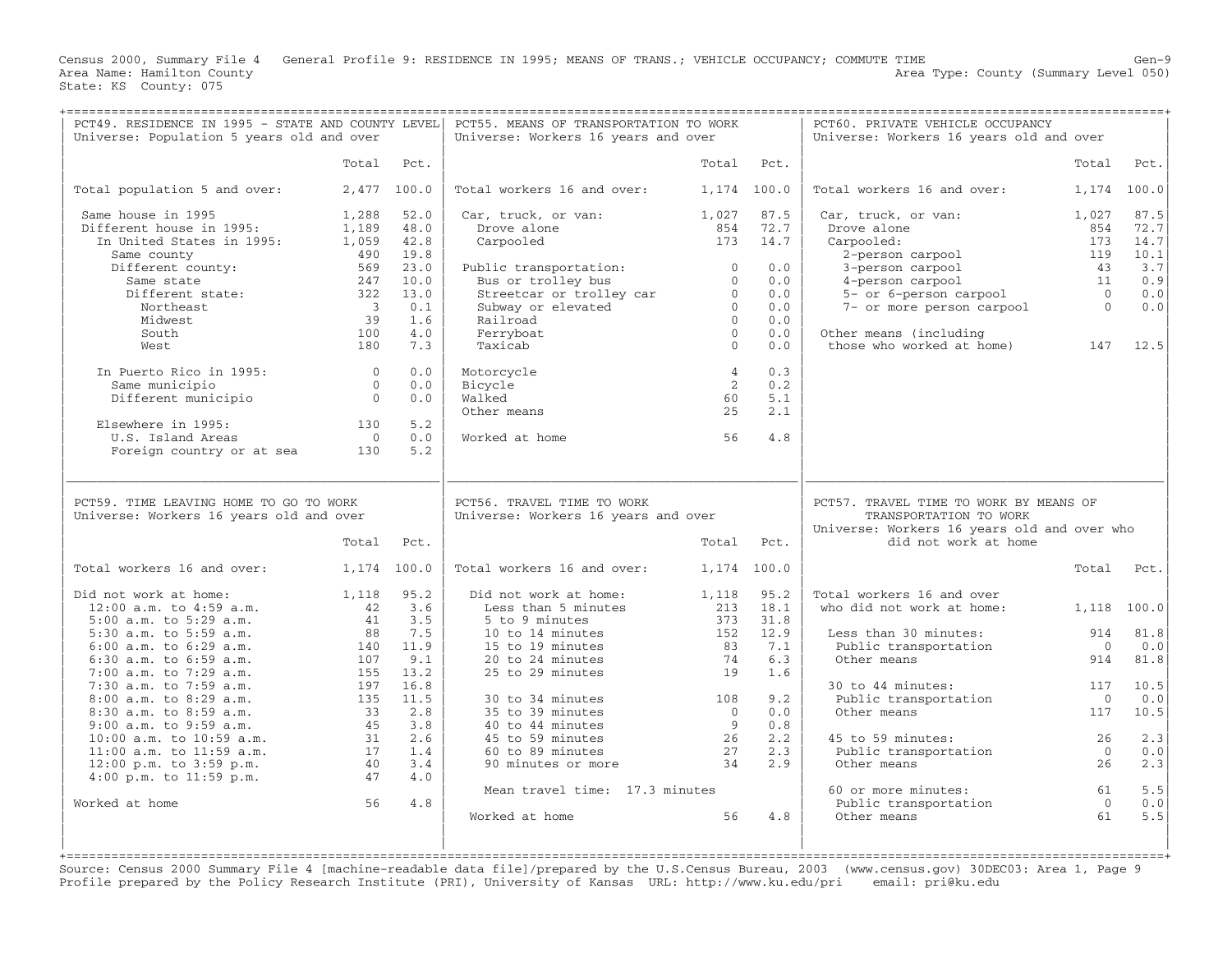| PCT61. SCHOOL ENROLLMENT BY SEX BY LEVEL AND SCHOOL TYPE<br>Universe: Population 3 years old and over                                                                                            |                                                                                                |                                                                                                                 |                                                                                                                                                                                                                                                             |                                                                                                 |                                                                                                         |                                                                                                                     |                                                                                                                                    |                                                         |                                                                                    |
|--------------------------------------------------------------------------------------------------------------------------------------------------------------------------------------------------|------------------------------------------------------------------------------------------------|-----------------------------------------------------------------------------------------------------------------|-------------------------------------------------------------------------------------------------------------------------------------------------------------------------------------------------------------------------------------------------------------|-------------------------------------------------------------------------------------------------|---------------------------------------------------------------------------------------------------------|---------------------------------------------------------------------------------------------------------------------|------------------------------------------------------------------------------------------------------------------------------------|---------------------------------------------------------|------------------------------------------------------------------------------------|
|                                                                                                                                                                                                  |                                                                                                |                                                                                                                 |                                                                                                                                                                                                                                                             |                                                                                                 |                                                                                                         | -------------- Total --------------- --------------- Male ---------------- -------------- Female --------------     |                                                                                                                                    |                                                         |                                                                                    |
|                                                                                                                                                                                                  | Total                                                                                          | Public                                                                                                          | Private                                                                                                                                                                                                                                                     | Total                                                                                           |                                                                                                         | Public Private                                                                                                      | Total                                                                                                                              | Public                                                  | Private                                                                            |
| Total pop. 3 and over<br>enrolled in school:                                                                                                                                                     | 711                                                                                            | 644                                                                                                             | 67                                                                                                                                                                                                                                                          | 367                                                                                             | 337                                                                                                     | 30                                                                                                                  | 344                                                                                                                                | 307                                                     | 37                                                                                 |
| In nursery/preschool<br>In kindergarten<br>In grade 1 to grade 4<br>In grade 5 to grade 8<br>In grade 9 to grade 12<br>College: undergraduate<br>Graduate/professional<br>Not enrolled in school | 64<br>39<br>155<br>$\begin{array}{c} 155 \\ 197 \\ 193 \\ 47 \\ 16 \end{array}$<br>16<br>1,849 | 41<br>39<br>$\frac{147}{185}$<br>42<br>16                                                                       | $\begin{array}{cccccc} 23 & & & 37 & & & 25 & & 12 \\ 0 & & & 26 & & & 26 & & 0 \\ 8 & & 70 & & 62 & & 8 \\ 12 & & & 111 & & 105 & & 6 \\ 19 & & & 105 & & 101 & & 4 \\ 5 & & & 13 & & & 13 & & 0 \\ 0 & & & 5 & & 5 & & 0 \\ \end{array}$<br>$\frac{1}{5}$ | 904                                                                                             |                                                                                                         |                                                                                                                     | 13<br>$86$<br>$88$<br>$34$<br>$11$<br>$945$                                                                                        | 27 and $\sim$<br>16<br>13<br>85<br>80<br>73<br>29<br>11 | 11<br>$\overline{0}$<br>$\mathbf{0}$<br>6<br>15<br>5<br>$\Omega$                   |
| PCT62. SCHOOL ENROLLMENT BY SEX BY AGE<br>Universe: Population 3 years old and over                                                                                                              |                                                                                                |                                                                                                                 |                                                                                                                                                                                                                                                             |                                                                                                 |                                                                                                         |                                                                                                                     |                                                                                                                                    |                                                         |                                                                                    |
|                                                                                                                                                                                                  |                                                                                                |                                                                                                                 |                                                                                                                                                                                                                                                             |                                                                                                 |                                                                                                         | -------------- Total --------------- --------------- Male ---------------- --------------- Female ---------------   |                                                                                                                                    |                                                         |                                                                                    |
|                                                                                                                                                                                                  | Total                                                                                          | Enrolled                                                                                                        | Not<br>Enrolled                                                                                                                                                                                                                                             |                                                                                                 |                                                                                                         | Not<br>Total Enrolled Enrolled                                                                                      |                                                                                                                                    | Total Enrolled                                          | Not<br>Enrolled                                                                    |
| Total pop. 3 and over:<br>3 and 4 years<br>5 to 9 years<br>10 to 14 years<br>15 to 17 years<br>18 and 19 years<br>20 to 24 years<br>25 to 34 years<br>35 years and over 1,429                    | $\begin{array}{c} 83 \\ 186 \end{array}$<br>236<br>133<br>72                                   | 2,560 711<br>$\begin{array}{r} 71. \\ 39 \\ 183 \\ 236 \\ 127 \\ 58 \\ 19 \end{array}$<br>33 1,396              | 1,849<br>44<br>$\begin{array}{c} 11 \\ 3 \\ 0 \\ 6 \\ 14 \\ 104 \\ 282 \end{array}$                                                                                                                                                                         | 1,271<br>36<br>$\frac{106}{114}$<br>$\begin{array}{c}\n 31 \\  58 \\  162\n \end{array}$<br>672 | 367                                                                                                     | 904<br>$4\overline{4}$<br>$6\overline{6}$                                                                           | 1,289<br>47<br>80<br>$\begin{array}{c} 80 \\ 122 \\ 41 \end{array}$<br>$\begin{array}{c} 41 \\ 41 \\ 65 \\ 136 \end{array}$<br>757 | 344<br>20<br>77<br>122<br>39<br>33<br>15<br>14<br>24    | 945<br>27<br>$\overline{\mathbf{3}}$<br>$\mathbf{0}$<br>2<br>8<br>50<br>122<br>733 |
| PCT63. COLLEGE OR GRADUATE SCHOOL ENROLLMENT BY SEX BY AGE<br>Universe: Population 15 years old and over                                                                                         |                                                                                                |                                                                                                                 |                                                                                                                                                                                                                                                             |                                                                                                 |                                                                                                         |                                                                                                                     |                                                                                                                                    |                                                         |                                                                                    |
|                                                                                                                                                                                                  |                                                                                                |                                                                                                                 |                                                                                                                                                                                                                                                             |                                                                                                 |                                                                                                         | --------------- Total --------------- ---------------- Male ---------------- --------------- Female --------------- |                                                                                                                                    |                                                         |                                                                                    |
|                                                                                                                                                                                                  | Total                                                                                          | Enrolled                                                                                                        | Not<br>Enrolled                                                                                                                                                                                                                                             |                                                                                                 | Total Enrolled                                                                                          | Not<br>Enrolled                                                                                                     |                                                                                                                                    | Total Enrolled                                          | Not<br>Enrolled                                                                    |
| Total pop. 15 and over:<br>15 to 17 years<br>18 to 24 years<br>25 to 34 years<br>35 years and over 1,429                                                                                         | $\frac{133}{195}$                                                                              | $2,055$ 63 1,992<br>133 0 133<br>$\begin{array}{ccc} 0 & 133 \\ 20 & 175 \\ 14 & 284 \\ 29 & 1,400 \end{array}$ |                                                                                                                                                                                                                                                             | 1,015<br>92<br>89<br>162<br>672                                                                 | $\begin{array}{ccc} 18 & & & 997 \\ 0 & & & 92 \\ 9 & & & 80 \\ 2 & & & 160 \\ 7 & & & 665 \end{array}$ |                                                                                                                     | 1,040<br>41<br>106<br>136<br>757                                                                                                   | 45<br>$\Omega$<br>11<br>12<br>22                        | 995<br>41<br>95<br>124<br>735                                                      |

Source: Census 2000 Summary File 4 [machine−readable data file]/prepared by the U.S.Census Bureau, 2003 (www.census.gov) 30DEC03: Area 1, Page 10 Profile prepared by the Policy Research Institute (PRI), University of Kansas URL: http://www.ku.edu/pri email: pri@ku.edu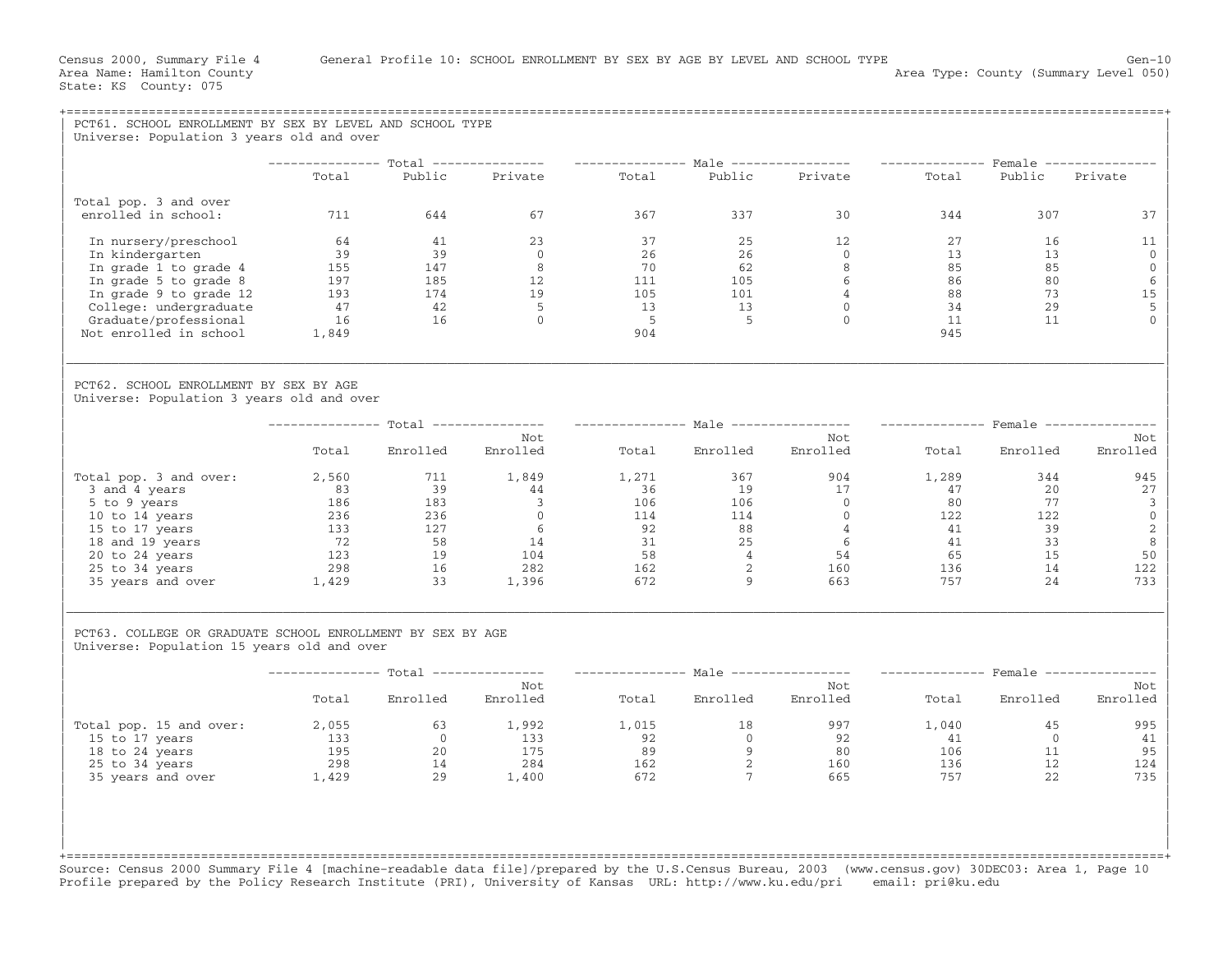| PCT65. EDUCATIONAL ATTAINMENT BY SEX BY AGE<br>Universe: Population 18 years and over |  |                                                            |  |                                  |
|---------------------------------------------------------------------------------------|--|------------------------------------------------------------|--|----------------------------------|
|                                                                                       |  |                                                            |  |                                  |
|                                                                                       |  | Total Pct. 18 to 24 25 to 34 35 to 44 45 to 64 65 and Over |  |                                  |
|                                                                                       |  |                                                            |  | 486                              |
|                                                                                       |  |                                                            |  | 82                               |
|                                                                                       |  |                                                            |  | 54                               |
|                                                                                       |  |                                                            |  | 206                              |
|                                                                                       |  |                                                            |  | 92                               |
|                                                                                       |  |                                                            |  | 19<br>20                         |
|                                                                                       |  |                                                            |  | 13                               |
|                                                                                       |  |                                                            |  |                                  |
|                                                                                       |  |                                                            |  |                                  |
|                                                                                       |  | Total Pct. 18 to 24 25 to 34 35 to 44 45 to 64 65 and Over |  |                                  |
|                                                                                       |  |                                                            |  | 195                              |
|                                                                                       |  |                                                            |  | 48                               |
|                                                                                       |  |                                                            |  | 27                               |
|                                                                                       |  |                                                            |  | 79                               |
|                                                                                       |  |                                                            |  | 25<br>$\overline{\phantom{0}}^2$ |
|                                                                                       |  |                                                            |  | 11                               |
|                                                                                       |  |                                                            |  | $\overline{3}$                   |
|                                                                                       |  |                                                            |  |                                  |
|                                                                                       |  |                                                            |  |                                  |
|                                                                                       |  | Total Pct. 18 to 24 25 to 34 35 to 44 45 to 64 65 and Over |  |                                  |
|                                                                                       |  |                                                            |  | 291                              |
|                                                                                       |  |                                                            |  | 34                               |
|                                                                                       |  |                                                            |  | 27                               |
|                                                                                       |  |                                                            |  | 127                              |
|                                                                                       |  |                                                            |  | 67<br>17                         |
|                                                                                       |  |                                                            |  | 9                                |
|                                                                                       |  |                                                            |  | 10                               |
|                                                                                       |  |                                                            |  |                                  |

+===================================================================================================================================================+ Source: Census 2000 Summary File 4 [machine−readable data file]/prepared by the U.S.Census Bureau, 2003 (www.census.gov) 30DEC03: Area 1, Page 11 Profile prepared by the Policy Research Institute (PRI), University of Kansas URL: http://www.ku.edu/pri email: pri@ku.edu

| | | | | | | |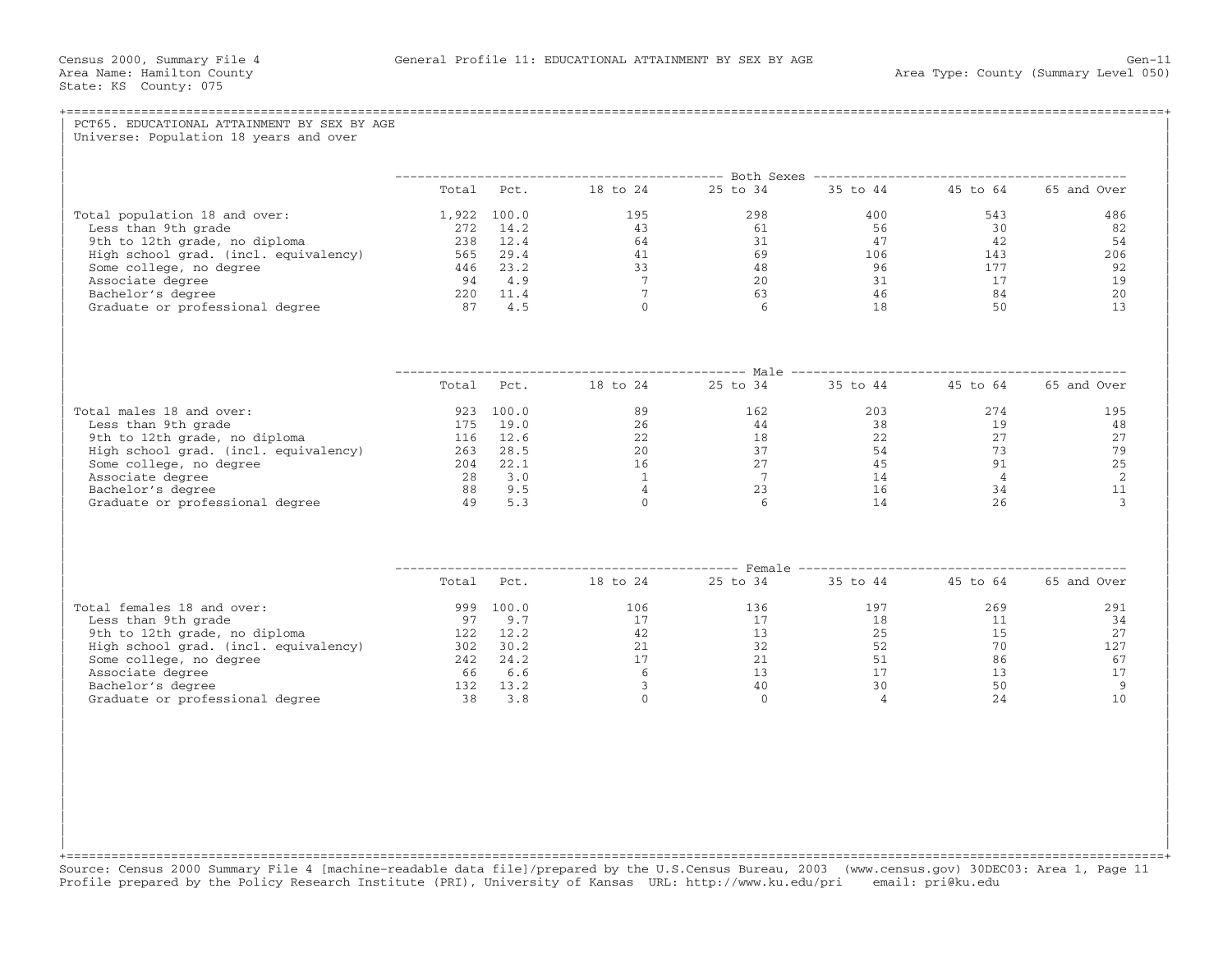| PCT64. EDUCATIONAL ATTAINMENT BY SEX<br>Universe: Population 25 years and over                       |                                                                                                                     |                |                |                |                |                | PCT68. PERIOD OF MILITARY SERVICE<br>Universe: Civilian veterans 18 years and over |                   |
|------------------------------------------------------------------------------------------------------|---------------------------------------------------------------------------------------------------------------------|----------------|----------------|----------------|----------------|----------------|------------------------------------------------------------------------------------|-------------------|
|                                                                                                      | Total                                                                                                               | Pct.           |                | Male Pct.      | Female Pct.    |                | Total civilian veterans 18 & over:                                                 | 233               |
| Total population 25 and over:                                                                        |                                                                                                                     | 1,727 100.0    |                | 834 100.0      |                | 893 100.0      | August 1990 or later<br>(including Persian Gulf War):                              | 10                |
| No schooling completed                                                                               | 25                                                                                                                  | 1.4            |                | $17 \t 2.0$    | 8              | 0.9            | Served in Vietnam era                                                              | $\overline{0}$    |
| Nursery to 4th grade                                                                                 | 17                                                                                                                  | 1.0            |                | $11 \t 1.3$    | 6              | 0.7            | No Vietnam era service:                                                            | 10                |
| 5th and 6th grade                                                                                    | 96                                                                                                                  | 5.6            |                | 64 7.7         | 32             | 3.6            | Served September 1980 or later:                                                    | 9                 |
| 7th and 8th grade                                                                                    | 91                                                                                                                  | 5.3            |                | 57 6.8         | 34             | 3.8            | Served under 2 years                                                               | $\mathbb O$       |
| 9th grade                                                                                            | 50                                                                                                                  | 2.9            |                | 28 3.4         | 22             | 2.5            | Served 2 or more years                                                             | $\overline{9}$    |
| 10th grade                                                                                           | 37                                                                                                                  | 2.1            |                | 28 3.4         | 9              | 1.0            | Served prior to September 1980                                                     | $\mathbf{1}$      |
| 1th grade                                                                                            | 40                                                                                                                  | 2.3            |                | $20 \quad 2.4$ | 20             | 2.2            |                                                                                    |                   |
| 12th grade, no diploma                                                                               | 47                                                                                                                  | 2.7            |                | 18 2.2         | 29             | 3.2            | May 1975-July 1990 only:                                                           | 23                |
| High school graduate                                                                                 |                                                                                                                     |                |                |                |                |                | September 1980-July 1990 only:                                                     | 18                |
| (includes equivalency)                                                                               |                                                                                                                     | 524 30.3       |                | 243 29.1       | 281            | 31.5           | Served under 2 years                                                               | $\Omega$          |
| Some college, less than 1 year<br>Some college, 1 or more years                                      |                                                                                                                     | 189 10.9       |                | 70 8.4         |                | 119 13.3       | Served 2 or more years<br>Other May 1975-July 1990 service                         | 18<br>$5^{\circ}$ |
| no degree                                                                                            |                                                                                                                     | 224 13.0       |                | 118 14.1       |                | 106 11.9       |                                                                                    |                   |
| Associate degree                                                                                     |                                                                                                                     | 87 5.0         |                | 27 3.2         |                | 60 6.7         | Vietnam era, no Korean War,                                                        |                   |
| Bachelor's degree                                                                                    |                                                                                                                     | 213 12.3       |                | 84 10.1        |                | 129 14.4       | no World War II,                                                                   |                   |
| Master's degree                                                                                      |                                                                                                                     | 51 3.0         |                | 30 3.6         |                | 21 2.4         | no August 1990 or later                                                            | 60                |
| Professional school degree                                                                           |                                                                                                                     | 31 1.8         |                | 14 1.7         | 17             | 1.9            | Vietnam era and Korean War,                                                        |                   |
| Doctorate degree                                                                                     |                                                                                                                     | $5 \t 0.3$     |                | 50.6           | $\overline{0}$ | 0.0            | no World War II,                                                                   |                   |
|                                                                                                      |                                                                                                                     |                |                |                |                |                | no August 1990 or later                                                            | 2                 |
|                                                                                                      |                                                                                                                     |                |                |                |                |                | Vietnam era, Korean War,                                                           |                   |
|                                                                                                      |                                                                                                                     |                |                |                |                |                | and World War II,                                                                  |                   |
| PCT67. ARMED FORCES STATUS BY VETERAN STATUS BY SEX BY AGE<br>Universe: Population 18 years and over |                                                                                                                     |                |                |                |                |                | no August 1990 or later                                                            | $\Omega$          |
|                                                                                                      |                                                                                                                     |                |                |                |                |                | February 1955-July 1964 only                                                       | 40                |
|                                                                                                      | --------------- Total 18 Years and Over -----------------<br>----- Total ----- ------ Male------ ----- Female ----- |                |                |                |                |                |                                                                                    |                   |
|                                                                                                      | Number Pct.                                                                                                         |                | Number Pct.    | Number Pct.    |                |                | Korean War, no Vietnam era,<br>no World War II                                     | 33                |
|                                                                                                      |                                                                                                                     |                |                |                |                |                | Korean War and World War II,                                                       |                   |
| Total pop. $18+:$                                                                                    | 1,922 100.0                                                                                                         |                | 923, 48.0      | 999            | 52.0           |                | no Vietnam era                                                                     | 2                 |
| In armed forces                                                                                      | $\begin{array}{ccc} & & 0 & & 0 & 0 \end{array}$                                                                    |                | $0 \qquad 0.0$ |                | $0 \qquad 0.0$ |                |                                                                                    |                   |
| Civilian:                                                                                            | 1,922 100.0                                                                                                         |                | 923 48.0       |                | 999 52.0       |                | World War II, no Korean War,                                                       |                   |
| Veteran                                                                                              | 233 12.1                                                                                                            |                | 228 11.9       |                | $5 \t 0.3$     |                | no Vietnam era                                                                     | 63                |
| Nonveteran                                                                                           | 1,689 87.9                                                                                                          | 695 36.2       |                |                | 994 51.7       |                |                                                                                    |                   |
|                                                                                                      |                                                                                                                     |                |                |                |                |                | Other service only                                                                 | $\cap$            |
|                                                                                                      |                                                                                                                     |                |                |                |                |                |                                                                                    |                   |
| --------- 18 to 64 Years ---------- --------- 65 Years and over --------                             |                                                                                                                     |                |                |                |                |                |                                                                                    |                   |
| Total                                                                                                | Male                                                                                                                | Female         | Total          |                | Male           | Female         |                                                                                    |                   |
| Total pop. $18+:$<br>1,436                                                                           | 728                                                                                                                 | 708            | 486            |                | 195            | 291            |                                                                                    |                   |
| In armed force<br>$\overline{0}$                                                                     | $\overline{0}$                                                                                                      | $\overline{0}$ | $\bigcirc$     |                | $\overline{0}$ | $\overline{0}$ |                                                                                    |                   |
| Civilian:<br>1,436                                                                                   | 728                                                                                                                 | 708            | 486            |                | 195            | 291            |                                                                                    |                   |
| Veteran<br>136                                                                                       | 132                                                                                                                 | $\overline{4}$ |                | 97             | 96             | $\overline{1}$ |                                                                                    |                   |
| 1,300<br>Nonveteran                                                                                  | 596                                                                                                                 | 704            | 389            |                | 99             | 290            |                                                                                    |                   |
|                                                                                                      |                                                                                                                     |                |                |                |                |                |                                                                                    |                   |
|                                                                                                      |                                                                                                                     |                |                |                |                |                |                                                                                    |                   |
|                                                                                                      |                                                                                                                     |                |                |                |                |                |                                                                                    |                   |
|                                                                                                      |                                                                                                                     |                |                |                |                |                |                                                                                    |                   |
|                                                                                                      |                                                                                                                     |                |                |                |                |                |                                                                                    |                   |

Source: Census 2000 Summary File 4 [machine−readable data file]/prepared by the U.S.Census Bureau, 2003 (www.census.gov) 30DEC03: Area 1, Page 12 Profile prepared by the Policy Research Institute (PRI), University of Kansas URL: http://www.ku.edu/pri email: pri@ku.edu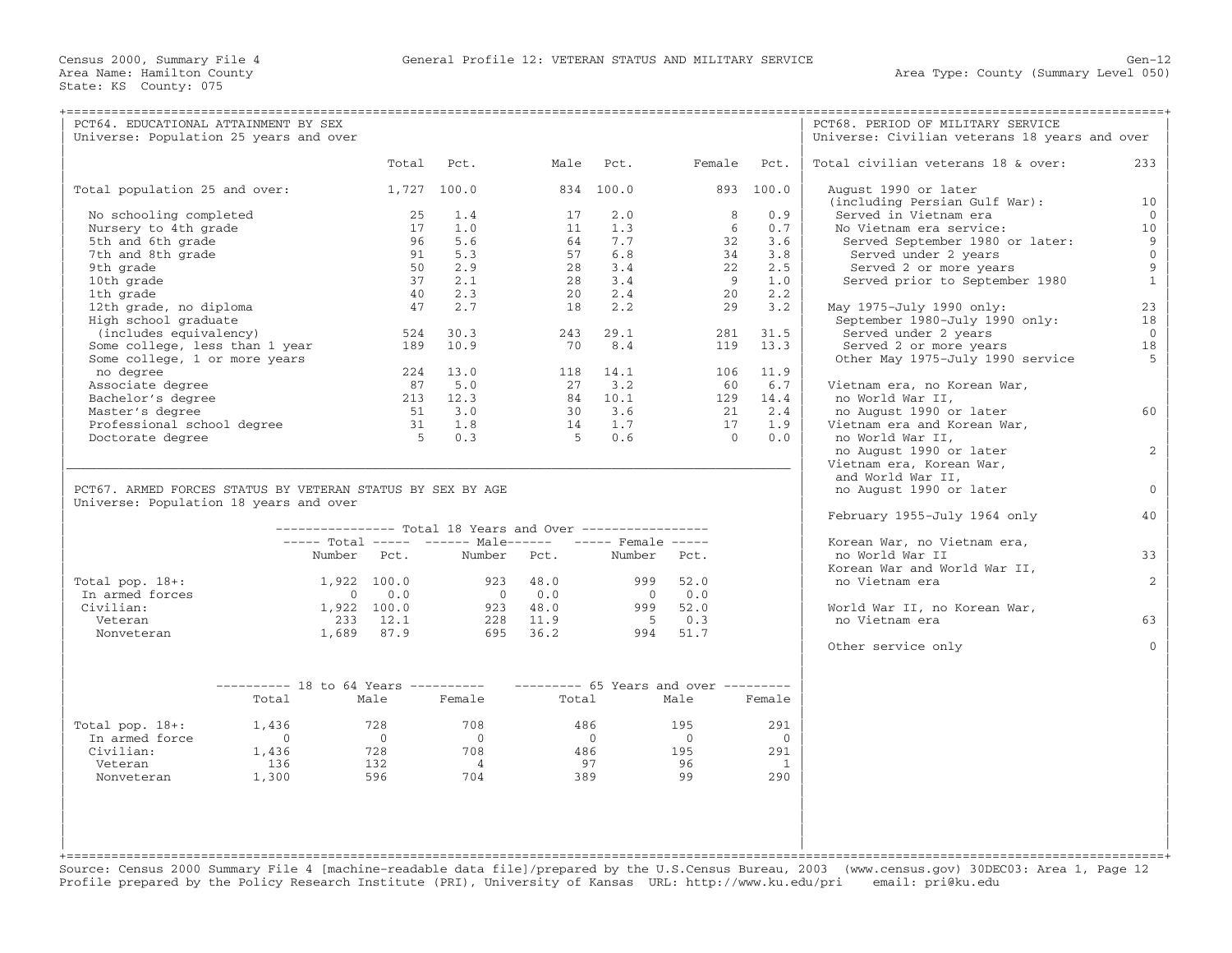| PCT70. DISABILITY STATUS BY EMPLOYMENT STATUS(*) BY AGE BY SEX<br>Universe: Civilian noninstitutionalized population 5 years & over |                                          |                 |                | PCT69. TYPES OF DISABILITY BY SEX BY AGE<br>Universe: Civilian noninstitutionalized population 5 years and over |                            |                            |                         |
|-------------------------------------------------------------------------------------------------------------------------------------|------------------------------------------|-----------------|----------------|-----------------------------------------------------------------------------------------------------------------|----------------------------|----------------------------|-------------------------|
|                                                                                                                                     |                                          |                 |                |                                                                                                                 |                            |                            |                         |
|                                                                                                                                     | Total                                    | Male            | Female         |                                                                                                                 | Total                      | Male                       | Female                  |
| Age 5 years and over:                                                                                                               | 2,434                                    | 1,220           | 1,214          | Age 5 to 15 years:                                                                                              | 469                        | 254                        | 215                     |
| With a disability                                                                                                                   | 597                                      | 316             | 281            | With one type of disability:                                                                                    | 8                          | 6                          | 2                       |
| No disability                                                                                                                       | 1,837                                    | 904             | 933            | Sensory disability                                                                                              | $\overline{3}$             | 2                          | $\mathbf{1}$            |
|                                                                                                                                     |                                          |                 |                | Physical disability                                                                                             | 2                          | 2                          | $\mathbb O$             |
| Age 16 to 64 years:                                                                                                                 | 1,520                                    | 784             | 736            | Mental disability                                                                                               | $\overline{3}$             | $\overline{2}$             | $\mathbf{1}$            |
| With a disability:                                                                                                                  | 398<br>270                               | 220             | 178            | Self-care disability                                                                                            | $\mathbf{0}$               | $\mathbf 0$                | $\,0\,$                 |
| Employed                                                                                                                            |                                          | 171             | $99 \mid$      | With two or more types of disability:                                                                           | $\overline{9}$             | $7\phantom{.0}$            | $\sqrt{2}$              |
| Not employed                                                                                                                        | 128<br>$1,122$<br>815                    | 49              | 79             | Includes self-care disability                                                                                   | 2                          | 2                          | $\,0\,$                 |
| No disability:                                                                                                                      |                                          | 564             | 558            | Does not include self-care dis.                                                                                 | $\overline{7}$             | 5                          | $\overline{2}$          |
| Employed                                                                                                                            |                                          | 466             | 349            | No disability                                                                                                   | 452                        | 241                        | 211                     |
| Not employed                                                                                                                        | 307                                      | 98              | 209            |                                                                                                                 |                            |                            |                         |
|                                                                                                                                     |                                          |                 |                | Age 16 to 20 years:                                                                                             | 176                        | 95                         | 81                      |
| Age 65 years and over: $445$ 182<br>With a disability 182 83<br>No disability 263 99                                                |                                          |                 | 263            | With one type of disability:                                                                                    | 31                         | $12 \overline{ }$          | 19                      |
|                                                                                                                                     |                                          |                 | 99             | Sensory disability                                                                                              | $\bigcirc$                 | $\Omega$                   | $\mathbf 0$             |
|                                                                                                                                     |                                          |                 | 164            | Physical disability                                                                                             | $\Omega$                   | $\mathbf 0$                | $\mathbb O$             |
|                                                                                                                                     |                                          |                 |                | Mental disability                                                                                               | $7\phantom{.0}$            | $\mathbf{1}$               | $\sqrt{6}$              |
|                                                                                                                                     |                                          |                 |                | Self-care disability                                                                                            | $\overline{0}$             | $\mathbf{0}$               | $\mathbb O$             |
| Age 5 to 15 years:                                                                                                                  | 469                                      | 254             | 215            | Go-outside-home disability**                                                                                    | $\overline{\phantom{a}}$   | $\overline{3}$             | $\mathbf 0$             |
| With a disability                                                                                                                   | $\begin{array}{c} 17 \\ 452 \end{array}$ | 13              | $\overline{4}$ | Employment disability*                                                                                          | 21                         | 8                          | 13                      |
| No disability                                                                                                                       |                                          | 241             | 211            | With two or more types of disability:                                                                           | 14                         | 11                         | $\mathsf 3$             |
|                                                                                                                                     |                                          |                 |                | Includes self-care disability                                                                                   | $\overline{\mathbf{3}}$    | $\Omega$                   | $\overline{\mathbf{3}}$ |
| Age 16 to 20 years:                                                                                                                 | 176                                      | 95              | 81             | Does not include self-care dis.                                                                                 | 11                         | 11                         | $\mathbb O$             |
| With a disability:                                                                                                                  | 45                                       | 23              | 22             | No disability                                                                                                   | 131                        | 72                         | 59                      |
| Employed                                                                                                                            | 24                                       | $\frac{12}{11}$ | 12             |                                                                                                                 |                            |                            |                         |
| Not employed                                                                                                                        | 21                                       | 11              | 10             | Age 21 to 64 years:                                                                                             | 1,344                      | 689                        | 655                     |
| No disability:                                                                                                                      | 131                                      | 72              | 59             | With one type of disability:                                                                                    | 215                        | 123                        | 92                      |
| Employed                                                                                                                            | 60                                       | 35              | 25             | Sensory disability                                                                                              | $-5$                       | $-5$                       | $\mathbf 0$             |
| Not employed                                                                                                                        | 71                                       | 37              | 34             | Physical disability                                                                                             | 37                         | 20                         | 17                      |
|                                                                                                                                     |                                          |                 |                | Mental disability<br>Mental disability<br>Self-care disability<br>Go-outside-home disability**<br>Also hiity*   | $\overline{4}$             | $\overline{0}$<br>$\Omega$ | $\overline{4}$          |
| Age 21 to 64 years:                                                                                                                 | 1,344                                    | 689             | 655            |                                                                                                                 | $\overline{0}$             |                            | $\mathbb O$             |
| With a disability:                                                                                                                  | 353<br>246                               | 197             | 156            |                                                                                                                 | 16                         | $\overline{0}$             | 16                      |
| Employed                                                                                                                            |                                          | 159             | 87             |                                                                                                                 | 153                        | 98                         | 55                      |
| Not employed                                                                                                                        | 107<br>991                               | 38              | 69             | With two or more types of disability:                                                                           | 138<br>19                  | 74                         | 64                      |
| No disability:                                                                                                                      | 755                                      | 492<br>431      | 499<br>324     | Includes self-care disability                                                                                   | 119                        | 6<br>68                    | 13<br>51                |
| Employed                                                                                                                            |                                          | 61              |                | Does not include self-care dis.:                                                                                | 81                         | 47                         | 34                      |
| Not employed                                                                                                                        | 236                                      |                 | 175            | Go-outside home & employment only<br>Other combination                                                          | 38                         | 21                         | 17                      |
|                                                                                                                                     | 236                                      | 104             | 132            | No disability                                                                                                   | 991                        | 492                        | 499                     |
| Age 65 to 74 years:<br>With a disability                                                                                            | 53                                       | 39              | 14             |                                                                                                                 |                            |                            |                         |
| No disability                                                                                                                       | 183                                      | 65              | 118            | Age 65 years and over:                                                                                          | 445                        | 182                        | 263                     |
|                                                                                                                                     |                                          |                 |                | With one type of disability:                                                                                    | 105                        | 49                         | 56                      |
| Age 75 years and over:                                                                                                              | 209                                      | 78              | 131            | Sensory disability                                                                                              | 21                         | 10                         | 11                      |
| With a disability                                                                                                                   | 129                                      | 44              | 85             | Physical disability                                                                                             | 51                         | 24                         | 27                      |
| No disability                                                                                                                       | 80                                       | 34              | 46             | Mental disability                                                                                               | $\overline{\phantom{0}}^2$ | $\overline{0}$             | 2                       |
|                                                                                                                                     |                                          |                 |                | Self-care disability                                                                                            | $\overline{0}$             | $\overline{0}$             | $\mathbf{0}$            |
|                                                                                                                                     |                                          |                 |                | Go-outside-home disability**                                                                                    | 31                         | 15                         | 16                      |
| * Employment status by disability status was determined only                                                                        |                                          |                 |                | With two or more types of disability:                                                                           | 77                         | 34                         | 43                      |
| for the 16 to 64 year old population.                                                                                               |                                          |                 |                | Includes self-care disability                                                                                   | 32                         | 12                         | 20                      |
| ** Go-outside-home disability status was determined for the                                                                         |                                          |                 |                | Does not include self-care dis.                                                                                 | 45                         | 22                         | 23                      |
| 16 year old and over population.                                                                                                    |                                          |                 |                | No disability                                                                                                   | 263                        | 99                         | 164                     |
|                                                                                                                                     |                                          |                 |                |                                                                                                                 |                            |                            |                         |

+===================================================================================================================================================+ Source: Census 2000 Summary File 4 [machine−readable data file]/prepared by the U.S.Census Bureau, 2003 (www.census.gov) 30DEC03: Area 1, Page 13 Profile prepared by the Policy Research Institute (PRI), University of Kansas URL: http://www.ku.edu/pri email: pri@ku.edu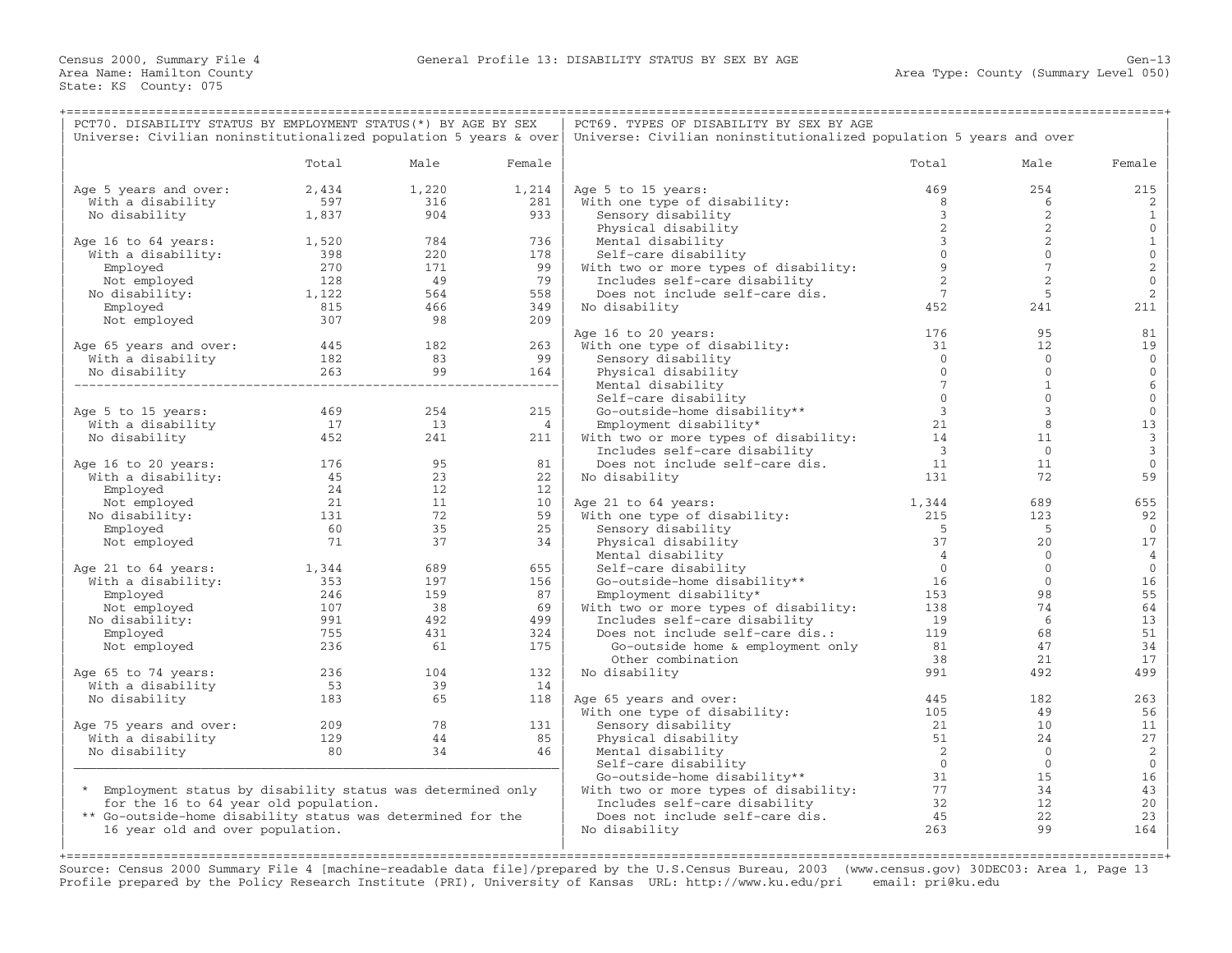| P79. EMPLOYMENT STATUS BY SEX BY AGE                              |                                                                   |          |                         |               | ====================================== |                 |                                                                                                                                        |                                         |          |          |                |  |  |  |  |
|-------------------------------------------------------------------|-------------------------------------------------------------------|----------|-------------------------|---------------|----------------------------------------|-----------------|----------------------------------------------------------------------------------------------------------------------------------------|-----------------------------------------|----------|----------|----------------|--|--|--|--|
| Universe: Population 16 years and over                            |                                                                   |          |                         |               |                                        |                 |                                                                                                                                        |                                         |          |          |                |  |  |  |  |
|                                                                   |                                                                   |          |                         |               |                                        |                 |                                                                                                                                        |                                         |          |          |                |  |  |  |  |
|                                                                   | Total Pct.                                                        |          | 16 to 21                | 22 to 24      | 25 to 34                               | 35 to 44        | 45 to 54                                                                                                                               | 55 to 61                                | 62 to 64 | 65 to 69 | 70 & Over      |  |  |  |  |
| Total 16 and over:                                                | 2,008 100.0                                                       |          | 191                     | 90            | 298                                    | 400             | 314                                                                                                                                    | 141                                     | 88       | 125      | 361            |  |  |  |  |
| In labor force:                                                   | 1,221                                                             | 60.8     | 95                      | 57            | 237                                    | 304             | 255                                                                                                                                    | 111                                     | 50       | 65       | 47             |  |  |  |  |
| In armed forces                                                   | $\Omega$                                                          | 0.0      | $\Omega$                | $\bigcap$     | $\bigcirc$                             | $\bigcap$       | $\bigcap$                                                                                                                              | $\bigcap$                               | $\Omega$ | $\Omega$ | $\Omega$       |  |  |  |  |
| Civilian:                                                         | 1,221                                                             | 60.8     | 95                      | 57            | 237                                    | 304             | 255                                                                                                                                    | 111                                     | 50       | 65       | 47             |  |  |  |  |
| Employed                                                          | 1,197                                                             | 59.6     | 92                      | 49            | 230                                    | 300             | 253                                                                                                                                    | 111                                     | 50       | 65       | 47             |  |  |  |  |
| Unemployed                                                        | 2.4                                                               | 1.2      | $\overline{\mathbf{3}}$ | 8             | $\overline{7}$                         | $\overline{4}$  | $\overline{2}$                                                                                                                         | $\bigcirc$                              | $\Omega$ | $\Omega$ | $\Omega$       |  |  |  |  |
| Not in labor force                                                |                                                                   | 787 39.2 | 96                      | 33            | 61                                     | 96              | 59                                                                                                                                     | 30                                      | 38       | 60       | 314            |  |  |  |  |
|                                                                   |                                                                   |          |                         |               |                                        |                 |                                                                                                                                        |                                         |          |          |                |  |  |  |  |
| Male:                                                             |                                                                   | 981 48.9 | 100                     | 47            | 162                                    | 203             | 155                                                                                                                                    | 85                                      | 34       | 59       | 136            |  |  |  |  |
| In labor force:                                                   |                                                                   | 702 35.0 | 53                      | 37            | 145                                    | 182             | 145                                                                                                                                    | 69                                      | 19       | 31       | 21             |  |  |  |  |
| In armed forces                                                   | $\Omega$                                                          | 0.0      | $\bigcap$               | $\Omega$      | $\bigcap$                              | $\bigcap$       | $\bigcap$                                                                                                                              | $\bigcap$                               | $\Omega$ | $\Omega$ | $\Omega$       |  |  |  |  |
| Civilian:                                                         |                                                                   | 702 35.0 | 53                      | 37            | 145                                    | 182             | 145                                                                                                                                    | 69                                      | 19       | 31       | 21             |  |  |  |  |
| Employed                                                          | 689                                                               | 34.3     | 52                      | 34            | 138                                    | 180             | 145                                                                                                                                    | 69                                      | 19       | 31       | 21             |  |  |  |  |
| Unemployed                                                        | 13                                                                | 0.6      | $\overline{1}$          | $\mathcal{E}$ | $7^{\circ}$                            | $\overline{2}$  | $\Omega$                                                                                                                               | $\overline{0}$                          | $\Omega$ | $\Omega$ | $\Omega$       |  |  |  |  |
| Not in labor force                                                |                                                                   | 279 13.9 | 47                      | 10            | 17                                     | 21              | 10                                                                                                                                     | 16                                      | 15       | 28       | 115            |  |  |  |  |
| Female:                                                           | 1,027                                                             | 51.1     | 91                      | 43            | 136                                    | 197             | 159                                                                                                                                    | 56                                      | 54       | 66       | 225            |  |  |  |  |
| In labor force:                                                   | 519                                                               | 25.8     | 42                      | 20            | 92                                     | 122             | 110                                                                                                                                    | 42                                      | 31       | 34       | 26             |  |  |  |  |
| In armed forces                                                   | $\Omega$                                                          | 0.0      | $\Omega$                | $\Omega$      | $\Omega$                               | $\Omega$        | $\bigcirc$                                                                                                                             | $\Omega$                                | $\Omega$ | $\Omega$ | $\Omega$       |  |  |  |  |
|                                                                   |                                                                   | 519 25.8 | 42                      | 20            | 92                                     | 122             | 110                                                                                                                                    | 42                                      | 31       | 34       | 26             |  |  |  |  |
| Civilian:                                                         |                                                                   | 508 25.3 | 40                      | 15            | 92                                     | 120             | 108                                                                                                                                    | 42                                      | 31       | 34       |                |  |  |  |  |
| Employed                                                          |                                                                   |          |                         | 5             | $\Omega$                               |                 | <sup>2</sup>                                                                                                                           | $\Omega$                                | $\Omega$ | $\Omega$ | 26<br>$\Omega$ |  |  |  |  |
| Unemployed                                                        | 11                                                                | 0.5      | 2                       |               |                                        | 2               |                                                                                                                                        |                                         |          |          |                |  |  |  |  |
| Not in labor force                                                |                                                                   | 508 25.3 | 49                      | 23            | 44                                     | 75              | 49                                                                                                                                     | 14                                      | 23       | 32       | 199            |  |  |  |  |
|                                                                   |                                                                   |          |                         |               |                                        |                 |                                                                                                                                        |                                         |          |          |                |  |  |  |  |
|                                                                   |                                                                   |          |                         |               |                                        |                 | PCT81. LIVING ARRANGEMENTS OF OWN CHILDREN UNDER 18 YEARS IN FAMILIES AND<br>PCT84. FAMILY TYPE BY NUMBER OF WORKERS IN FAMILY IN 1999 |                                         |          |          |                |  |  |  |  |
|                                                                   | Universe: Families<br>SUBFAMILIES BY EMPLOYMENT STATUS OF PARENTS |          |                         |               |                                        |                 |                                                                                                                                        |                                         |          |          |                |  |  |  |  |
| Universe: Own children under 18 years in families and subfamilies |                                                                   |          |                         |               |                                        |                 |                                                                                                                                        |                                         |          |          |                |  |  |  |  |
|                                                                   |                                                                   |          |                         |               |                                        |                 |                                                                                                                                        |                                         |          | Number   | Pct.           |  |  |  |  |
|                                                                   |                                                                   |          | Total                   | Under 6       | 6 to 17                                | Total families: |                                                                                                                                        |                                         |          | 715      | 100.0          |  |  |  |  |
|                                                                   |                                                                   |          |                         |               |                                        |                 | Married-couple families:                                                                                                               |                                         |          | 598      | 83.6           |  |  |  |  |
| Total children in universe:                                       |                                                                   |          | 731                     | 237           | 494                                    | No workers      |                                                                                                                                        |                                         |          | 67       | 9.4            |  |  |  |  |
|                                                                   |                                                                   |          |                         |               |                                        | 1 worker        |                                                                                                                                        |                                         |          | 166      | 23.2           |  |  |  |  |
| Living with two parents:                                          |                                                                   |          | 564                     | 204           | 360                                    | 2 workers:      |                                                                                                                                        |                                         |          | 294      | 41.1           |  |  |  |  |
| Both parents in labor force                                       |                                                                   |          | 301                     | 88            | 213                                    |                 | Husband and wife worked                                                                                                                |                                         |          | 266      | 37.2           |  |  |  |  |
| Father only in labor force                                        |                                                                   |          | 223                     | 101           | 122                                    | Other           |                                                                                                                                        |                                         |          | 28       | 3.9            |  |  |  |  |
| Mother only in labor force                                        |                                                                   |          | 15                      | $\Omega$      | 15                                     |                 | 3 or more workers:                                                                                                                     |                                         |          | 71       | 9.9            |  |  |  |  |
| Neither parent in labor force                                     |                                                                   |          | 2.5                     | 1.5           | 10                                     |                 | Husband and wife worked                                                                                                                |                                         |          | 68       | 9.5            |  |  |  |  |
|                                                                   |                                                                   |          |                         |               |                                        | Other           |                                                                                                                                        |                                         |          | 3        | 0.4            |  |  |  |  |
| Living with one parent:                                           |                                                                   |          | 167                     | 33            | 134                                    |                 |                                                                                                                                        |                                         |          |          |                |  |  |  |  |
| Living with father:                                               |                                                                   |          | 42.                     | 11            | 31                                     | Other families: |                                                                                                                                        |                                         |          | 117      | 16.4           |  |  |  |  |
| In labor force                                                    |                                                                   |          | 38                      | 11            | 27                                     |                 |                                                                                                                                        | Male householder, no wife present:      |          | 30       | 4.2            |  |  |  |  |
| Not in labor force                                                |                                                                   |          | $\overline{4}$          | $\Omega$      | $\overline{4}$                         | No workers      |                                                                                                                                        |                                         |          | $\Omega$ | 0.0            |  |  |  |  |
| Living with mother:                                               |                                                                   |          | 125                     | 22            | 103                                    | 1 worker        |                                                                                                                                        |                                         |          | 17       | 2.4            |  |  |  |  |
| In labor force                                                    |                                                                   |          | 93                      | 19            | 74                                     | 2 workers       |                                                                                                                                        |                                         |          | 13       | 1.8            |  |  |  |  |
| Not in labor force                                                |                                                                   |          | 32                      | 3             | 2.9                                    |                 | 3 or more workers                                                                                                                      |                                         |          | $\Omega$ | 0.0            |  |  |  |  |
|                                                                   |                                                                   |          |                         |               |                                        |                 |                                                                                                                                        | Female householder, no husband present: |          | 87       | 12.2           |  |  |  |  |
|                                                                   |                                                                   |          |                         |               |                                        | No workers      |                                                                                                                                        |                                         |          | 11       | 1.5            |  |  |  |  |
|                                                                   |                                                                   |          |                         |               |                                        | 1 worker        |                                                                                                                                        |                                         |          | 39       | 5.5            |  |  |  |  |
|                                                                   |                                                                   |          |                         |               |                                        | 2 workers       | 3 or more workers                                                                                                                      |                                         |          | 26<br>11 | 3.6<br>1.5     |  |  |  |  |

+===================================================================================================================================================+ Source: Census 2000 Summary File 4 [machine−readable data file]/prepared by the U.S.Census Bureau, 2003 (www.census.gov) 30DEC03: Area 1, Page 14 Profile prepared by the Policy Research Institute (PRI), University of Kansas URL: http://www.ku.edu/pri email: pri@ku.edu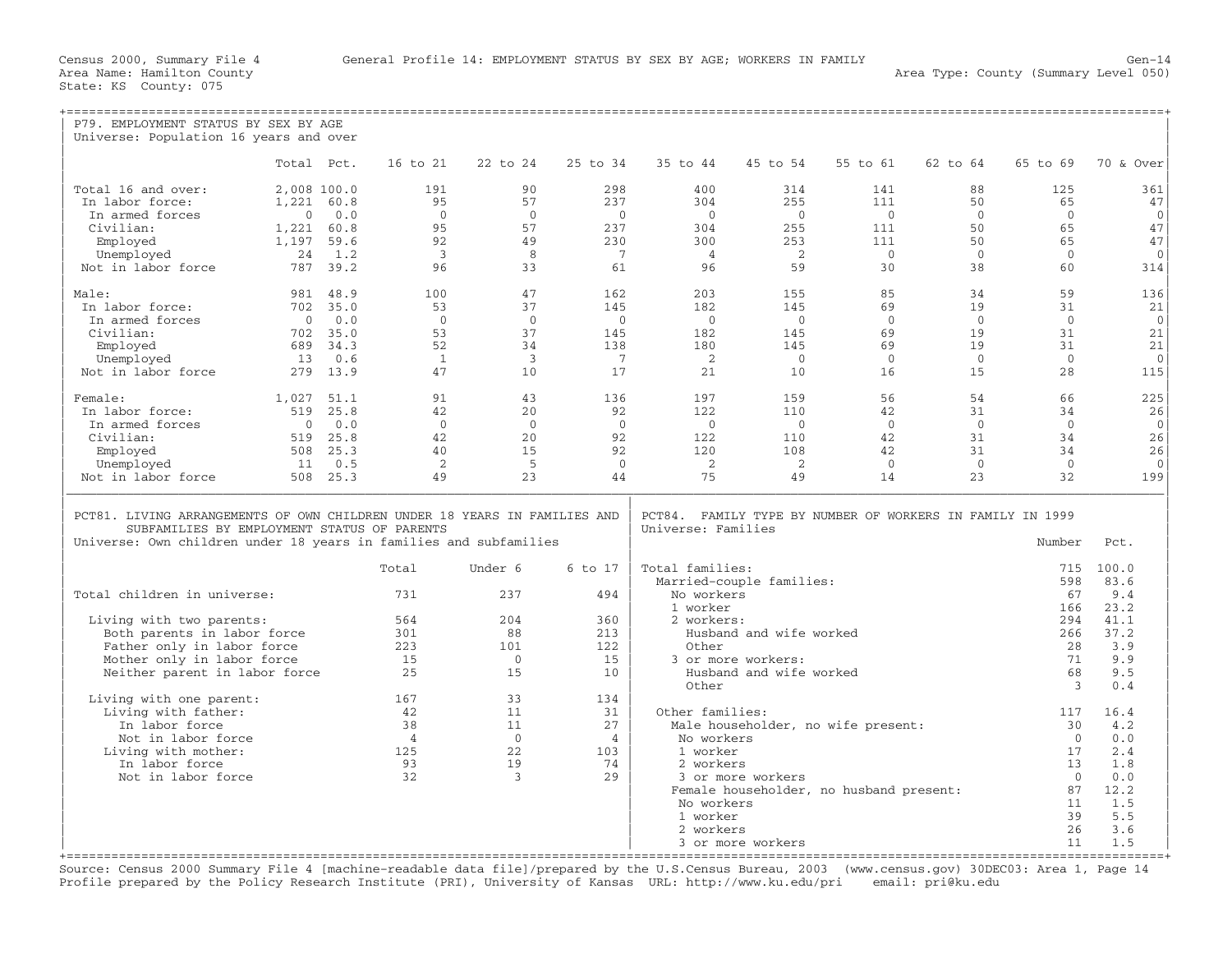| PCT80. EMPLOYMENT STATUS OF WOMEN BY PRESENCE                                                      |                      |                                        |                                 |                         | PCT82. WORK STATUS IN 1999 BY USUAL HOURS WORKED |                | PCT83. FAMILY TYPE BY EMPLOYMENT STATUS |                |
|----------------------------------------------------------------------------------------------------|----------------------|----------------------------------------|---------------------------------|-------------------------|--------------------------------------------------|----------------|-----------------------------------------|----------------|
| OF OWN CHILDREN UNDER 18 YEARS BY AGE                                                              |                      |                                        | PER WEEK BY WEEKS WORKED BY SEX |                         |                                                  |                | Universe: Families                      |                |
| OF OWN CHILDREN                                                                                    |                      | Universe: Population 16 years and over |                                 |                         |                                                  |                |                                         |                |
| Universe: Females 16 years and over                                                                |                      |                                        |                                 |                         |                                                  |                | Total families:                         | 715            |
|                                                                                                    |                      |                                        |                                 | Total                   | Male                                             | Female         |                                         |                |
| Total females 16 and over:                                                                         | 1,027                |                                        |                                 |                         |                                                  |                | Married-couple families:                | 598            |
|                                                                                                    |                      | Total pop. $16+:$                      |                                 | 2,008                   | 981                                              | 1,027          |                                         |                |
| With own children under 18 years:                                                                  | 352                  |                                        |                                 |                         | 788                                              |                | Husband in labor force:                 | 457            |
| Under 6 years only:<br>In labor lorce:                                                             | 81<br>29             | Worked in 1999:                        |                                 | 1,388<br>1,035          | 656                                              | 600<br>379     | Husband employed or<br>in armed forces: | 448            |
|                                                                                                    |                      | 35+ hours/week                         |                                 |                         |                                                  |                |                                         |                |
| Employed or in armed forces                                                                        | 24                   | 50-52 weeks                            |                                 | 768<br>59               | 520<br>36                                        | 248            | Wife in labor force:                    | 270            |
| Unemployed<br>Not in labor force                                                                   | 5 <sup>5</sup><br>52 | 48-49 weeks<br>$40-47$ weeks           |                                 | 60                      | 25                                               | 23<br>35       | Wife employed or in<br>armed forces     | 269            |
| Under 6 and 6 to 17 years:                                                                         | 80                   | 27-39 weeks                            |                                 | 54                      | 24                                               | 30             | Wife unemployed                         | 1              |
| In labor force:                                                                                    | 41                   | $14-26$ weeks                          |                                 | 45                      | 23                                               | 22             | Wife not in labor force                 | 178            |
| Employed or in armed forces                                                                        | 39                   | 1-13 weeks                             |                                 | 49                      | 28                                               | 21             |                                         |                |
| Unemployed                                                                                         | $\overline{2}$       |                                        |                                 |                         |                                                  |                | Husband unemployed:                     | $\overline{9}$ |
| Not in labor force                                                                                 | 39                   | 15-34 hours/week                       |                                 | 233                     | 71                                               | 162            | Wife in labor force:                    | 6              |
| 6 to 17 years only:                                                                                | 191                  | 50-52 weeks                            |                                 | 108                     | 40                                               | 68             | Wife employed or in                     |                |
| In labor force:                                                                                    | 139                  | 48-49 weeks                            |                                 | $\overline{4}$          | $\Omega$                                         | $\overline{4}$ | armed forces                            | $\overline{2}$ |
| Employed or in armed forces                                                                        | 139                  | $40-47$ weeks                          |                                 | 16                      | 2                                                | 14             | Wife unemployed                         | $\overline{4}$ |
| Unemployed                                                                                         | $\overline{0}$       | 27-39 weeks                            |                                 | 37                      | 15                                               | 22             | Wife not in labor force                 | $\overline{3}$ |
| Not in labor force                                                                                 | 52                   | $14-26$ weeks                          |                                 | 28                      | 6                                                | 22             |                                         |                |
|                                                                                                    |                      | 1-13 weeks                             |                                 | 40                      | 8                                                | 32             | Husband not in labor force:             | 141            |
| No own children under 18 years:                                                                    | 675                  |                                        |                                 |                         |                                                  |                | Wife in labor force:                    | 37             |
| In labor force:                                                                                    | 310                  | 1-14 hours/week                        |                                 | 120                     | 61                                               | 59             | Wife employed or in                     |                |
| Employed or in armed forces                                                                        | 306                  | 50-52 weeks                            |                                 | 62                      | 35                                               | 27             | armed forces                            | 37             |
| Unemployed                                                                                         | $\overline{4}$       | 48-49 weeks                            |                                 | $\overline{\mathbf{3}}$ | $\overline{\mathbf{3}}$                          | $\overline{0}$ | Wife unemployed                         | $\overline{0}$ |
| Not in labor force                                                                                 | 365                  | $40-47$ weeks                          |                                 | 5 <sup>5</sup>          | $\Omega$                                         | $5^{\circ}$    | Wife not in labor force                 | 104            |
|                                                                                                    |                      | 27-39 weeks                            |                                 | 13                      | 2                                                | 11             |                                         |                |
|                                                                                                    |                      | $14-26$ weeks                          |                                 | 6                       | 2                                                | $\overline{4}$ | Other families:                         | 117            |
|                                                                                                    |                      | $1-13$ weeks                           |                                 | 31                      | 19                                               | 12             | Male householder,                       |                |
|                                                                                                    |                      |                                        |                                 |                         |                                                  |                | no wife present:                        | 30             |
|                                                                                                    |                      | Did not work                           |                                 |                         |                                                  |                | In labor force:                         | 28             |
|                                                                                                    |                      | in 1999                                |                                 | 620                     | 193                                              | 427            | Employed or in                          |                |
|                                                                                                    |                      |                                        |                                 |                         |                                                  |                | armed forces                            | 28             |
|                                                                                                    |                      |                                        |                                 |                         |                                                  |                | Unemployed                              | $\mathbf 0$    |
| PCT76. EMPLOYMENT DISABILITY BY EMPLOYMENT STATUS* BY SEX BY AGE                                   |                      |                                        |                                 |                         |                                                  |                | Not in labor force                      | $\overline{c}$ |
| Universe: Civilian noninstitutionalized population 16 to 64 Years                                  |                      |                                        |                                 |                         |                                                  |                |                                         |                |
|                                                                                                    |                      |                                        |                                 |                         |                                                  |                | Female householder,                     |                |
|                                                                                                    |                      |                                        |                                 |                         |                                                  |                | no husband present:                     | 87             |
|                                                                                                    | Total                | 16 to 20 21 to 64                      |                                 |                         | 16 to 20                                         | 21 to 64       | In labor force:                         | 66             |
|                                                                                                    |                      |                                        |                                 |                         |                                                  |                | Employed or in                          |                |
| Total universe:                                                                                    | 1,520                | 95                                     | 689                             |                         | 81                                               | 655            | armed forces                            | 66             |
|                                                                                                    |                      |                                        |                                 |                         |                                                  |                | Unemployed                              | $\overline{0}$ |
| With an employment disability:                                                                     | 302                  | 19                                     | 161                             |                         | 16                                               | 106            | Not in labor force                      | 21             |
| Employed                                                                                           | 240                  | 12                                     | 144                             |                         | 8                                                | 76             |                                         |                |
| Unemployed                                                                                         | 62                   | $\overline{7}$                         | 17                              |                         | 8                                                | 30             |                                         |                |
|                                                                                                    |                      |                                        |                                 |                         |                                                  |                |                                         |                |
| No employment disability:                                                                          | 1,218                | 76                                     | 528                             |                         | 65                                               | 549            |                                         |                |
| Employed                                                                                           | 845                  | 35                                     | 446                             |                         | 29                                               | 335            |                                         |                |
| Unemployed                                                                                         | 373                  | 41                                     | 82                              |                         | 36                                               | 214            |                                         |                |
|                                                                                                    |                      |                                        |                                 |                         |                                                  |                |                                         |                |
|                                                                                                    |                      |                                        |                                 |                         |                                                  |                |                                         |                |
|                                                                                                    |                      |                                        |                                 |                         |                                                  |                |                                         |                |
| * Employment status by disability status was determined only for the 16 to 64 year old population. |                      |                                        |                                 |                         |                                                  |                |                                         |                |

+===================================================================================================================================================+ Source: Census 2000 Summary File 4 [machine−readable data file]/prepared by the U.S.Census Bureau, 2003 (www.census.gov) 30DEC03: Area 1, Page 15 Profile prepared by the Policy Research Institute (PRI), University of Kansas URL: http://www.ku.edu/pri email: pri@ku.edu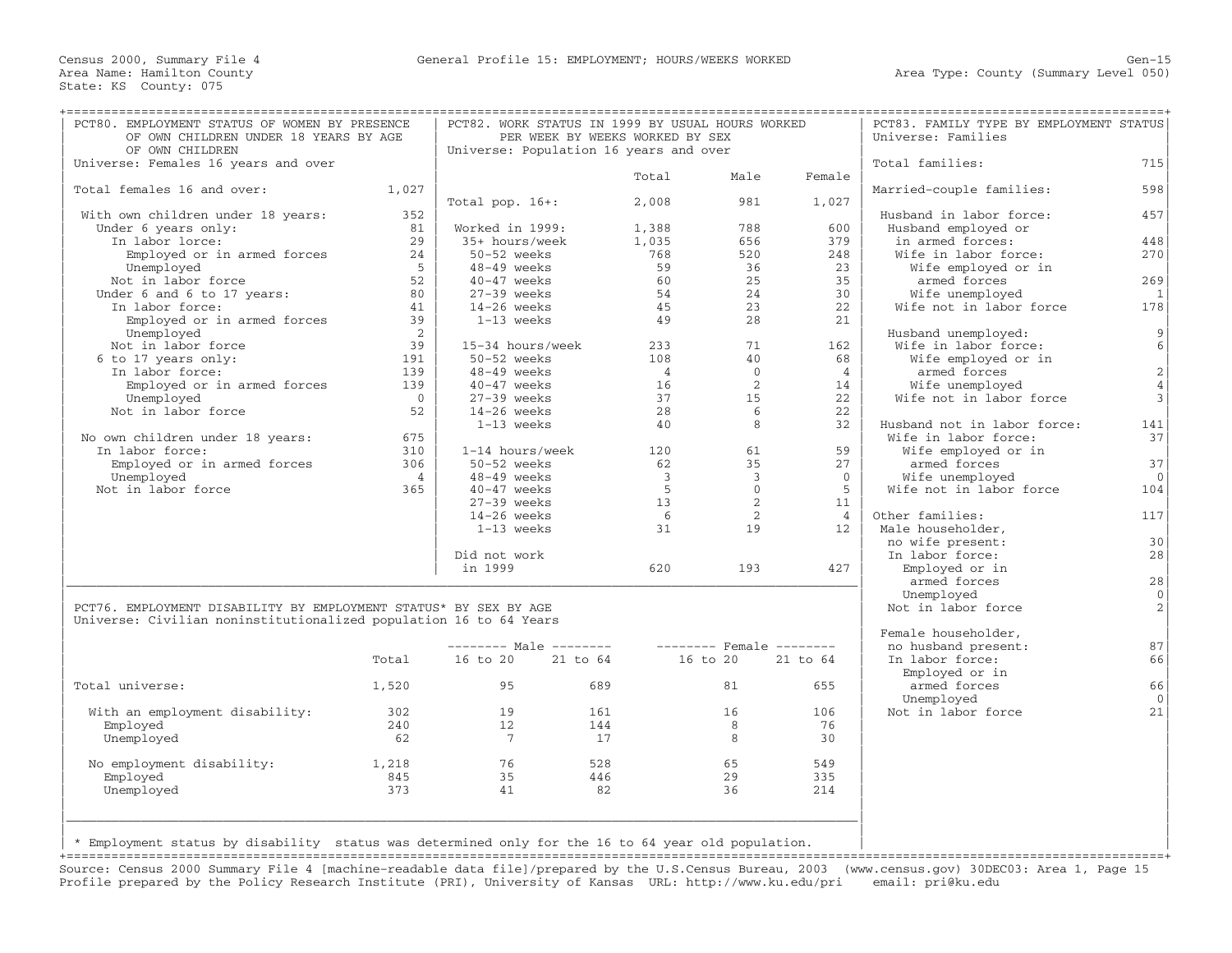+===================================================================================================================================================+

State: KS County: 075

| PCT85. INDUSTRY (PART 1 OF 3 - TOTAL)                    |                            |                                                              |                     |
|----------------------------------------------------------|----------------------------|--------------------------------------------------------------|---------------------|
| Universe: Employed civilian population 16 years and over |                            | Pharmacies and drug stores                                   | 10                  |
|                                                          |                            | Other health and personal care stores                        | $\overline{0}$      |
| Total employed civilians 16 years and over:              | 1,197                      | Gasoline stations                                            | 5 <sub>5</sub>      |
| Agriculture, forestry, fishing and hunting, & mining:    | 351                        | Clothing and apparel including shoes                         | $\overline{0}$      |
| Agriculture, forestry, fishing and hunting               | 335                        | Jewelry, luggage and leather goods                           | $\overline{0}$      |
| Mining                                                   | 16                         | Sporting goods, cameras, and hobby and toy stores            | $\circ$             |
| Construction                                             | 69                         | Sewing, needlework, and piece goods                          | $\overline{0}$      |
| Manufacturing:                                           | 22                         | Music stores                                                 | $\overline{0}$      |
| Food                                                     | 14                         | Book stores and news dealers                                 | $\overline{0}$      |
| Beverage and tobacco products                            | $\Omega$                   | Department and other general stores                          | 5 <sup>1</sup>      |
| Textile mills and textile products                       | $\mathbf{0}$               | Florists                                                     | $\mathsf{O}\xspace$ |
| Apparel                                                  | $\overline{a}$             | Office supplies and stationery                               | $\mathbb O$         |
| Leather and allied products                              | $\Omega$                   | Used merchandise, gift, novelty, souvenir, & miscellaneous   |                     |
| Wood products                                            | $\mathbf{0}$               | Electronic shopping and mail order houses                    | $\frac{2}{0}$       |
| Paper                                                    | $\mathbf{0}$               | Vending machine operators                                    | $\mathbf 0$         |
| Printing and related support activities                  | $\Omega$                   | Fuel dealers                                                 | 5                   |
| Petroleum and coal products                              | $\mathbf{0}$               | Other direct selling establishments                          | $\overline{4}$      |
| Chemical                                                 | $\mathbf{1}$               | Transportation and warehousing, and utilities:               | 83                  |
| Plastics and rubber products                             | $\Omega$                   | Transportation and warehousing:                              | 55                  |
| Nonmetallic mineral products                             | $\mathbf{0}$               | Air transportation                                           | $\overline{0}$      |
| Metal                                                    | $\overline{2}$             | Rail transportation                                          | $\overline{0}$      |
|                                                          | $\mathbf{1}$               |                                                              | $\overline{0}$      |
| Machinery                                                |                            | Water transportation                                         | 38                  |
| Computer and electronic products                         | $\overline{a}$<br>$\Omega$ | Truck transportation                                         |                     |
| Electrical equipment, appliances, and components         |                            | U.S. Postal Service                                          | $\frac{3}{5}$       |
| Transportation equipment                                 | $\Omega$                   | Other transportation                                         | $\overline{9}$      |
| Furniture and related products                           | $\Omega$                   | Warehousing and storage                                      |                     |
| Miscellaneous manufacturing                              | $\Omega$                   | Utilities                                                    | 28                  |
| Wholesale trade:                                         | 34                         | Information:                                                 | 20                  |
| Motor vehicles, parts and supplies                       | $\Omega$                   | Publishing, and motion picture & sound recording industries  | 6                   |
| Furniture and home furnishings                           | $\Omega$                   | Broadcasting and telecommunications                          | 6                   |
| Lumber and construction materials                        | $\mathbf{0}$               | Information services and data processing services            | 8                   |
| Professional and commercial equipment and supplies       | $\Omega$                   | Finance, insurance, real estate and rental leasing:          | 44                  |
| Metals and minerals, except petroleum                    | $\Omega$                   | Finance and insurance                                        | 35                  |
| Electrical goods                                         | $\mathbf{0}$               | Real estate and rental and leasing                           | 9                   |
| Hardware, plumbing and heating equipment, & supplies     | $\overline{2}$             | Professional, scientific, management, administrative,        |                     |
| Machinery, equipment, and supplies                       | 13                         | and waste management services:                               | 39                  |
| Recyclable materials                                     | $\Omega$                   | Professional, scientific, and technical services             | 32                  |
| Miscellaneous durable goods                              | $\Omega$                   | Management of companies and enterprises                      | $\Omega$            |
| Paper and paper products                                 | $\mathbf{0}$               | Administrative and support and waste management services     | $7\overline{ }$     |
| Drugs, druggist sundries, chemicals & allied products    | $\overline{0}$             | Educational, health, and social services:                    | 226                 |
| Apparel, piece goods and notions                         | $\Omega$                   | Educational services                                         | 102                 |
| Groceries and related products                           | $\overline{3}$             | Health care and social assistance:                           | 124                 |
| Farm product raw materials                               | 13                         | Health care                                                  | 106                 |
| Petroleum and petroleum products                         | 3                          | Social assistance                                            | 18                  |
| Alcoholic beverages                                      | $\Omega$                   | Arts, entertainment, recreation, accommodation & food serv.: | 65                  |
| Farm supplies                                            | $\mathbf{0}$               | Arts, entertainment, and recreation                          | $7\phantom{.0}\,$   |
| Miscellaneous nondurable goods                           | $\mathbf{0}$               | Accommodation and food services                              | 58                  |
| Retail trade:                                            | 92                         | Other services (except public administration):               | 83                  |
| Motor vehicle and parts dealers                          | 15                         | Repair and maintenance                                       | 43                  |
| Furniture & home furnishings & household appliances      | $\overline{2}$             | Personal and laundry services                                | 14                  |
| Radio, TV and computer stores                            | $\mathbf{1}$               | Religious, grantmaking, civic, professional, & similar org.  | 19                  |
| Building materials, hardware, lawn & garden equipment    | 8                          | Private households                                           | $7\overline{ }$     |
| Food and beverage stores                                 | 35                         | Public administration                                        | 69                  |
|                                                          |                            |                                                              |                     |

+===================================================================================================================================================+ Source: Census 2000 Summary File 4 [machine−readable data file]/prepared by the U.S.Census Bureau, 2003 (www.census.gov) 30DEC03: Area 1, Page 16 Profile prepared by the Policy Research Institute (PRI), University of Kansas URL: http://www.ku.edu/pri email: pri@ku.edu

| | |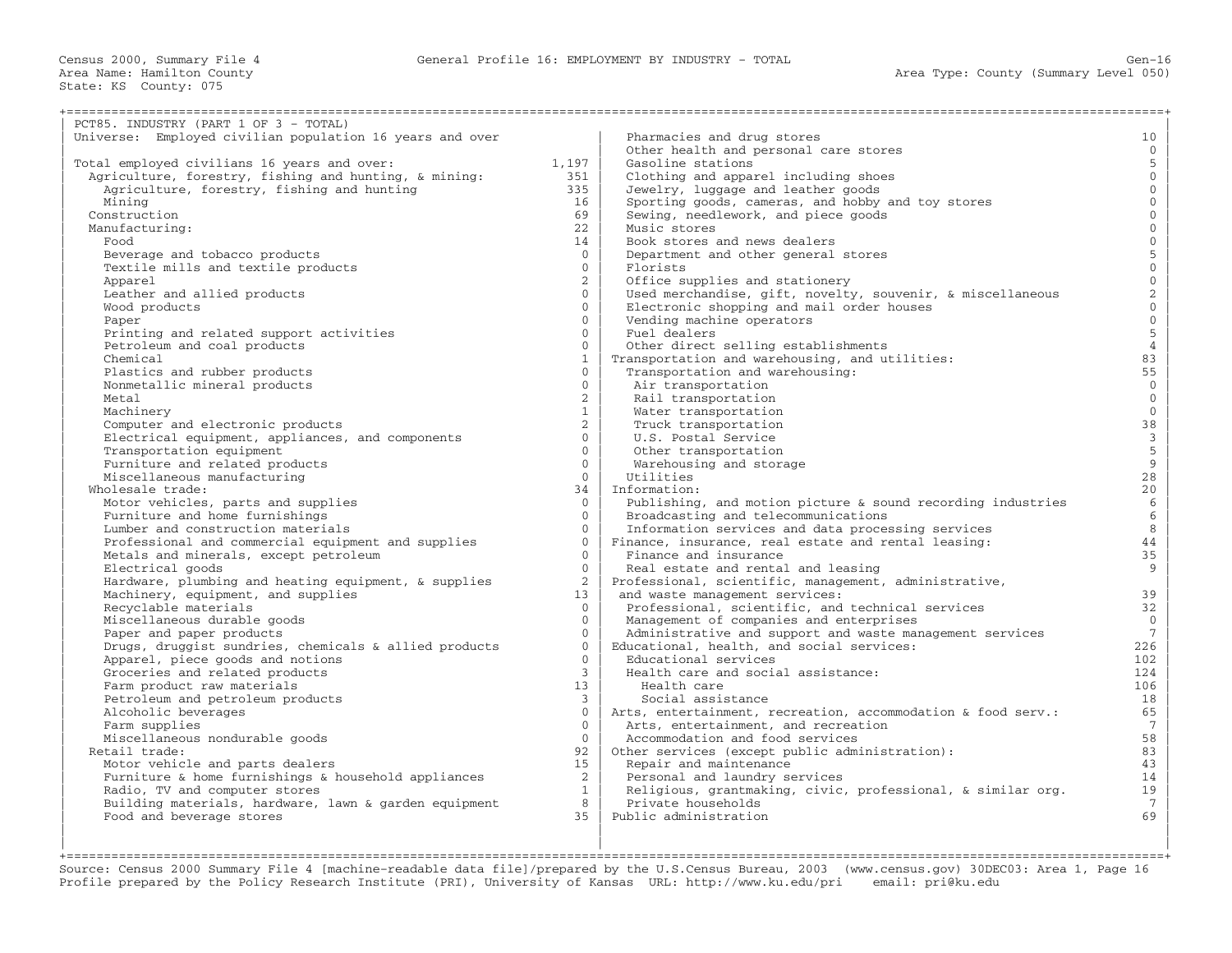| PCT85. INDUSTRY BY SEX (PART 2 OF 3 - MALES)             |                 |                                                                                         |                                  |
|----------------------------------------------------------|-----------------|-----------------------------------------------------------------------------------------|----------------------------------|
| Universe: Employed civilian population 16 years and over |                 | Pharmacies and drug stores                                                              | 3<br>$\overline{0}$              |
| Males:                                                   | 689             | Other health and personal care stores<br>Gasoline stations                              | 5                                |
| Agriculture, forestry, fishing and hunting, & mining:    | 303             | Clothing and apparel including shoes                                                    | $\mathbf{0}$                     |
|                                                          |                 |                                                                                         | $\mathbf 0$                      |
| Agriculture, forestry, fishing and hunting               | 289<br>14       | Jewelry, luggage and leather goods<br>Sporting goods, cameras, and hobby and toy stores | $\mathbf{0}$                     |
| Mining                                                   | 60              |                                                                                         | $\mathbf{0}$                     |
| Construction<br>Manufacturing:                           | 16              | Sewing, needlework, and piece goods<br>Music stores                                     | $\overline{0}$                   |
| Food                                                     | 10 <sup>1</sup> |                                                                                         | $\overline{0}$                   |
|                                                          | $\Omega$        | Book stores and news dealers                                                            |                                  |
| Beverage and tobacco products                            | $\Omega$        | Department and other general stores                                                     | $\overline{a}$<br>$\overline{0}$ |
| Textile mills and textile products                       | $\Omega$        | Florists                                                                                | $\overline{0}$                   |
| Apparel                                                  | $\Omega$        | Office supplies and stationery                                                          | $\overline{0}$                   |
| Leather and allied products                              |                 | Used merchandise, gift, novelty, souvenir, & miscellaneous                              | $\overline{0}$                   |
| Wood products                                            | $\Omega$        | Electronic shopping and mail order houses                                               |                                  |
| Paper                                                    | $\Omega$        | Vending machine operators                                                               | $\mathsf{O}\xspace$              |
| Printing and related support activities                  | $\Omega$        | Fuel dealers                                                                            | $\mathsf 3$                      |
| Petroleum and coal products                              | $\Omega$        | Other direct selling establishments                                                     | $\mathbf{0}$                     |
| Chemical                                                 | 1               | Transportation and warehousing, and utilities:                                          | 62                               |
| Plastics and rubber products                             | $\Omega$        | Transportation and warehousing:                                                         | 39                               |
| Nonmetallic mineral products                             | $\Omega$        | Air transportation                                                                      | $\overline{0}$                   |
| Metal                                                    | $\overline{2}$  | Rail transportation                                                                     | $\overline{0}$                   |
| Machinery                                                | $\mathbf{1}$    | Water transportation                                                                    | $\overline{0}$                   |
| Computer and electronic products                         | $\overline{a}$  | Truck transportation                                                                    | 33                               |
| Electrical equipment, appliances, and components         | $\Omega$        | U.S. Postal Service                                                                     | $\mathsf{O}\xspace$              |
| Transportation equipment                                 | $\Omega$        | Other transportation                                                                    | $\frac{3}{3}$                    |
| Furniture and related products                           | $\Omega$        | Warehousing and storage                                                                 |                                  |
| Miscellaneous manufacturing                              | $\Omega$        | Utilities                                                                               | 23                               |
| Wholesale trade:                                         | 30              | Information:                                                                            | $\,8\,$                          |
| Motor vehicles, parts and supplies                       | $\Omega$        | Publishing, and motion picture & sound recording industries                             | $\overline{4}$                   |
| Furniture and home furnishings                           | $\Omega$        | Broadcasting and telecommunications                                                     | $\overline{4}$                   |
| Lumber and construction materials                        | $\Omega$        | Information services and data processing services                                       | $\mathbf{0}$                     |
| Professional and commercial equipment and supplies       | $\Omega$        | Finance, insurance, real estate and rental leasing:                                     | 16                               |
| Metals and minerals, except petroleum                    | $\Omega$        | Finance and insurance                                                                   | 9                                |
| Electrical goods                                         | $\Omega$        | Real estate and rental and leasing                                                      | $7\overline{ }$                  |
| Hardware, plumbing and heating equipment, & supplies     | $\overline{a}$  | Professional, scientific, management, administrative,                                   |                                  |
| Machinery, equipment, and supplies                       | 11              | and waste management services:                                                          | 20                               |
| Recyclable materials                                     | $\Omega$        | Professional, scientific, and technical services                                        | 15                               |
| Miscellaneous durable goods                              | $\Omega$        | Management of companies and enterprises                                                 | $\mathbf 0$                      |
| Paper and paper products                                 | $\Omega$        | Administrative and support and waste management services                                | $5\phantom{.}$                   |
| Drugs, druggist sundries, chemicals & allied products    | $\Omega$        | Educational, health, and social services:                                               | 56                               |
| Apparel, piece goods and notions                         | $\Omega$        | Educational services                                                                    | 38                               |
| Groceries and related products                           | $\overline{3}$  | Health care and social assistance:                                                      | 18                               |
| Farm product raw materials                               | 11              | Health care                                                                             | 18                               |
| Petroleum and petroleum products                         | $\mathbf{3}$    | Social assistance                                                                       | $\overline{0}$                   |
| Alcoholic beverages                                      | $\Omega$        | Arts, entertainment, recreation, accommodation & food serv.:                            | 16                               |
| Farm supplies                                            | $\overline{0}$  | Arts, entertainment, and recreation                                                     | 5                                |
| Miscellaneous nondurable goods                           | $\Omega$        | Accommodation and food services                                                         | 11                               |
| Retail trade:                                            | 43              | Other services (except public administration):                                          | 41                               |
| Motor vehicle and parts dealers                          | 14              | Repair and maintenance                                                                  | 30                               |
| Furniture & home furnishings & household appliances      | $\Omega$        | Personal and laundry services                                                           | $\overline{4}$                   |
| Radio, TV and computer stores                            | $\Omega$        | Religious, grantmaking, civic, professional, & similar org.                             | $7\overline{ }$                  |
| Building materials, hardware, lawn & garden equipment    | 5 <sup>1</sup>  | Private households                                                                      | $\mathbf{0}$                     |
| Food and beverage stores                                 | 11              | Public administration                                                                   | 18                               |
|                                                          |                 |                                                                                         |                                  |
|                                                          |                 |                                                                                         |                                  |

+===================================================================================================================================================+ Source: Census 2000 Summary File 4 [machine−readable data file]/prepared by the U.S.Census Bureau, 2003 (www.census.gov) 30DEC03: Area 1, Page 17 Profile prepared by the Policy Research Institute (PRI), University of Kansas URL: http://www.ku.edu/pri email: pri@ku.edu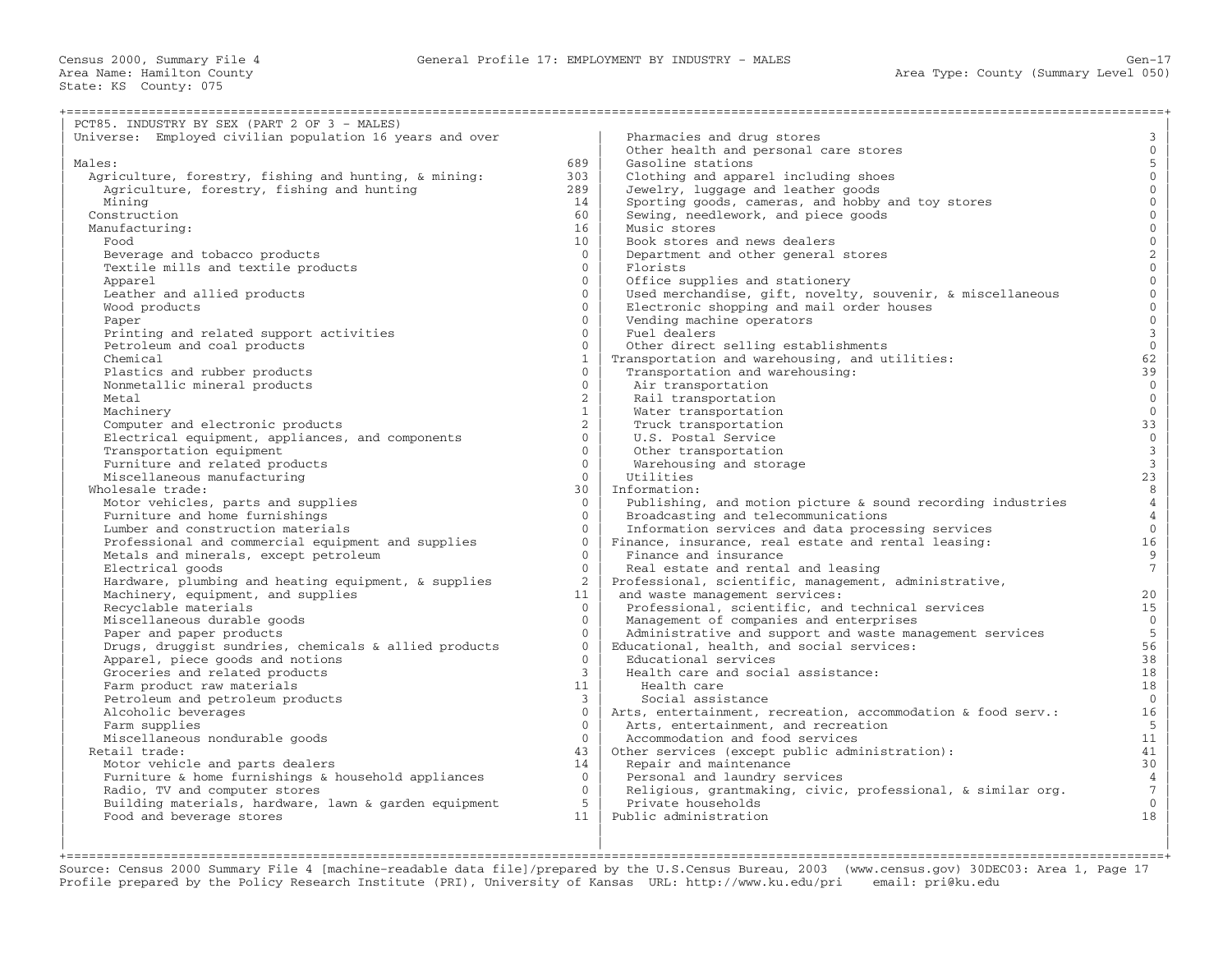| PCT85. INDUSTRY BY SEX (PART 3 OF 3 - FEMALES)           |                     |                                                                          | 7                                     |
|----------------------------------------------------------|---------------------|--------------------------------------------------------------------------|---------------------------------------|
| Universe: Employed civilian population 16 years and over |                     | Pharmacies and drug stores                                               | $\mathbf{0}$                          |
|                                                          | 508                 | Other health and personal care stores                                    | $\mathbf{0}$                          |
| Females:                                                 |                     | Gasoline stations                                                        | $\mathbf{0}$                          |
| Agriculture, forestry, fishing and hunting, & mining:    | 48                  | Clothing and apparel including shoes                                     |                                       |
| Agriculture, forestry, fishing and hunting               | 46                  | Jewelry, luggage and leather goods                                       | $\mathbf{0}$                          |
| Mining                                                   | $\overline{2}$      | Sporting goods, cameras, and hobby and toy stores                        | $\mathbf{0}$                          |
| Construction                                             | 9                   | Sewing, needlework, and piece goods                                      | $\mathbf 0$                           |
| Manufacturing:                                           | 6                   | Music stores                                                             | $\mathsf{O}\xspace$                   |
| Food                                                     | 4                   | Book stores and news dealers                                             | $\overline{0}$                        |
| Beverage and tobacco products                            | $\Omega$            | Department and other general stores                                      | $\begin{array}{c} 3 \\ 0 \end{array}$ |
| Textile mills and textile products                       | $\mathbf{0}$        | Florists                                                                 |                                       |
| Apparel                                                  | $\overline{2}$      | Office supplies and stationery                                           | $\mathsf{O}\xspace$                   |
| Leather and allied products                              | $\Omega$            | Used merchandise, gift, novelty, souvenir, & miscellaneous               | $\frac{2}{0}$                         |
| Wood products                                            | $\mathbf{0}$        | Electronic shopping and mail order houses                                |                                       |
| Paper                                                    | $\Omega$            | Vending machine operators                                                | $\mathsf{O}\xspace$                   |
| Printing and related support activities                  | $\Omega$            | Fuel dealers                                                             | $\sqrt{2}$                            |
| Petroleum and coal products                              | $\Omega$            | Other direct selling establishments                                      | $\overline{4}$                        |
| Chemical                                                 | $\Omega$            | Transportation and warehousing, and utilities:                           | 21                                    |
| Plastics and rubber products                             | $\Omega$            | Transportation and warehousing:                                          | 16                                    |
| Nonmetallic mineral products                             | $\Omega$            | Air transportation                                                       | $\overline{0}$                        |
| Metal                                                    | $\Omega$            | Rail transportation                                                      | $\overline{0}$                        |
| Machinery                                                | $\Omega$            | Water transportation                                                     |                                       |
| Computer and electronic products                         | $\Omega$            | Truck transportation                                                     |                                       |
| Electrical equipment, appliances, and components         | $\Omega$            | U.S. Postal Service                                                      | 0<br>5<br>3<br>2<br>6<br>5            |
| Transportation equipment                                 | $\Omega$            | Other transportation                                                     |                                       |
| Furniture and related products                           | $\Omega$            | Warehousing and storage                                                  |                                       |
| Miscellaneous manufacturing                              | $\overline{0}$      | Utilities                                                                |                                       |
| Wholesale trade:                                         | $\overline{4}$      | Information:                                                             | $12\,$                                |
| Motor vehicles, parts and supplies                       | $\Omega$            | Publishing, and motion picture & sound recording industries              | $\overline{a}$                        |
| Furniture and home furnishings                           | $\Omega$            | Broadcasting and telecommunications                                      | $\overline{a}$                        |
| Lumber and construction materials                        | $\Omega$            | Information services and data processing services                        | $\,8\,$                               |
| Professional and commercial equipment and supplies       | $\Omega$            | Finance, insurance, real estate and rental leasing:                      | $28$                                  |
| Metals and minerals, except petroleum                    | $\Omega$            | Finance and insurance                                                    | 26                                    |
| Electrical goods                                         | $\Omega$            | Real estate and rental and leasing                                       | 2                                     |
| Hardware, plumbing and heating equipment, & supplies     | $\Omega$            | Professional, scientific, management, administrative,                    |                                       |
| Machinery, equipment, and supplies                       | $\overline{2}$      | and waste management services:                                           | 19                                    |
| Recyclable materials                                     | $\Omega$            | Professional, scientific, and technical services                         | 17                                    |
| Miscellaneous durable goods                              | $\Omega$            | Management of companies and enterprises                                  | $\overline{0}$                        |
| Paper and paper products                                 | $\Omega$            | Administrative and support and waste management services                 | 2                                     |
| Drugs, druggist sundries, chemicals & allied products    | $\Omega$            | Educational, health, and social services:                                | 170                                   |
| Apparel, piece goods and notions                         | $\Omega$            | Educational services                                                     | 64                                    |
| Groceries and related products                           | $\Omega$            | Health care and social assistance:                                       | 106                                   |
| Farm product raw materials                               | $\overline{2}$      | Health care                                                              | 88                                    |
| Petroleum and petroleum products                         | $\Omega$            | Social assistance                                                        | 18                                    |
| Alcoholic beverages                                      | $\mathbf{0}$        | Arts, entertainment, recreation, accommodation & food serv.:             | 49                                    |
| Farm supplies                                            | $\Omega$            | Arts, entertainment, and recreation                                      | $\overline{a}$                        |
| Miscellaneous nondurable goods                           | $\Omega$            | Accommodation and food services                                          | 47                                    |
| Retail trade:                                            | 49                  |                                                                          | 42                                    |
| Motor vehicle and parts dealers                          | $\mathbf{1}$        | Other services (except public administration):<br>Repair and maintenance | 13                                    |
|                                                          | $\overline{2}$      |                                                                          | 10                                    |
| Furniture & home furnishings & household appliances      | $\mathbf{1}$        | Personal and laundry services                                            |                                       |
| Radio, TV and computer stores                            |                     | Religious, grantmaking, civic, professional, & similar org.              | 12 <sup>°</sup>                       |
| Building materials, hardware, lawn & garden equipment    | $\mathbf{3}$<br>2.4 | Private households<br>Public administration                              | $7\overline{ }$<br>51                 |
| Food and beverage stores                                 |                     |                                                                          |                                       |
|                                                          |                     |                                                                          |                                       |

+===================================================================================================================================================+ Source: Census 2000 Summary File 4 [machine−readable data file]/prepared by the U.S.Census Bureau, 2003 (www.census.gov) 30DEC03: Area 1, Page 18 Profile prepared by the Policy Research Institute (PRI), University of Kansas URL: http://www.ku.edu/pri email: pri@ku.edu

| | |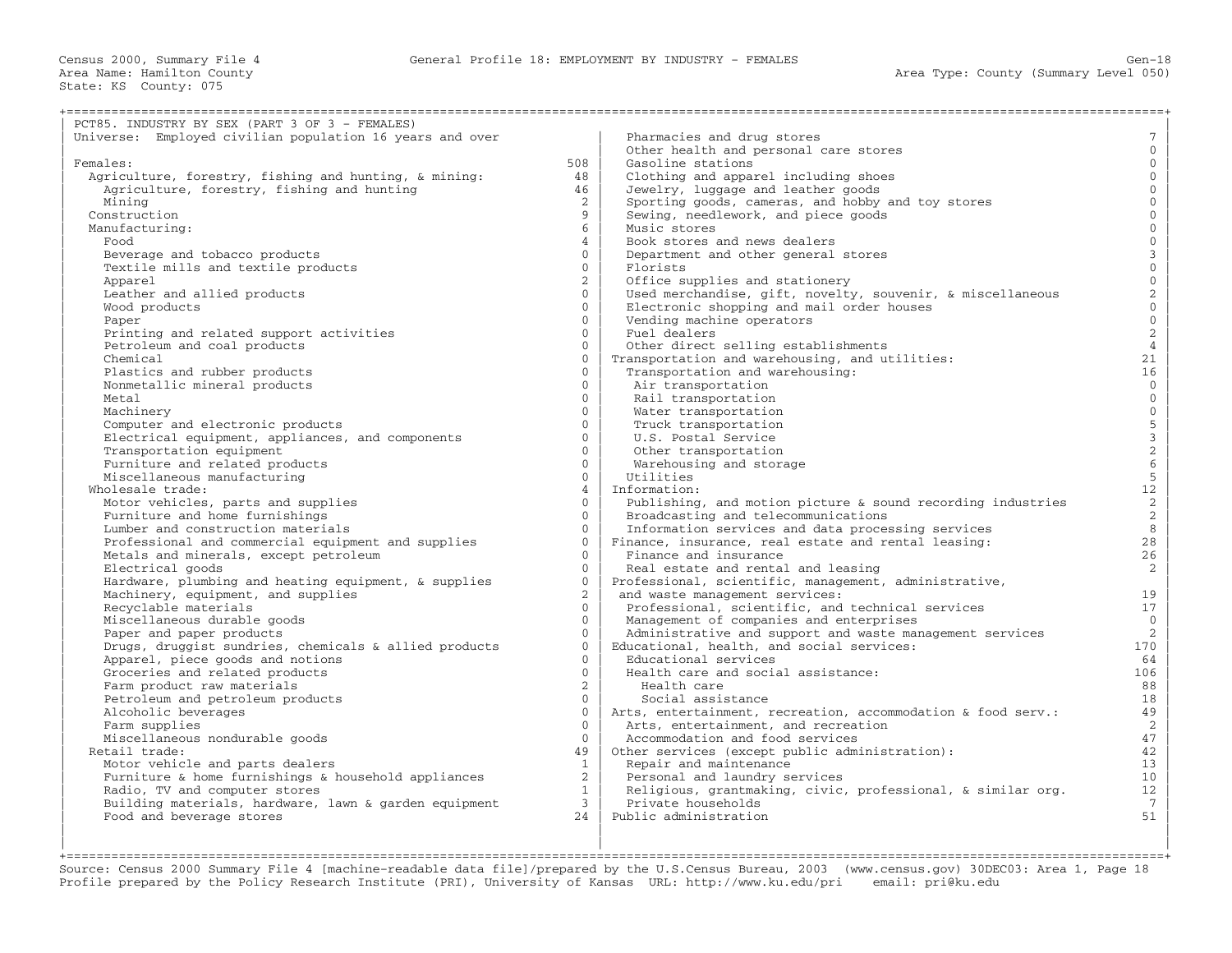| Universe: Employed civilian population 16 years and over                                                                   |                                |            |
|----------------------------------------------------------------------------------------------------------------------------|--------------------------------|------------|
| Total<br>Pct.<br>Males                                                                                                     | Pct.<br>Females                | Pct.       |
| Total employed civilians 16 years and over:<br>1,197<br>100.0<br>689                                                       | 100.0<br>508                   | 100.0      |
| 32.0<br>383<br>240<br>Management, professional, and related occupations:                                                   | 34.8<br>143                    | 28.1       |
| Management, business, and financial operations occupations:<br>211<br>17.6<br>168                                          | 24.4<br>43                     | 8.5        |
| 192<br>16.0<br>Management occupations:<br>162                                                                              | 30<br>23.5                     | 5.9        |
| 11<br>0.9<br>8 <sup>8</sup><br>Top executives                                                                              | 1.2<br>$\overline{\mathbf{3}}$ | 0.6        |
| Advertising, marketing, promotions, public relations,                                                                      |                                |            |
| $\mathbf{1}$<br>and sales managers<br>0.1<br>$\sim$ 1                                                                      | $\Omega$<br>0.1                | 0.0        |
| Financial managers<br>8<br>0.7<br>8 <sup>1</sup>                                                                           | 1.2<br>$\Omega$                | 0.0        |
| Operations specialties managers, except financial managers<br>$\overline{\mathbf{3}}$<br>0.3<br>$\bigcirc$                 | 0.0<br>$\mathcal{E}$           | 0.6        |
| Farmers and farm managers<br>11.2<br>134<br>127                                                                            | 18.4<br>$\overline{7}$         | 1.4        |
| Other management occupations, except farmers and farm managers<br>2.9<br>35<br>18                                          | 2.6                            | 3.3        |
| Business and financial operations occupations:<br>19<br>1.6<br>$6\overline{6}$                                             | $\frac{17}{13}$<br>0.9         | 2.6        |
| $7\overline{ }$<br>Business operations specialists<br>0.6<br>$5^{\circ}$                                                   | 0.7<br>$\overline{2}$          | 0.4        |
| Financial specialists:<br>12<br>1.0                                                                                        | $\frac{0.1}{0.1}$<br>11        | 2.2        |
| $\frac{1}{0}$<br>Accountants and auditors<br>4<br>0.3                                                                      | 0.0<br>$\overline{4}$          | 0.8        |
| Other financial specialists<br>0.7<br>$\sim$ 1<br>8                                                                        | $\overline{7}$<br>0.1          | 1.4        |
| Professional and related occupations:<br>172                                                                               | 10.4<br>100                    | 19.7       |
| $14.4$ $72$ 0.0 0<br>$\Omega$                                                                                              | $\overline{0}$                 |            |
| Computer and mathematical occupations:<br>$\bigcirc$<br>$\Omega$                                                           | 0.0<br>0.0<br>$\bigcirc$       | 0.0<br>0.0 |
| Computer specialists<br>0.0<br>$\bigcirc$<br>$\Omega$                                                                      | $\Omega$                       |            |
| Mathematical science occupations<br>0.0<br>$\begin{array}{c}\n10 \\ 0\n\end{array}$                                        | 0.0                            | 0.0        |
| Architecture and engineering occupations:<br>0.8<br>10 <sup>°</sup>                                                        | 1.5<br>$\bigcap$               | 0.0        |
| Architects, surveyors, and cartographers<br>$\Omega$<br>0.0                                                                | 0.0<br>$\bigcirc$              | 0.0        |
| $5^{\circ}$<br>5 <sup>1</sup><br>Engineers<br>0.4                                                                          | 0.7<br>$\Omega$                | 0.0        |
| $5 -$<br>5<br>Drafters, engineering, and mapping technicians<br>0.4                                                        | $\Omega$<br>0.7                | 0.0        |
| 5 <sup>5</sup><br>5<br>Life, physical, and social science occupations:<br>0.4                                              | 0.7<br>$\bigcirc$              | 0.0        |
| $5 -$<br>Life and physical scientists<br>$5 -$<br>0.4                                                                      | $\Omega$<br>0.7                | 0.0        |
| Social scientists and related workers<br>0<br>$\Omega$<br>0.0                                                              | $\Omega$<br>0.0                | 0.0        |
| Life, physical, and social science technicians<br>$\circ$<br>0.0<br>0                                                      | 0.0<br>$\Omega$                | 0.0        |
| Community and social services occupations:<br>1.0<br>$5 -$<br>12                                                           | 0.7<br>$7^{\circ}$             | 1.4        |
| Counselors, social workers, and other                                                                                      |                                |            |
| $7^{\circ}$<br>community and social service specialists<br>0.6<br>$\overline{0}$                                           | $7\overline{ }$<br>0.0         | 1.4        |
| $5 -$<br>Religious workers<br>5<br>0.4                                                                                     | 0.7<br>$\mathbf{0}$            | 0.0        |
| $4\overline{ }$<br>Legal occupations:<br>$\overline{4}$<br>0.3                                                             | 0.6<br>$\Omega$                | 0.0        |
| $\overline{4}$<br>Lawyers<br>$\overline{4}$                                                                                | $\Omega$<br>0.6                | 0.0        |
| $0.3$<br>$0.0$<br>Judges, magistrates, and other judicial workers<br>0.0<br>$\Omega$<br>$\Omega$                           | 0.0<br>$\bigcap$               | 0.0        |
| Legal support workers<br>$\Omega$<br>0.0<br>$\bigcirc$                                                                     | 0.0<br>$\bigcirc$              | 0.0        |
| Education, training, and library occupations:<br>85<br>7.1<br>28                                                           | 4.1<br>57                      | 11.2       |
| Postsecondary teachers<br>8<br>0.7<br>$\overline{4}$                                                                       | 0.6<br>$\overline{4}$          | 0.8        |
| Teachers, primary, secondary, and special education:<br>62<br>5.2<br>21                                                    | 3.0<br>41                      | 8.1        |
| Teachers, preschool, kindergarten,                                                                                         |                                |            |
| 4.3<br>elementary, and middle school<br>51<br>14                                                                           | 2.0<br>37                      | 7.3        |
| Teachers, secondary school<br>11<br>0.9<br>7                                                                               | 1.0<br>$\overline{4}$          | 0.8        |
| Teachers, special education<br>0.0<br>$\bigcirc$<br>$\Omega$                                                               | 0.0<br>$\Omega$                | 0.0        |
| Librarians, curators, and archivists<br>0.7<br>$\Omega$<br>8                                                               | 0.0<br>8                       | 1.6        |
| Other teachers, instructors, education,                                                                                    |                                |            |
| $7^{\circ}$<br>training, and library occupations<br>0.6<br>$\overline{\mathbf{3}}$                                         | $\overline{4}$<br>0.4          | 0.8        |
| Arts, design, entertainment, sports, and media occupations:<br>5 <sup>7</sup><br>0.4<br>$\overline{3}$                     | $\overline{a}$<br>0.4          | 0.4        |
| $\overline{0}$<br>$\overline{0}$<br>0.0                                                                                    | 0.0<br>$\Omega$                | 0.0        |
| Art and design workers<br>$\overline{2}$<br>$\overline{2}$<br>0.2                                                          | $\overline{0}$<br>0.3          | 0.0        |
| Entertainers and performers, sports, and related workers<br>Media and communications workers<br>0.3<br>$\overline{1}$<br>3 | 0.1<br>$\overline{2}$          | 0.4        |
|                                                                                                                            |                                |            |

+===================================================================================================================================================+ Source: Census 2000 Summary File 4 [machine−readable data file]/prepared by the U.S.Census Bureau, 2003 (www.census.gov) 30DEC03: Area 1, Page 19 Profile prepared by the Policy Research Institute (PRI), University of Kansas URL: http://www.ku.edu/pri email: pri@ku.edu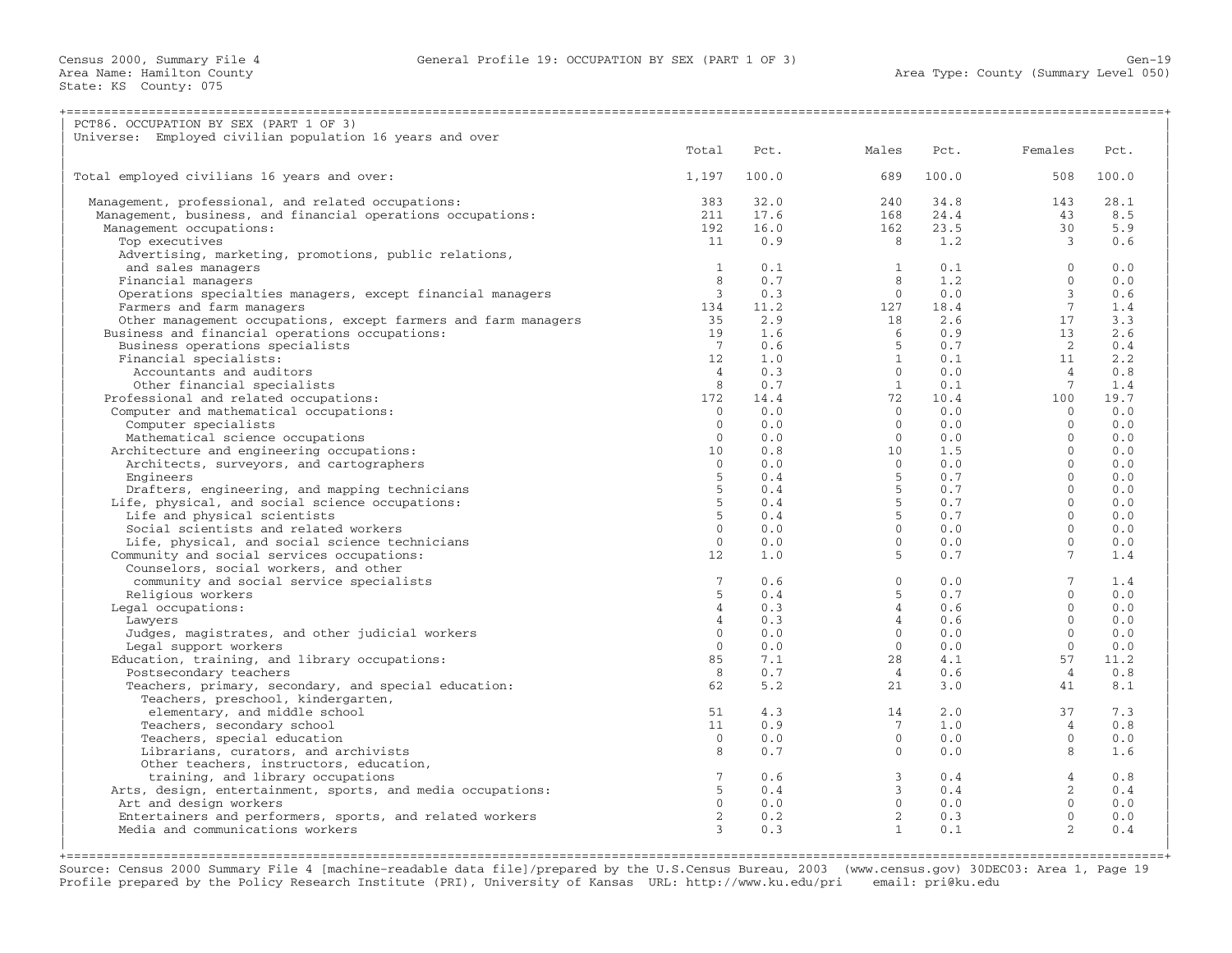| PCT86. OCCUPATION BY SEX (PART 2 OF 3)                   |                |      |                         |            |                 |      |
|----------------------------------------------------------|----------------|------|-------------------------|------------|-----------------|------|
| Universe: Employed civilian population 16 years and over |                |      |                         |            |                 |      |
|                                                          | Total          | Pct. | Males                   | Pct.       | Females         | Pct. |
| Healthcare practitioners and technical occupations:      | 51             | 4.3  | 17                      | 2.5        | 34              | 6.7  |
| Health diagnosing and treating practitioners             |                |      |                         |            |                 |      |
| and technical occupations:                               | 37             | 3.1  | 16                      | 2.3        | 21              | 4.1  |
| Physicians and surgeons                                  | $\Omega$       | 0.0  | $\overline{0}$          | 0.0        | $\Omega$        | 0.0  |
| Registered nurses                                        | 20             | 1.7  | $\overline{3}$          | 0.4        | 17              | 3.3  |
| Therapists                                               | $\mathbf{1}$   | 0.1  | $\circ$                 | $0.0$      | <sup>1</sup>    | 0.2  |
| Other health diagnosing and treating                     |                |      |                         |            |                 |      |
| practitioners and technical occupations                  | 16             | 1.3  | 13                      | 1.9        | $\overline{3}$  | 0.6  |
| Health technologists and technicians                     | 14             | 1.2  | $\overline{1}$          | 0.1        | 13              | 2.6  |
| Service occupations:                                     | 190            | 15.9 | 46                      | 6.7        | 144             | 28.3 |
| Healthcare support occupations:                          | 35             | 2.9  | $\mathbf{1}$            | 0.1        | 34              | 6.7  |
| Nursing, psychiatric, and home health aides              | 34             | 2.8  | $\Omega$                | 0.0        | 34              | 6.7  |
| Occupational & physical therapist assistants & aides     | $\overline{1}$ | 0.1  | $\overline{1}$          | 0.1        | $\bigcirc$      | 0.0  |
| Other healthcare support occupations                     | $\overline{0}$ | 0.0  | $\circ$                 | 0.0        | $\overline{0}$  | 0.0  |
| Protective service occupations:                          | 17             | 1.4  | 6                       | 0.9        | 11              | 2.2  |
| Fire fighting and prevention workers, including          |                |      |                         |            |                 |      |
| supervisors                                              | $\Omega$       | 0.0  | $\Omega$                | 0.0        | $\Omega$        | 0.0  |
| Law enforcement workers, including supervisors           | 12             | 1.0  | $2^{\circ}$             | 0.3        | 10              | 2.0  |
| Other protective service workers, including              |                |      |                         |            |                 |      |
| supervisors                                              | 5              | 0.4  | $\overline{4}$          | 0.6        | $\overline{1}$  | 0.2  |
|                                                          | 69             | 5.8  | 10                      | 1.5        | 59              | 11.6 |
| Food preparation and serving related occupations:        |                |      |                         |            |                 |      |
| Cooks and food preparation workers                       | 38<br>18       | 3.2  | 8<br>2                  | 1.2        | 30<br>16        | 5.9  |
| Waiters and waitresses                                   |                | 1.5  |                         | 0.3        |                 | 3.1  |
| Food and beverage serving workers, except                |                |      | $\Omega$                |            |                 |      |
| waiters and waitresses                                   | 2              | 0.2  |                         | 0.0        | 2               | 0.4  |
| Other food preparation and serving workers,              |                |      | $\Omega$                |            |                 |      |
| including supervisors                                    | 11             | 0.9  |                         | 0.0        | 11              | 2.2  |
| Building & grounds cleaning & maintenance occupations    | 36             | 3.0  | 20                      | 2.9        | 16              | 3.1  |
| Personal care and service occupations:                   | 33             | 2.8  | 9                       | 1.3        | 24              | 4.7  |
| Personal appearance workers                              | 8<br>$\Omega$  | 0.7  | $2^{\circ}$<br>$\Omega$ | 0.3<br>0.0 | 6<br>$\Omega$   | 1.2  |
| Transportation, tourism, and lodging attendants          |                | 0.0  | $\Omega$                | 0.0        |                 | 0.0  |
| Child care workers                                       | 16             | 1.3  |                         |            | 16              | 3.1  |
| Supervisors and other personal care and service          |                |      |                         |            |                 |      |
| workers, except child care workers                       | 9              | 0.8  | $7\phantom{.0}$         | 1.0        | 2               | 0.4  |
| Sales and office occupations:                            | 252            | 21.1 | 58                      | 8.4        | 194             | 38.2 |
| Sales and related occupations:                           | 86             | 7.2  | 39                      | 5.7        | 47              | 9.3  |
| Cashiers                                                 | 17             | 1.4  | $\Omega$                | 0.0        | 17              | 3.3  |
| Retail sales workers, except cashiers                    | 15             | 1.3  | 8                       | 1.2        | 7               | 1.4  |
| Sales representatives, services, wholesale and           | 13             | 1.1  | 6                       | 0.9        | $7\phantom{.0}$ | 1.4  |
| manufacturing                                            |                |      |                         |            |                 |      |
| Other sales and related occupations, including           |                |      |                         |            |                 |      |
| supervisors                                              | 41             | 3.4  | 25                      | 3.6        | 16              | 3.1  |
| Office and administrative support occupations:           | 166            | 13.9 | 19                      | 2.8        | 147             | 28.9 |
| Communications equipment operators                       | $\Omega$       | 0.0  | $\Omega$                | 0.0        | $\Omega$        | 0.0  |
| Financial clerks, except bookkeeping,                    |                |      |                         |            |                 |      |
| accounting and auditing clerks                           | 6              | 0.5  | $\overline{0}$          | 0.0        | 6               | 1.2  |
| Bookkeeping, accounting, and auditing clerks             | 33             | 2.8  | $2^{\circ}$             | 0.3        | 31              | 6.1  |
| Information and record clerks, except customer           |                |      |                         |            |                 |      |
| service representatives                                  | 12             | 1.0  | 2                       | 0.3        | 10              | 2.0  |
| Customer service representatives                         | $\mathbf{1}$   | 0.1  | $\mathbf{1}$            | 0.1        | $\overline{0}$  | 0.0  |
|                                                          |                |      |                         |            |                 |      |
|                                                          |                |      |                         |            |                 |      |

+===================================================================================================================================================+ Source: Census 2000 Summary File 4 [machine−readable data file]/prepared by the U.S.Census Bureau, 2003 (www.census.gov) 30DEC03: Area 1, Page 20 Profile prepared by the Policy Research Institute (PRI), University of Kansas URL: http://www.ku.edu/pri email: pri@ku.edu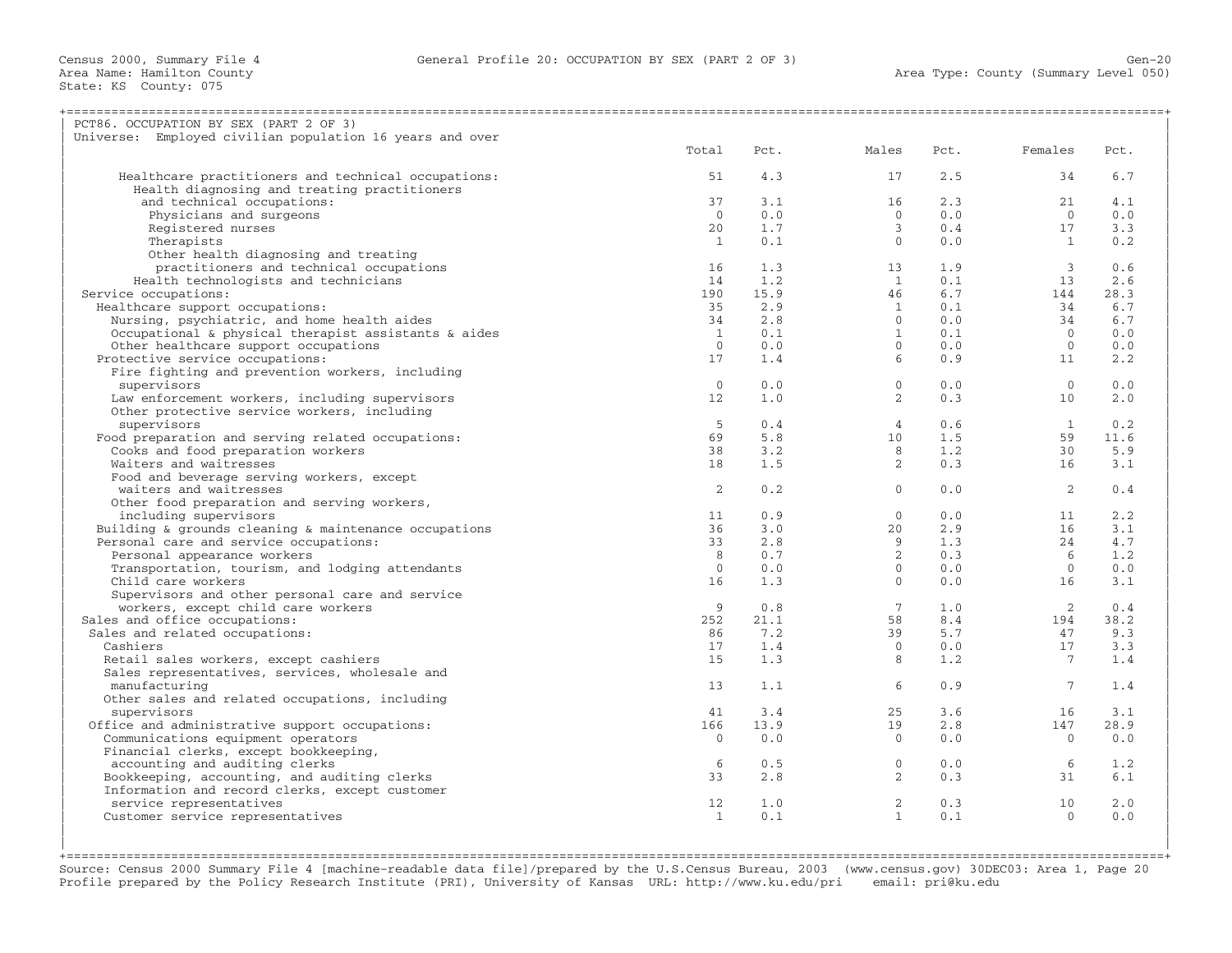| =============================<br>PCT86. OCCUPATION BY SEX (PART 3 OF 3) |                 |                |                                              |        |                |      |
|-------------------------------------------------------------------------|-----------------|----------------|----------------------------------------------|--------|----------------|------|
| Universe: Employed civilian population 16 years and over                |                 |                |                                              |        |                |      |
|                                                                         | Total           | Pct.           | Males                                        | Pct.   | Females        | Pct. |
|                                                                         |                 |                |                                              |        |                |      |
| Office and administrative support occupations (continued):              |                 |                |                                              |        |                |      |
| Material recording, scheduling, dispatching,                            |                 |                |                                              |        |                |      |
| and distributing workers                                                | 26              | 2.2            | 12                                           | 1.7    | 14             | 2.8  |
| Secretaries and administrative assistants                               | 67              | 5.6            | $\Omega$                                     | 0.0    | 67             | 13.2 |
| Other office and administrative support workers,                        |                 |                |                                              |        |                |      |
| including supervisors                                                   | 21              | 1.8            | $\overline{\phantom{a}}$                     | 0.3    | 19             | 3.7  |
| Farming, fishing, and forestry occupations:                             | 131             | 10.9           | 117                                          | 17.0   | 14             | 2.8  |
| Agricultural workers, including supervisors                             | 131             | 10.9           | 117                                          | 17.0   | 14             | 2.8  |
| Fishing, hunting, and forestry occupations                              | $\bigcirc$      | 0.0            | $\overline{0}$                               | 0.0    | $\overline{0}$ | 0.0  |
| Construction, extraction, and maintenance occupations:                  | 119             | 9.9            | 114                                          | 16.5   | $-5$           | 1.0  |
| Construction and extraction occupations:                                | 50              | 4.2            | 47                                           | 6.8    | $\overline{3}$ | 0.6  |
|                                                                         |                 |                |                                              |        | $\overline{0}$ | 0.0  |
| Supervisors, construction and extraction workers                        | $\overline{3}$  | $0.3$<br>$0.5$ | $\frac{3}{6}$                                | 0.4    |                |      |
| Carpenters                                                              | 6               |                |                                              | 0.9    | $\Omega$       | 0.0  |
| Construction laborers                                                   | 6               | 0.5            | $\begin{array}{c} 6 \\ 7 \\ 0 \end{array}$   | 0.9    | $\bigcap$      | 0.0  |
| Electricians                                                            | 7 <sup>7</sup>  | 0.6            |                                              | 1.0    | $\bigcirc$     | 0.0  |
| Painters and paperhangers                                               | $\overline{2}$  | 0.2            | $\overline{0}$                               | 0.0    | 2              | 0.4  |
| Pipelayers, plumbers, pipefitters, and steamfitters                     | $\Omega$        | 0.0            | $\bigcirc$                                   | 0.0    | $\Omega$       | 0.0  |
| Construction traders workers except carpenters,                         |                 |                |                                              |        |                |      |
| electricians, painters, plumbers, and                                   |                 |                |                                              |        |                |      |
| construction laborers                                                   | 10 <sub>1</sub> | 0.8            | 9                                            | 1.3    | $\mathbf{1}$   | 0.2  |
| Other construction workers and helpers                                  | 11              | 0.9            | 11                                           | 1.6    | $\Omega$       | 0.0  |
| Extraction workers                                                      | -5              | 0.4            | 5 <sup>5</sup>                               | 0.7    | $\Omega$       | 0.0  |
| Installation, maintenance, and repair occupations:                      | 69              | 5.8            | 67                                           | 9.7    | $\mathfrak{D}$ | 0.4  |
| Vehicle and mobile equipment mechanics,                                 |                 |                |                                              |        |                |      |
| installers, and repairers                                               | 41              | 3.4            | 39                                           | 5.7    | $\overline{2}$ | 0.4  |
| Electrical equipment mechanics and other installation,                  |                 |                |                                              |        |                |      |
| maintenance, and repair workers, including supervisors                  | 28              | 2.3            | 28                                           | 4.1    | $\Omega$       | 0.0  |
| Production, transportation, and material moving occupations:            | 122             | 10.2           | 114                                          | 16.5   | 8              | 1.6  |
| Production occupations:                                                 | 44              | 3.7            |                                              | 39 5.7 | 5              | 1.0  |
| Assemblers and fabricators                                              | $\Omega$        | 0.0            | $\bigcirc$                                   | 0.0    | $\Omega$       | 0.0  |
| Food processing workers                                                 | 9               | 0.8            | $\begin{array}{c} 8 \\ 9 \\ 0 \end{array}$   | 1.2    | $\overline{1}$ | 0.2  |
| Metal workers and plastic workers                                       | 9               | 0.8            |                                              | 1.3    | $\Omega$       | 0.0  |
| Printing workers                                                        | $\Omega$        | 0.0            |                                              | 0.0    | $\Omega$       | 0.0  |
| Textile, apparel, and furnishings workers                               | $\overline{4}$  | 0.3            | $\overline{0}$                               | 0.0    | $\overline{4}$ | 0.8  |
| Woodworkers                                                             | $\Omega$        | 0.0            | $\overline{0}$                               | 0.0    | $\Omega$       | 0.0  |
| Plant and system operators                                              | 5               | 0.4            | $5 -$                                        | 0.7    | $\Omega$       | 0.0  |
| Other production occupations, including supervisors                     | 17              | 1.4            | 17                                           | 2.5    | $\Omega$       | 0.0  |
| Transportation and material moving occupations:                         | 78              | 6.5            | 75                                           | 10.9   | 3              | 0.6  |
| Supervisors, transportation, and material                               |                 |                |                                              |        |                |      |
| moving workers                                                          | $\mathbf{3}$    | 0.3            | $\overline{3}$                               | 0.4    | $\overline{0}$ | 0.0  |
| Aircraft and traffic control occupations                                | $\mathbf{0}$    | 0.0            | $\overline{0}$                               | 0.0    | $\circ$        | 0.0  |
|                                                                         | $\overline{0}$  | 0.0            | $\overline{0}$                               | 0.0    | $\Omega$       | 0.0  |
| Rail and water transportation workers<br>Bus drivers                    | $2^{\circ}$     | 0.2            | $\begin{matrix}0\\0\end{matrix}$             | 0.0    | $\overline{2}$ | 0.4  |
|                                                                         |                 |                |                                              |        | $\bigcap$      |      |
| Driver/sales workers and truck drivers                                  | 54              | 4.5            | $\begin{bmatrix} 54 \\ 0 \\ 0 \end{bmatrix}$ | 7.8    | $\bigcirc$     | 0.0  |
| Motor vehicle operators, except bus and truck drivers                   | $\Omega$        | 0.0            |                                              | 0.0    |                | 0.0  |
| Other transportation occupations                                        | $\Omega$        | 0.0            |                                              | 0.0    | $\Omega$       | 0.0  |
| Material moving workers:                                                | 19              | 1.6            | 18                                           | 2.6    | $\overline{1}$ | 0.2  |
| Laborers and material movers, hand                                      | 15              | 1.3            | 14                                           | 2.0    | $\overline{1}$ | 0.2  |
| Other material moving workers, except laborers                          | $\overline{4}$  | 0.3            | $\overline{4}$                               | 0.6    | $\Omega$       | 0.0  |
|                                                                         |                 |                |                                              |        |                |      |
|                                                                         |                 |                |                                              |        |                |      |

+===================================================================================================================================================+ Source: Census 2000 Summary File 4 [machine−readable data file]/prepared by the U.S.Census Bureau, 2003 (www.census.gov) 30DEC03: Area 1, Page 21 Profile prepared by the Policy Research Institute (PRI), University of Kansas URL: http://www.ku.edu/pri email: pri@ku.edu

| |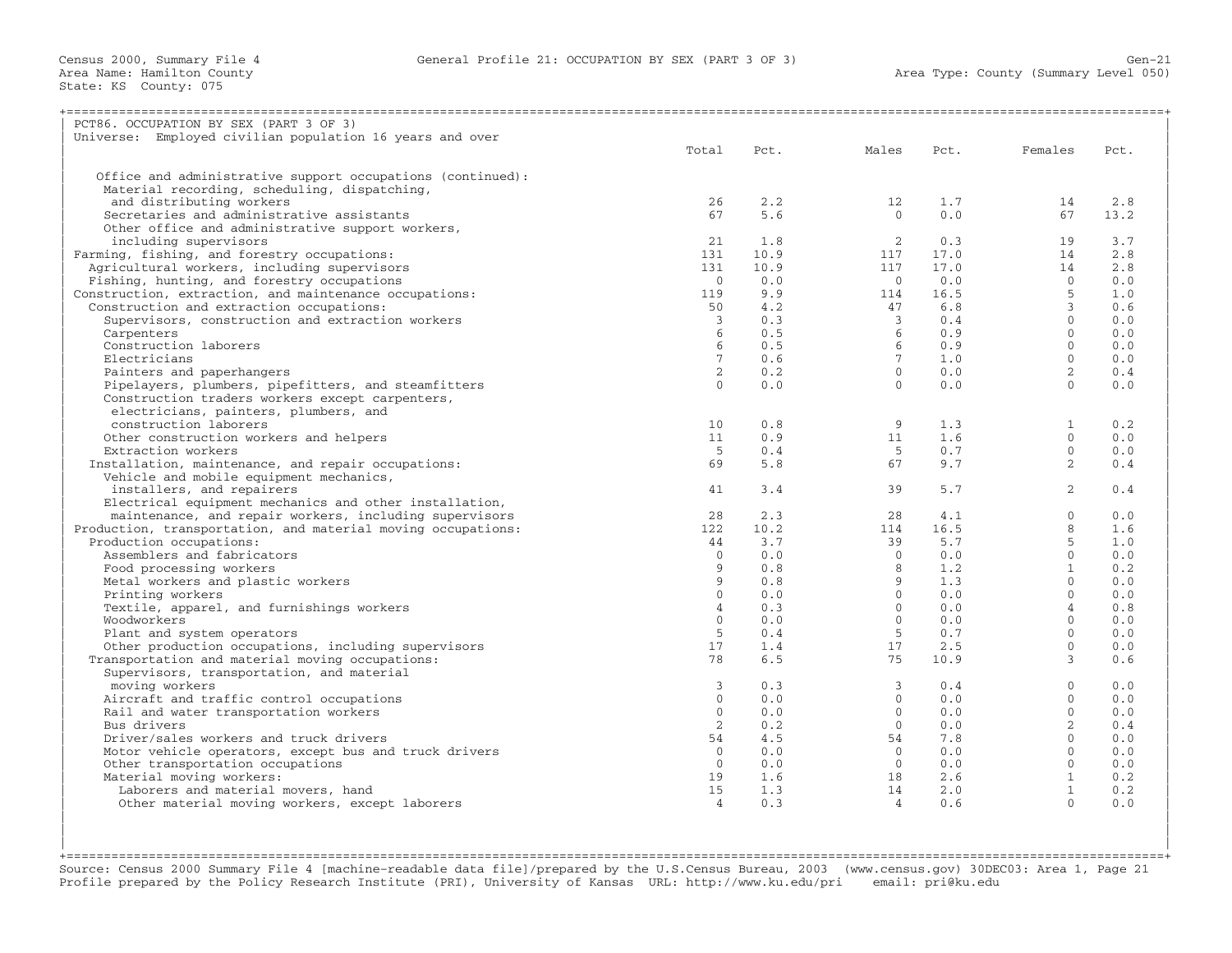| PCT87. CLASS OF WORKER BY SEX BY INDUSTRY                                        |                           |                     |                                                                 |             |                |       |                |       |
|----------------------------------------------------------------------------------|---------------------------|---------------------|-----------------------------------------------------------------|-------------|----------------|-------|----------------|-------|
| Universe: Employed civilian population 16 years and over                         |                           |                     |                                                                 |             |                |       |                |       |
|                                                                                  |                           |                     | Total                                                           | Pct.        | Males          | Pct.  | Females        | Pct.  |
| Total employed civilians 16 years and over:                                      |                           |                     |                                                                 | 1,197 100.0 | 689            | 100.0 | 508            | 100.0 |
| All industries except agriculture, forestry, fishing and hunting, and mining:    |                           |                     | 846                                                             | 70.7        | 386            | 56.0  | 460            | 90.6  |
| Private for-profit wage and salary workers:                                      |                           |                     | 411                                                             | 34.3        | 206            | 29.9  | 205            | 40.4  |
| Employee of private company                                                      |                           |                     | 386                                                             | 32.2        | 194            | 28.2  | 192            | 37.8  |
| Self-employed in own incorporated business                                       |                           |                     | 25                                                              | 2.1         | 12             | 1.7   | 13             | 2.6   |
| Private not-for-profit wage and salary workers                                   |                           |                     | 54                                                              | 4.5         | 16             | 2.3   | 38             | 7.5   |
| Local government workers                                                         |                           |                     | 187                                                             | 15.6        | 49             | 7.1   | 138            | 27.2  |
| State government workers                                                         |                           |                     | 55                                                              | 4.6         | 35             | 5.1   | 2.0            | 3.9   |
| Federal government workers                                                       |                           |                     | 15                                                              | 1.3         | $\overline{3}$ | 0.4   | 12             | 2.4   |
| Self-employed workers in own not incorporated business                           |                           |                     | 117                                                             | 9.8         | 75             | 10.9  | 42             | 8.3   |
| Unpaid family workers                                                            |                           |                     | 7                                                               | 0.6         | 2              | 0.3   | -5             | 1.0   |
| Agriculture, forestry, fishing and hunting, and mining:                          |                           |                     | 351                                                             | 29.3        | 303            | 44.0  | 48             | 9.4   |
| Agriculture, forestry, fishing and hunting:                                      |                           |                     | 335                                                             | 28.0        | 289            | 41.9  | 46             | 9.1   |
| Private for-profit wage and salary workers:                                      |                           |                     | 207                                                             | 17.3        | 182            | 26.4  | 25             | 4.9   |
| Employee of private company                                                      |                           |                     | 174                                                             | 14.5        | 149            | 21.6  | 25             | 4.9   |
| Self-employed in own incorporated business                                       |                           |                     | 33                                                              | 2.8         | 33             | 4.8   | $\Omega$       | 0.0   |
| Private not-for-profit wage and salary workers                                   |                           |                     | $\Omega$                                                        | 0.0         | $\Omega$       | 0.0   | $\Omega$       | 0.0   |
| Local government workers                                                         |                           |                     | $\overline{2}$                                                  | 0.2         | $\overline{2}$ | 0.3   | $\Omega$       | 0.0   |
| State government workers                                                         |                           |                     | $\Omega$                                                        | 0.0         | $\Omega$       | 0.0   | $\Omega$       | 0.0   |
| Federal government workers                                                       |                           |                     | $\mathcal{L}$                                                   | 0.3         | $\Omega$       | 0.0   | $\mathbf{3}$   | 0.6   |
| Self-employed workers in own not incorporated business                           |                           |                     | 117                                                             | 9.8         | 99             | 14.4  | 18             | 3.5   |
| Unpaid family workers                                                            |                           |                     | 6                                                               | 0.5         | 6              | 0.9   | $\Omega$       | 0.0   |
| Mining:                                                                          |                           |                     | 16                                                              | 1.3         | 14             | 2.0   | 2              | 0.4   |
| Private for-profit wage and salary workers:                                      |                           |                     | 16                                                              | 1.3         | 14             | 2.0   | 2              | 0.4   |
| Employee of private company                                                      |                           |                     | 16                                                              | 1.3         | 14             | 2.0   | $\overline{2}$ | 0.4   |
| Self-employed in own incorporated business                                       |                           |                     | $\Omega$                                                        | 0.0         | $\Omega$       | 0.0   | $\Omega$       | 0.0   |
| Private not-for-profit wage and salary workers                                   |                           |                     | $\Omega$                                                        | 0.0         | $\Omega$       | 0.0   | $\Omega$       | 0.0   |
| Local government workers                                                         |                           |                     | $\Omega$                                                        | 0.0         | $\Omega$       | 0.0   | $\Omega$       | 0.0   |
| State government workers                                                         |                           |                     | $\mathbf{0}$                                                    | 0.0         | $\Omega$       | 0.0   | $\Omega$       | 0.0   |
| Federal government workers                                                       |                           |                     | $\Omega$                                                        | 0.0         | $\Omega$       | 0.0   | $\Omega$       | 0.0   |
| Self-employed workers in own not incorporated business                           |                           |                     | $\Omega$                                                        | 0.0         | $\Omega$       | 0.0   | $\Omega$       | 0.0   |
| Unpaid family workers                                                            |                           |                     | $\Omega$                                                        | 0.0         | $\Omega$       | 0.0   | $\Omega$       | 0.0   |
| PCT94 THROUGH PCT102, SOURCE OF HOUSEHOLD INCOME IN 1999<br>Universe: Households |                           |                     | PCT130. PER CAPITA INCOME IN 1999<br>Universe: Total Population |             |                |       |                |       |
|                                                                                  | Households<br>With Source | Mean<br>From Source | Per capita income                                               |             |                |       | \$16,484       |       |
|                                                                                  |                           |                     |                                                                 |             |                |       |                |       |
| Earnings                                                                         | 849                       | \$38,401            |                                                                 |             |                |       |                |       |
| Wage or salary income                                                            | 765                       | \$31,323            | PCT35/PCT131. MEAN INCOME IN 1999                               |             |                |       |                |       |
| Self-employment income                                                           | 289                       | \$29,896            | Universe: Population 15 years and over                          |             |                |       |                |       |
| Interest, dividends or net rental income                                         | 430                       | \$10,534            |                                                                 |             |                |       |                |       |
| Social Security income                                                           | 368                       | \$11,313            | Mean income                                                     |             |                |       | \$21,417       |       |
| Supplemental Security Income (SSI)                                               | 29                        | \$5,990             |                                                                 |             |                |       |                |       |
| Public assistance income                                                         | 24                        | \$2,229             |                                                                 |             |                |       |                |       |
| Retirement income                                                                | 106                       | \$7,427             |                                                                 |             |                |       |                |       |
| Other types of income                                                            | 128                       | \$9,398             |                                                                 |             |                |       |                |       |
|                                                                                  |                           |                     |                                                                 |             |                |       |                |       |

Source: Census 2000 Summary File 4 [machine−readable data file]/prepared by the U.S.Census Bureau, 2003 (www.census.gov) 30DEC03: Area 1, Page 22 Profile prepared by the Policy Research Institute (PRI), University of Kansas URL: http://www.ku.edu/pri email: pri@ku.edu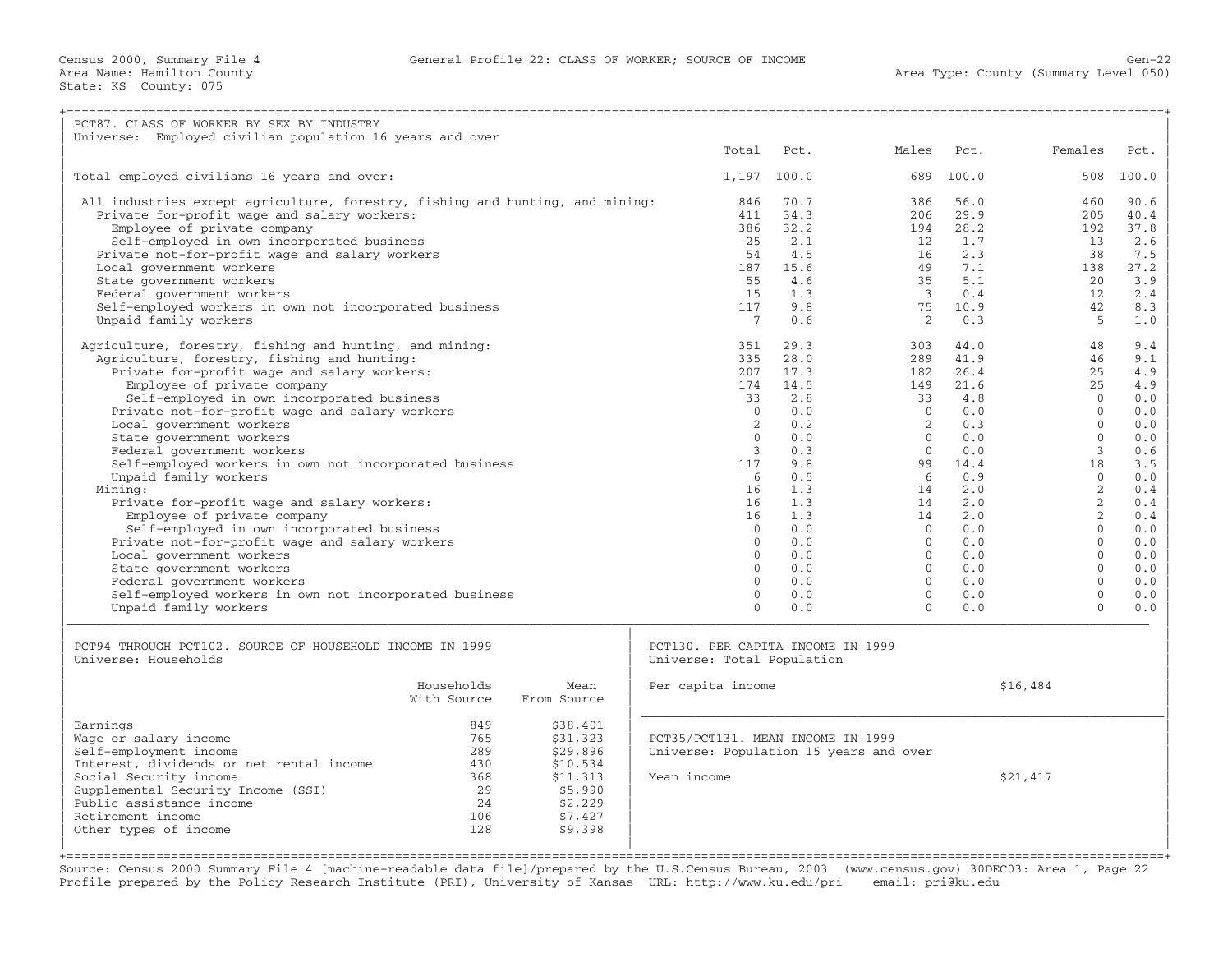Census 2000, Summary File 4 General Profile 23: HOUSEHOLD INCOME BY AGE OF HOUSEHOLDER; FAMILY INCOME BY FAMILY SIZE Gen-23<br>Area Name: Hamilton County Level 050) Area Type: County (Summary Level 050) State: KS County: 075

| PCT88/PCT91/PCT92/PCT93. HOUSEHOLD INCOME IN 1999 BY AGE OF HOUSEHOLDER<br>Universe: Households |          |          |          |          |                    |          |          |           |
|-------------------------------------------------------------------------------------------------|----------|----------|----------|----------|--------------------|----------|----------|-----------|
|                                                                                                 |          |          |          |          | AGE OF HOUSEHOLDER |          |          |           |
|                                                                                                 | All Ages | Under 25 | 25 to 34 | 35 to 44 | 45 to 54           | 55 to 64 | 65 to 74 | 75 & Over |
| Total households:                                                                               | 1,058    | 40       | 166      | 215      | 185                | 140      | 148      | 164       |
| Less than $$10,000$                                                                             | 110      |          |          | 18       | 16                 | 11       | 21       | 30        |
| \$10,000 to \$14,999                                                                            | 88       |          | 11       | 19       | 12                 | 10       |          | 22        |
| \$15,000 to \$19,999                                                                            | 78       |          |          | 14       |                    | 12       | 20       | 19        |
| \$20,000 to \$24,999                                                                            | 117      |          | 25       | 36       | 14                 |          | 20       | 13        |
| \$25,000 to \$29,999                                                                            | 75       |          | 18       | 10       | 8                  |          |          | 14        |
| \$30,000 to \$34,999                                                                            | 107      |          | 22       | 21       | 19                 | 24       |          |           |
| \$35,000 to \$39,999                                                                            | 78       |          | 14       | 15       | 20                 | 14       |          |           |
| \$40,000 to \$44,999                                                                            | 71       |          |          | 18       | 14                 | 10       |          |           |
| \$45,000 to \$49,999                                                                            | 40       |          |          | 11       |                    | 11       |          |           |
| \$50,000 to \$59,999                                                                            | 113      |          | 25       | 21       | 27                 | 11       | 10       | 19        |
| \$60,000 to \$74,999                                                                            | 59       |          |          | 16       | 15                 |          |          |           |
| \$75,000 to \$99,999                                                                            | 65       |          |          |          | 23                 |          |          |           |
| \$100,000 to \$124,999                                                                          | 21       |          |          |          |                    |          |          |           |
| \$125,000 to \$149,999                                                                          | 20       |          |          |          |                    |          |          |           |
| \$150,000 to \$199,999                                                                          | 6        |          |          |          |                    |          |          |           |
| \$200,000 and more                                                                              | 10       |          |          | 10       |                    |          |          |           |
| Median                                                                                          | \$32,033 | \$26,667 | \$32,059 | \$31,875 | \$39,625           | \$35,625 | \$30,000 | \$22,500  |
| Mean                                                                                            | \$41,127 | \$22,945 | \$40,289 | \$44,553 | \$46,538           | \$40,962 | \$44,763 | \$32,674  |

| |

| PCT112/PCT113/PCT114/PCT117/PCT118/PCT125/PCT126/PCT127. FAMILY INCOME IN 1999 BY FAMILY SIZE | Two Universes: Families and nonfamily households

|                        | FAMILY SIZE |          |          |          |          |          |              |            |  |  |
|------------------------|-------------|----------|----------|----------|----------|----------|--------------|------------|--|--|
|                        | Total       |          |          |          |          |          | 7-or-more    | Nonfamily  |  |  |
|                        | Families    | 2-person | 3-person | 4-person | 5-person | 6-person | person       | Households |  |  |
|                        |             |          |          |          |          |          |              |            |  |  |
| Total:                 | 715         | 337      | 132      | 127      | 71       | 28       | 20           | 343        |  |  |
| Less than $$10,000$    | 33          | 10       |          | 10       |          |          | $\Omega$     | 79         |  |  |
| \$10,000 to \$14,999   | 48          | 23       | 16       |          |          |          | $\mathbf{0}$ | 42         |  |  |
| \$15,000 to \$19,999   | 38          | 23       |          |          |          |          | $\Omega$     | 39         |  |  |
| \$20,000 to \$24,999   | 91          | 47       | 10       | 20       |          |          |              | 33         |  |  |
| \$25,000 to \$29,999   | 43          | 12       |          | 13       |          |          |              | 32         |  |  |
| \$30,000 to \$34,999   | 64          | 36       |          |          | 10       |          |              | 43         |  |  |
| \$35,000 to \$39,999   | 55          | 31       | 14       |          |          |          |              | 23         |  |  |
| \$40,000 to \$44,999   | 64          | 32       | 13       |          | 10       |          |              |            |  |  |
| \$45,000 to \$49,999   | 28          | 18       |          |          |          |          |              | 12         |  |  |
| \$50,000 to \$59,999   | 93          | 36       | 16       | 19       | 13       |          |              | 17         |  |  |
| \$60,000 to \$74,999   | 57          | 26       |          | 16       |          |          |              |            |  |  |
| \$75,000 to \$99,999   | 48          | 23       | 18       |          |          |          |              | 13         |  |  |
| \$100,000 to \$124,999 | 19          |          |          |          |          |          |              |            |  |  |
| \$125,000 to \$149,999 | 18          |          |          |          |          |          | $\Omega$     |            |  |  |
| \$150,000 to \$199,999 | 6           |          |          |          |          |          |              |            |  |  |
| \$200,000 and more     | 10          |          |          |          |          |          | $\Omega$     |            |  |  |
| Median                 | \$38,550    | \$37,589 | \$37,500 | \$39,063 | \$42,750 | \$54,167 | \$30,000     | \$22,054   |  |  |
| Mean                   | \$47,747    |          |          |          |          |          |              | \$26,008   |  |  |
| Less than $$200,000$   | \$44,678    |          |          |          |          |          |              | \$26,008   |  |  |
| \$200,000 or more      | \$264, 120  |          |          |          |          |          |              |            |  |  |
|                        |             |          |          |          |          |          |              |            |  |  |

+===================================================================================================================================================+ Source: Census 2000 Summary File 4 [machine−readable data file]/prepared by the U.S.Census Bureau, 2003 (www.census.gov) 30DEC03: Area 1, Page 23 Profile prepared by the Policy Research Institute (PRI), University of Kansas URL: http://www.ku.edu/pri email: pri@ku.edu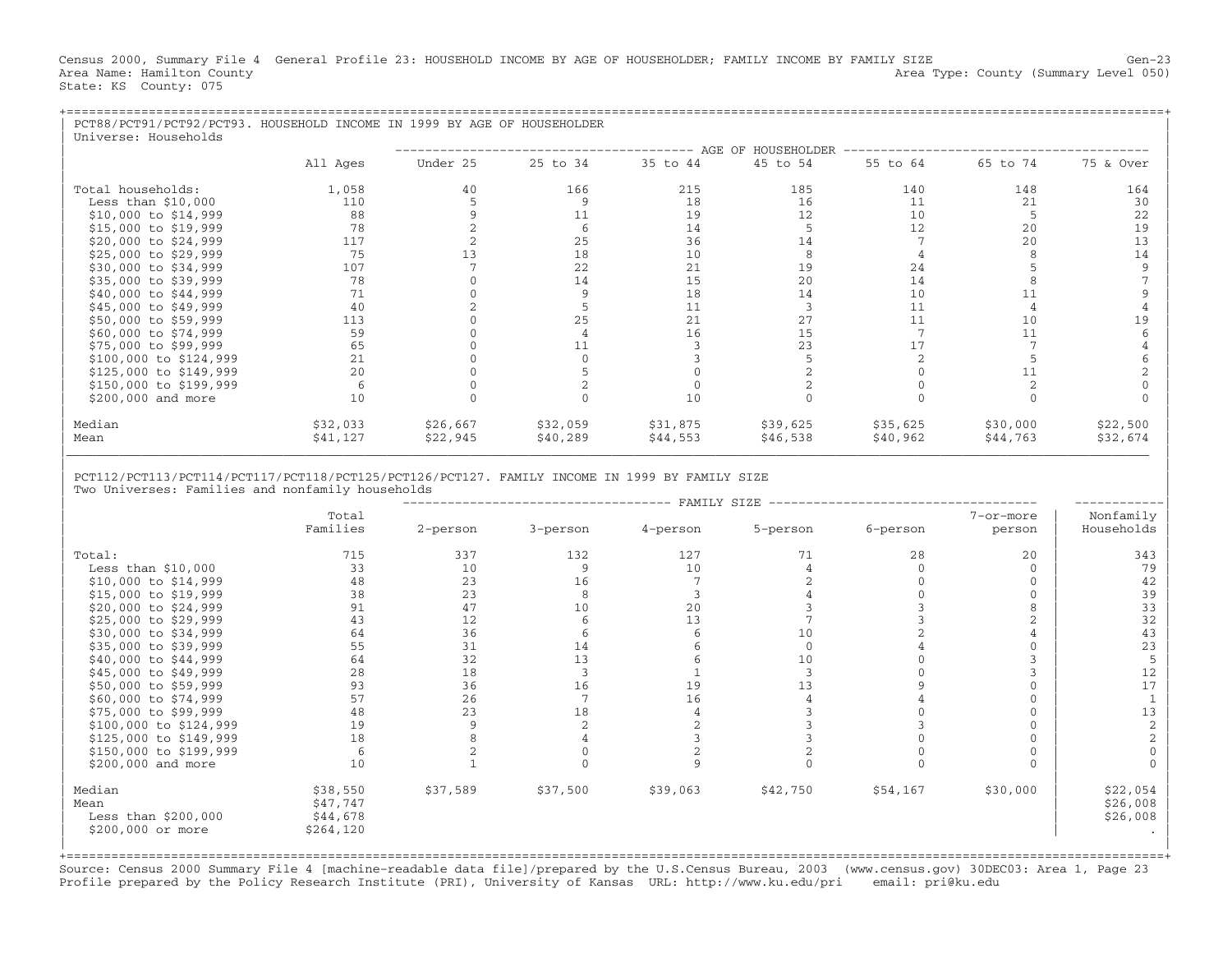| PCT30/PCT119/PCT120. MEDIAN AND MEAN FAMILY INCOME IN 1999 BY FAMILY TYPE BY AGE OF HOUSEHOLDER<br>Families<br>Universe: |                              |          |                         |          |                       |                 |                                               |          |
|--------------------------------------------------------------------------------------------------------------------------|------------------------------|----------|-------------------------|----------|-----------------------|-----------------|-----------------------------------------------|----------|
|                                                                                                                          |                              |          |                         |          | ------------------    |                 | - Other Families ------------                 |          |
|                                                                                                                          | $---$ All Family Types $---$ |          | Married-couple Families |          | - Male Householder, - | no Wife Present | - Female Householder, -<br>no Husband Present |          |
|                                                                                                                          | Median                       | Mean     | Median                  | Mean     | Median                | Mean            | Median                                        | Mean     |
| Total families:                                                                                                          | \$38,550                     | \$47,747 | \$42,159                | \$51,629 | \$23,571              | \$24,493        | \$22,875                                      | \$29,079 |
| Householder 15 to 24 years                                                                                               |                              | \$20,953 | \$27,083                | \$25,731 | \$21,250              | \$22,000        | \$5,000                                       | \$4,900  |
| Householder 25 to 34 years                                                                                               |                              | \$38,643 | \$34,000                | \$45,266 | \$22,917              | \$19,000        | \$22,969                                      | \$18,043 |
| Householder 35 to 44 years                                                                                               |                              | \$49,144 | \$42,750                | \$55,786 | \$24,688              | \$26,893        | \$13,750                                      | \$25,832 |
| Householder 45 to 54 years                                                                                               |                              | \$51,988 | \$51,786                | \$56,166 | \$30,000              | \$29,100        | \$38,750                                      | \$31,080 |
| Householder 55 to 59 years                                                                                               |                              | \$50,950 | \$38,750                | \$50,950 | \$0                   |                 | SO.                                           |          |
| Householder 60 to 64 years                                                                                               |                              | \$50,676 | \$44,286                | \$49,860 | \$0                   |                 | \$56,250                                      | \$57,200 |
| Householder 65 to 74 years                                                                                               |                              | \$57,873 | \$42,656                | \$57,649 | \$0                   |                 | \$62,500                                      | \$62,950 |
| Householder 75 and over                                                                                                  |                              | \$40,744 | \$36,250                | \$40,738 | \$0                   |                 | \$38,750                                      | \$40,788 |

|\_\_\_\_\_\_\_\_\_\_\_\_\_\_\_\_\_\_\_\_\_\_\_\_\_\_\_\_\_\_\_\_\_\_\_\_\_\_\_\_\_\_\_\_\_\_\_\_\_\_\_\_\_\_\_\_\_\_\_\_\_\_\_\_\_\_\_\_\_\_\_\_\_\_\_\_\_\_\_\_\_\_\_\_\_\_\_\_\_\_\_\_\_\_\_\_\_\_\_\_\_\_\_\_\_\_\_\_\_\_\_\_\_\_\_\_\_\_\_\_\_\_\_\_\_\_\_\_\_\_\_\_\_\_\_\_\_\_\_\_\_\_\_\_\_ | | |

| |

| PCT121/PCT122/PCT123/PCT124. FAMILY INCOME IN 1999 BY FAMILY TYPE BY PRESENCE OF OWN CHILDREN UNDER 18 YEARS | Universe: Families

|                         |                          |                |                         |          |                         | Other Families |                         |          |
|-------------------------|--------------------------|----------------|-------------------------|----------|-------------------------|----------------|-------------------------|----------|
|                         | --- All Family Types --- |                | Married-couple Families |          | -- Male Householder, -- |                | - Female Householder, - |          |
|                         |                          |                |                         |          | no Wife Present         |                | no Husband Present      |          |
|                         | With Own                 | No Own         | With Own                | No Own   | With Own                | No Own         | With Own                | No Own   |
|                         | Children                 | Children       | Children                | Children | Children                | Children       | Children                | Children |
|                         | Under 18                 | Under 18       | Under 18                | Under 18 | Under 18                | Under 18       | Under 18                | Under 18 |
| Total families:         | 368                      | 347            | 286                     | 312      | 22                      | 8              | 60                      | 27       |
| Less than $$10,000$     | 31                       | $\overline{2}$ | 13                      |          |                         |                | 18                      |          |
| $$10,000$ to $$14,999$  | 32                       | 16             | 16                      | 10       |                         |                | 10                      |          |
| $$15,000$ to $$19,999$  | 13                       | 25             | 10                      | 25       |                         |                |                         |          |
| \$20,000 to \$24,999    | 54                       | 37             | 33                      | 30       |                         |                | 12                      |          |
| \$25,000 to \$29,999    | 33                       | 10             | 22                      | 10       |                         |                |                         |          |
| \$30,000 to \$34,999    | 28                       | 36             | 28                      | 34       |                         |                |                         |          |
| \$35,000 to \$39,999    | 19                       | 36             | 12                      | 35       |                         |                |                         |          |
| \$40,000 to \$44,999    | 32                       | 32             | 26                      | 32       |                         |                |                         |          |
| \$45,000 to \$49,999    |                          | 21             |                         | 19       |                         |                |                         |          |
| \$50,000 to \$59,999    | 50                       | 43             | 50                      | 31       |                         |                |                         | 12       |
| \$60,000 to \$74,999    | 25                       | 32             | 25                      | 28       |                         |                |                         |          |
| \$75,000 to \$99,999    | 17                       | 31             | 17                      | 31       |                         |                |                         |          |
| $$100,000$ to $$124,99$ |                          | 11             | 8                       | 11       |                         |                |                         |          |
| \$125,000 to \$149,99   |                          | 12             |                         | 12       |                         |                |                         |          |
| \$150,000 to \$199,99   |                          |                |                         |          |                         |                |                         |          |
| \$200,000 and more      |                          |                |                         |          |                         |                |                         |          |
| Median                  | \$33,250                 | \$42,560       | \$42,045                | \$42,273 | \$23,571                | \$27,500       | \$19,167                | \$53,125 |
| Mean                    | \$45,564                 | \$50,062       | \$52,887                | \$50,477 | \$23,136                | \$28,225       | \$18,883                | \$51,741 |

+===================================================================================================================================================+ Source: Census 2000 Summary File 4 [machine−readable data file]/prepared by the U.S.Census Bureau, 2003 (www.census.gov) 30DEC03: Area 1, Page 24 Profile prepared by the Policy Research Institute (PRI), University of Kansas URL: http://www.ku.edu/pri email: pri@ku.edu

| | | | | | | |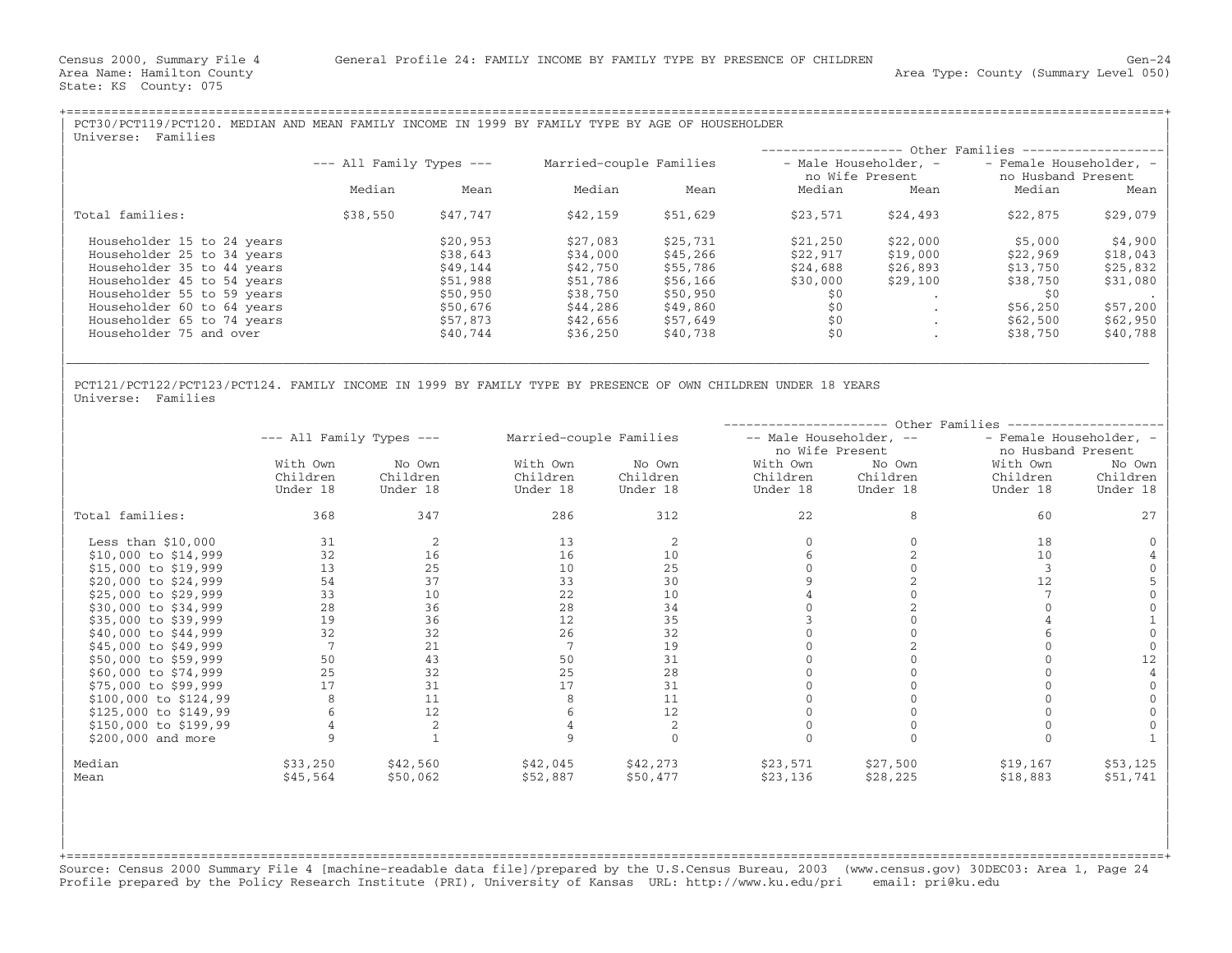Census 2000, Summary File 4 General Profile 25: FAMILY AND NONFAMILY HOUSEHOLD INCOME; EARNINGS BY WORK EXPERIENCE Gen−25 Area Name: Hamilton County (Summary Level 050) (Area Type: County (Summary Level 050) State: KS County: 075

| PCT84/PCT115/PCT116. MEAN AND MEDIAN FAMILY INCOME IN 1999 | BY NUMBER OF WORKERS IN FAMILY IN 1999 |          |          | PCT27/PCT123/PCT124.<br>MEDIAN AND MEAN FAMILY INCOME IN 1999 BY FAMILY TYPE<br>Universe: Families |          |          |           |
|------------------------------------------------------------|----------------------------------------|----------|----------|----------------------------------------------------------------------------------------------------|----------|----------|-----------|
| Families<br>Universe:                                      |                                        |          |          |                                                                                                    | Families | Median   | Mean      |
|                                                            | Families                               | Median   | Mean     |                                                                                                    |          |          |           |
|                                                            |                                        |          |          | Total families:                                                                                    | 715      | \$38,550 | $$47,747$ |
| Total families:                                            | 715                                    | \$38,550 | \$47,747 | Married-couple families                                                                            | 598      | \$42,159 | $$51,629$ |
| No workers                                                 | 78                                     | \$22,500 | \$35,631 | Other families:                                                                                    | 117      | \$23,162 | $$27,903$ |
| 1 worker                                                   | 222                                    | \$24,125 | \$32,446 | Male householder, no wife present                                                                  | 30       | \$23,571 | $$24,493$ |
| 2 or more workers,                                         |                                        |          |          | Female householder, no husband present                                                             | 87       | \$22,875 | $$29,079$ |
| husband & wife worked                                      | 334                                    | \$50,114 | \$58,660 |                                                                                                    |          |          |           |
| 2 or more workers, other                                   | -81                                    | \$45,625 | \$56,352 |                                                                                                    |          |          |           |

| PCT31/PCT128/PCT129. MEDIAN AND MEAN NONFAMILY HOUSEHOLD INCOME IN 1999 BY SEX OF HOUSEHOLDER BY AGE OF HOUSEHOLDER | Universe: Nonfamily households

|      |        |                      |          |          |                                                  | Mean--                |          |  |
|------|--------|----------------------|----------|----------|--------------------------------------------------|-----------------------|----------|--|
|      |        |                      |          |          |                                                  | ---- Householder ---- |          |  |
| Male | Female | Both                 | Male     | Female   | Both                                             | Male                  | Female   |  |
| 152  | 191    | \$22,054             | \$25,625 | \$18,542 | \$26,008                                         | \$29,582              | \$23,164 |  |
| 128  | 186    |                      | \$23,750 | \$17,500 |                                                  | \$27,676              | \$22,378 |  |
| 100  | 65     |                      | \$27,778 | \$23,750 |                                                  | \$26, 266             | \$21,895 |  |
| 28   | 121    |                      | \$10,000 | \$16,750 |                                                  | \$32,707              | \$22,638 |  |
| 24   |        |                      | \$35,000 | \$48,750 |                                                  | \$39,754              | \$52,400 |  |
| 24   |        |                      | \$35,000 | \$48,750 |                                                  | \$39,754              | \$52,400 |  |
|      |        |                      | \$0      | \$0      |                                                  |                       |          |  |
|      |        | Nonfamily Households |          |          | Median --------------<br>$---$ Householder $---$ |                       |          |  |

## | PCT135/PCT136/PCT137/PCT138/PCT139/PCT140. EARNINGS IN 1999 BY SEX BY WORK EXPERIENCE | Universe: Population 16 years and over with earnings

|                          |           |       |          |                         |          |       | Worked full-time, year-round in 1999 ----- |          |  |
|--------------------------|-----------|-------|----------|-------------------------|----------|-------|--------------------------------------------|----------|--|
|                          | Total     | Pct.  | Male     | Female                  | Total    | Pct.  | Male                                       | Female   |  |
|                          |           |       |          |                         |          |       |                                            |          |  |
| Total universe:          | 1,377     | 100.0 | 782      | 595                     | 763      | 100.0 | 515                                        | 248      |  |
| $$1$ to $$2,499$ or loss | 129       | 9.4   | 44       | 85                      | 20       | 2.6   |                                            | 12       |  |
| \$2,500 to \$4,999       | 116       | 8.4   | 50       | 66                      | 6        | 0.8   |                                            |          |  |
| \$5,000 to \$7,499       | 90        | 6.5   | 39       | 51                      | 24       | 3.1   |                                            | 16       |  |
| $$7,500$ to $$9,999$     | 81        | 5.9   | 19       | 62                      | 23       | 3.0   |                                            | 18       |  |
| \$10,000 to \$12,499     | 96        | 7.0   | 44       | 52                      | 43       | 5.6   | 29                                         | 14       |  |
| \$12,500 to \$14,999     | 68        | 4.9   | 27       | 41                      | 48       | 6.3   | 25                                         | 23       |  |
| \$15,000 to \$17,499     | 50        | 3.6   | 13       | 37                      | 21       | 2.8   | 8                                          | 13       |  |
| \$17,500 to \$19,999     | 54        | 3.9   | 33       | 21                      | 51       | 6.7   | 30                                         | 21       |  |
| \$20,000 to \$22,499     | 110       | 8.0   | 85       | 25                      | 95       | 12.5  | 80                                         | 15       |  |
| \$22,500 to \$24,999     | 66        | 4.8   | 44       | 22                      | 54       | 7.1   | 35                                         | 19       |  |
| \$25,000 to \$29,999     | 134       | 9.7   | 92       | 42                      | 111      | 14.5  | 80                                         | 31       |  |
| \$30,000 to \$34,999     | 121       | 8.8   | 86       | 35                      | 81       | 10.6  | 61                                         | 20       |  |
| \$35,000 to \$39,999     | 77        | 5.6   | 48       | 29                      | 61       | 8.0   | 35                                         | 26       |  |
| \$40,000 to \$44,999     | 38        | 2.8   | 33       |                         | 31       | 4.1   | 26                                         |          |  |
| \$45,000 to \$49,999     | 28        | 2.0   | 24       |                         | 22       | 2.9   | 18                                         |          |  |
| \$50,000 to \$54,999     | 27        | 2.0   | 17       | 10                      | 19       | 2.5   | 15                                         |          |  |
| $$55,000$ to $$64,999$   | 31        | 2.3   | 29       |                         | 16       | 2.1   | 14                                         |          |  |
| \$65,000 to \$74,999     | 15        | 1.1   | 14       |                         | 15       | 2.0   | 14                                         |          |  |
| \$75,000 to \$99,999     | 24        | 1.7   | 22       |                         | 14       | 1.8   | 14                                         |          |  |
| \$100,000 and more       | 22        | 1.6   | 19       | $\overline{\mathbf{z}}$ | 8        | 1.0   |                                            |          |  |
| Median                   | \$20, 102 |       | \$24,602 | \$11,611                | \$24,838 |       | \$26,701                                   | \$21,000 |  |
| Mean                     | \$23,765  |       | \$30,057 | \$15,496                | \$28,116 |       | \$30,684                                   | \$22,781 |  |
|                          |           |       |          |                         |          |       |                                            |          |  |

+===================================================================================================================================================+ Source: Census 2000 Summary File 4 [machine−readable data file]/prepared by the U.S.Census Bureau, 2003 (www.census.gov) 30DEC03: Area 1, Page 25 Profile prepared by the Policy Research Institute (PRI), University of Kansas URL: http://www.ku.edu/pri email: pri@ku.edu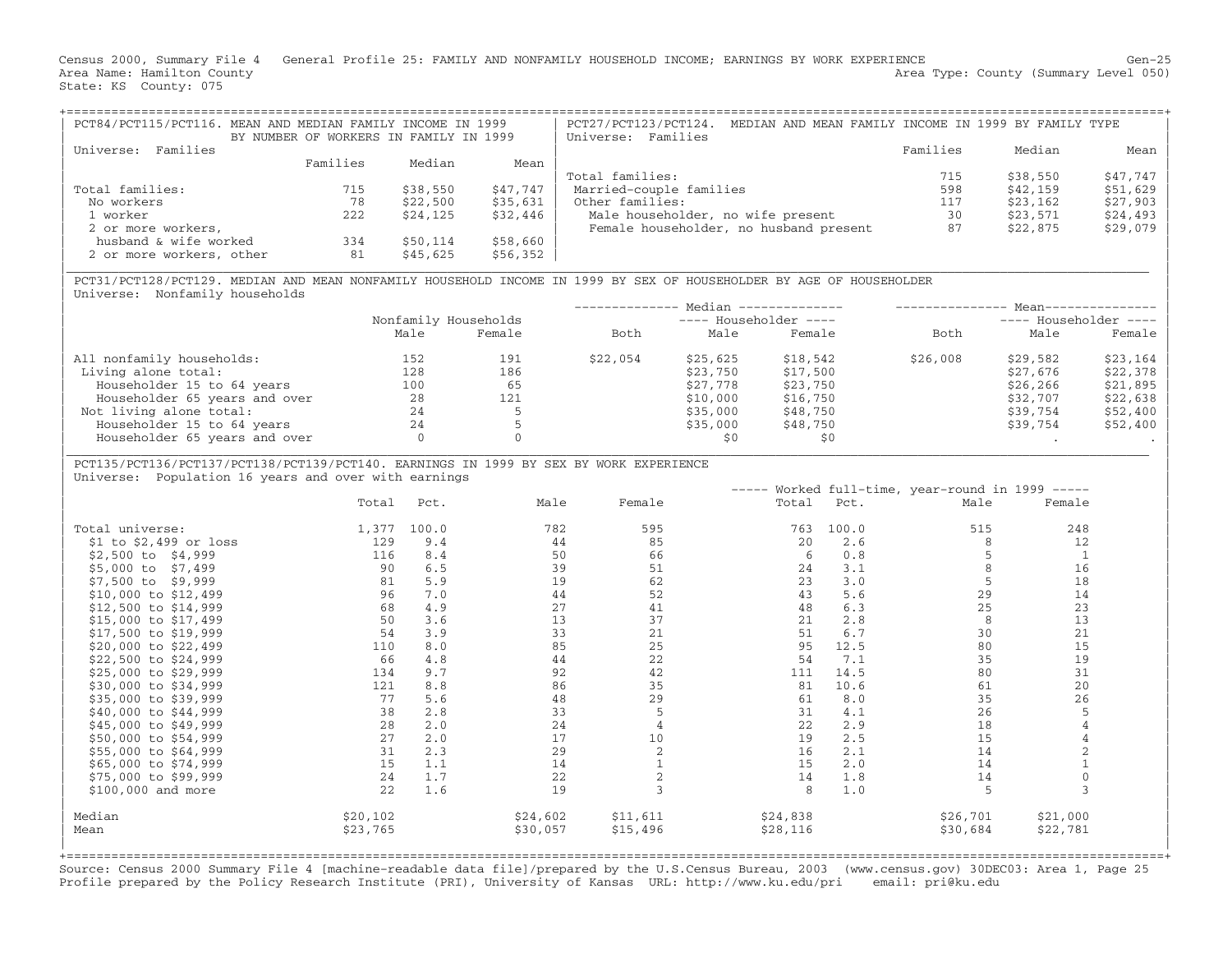PCT142. POVERTY STATUS IN 1999 BY SEX BY AGE Universe: Population for whom poverty status is determined (\*) | | | −−−−−− At or Above Poverty Level −−−−−− −−−−−−−−−−−−−−−−−−−− Below Poverty Level −−−−−−−−−−−−−−−−−−−− | ergy of the set of the set of the set of the set of the set of the set of the set of the set of the set of the set of the set of the set of the set of the set of the set of the set of the set of the set of the set of the s | Total Total Male Female Total Rate Male Rate Female Rate | | | | Total universe\*: 2,624 2,213 1,136 1,077 411 15.7% 195 14.7% 216 16.7% | | Under 5 years 193 149 82 67 44 22.8% 29 26.1% 15 18.3% | | 5 years 48 36 22 14 12 25.0% 11 33.3% 1 6.7% | | 6 to 11 years 227 187 92 95 40 17.6% 14 13.2% 26 21.5% | | 12 to 14 years 144 117 66 51 27 18.8% 15 18.5% 12 19.0% | | 15 years 47 34 24 10 13 27.7% 10 29.4% 3 23.1% | | 16 and 17 years 86 61 37 24 25 29.1% 21 36.2% 4 14.3% | | 18 to 24 years 195 152 72 80 43 22.1% 17 19.1% 26 24.5% | | 25 to 34 years 298 252 148 104 46 15.4% 14 8.6% 32 23.5% | | 35 to 44 years 398 328 170 158 70 17.6% 31 15.4% 39 19.8% | | 45 to 54 years 314 283 143 140 31 9.9% 12 7.7% 19 11.9% | | 55 to 64 years 229 211 107 104 18 7.9% 12 10.1% 6 5.5% | | 65 to 74 years 236 216 97 119 20 8.5% 7 6.7% 13 9.8% | | 75 years and over 209 187 76 111 22 10.5% 2 2.6% 20 15.3% | |\_\_\_\_\_\_\_\_\_\_\_\_\_\_\_\_\_\_\_\_\_\_\_\_\_\_\_\_\_\_\_\_\_\_\_\_\_\_\_\_\_\_\_\_\_\_\_\_\_\_\_\_\_\_\_\_\_\_\_\_\_\_\_\_\_\_\_\_\_\_\_\_\_\_\_\_\_\_\_\_\_\_\_\_\_\_\_\_\_\_\_\_\_\_\_\_\_\_\_\_\_\_\_\_\_\_\_\_\_\_\_\_\_\_\_\_\_\_\_\_\_\_\_\_\_\_\_\_\_\_\_\_\_\_\_\_\_\_\_\_\_\_\_\_\_ | | | |PCT141/PCT144. AGE BY RATIO OF INCOME IN 1999 TO POVERTY LEVEL | Universe: Population for whom poverty status is determined  $(*)$ | | 0.50 0.75 1.00 1.25 1.30 1.50 1.75 1.85 2.00<br>
1.00 to to to to to to to and<br>
0.50 0.74 0.99 1.24 1.29 1.49 1.74 1.84 1.99 over | Under to to to to to to to to and | | Total 0.50 0.74 0.99 1.24 1.29 1.49 1.74 1.84 1.99 over | | | | Total universe\*: 2,624 132 61 218 109 19 185 185 70 68 1,577 | | Cumulative percent: 100.0% 5.0% 7.4% 15.7% 19.8% 20.5% 27.6% 34.6% 37.3% 39.9% 100.0% | | | | Under 5 years 193 13 9 22 9 0 27 24 5 5 79 | | 5 years 48 1 6 5 6 0 0 5 0 2 23 | | 6 to 11 years 227 17 4 19 14 0 27 17 9 10 110 | | 12 to 14 years 144 14 1 12 8 0 16 25 12 0 56 | | 15 years 47 5 0 8 0 1 0 10 0 2 21 | | 16 and 17 years 86 7 0 18 2 3 9 4 5 0 38 | | 18 to 24 years 195 18 2 23 15 0 9 13 0 2 113 | | 25 to 34 years 298 22 11 13 15 0 21 15 7 8 186 | | 35 to 44 years 398 14 2 54 16 5 34 26 11 15 221 | | 45 to 54 years 314 15 0 16 8 4 17 21 0 3 230 | | 55 to 64 years 229 4 5 9 2 0 5 11 7 8 178 | | 65 to 74 years 236 0 14 6 2 4 5 6 6 6 187 | | 75 years and over 209 2 7 13 12 2 15 8 8 7 135 | | | | Number under 18: 745 57 20 84 39 4 79 85 31 19 327 | | Cumulative percent under 18: 7.7% 10.3% 21.6% 26.8% 27.4% 38.0% 49.4% 53.6% 56.1% 100.0% | | Number 65 & over: 445 2 21 19 14 6 20 14 14 13 322 |

+===================================================================================================================================================+

| \* Poverty universe includes all people EXCEPT (1) those in institutions, military group quarters, and college dormitories and (2) unrelated | individuals under 15 years old (children who are not related family members).

| | +===================================================================================================================================================+Source: Census 2000 Summary File 4 [machine−readable data file]/prepared by the U.S.Census Bureau, 2003 (www.census.gov) 30DEC03: Area 1, Page 26 Profile prepared by the Policy Research Institute (PRI), University of Kansas URL: http://www.ku.edu/pri email: pri@ku.edu

| Cumulative percent 65 & over: 0.4% 5.2% 9.4% 12.6% 13.9% 18.4% 21.6% 24.7% 27.6% 100.0% | |\_\_\_\_\_\_\_\_\_\_\_\_\_\_\_\_\_\_\_\_\_\_\_\_\_\_\_\_\_\_\_\_\_\_\_\_\_\_\_\_\_\_\_\_\_\_\_\_\_\_\_\_\_\_\_\_\_\_\_\_\_\_\_\_\_\_\_\_\_\_\_\_\_\_\_\_\_\_\_\_\_\_\_\_\_\_\_\_\_\_\_\_\_\_\_\_\_\_\_\_\_\_\_\_\_\_\_\_\_\_\_\_\_\_\_\_\_\_\_\_\_\_\_\_\_\_\_\_\_\_\_\_\_\_\_\_\_\_\_\_\_\_\_\_\_\_\_| | |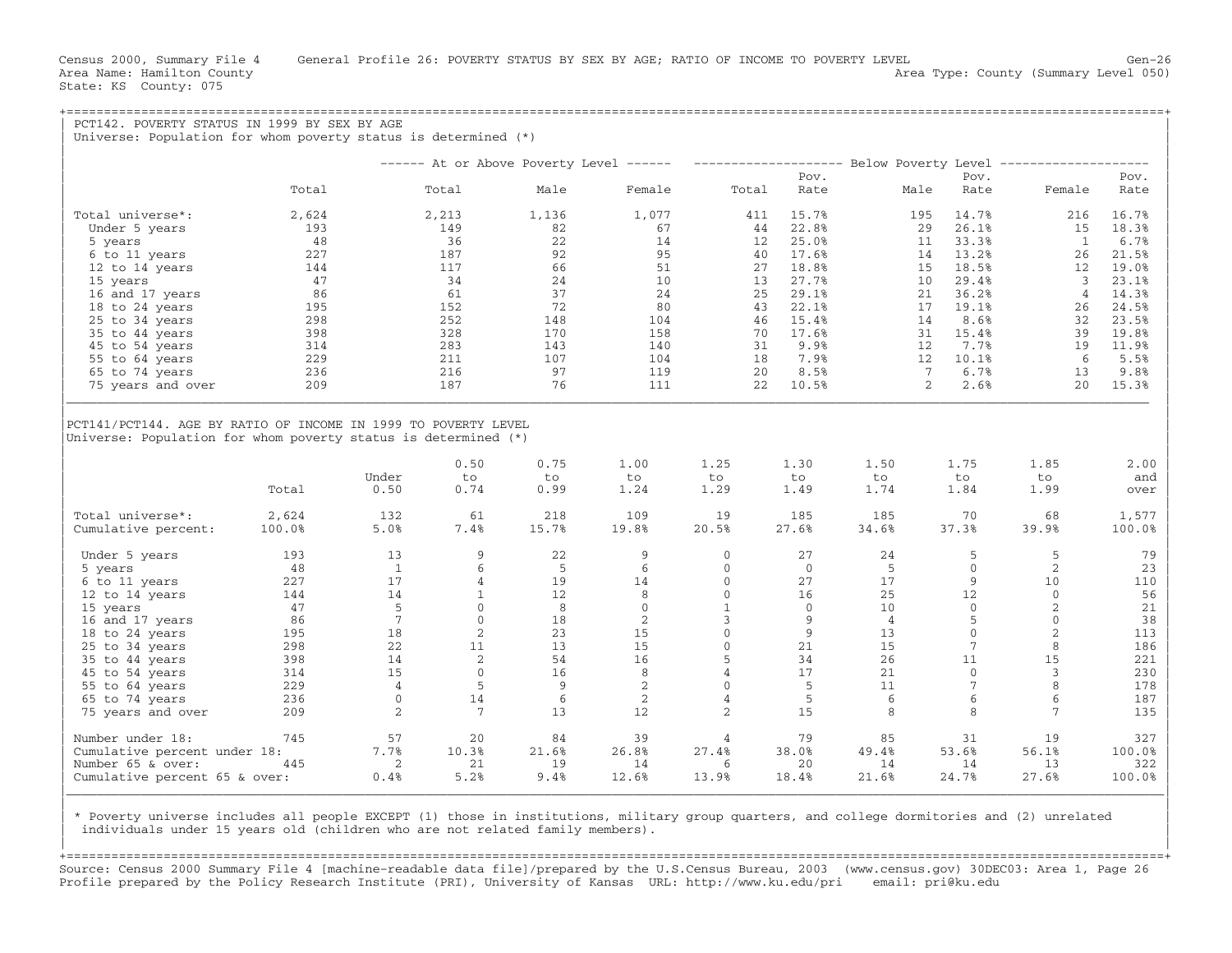Census 2000, Summary File 4 General Profile 27: ALTERNATIVE POVERTY LEVELS BY ED. ATTAINMENT/TYPE OF PUBLIC ASSISTANCE Gen-27<br>Area Name: Hamilton County Level 050) Area Type: County (Summary Level 050) State: KS County: 075

| PCT145. RATIO OF INCOME IN 1999 TO POVERTY LEVEL BY AGE BY EDUCATIONAL ATTAINMENT<br>Universe: Population 18 years and over for whom poverty status is determined |              |                                 |                   |              |                   |                                                                                                 |                |       |              |                |
|-------------------------------------------------------------------------------------------------------------------------------------------------------------------|--------------|---------------------------------|-------------------|--------------|-------------------|-------------------------------------------------------------------------------------------------|----------------|-------|--------------|----------------|
|                                                                                                                                                                   |              |                                 |                   |              |                   | 1.00                                                                                            | 1.25           |       | 1.85         | 2.00           |
|                                                                                                                                                                   |              |                                 |                   | Under        | Pov.              | to                                                                                              | to             |       | to           | and            |
|                                                                                                                                                                   |              | Total                           |                   | 1.00         | Rate              | 1.24                                                                                            | 1.84           |       | 1.99         | Over           |
| Total universe:                                                                                                                                                   |              | 1,879                           |                   | 250          | 13.3%             | 70                                                                                              | 260            |       | 49           | 1,250          |
| 18 to 24 years:                                                                                                                                                   |              | 195                             |                   | 43           | 22.1%             | 15                                                                                              | 22             |       | 2            | 113            |
| Less than 9th grade                                                                                                                                               |              | 43                              |                   | 9            | 20.9%             | $5^{\circ}$                                                                                     | 2              |       | $\Omega$     | 27             |
| 9th to 12th grade, no diploma<br>High school graduate                                                                                                             |              | 64                              |                   | 16           | 25.0%             | $\overline{4}$                                                                                  | 10             |       | 2            | 32             |
| (includes equivalency)                                                                                                                                            |              | 41                              |                   | 15           | 36.6%             | 3                                                                                               | 5              |       | $\Omega$     | 18             |
| Some college, no degree                                                                                                                                           |              | 33                              |                   | 2            | 6.1%              | 3                                                                                               | $\overline{a}$ |       | $\mathbf{0}$ | 26             |
| Associate degree                                                                                                                                                  |              | 7                               |                   | $\mathbf{1}$ | 14.3%             | $\Omega$                                                                                        | 3              |       | $\Omega$     | $\overline{3}$ |
|                                                                                                                                                                   |              | $7\phantom{.0}$                 |                   | $\mathbf{0}$ | 0.0%              | $\Omega$                                                                                        | $\mathbf{0}$   |       | $\Omega$     | $\overline{7}$ |
| Bachelor's degree or higher                                                                                                                                       |              |                                 |                   |              | 13.3%             | 41                                                                                              |                |       | 34           |                |
| 25 to 64 years:                                                                                                                                                   |              | 1,239                           |                   | 165          |                   |                                                                                                 | 184            |       |              | 815            |
| Less than 9th grade                                                                                                                                               |              | 147                             |                   | 22           | 15.0%             | 19                                                                                              | 47             |       | 6            | 53             |
| 9th to 12th grade, no diploma                                                                                                                                     |              | 120                             |                   | 28           | 23.3%             | $\overline{4}$                                                                                  | 35             |       | 9            | 44             |
| High school graduate                                                                                                                                              |              |                                 |                   |              |                   |                                                                                                 |                |       |              |                |
| (includes equivalency)                                                                                                                                            |              | 316                             |                   | 52           | 16.5%             | 6                                                                                               | 31             |       | 13           | 214            |
| Some college, no degree                                                                                                                                           |              | 321                             |                   | 29           | 9.0%              | 7                                                                                               | 52             |       | 6            | 227            |
| Associate degree                                                                                                                                                  |              | 68                              |                   | 7            | 10.3%             | $\overline{c}$                                                                                  | 6              |       | $\Omega$     | 53             |
| Bachelor's degree or higher                                                                                                                                       |              | 267                             |                   | 27           | 10.1%             | 3                                                                                               | 13             |       | $\mathbf{0}$ | 224            |
| 65 years and over:                                                                                                                                                |              | 445                             |                   | 42           | 9.4%              | 14                                                                                              | 54             |       | 13           | 322            |
| Less than 9th grade                                                                                                                                               |              | 57                              |                   | 8            | 14.0%             | $\overline{4}$                                                                                  | 14             |       | $\Omega$     | 31             |
| 9th to 12th grade, no diploma                                                                                                                                     |              | 54                              |                   | 6            | 11.1%             | $\mathbf{0}$                                                                                    | 6              |       | 2            | 40             |
| High school graduate                                                                                                                                              |              |                                 |                   |              |                   |                                                                                                 |                |       |              |                |
| (includes equivalency)                                                                                                                                            |              | 190                             |                   | 21           | 11.1%             | 10                                                                                              | 24             |       | 6            | 129            |
| Some college, no degree                                                                                                                                           |              | 92                              |                   | $7^{\circ}$  | 7.6%              | $\mathbf{0}$                                                                                    | $\overline{4}$ |       | 5            | 76             |
| Associate degree                                                                                                                                                  |              | 19                              |                   | $\Omega$     | 0.0%              | $\Omega$                                                                                        | 2              |       | $\Omega$     | 17             |
| Bachelor's degree or higher                                                                                                                                       |              | 33                              |                   | $\Omega$     | 0.0%              | $\Omega$                                                                                        | 4              |       | $\Omega$     | 29             |
|                                                                                                                                                                   |              |                                 |                   |              |                   |                                                                                                 |                |       |              |                |
| PCT147. POVERTY STATUS IN 1999 BY PLACE OF BIRTH BY CITIZENSHIP<br><b>STATUS</b>                                                                                  |              |                                 |                   |              |                   | PCT146. RATIO OF INCOME IN 1999 TO POVERTY LEVEL BY TYPE OF PUBLIC ASSISTANCE<br>INCOME IN 1999 |                |       |              |                |
| Universe: Population for whom poverty status is determined                                                                                                        |              |                                 |                   |              |                   | Universe: Population for whom poverty status is determined                                      |                |       |              |                |
|                                                                                                                                                                   |              |                                 |                   |              |                   |                                                                                                 |                |       | 1.00         | 1.85           |
|                                                                                                                                                                   |              | ---- Income in 1999 ----        |                   |              |                   |                                                                                                 |                | Under | to           | and            |
|                                                                                                                                                                   |              |                                 | Below At or Above |              |                   |                                                                                                 | Total          | 1.00  | 1.84         | Over           |
|                                                                                                                                                                   |              | Total Povety Level Povety Level |                   |              | Total universe:   |                                                                                                 | 2,624          | 411   | 568          | 1,645          |
| Total universe:                                                                                                                                                   | 2,624        | 411                             | 2,213             |              |                   | Supplemental Security Income                                                                    | 26             | 2     | 10           | 14             |
| Native:                                                                                                                                                           | 2,264        | 359                             | 1,905             |              |                   | Other public assistance income                                                                  | 16             | 9     | 4            | 3              |
| Born in the U.S.                                                                                                                                                  | 2,249        | 359                             | 1,890             |              |                   | Both Supplemental Security                                                                      |                |       |              |                |
| Born outside the U.S.                                                                                                                                             | 15           | $\Omega$                        | 1.5               |              |                   | income and other public                                                                         |                |       |              |                |
| In Puerto Rico                                                                                                                                                    | $\Omega$     | $\Omega$                        | $\Omega$          |              | assistance income |                                                                                                 | 7              | 2     | 2            | 3              |
| In U.S. Island Areas                                                                                                                                              | $\mathbf{0}$ | $\mathbf{0}$                    | $\mathbf{0}$      |              |                   | No public assistance income                                                                     | 2,575          | 398   | 552          | 1,625          |
| Abroad of American                                                                                                                                                |              |                                 |                   |              |                   |                                                                                                 |                |       |              |                |
|                                                                                                                                                                   | 15           | $\Omega$                        | 15                |              |                   |                                                                                                 |                |       |              |                |
| parent (s)                                                                                                                                                        |              |                                 |                   |              |                   |                                                                                                 |                |       |              |                |
| Foreign born:                                                                                                                                                     | 360          | 52                              | 308               |              |                   |                                                                                                 |                |       |              |                |
| Naturalized citizen                                                                                                                                               | 57           | $\overline{3}$                  | 54                |              |                   |                                                                                                 |                |       |              |                |
| Not a citizen                                                                                                                                                     | 303          | 49                              | 254               |              |                   |                                                                                                 |                |       |              |                |
|                                                                                                                                                                   |              |                                 |                   |              |                   |                                                                                                 |                |       |              |                |

+===================================================================================================================================================+ Source: Census 2000 Summary File 4 [machine−readable data file]/prepared by the U.S.Census Bureau, 2003 (www.census.gov) 30DEC03: Area 1, Page 27 Profile prepared by the Policy Research Institute (PRI), University of Kansas URL: http://www.ku.edu/pri email: pri@ku.edu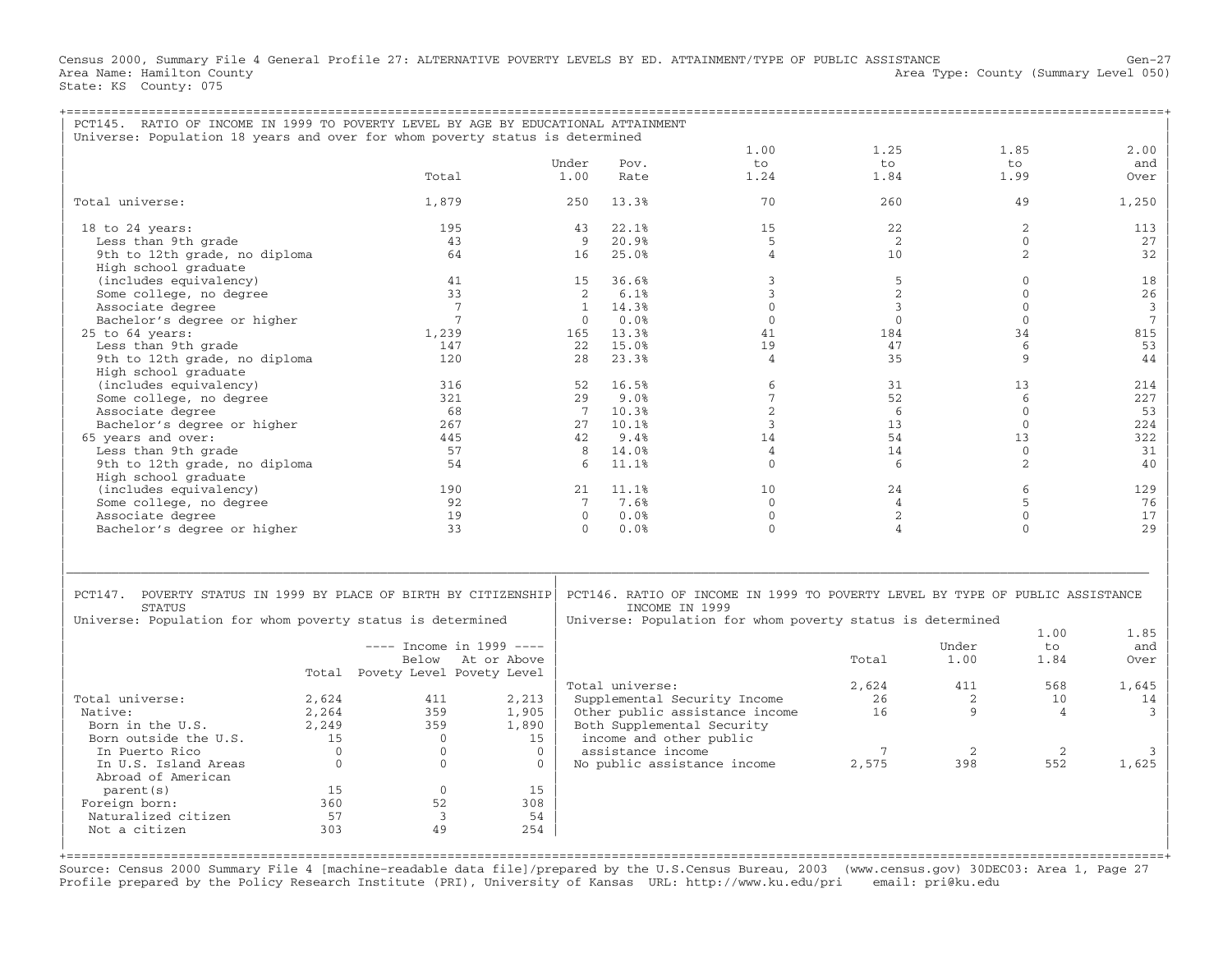Census 2000, Summary File 4 General Profile 28: POVERTY STATUS BY CITIZENSHIP STATUS, FAMILY TYPE & HOUSEHOLDER STATUS Gen−28 Area Name: Hamilton County (Summary Level 050) (Area Type: County (Summary Level 050) State: KS County: 075

| PCT149. POVERTY STATUS IN 1999 BY CITIZENSHIP STATUS BY YEAR OF<br>ENTRY |       |                               | PCT150. POVERTY STATUS IN 1999 OF RELATED CHILDREN UNDER 18 YEARS BY FAMILY<br>TYPE BY AGE |     |                                   |                               |
|--------------------------------------------------------------------------|-------|-------------------------------|--------------------------------------------------------------------------------------------|-----|-----------------------------------|-------------------------------|
| Foreign-born population for whom poverty status is<br>Universe:          |       |                               | Universe: Related children under 18 years                                                  |     |                                   |                               |
| determined                                                               |       |                               |                                                                                            |     |                                   | $-----$ Income in 1999 ------ |
|                                                                          |       | $-----$ Income in 1999 $----$ |                                                                                            |     | Below                             | At or Above                   |
|                                                                          | Below | At or Above                   |                                                                                            |     | Total Poverty Level Poverty Level |                               |
|                                                                          |       | Poverty Level Poverty Level   |                                                                                            |     |                                   |                               |
|                                                                          |       |                               | Total universe:                                                                            | 739 | 159                               | 580                           |
| Total universe:                                                          | 52    | 308                           | In married-couple families:                                                                | 576 | 89                                | 487                           |
| Naturalized citizen:                                                     |       | 54                            | Under 5 years                                                                              | 172 | 36                                | 136                           |
| Year of entry 1995 to March 2000                                         |       |                               | 5 years                                                                                    | 40  |                                   | 34                            |
| Year of entry 1990 to 1994                                               |       | 28                            | 6 to 17 years                                                                              | 364 |                                   | 317                           |
| Year of entry 1985 to 1989                                               |       |                               | In other families:                                                                         | 163 | 70                                | 93                            |
| Year of entry 1980 to 1984                                               |       |                               | Male householder, no wife present                                                          | 38  | 18                                |                               |
| Year of entry before 1980                                                |       |                               | Under 5 years                                                                              |     |                                   |                               |
| Not a citizen:                                                           |       | 254                           | 5 years                                                                                    |     |                                   |                               |
| Year of entry 1995 to March 2000                                         |       | 151                           | 6 to 17 years                                                                              | 31  |                                   |                               |
| Year of entry 1990 to 1994                                               |       | 79                            | Female householder, no husband                                                             | 125 | 52                                |                               |
| Year of entry 1985 to 1989                                               |       |                               | Under 5 years                                                                              | 16  |                                   |                               |
| Year of entry 1980 to 1984                                               |       |                               | 5 years                                                                                    |     |                                   |                               |
| Year of entry before 1980                                                |       |                               | 6 to 17 years                                                                              | 103 |                                   |                               |

| PCT153. POVERTY STATUS IN 1999 OF UNRELATED INDIVIDUALS BY SEX BY AGE BY HOUSEHOLDER STATUS (INCLUDING LIVING ALONE) | Universe: Unrelated individuals for whom poverty status is determined

|                             | ---- Total Unrelated Individuals |                | $\qquad \qquad - \qquad - \qquad$ |                | Males   |          | . _ _ _ _ _ _ _ _ _ _ _ _ | Females                  |          |
|-----------------------------|----------------------------------|----------------|-----------------------------------|----------------|---------|----------|---------------------------|--------------------------|----------|
|                             |                                  | Below          | At/Above                          |                | Below   | At/Above |                           | Below                    | At/Above |
|                             | Total                            | Poverty        | Poverty                           | Total          | Poverty | Poverty  | Total                     | Poverty                  | Poverty  |
| Total universe:             | 417                              | 99             | 318                               | 194            | 39      | 155      | 223                       | 60                       | 163      |
| Under 25 years:             | 44                               | 17             | 27                                | 28             |         | 19       | 16                        |                          |          |
| Nonfamily householder:      | 21                               |                | 21                                | 15             |         | 15       |                           |                          |          |
| Living alone                | 19                               |                | 19                                | 13             |         | 13       |                           |                          |          |
| Not living alone            |                                  |                |                                   | $\overline{2}$ |         |          |                           |                          |          |
| Other unrelated individuals | 23                               | 17             |                                   | 13             |         |          | 10                        |                          |          |
| 25 to 59 years:             | 185                              | 31             | 154                               | 118            | 12      | 106      | 67                        | 19                       | 48       |
| Nonfamily householder:      | 139                              | 15             | 124                               | 92             |         | 84       | 47                        |                          | 40       |
| Living alone                | 114                              | 14             | 100                               | 70             |         | 63       | 44                        |                          | 37       |
| Not living alone            | 25                               |                | 24                                | 22             |         | 21       | 3                         |                          |          |
| Other unrelated individuals | 46                               | 16             | 30                                | 2.6            |         | 22       | 20                        | 12.                      |          |
| $60$ to $64$ years:         | 34                               |                | 25                                | 17             |         | 8        | 17                        |                          |          |
| Nonfamily householder:      | 34                               |                | 25                                | 17             |         | 8        | 17                        |                          | 17       |
| Living alone                | 32                               |                | 23                                | 17             |         |          | 15                        |                          | 15       |
| Not living alone            |                                  |                |                                   |                |         |          |                           |                          |          |
| Other unrelated individuals |                                  |                | $\Omega$                          |                |         |          |                           |                          |          |
| 65 to 74 years:             | 56                               | 2.0            | 36                                | 15             |         |          | 41                        | 13                       | 28       |
| Nonfamily householder:      | 53                               | 2.0            | 33                                | 12             |         |          | 41                        | 13                       | 28       |
| Living alone                | 53                               | 20             | 33                                | 12             |         |          | 41                        | 13                       | 28       |
| Not living alone            |                                  |                |                                   |                |         |          |                           |                          |          |
| Other unrelated individuals |                                  |                |                                   |                |         |          |                           |                          |          |
| 75 years and over:          | 98                               | 22             | 76                                | 16             |         | 14       | 82                        | 20                       | 62       |
| Nonfamily householder:      | 96                               | 20             | 76                                | 16             |         | 14       | 80                        | 18                       | 62       |
| Living alone                | 96                               | 2.0            | 76                                | 16             |         | 14       | 80                        | 18                       | 62       |
| Not living alone            | $\cap$                           |                | $\Omega$                          |                |         | $\Omega$ |                           |                          |          |
| Other unrelated individuals | $\mathfrak{D}$                   | $\overline{c}$ | $\Omega$                          |                |         | $\cap$   | $\overline{2}$            | $\overline{\mathcal{L}}$ |          |
|                             |                                  |                |                                   |                |         |          |                           |                          |          |

Source: Census 2000 Summary File 4 [machine−readable data file]/prepared by the U.S.Census Bureau, 2003 (www.census.gov) 30DEC03: Area 1, Page 28 Profile prepared by the Policy Research Institute (PRI), University of Kansas URL: http://www.ku.edu/pri email: pri@ku.edu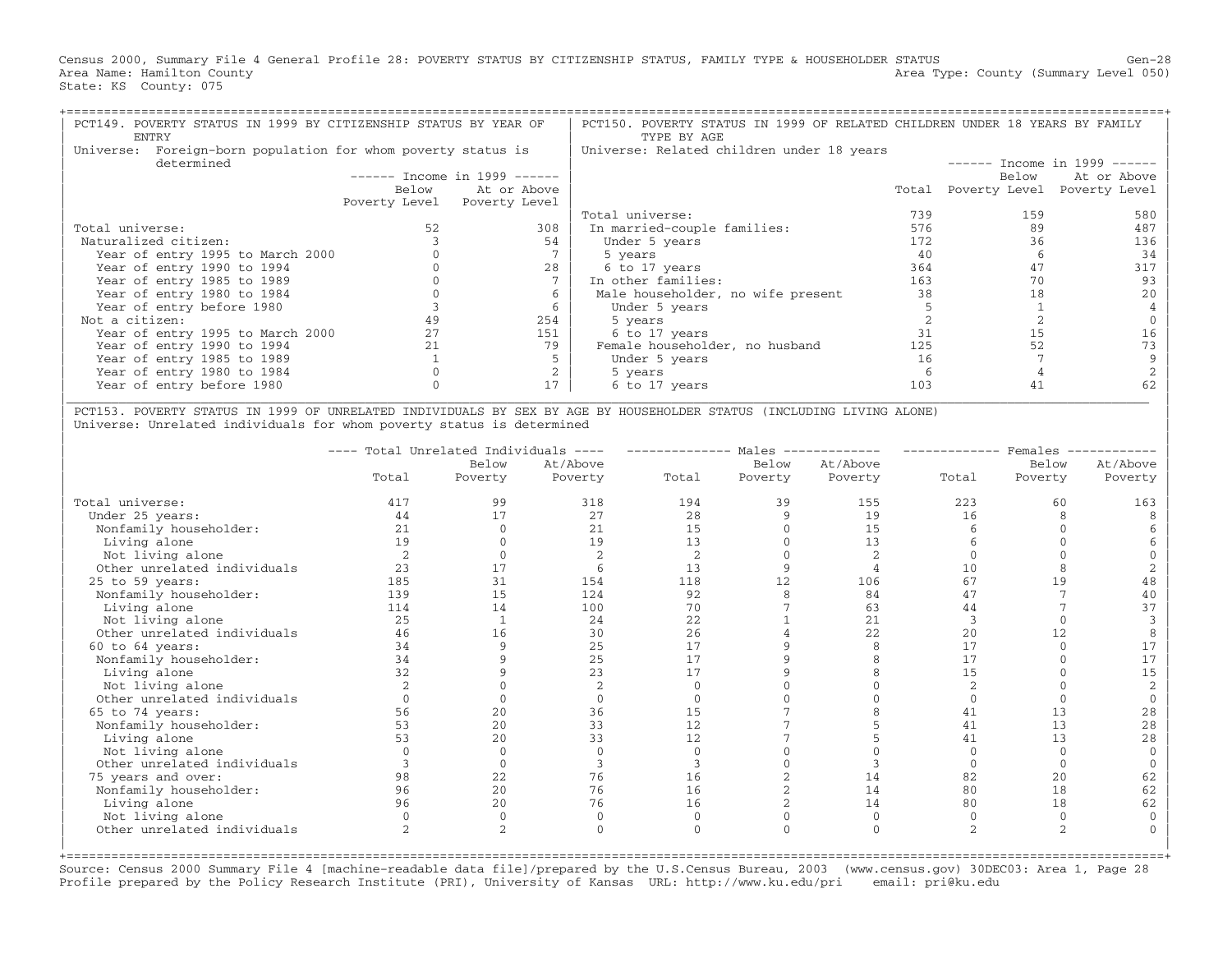Census 2000, Summary File 4 General Profile 29: POVERTY STATUS BY FAMILY TYPE BY DISABILITY STATUS AND INCOME SOURCES Gen−29 Area Name: Hamilton County (Summary Level 050) (Area Type: County (Summary Level 050) State: KS County: 075

| PCT157. POVERTY STATUS IN 1999 OF FAMILIES BY FAMILY TYPE BY PRESENCE AND AGE<br>OF RELATED CHILDREN UNDER 18 YEARS<br>Universe: Families                                          |              |                |                        |                                  |                | PCT143/PCT151/PCT152/PCT157/PCT158. INCOME DEFICIT IN 1999<br>FOR FAMILIES BY FAMILY TYPE AND UNRELATED INDIVIDUALS<br>Universes: Families and Unrelated Individuals with income<br>in 1999 below the poverty level |                                                                                                                                                   |         |                         |
|------------------------------------------------------------------------------------------------------------------------------------------------------------------------------------|--------------|----------------|------------------------|----------------------------------|----------------|---------------------------------------------------------------------------------------------------------------------------------------------------------------------------------------------------------------------|---------------------------------------------------------------------------------------------------------------------------------------------------|---------|-------------------------|
|                                                                                                                                                                                    |              |                |                        | - Families with Income in 1999 - |                |                                                                                                                                                                                                                     |                                                                                                                                                   |         |                         |
|                                                                                                                                                                                    |              |                |                        | Below Poverty At or Above        |                |                                                                                                                                                                                                                     |                                                                                                                                                   |         | - Mean Income Deficit - |
|                                                                                                                                                                                    | All Families | Number         | Pct.                   | Poverty                          |                |                                                                                                                                                                                                                     |                                                                                                                                                   |         | Per Person              |
|                                                                                                                                                                                    |              |                |                        |                                  |                |                                                                                                                                                                                                                     |                                                                                                                                                   |         | Per Family in Families  |
| Total families:                                                                                                                                                                    | 715          |                | 78 10.9%               | 637                              |                |                                                                                                                                                                                                                     |                                                                                                                                                   |         |                         |
|                                                                                                                                                                                    |              |                |                        |                                  |                | Total families:                                                                                                                                                                                                     |                                                                                                                                                   | \$5,947 | \$1,427                 |
| Married-couple families:                                                                                                                                                           | 598          | 45             | 7.5%                   | 553                              |                | Married-couple families                                                                                                                                                                                             |                                                                                                                                                   | \$5,969 | \$1,336                 |
| With related children under 18:                                                                                                                                                    | 290          |                | 43 14.8%               | 247                              |                | Other families:                                                                                                                                                                                                     |                                                                                                                                                   | \$5,918 | \$1,575                 |
| Under 5 years only                                                                                                                                                                 | 48           |                | 12 25.0%               | 36                               |                | Male householder, no wife                                                                                                                                                                                           |                                                                                                                                                   | \$2,650 | \$468                   |
| Under 5 years and 5 to 17 years                                                                                                                                                    | 74           |                | 68.1%                  | 68                               |                | Female householder, no husband                                                                                                                                                                                      |                                                                                                                                                   | \$6,644 | \$1,993                 |
| 5 to 17 years only                                                                                                                                                                 | 168          |                | 25 14.9%               | 143                              |                |                                                                                                                                                                                                                     |                                                                                                                                                   |         |                         |
| No related children under 18                                                                                                                                                       | 308          | $\overline{2}$ | 0.6%                   | 306                              |                | Total unrelated individuals:                                                                                                                                                                                        |                                                                                                                                                   |         | \$3,843                 |
|                                                                                                                                                                                    |              |                |                        |                                  |                | Males                                                                                                                                                                                                               |                                                                                                                                                   |         | \$3,959                 |
| Other families:                                                                                                                                                                    | 117          |                | 33 28.2%               | 84                               |                | Females                                                                                                                                                                                                             |                                                                                                                                                   |         | \$3,768                 |
| Male householder, no wife:                                                                                                                                                         | 30           |                | $6, 20.0$ <sup>8</sup> | 24                               |                |                                                                                                                                                                                                                     |                                                                                                                                                   |         |                         |
| With related children under 18:                                                                                                                                                    | 22           |                | $6\quad 27.3%$         | 16                               |                |                                                                                                                                                                                                                     |                                                                                                                                                   |         |                         |
| Under 5 years only                                                                                                                                                                 | - 5          |                | $0.0$ %                | $5^{\circ}$                      |                | PCT159. POVERTY STATUS IN 1999 OF FAMILIES BY DISABILITY                                                                                                                                                            |                                                                                                                                                   |         |                         |
| Under 5 years and 5 to 17 years                                                                                                                                                    | 2            |                | 2 100.0%               | $\overline{0}$                   |                | STATUS OF HOUSEHOLDER                                                                                                                                                                                               |                                                                                                                                                   |         |                         |
| 5 to 17 years only                                                                                                                                                                 | 15           |                | 4, 26.7%               | 11                               |                | Universe: Families                                                                                                                                                                                                  |                                                                                                                                                   |         |                         |
| No related children under 18                                                                                                                                                       | 8            |                | 0.0%                   | 8                                |                |                                                                                                                                                                                                                     |                                                                                                                                                   |         |                         |
| Female householder, no husband:                                                                                                                                                    | 87           |                | 27 31.0%               | 60                               |                | Total families:                                                                                                                                                                                                     |                                                                                                                                                   |         | 715                     |
| With related children under 18:                                                                                                                                                    | 67           |                | 25 37.3%               | 42                               |                | Income in 1999 below poverty level                                                                                                                                                                                  |                                                                                                                                                   |         | 78                      |
| Under 5 years only                                                                                                                                                                 | 6            |                | 4 66.7%                | 2                                |                | Householder with a disability                                                                                                                                                                                       |                                                                                                                                                   |         | 24                      |
| Under 5 years and 5 to 17 years                                                                                                                                                    | 6            |                | 1 16.7%                | 5                                |                | Householder with no disability                                                                                                                                                                                      |                                                                                                                                                   |         | 54                      |
| 5 to 17 years only                                                                                                                                                                 | 55           |                | 20 36.4%               | 35                               |                | Income in 1999 at or above poverty level                                                                                                                                                                            |                                                                                                                                                   |         | 637                     |
| No related children under 18                                                                                                                                                       | 20           |                | 2 10.0%                | 18                               |                | Householder with a disability                                                                                                                                                                                       |                                                                                                                                                   |         | 182                     |
|                                                                                                                                                                                    |              |                |                        |                                  |                | Householder with no disability                                                                                                                                                                                      |                                                                                                                                                   |         | 455                     |
| PCT160. POVERTY STATUS IN 1999 OF FAMILIES BY FAMILY TYPE BY SOCIAL SECURITY INCOME BY SUPPLEMENTAL SECURITY INCOME (SSI) AND/OR PUBLIC<br>ASSISTANCE INCOME<br>Universe: Families |              |                | Total                  |                                  | in 1999        | Families with Income in 1999<br>----- Below Poverty Level -----<br>With Social   Without Social<br>Security Income   Security Income<br>in 1999                                                                     | Families with Income in 1999<br>--- At or Above Poverty Level ---<br>With Social   Without Social<br>Security Income   Security Income<br>in 1999 |         | in 1999                 |
|                                                                                                                                                                                    |              |                |                        |                                  |                |                                                                                                                                                                                                                     |                                                                                                                                                   |         |                         |
| Total families:                                                                                                                                                                    |              |                | 715                    |                                  | $\overline{4}$ | 74                                                                                                                                                                                                                  | 186                                                                                                                                               |         | 451                     |
| Married-couple families:                                                                                                                                                           |              |                | 598                    |                                  | 2              | 43                                                                                                                                                                                                                  | 169                                                                                                                                               |         | 384                     |
| With SSI and/or public assistance income in 1999                                                                                                                                   |              |                | 15                     |                                  | $\Omega$       | 1                                                                                                                                                                                                                   | $\mathfrak{D}$                                                                                                                                    |         | 12                      |
| Without SSI and/or public assistance income in 1999                                                                                                                                |              |                | 583                    |                                  | 2              | 42                                                                                                                                                                                                                  | 167                                                                                                                                               |         | 372                     |
| Other families:                                                                                                                                                                    |              |                | 117                    |                                  | 2              | 31                                                                                                                                                                                                                  | 17                                                                                                                                                |         | 67                      |
| Male householder, No wife present:                                                                                                                                                 |              |                | 30                     |                                  | $\mathbf{0}$   | 6                                                                                                                                                                                                                   | $\overline{0}$                                                                                                                                    |         | 24                      |
| With SSI and/or public assistance income in 1999                                                                                                                                   |              |                | $\overline{0}$         |                                  | $\mathbf{0}$   | $\mathbf{0}$                                                                                                                                                                                                        | $\mathbf{0}$                                                                                                                                      |         | $\overline{0}$          |
| Without SSI and/or public assistance income in 1999                                                                                                                                |              |                | 30                     |                                  | $\Omega$       | 6                                                                                                                                                                                                                   | $\Omega$                                                                                                                                          |         | 24                      |
| Female householder, No husband present:                                                                                                                                            |              |                | 87                     |                                  | $\sqrt{2}$     | 25                                                                                                                                                                                                                  | 17                                                                                                                                                |         | 43                      |
| With SSI and/or public assistance income in 1999                                                                                                                                   |              |                | 9                      |                                  | $\mathbf{0}$   | 6                                                                                                                                                                                                                   | $\mathbf{0}$                                                                                                                                      |         | $\overline{3}$          |
| Without SST and/or public assistance income in 1999                                                                                                                                |              |                | 78                     |                                  | $\mathcal{L}$  | 19                                                                                                                                                                                                                  | 17                                                                                                                                                |         | 40                      |

+===================================================================================================================================================+ Source: Census 2000 Summary File 4 [machine−readable data file]/prepared by the U.S.Census Bureau, 2003 (www.census.gov) 30DEC03: Area 1, Page 29 Profile prepared by the Policy Research Institute (PRI), University of Kansas URL: http://www.ku.edu/pri email: pri@ku.edu

| |

Without SSI and/or public assistance income in 1999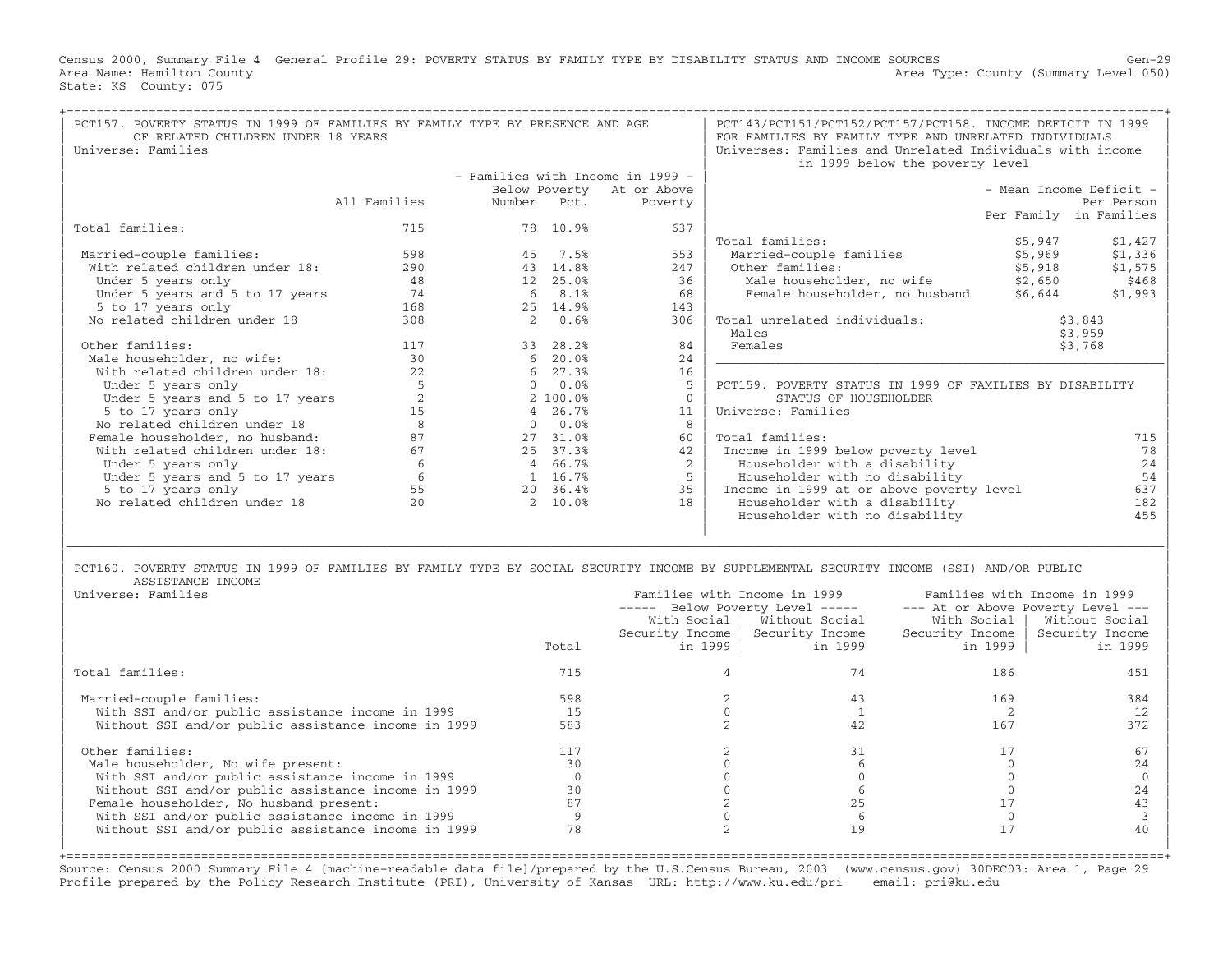Census 2000, Summary File 4 General Profile 30: POV. STATUS BY WORK EXPERIENCE BY FAMILY TYPE & PRESENCE OF CHILDREN Gen−30 Area Name: Hamilton County (Summary Level 050) (Area Type: County (Summary Level 050) State: KS County: 075

## +===================================================================================================================================================+PCT161. POVERTY STATUS IN 1999 OF FAMILIES BY FAMILY TYPE BY WORK EXPERIENCE OF HOUSEHOLDER AND SPOUSE Universe: Families | − Householder Worked Full−Time, − : − Householder Worked less than − : −−− Householder Did Not Work −−− | | Year−Round in 1999 : Full−Time, Year−Round in 1999 : in 1999 | | Below Poverty At or Above : Below Poverty At or Above : Below Poverty At or Above | | Number Pct. Poverty : Number Pct. Poverty : Number Pct. Poverty | | : : | | Total families: 35 8.7% 366 : 26 13.0% 174 : 17 14.9% 97 | | : : | | Married−couple families: 26 7.6% 315 : 11 7.0% 147 : 8 8.1% 91 | | : : | | Spouse worked full−time, : : | | year−round in 1999 0 0.0% 120 : 2 5.4% 35 : 0 0.0% 12 | | : : | | Spouse worked less than full−time, : : | | year−round in 1999 16 12.7% 110 : 2 3.9% 49 : 4 22.2% 14 | | : : | | Spouse did not work in 1999 10 10.5% 85 : 7 10.0% 63 : 4 5.8% 65 | | : : | | Other families: 9 15.0% 51 : 15 35.7% 27 : 9 60.0% 6 | | Male householder, no wife 6 21.4% 22 : 0 . % 0 : 0 0.0% 2 | | Female householder, no husband 3 9.4% 29 : 15 35.7% 27 : 9 69.2% 4 |

| | PCT157/PCT162. RATIO OF INCOME IN 1999 TO POVERTY LEVEL OF FAMILIES BY FAMILY TYPE BY PRESENCE AND AGE OF RELATED CHILDREN UNDER 18 YEARS OF AGE<br>Universe: Families | Universe: Families |

| | |\_\_\_\_\_\_\_\_\_\_\_\_\_\_\_\_\_\_\_\_\_\_\_\_\_\_\_\_\_\_\_\_\_\_\_\_\_\_\_\_\_\_\_\_\_\_\_\_\_\_\_\_\_\_\_\_\_\_\_\_\_\_\_\_\_\_\_\_\_\_\_\_\_\_\_\_\_\_\_\_\_\_\_\_\_\_\_\_\_\_\_\_\_\_\_\_\_\_\_\_\_\_\_\_\_\_\_\_\_\_\_\_\_\_\_\_\_\_\_\_\_\_\_\_\_\_\_\_\_\_\_\_\_\_\_\_\_\_\_\_\_\_\_\_\_\_\_|

|                                         |       |                | 1.00 | 1.30 | 1.50     | 1.85:   | Cumulative     | Cumulative |
|-----------------------------------------|-------|----------------|------|------|----------|---------|----------------|------------|
|                                         |       | Under          | to   | to   | to       | and :   | Total          | Total      |
|                                         | Total | 1.00           | 1.29 | 1.49 | 1.84     | Above : | Under 1.50     | Under 1.85 |
| Total families:                         | 715   | 78             | 30   | 46   | 63       | 498 :   | 154            | 217        |
|                                         |       |                |      |      |          |         |                |            |
| Married-couple families:                | 598   | 45             | 18   | 41   | 48       | 446 :   | 104            | 152        |
| With related children under 18 yrs:     | 290   | 43             | 11   | 35   | 29       | 172:    | 89             | 118        |
| Under 5 years only                      | 48    | 12             |      | 11   |          | 20:     | 26             | 28         |
| Under 5 years and 5 to 17 years         | 74    | 6              |      | 10   | 18       | 40 :    | 16             | 34         |
| 5 to 17 years only                      | 168   | 25             |      | 14   | 9        | 112:    | 47             | 56         |
| No related children under 18 years      | 308   | $\mathfrak{D}$ |      | 6    | 19       | 274:    | 15             | 34         |
|                                         |       |                |      |      |          |         |                |            |
| Other families:                         | 117   | 33             | 12   | 5    | 15       | 52:     | 50             | 65         |
|                                         |       |                |      |      |          |         |                |            |
| Male householder, no wife present:      | 30    |                |      |      |          | 20:     | 10             | 10         |
| With related children under 18 yrs:     | 22    |                |      |      |          | 14:     |                |            |
| Under 5 years only                      |       |                |      |      |          | 5:      |                |            |
| Under 5 years and 5 to 17 years         |       |                |      |      |          | 0:      |                |            |
| 5 to 17 years only                      | 1.5   |                |      |      |          | 9:      |                |            |
| No related children under 18 years      |       |                |      |      |          | 6:      |                |            |
|                                         |       |                |      |      |          |         |                |            |
| Female householder, no husband present: | 87    | 27             |      |      | 15       | 32:     | 40             | 55         |
| With related children under 18 yrs:     | 67    | 25             |      |      | 15       | 16:     | 36             | 51         |
| Under 5 years only                      |       |                |      |      |          | 0:      |                |            |
| Under 5 years and 5 to 17 years         |       |                |      |      |          | 0:      | $\mathfrak{D}$ |            |
| 5 to 17 years only                      | 55    | 20             |      |      | 11       | 16:     | 28             | 39         |
| No related children under 18 years      | 20    | 2              |      |      | $\Omega$ | 16:     |                |            |
|                                         |       |                |      |      |          |         |                |            |

Source: Census 2000 Summary File 4 [machine−readable data file]/prepared by the U.S.Census Bureau, 2003 (www.census.gov) 30DEC03: Area 1, Page 30 Profile prepared by the Policy Research Institute (PRI), University of Kansas URL: http://www.ku.edu/pri email: pri@ku.edu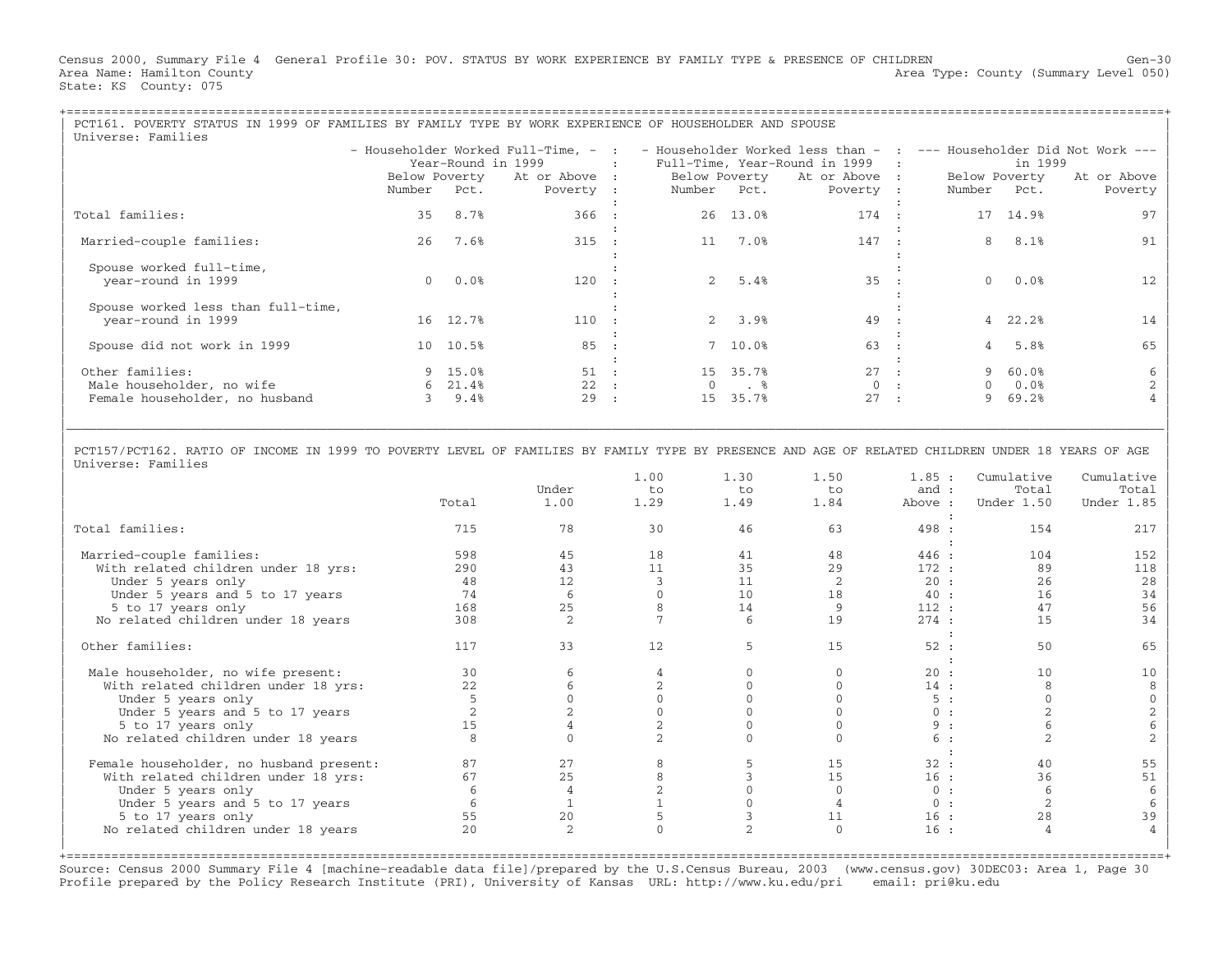|                                                                           |                                                                                                                                                                                                                                                                                                                                                                             |                    |               | -------------- Households With Income in 1999 Below Poverty Level -------------- |                 |                |           |
|---------------------------------------------------------------------------|-----------------------------------------------------------------------------------------------------------------------------------------------------------------------------------------------------------------------------------------------------------------------------------------------------------------------------------------------------------------------------|--------------------|---------------|----------------------------------------------------------------------------------|-----------------|----------------|-----------|
|                                                                           | PCT163. POVERTY STATUS IN 1999 OF HOUSEHOLDS BY HOUSEHOLD TYPE BY AGE OF HOUSEHOLDER<br>Total<br>1,058<br>715<br>598<br>117<br>30<br>87<br>343<br>152<br>191<br>Total<br>1,058<br>715<br>598<br>117<br>30<br>87<br>343<br>152<br>191<br>* Poverty status is NOT determined for households. The counts in this table actually reflect the poverty status of the householder. | $--- All Aqes ---$ |               |                                                                                  |                 |                |           |
|                                                                           |                                                                                                                                                                                                                                                                                                                                                                             | Number             | Pct.          | Under 25                                                                         | 25 to 44        | 45 to 64       | 65 & Over |
| Total households:                                                         |                                                                                                                                                                                                                                                                                                                                                                             | 142                | 13.4          | 8                                                                                | 57              | 37             | 40        |
| Family households:                                                        |                                                                                                                                                                                                                                                                                                                                                                             | 78                 | 10.9          | 8                                                                                | 50              | 2.0            |           |
| Married-couple families                                                   |                                                                                                                                                                                                                                                                                                                                                                             | 45                 | 7.5           | $\overline{4}$                                                                   | 29              | 12             |           |
| Other families:                                                           |                                                                                                                                                                                                                                                                                                                                                                             | 33                 | 28.2          | $\overline{4}$                                                                   | 21              | 8              |           |
| Male householder, no wife present                                         |                                                                                                                                                                                                                                                                                                                                                                             | - 6                | 20.0          | $\Omega$                                                                         | - 6             | $\Omega$       |           |
| Female householder, no husband present                                    |                                                                                                                                                                                                                                                                                                                                                                             | 27                 | 31.0          | $\overline{4}$                                                                   | 15              | 8              |           |
| Nonfamily households:                                                     |                                                                                                                                                                                                                                                                                                                                                                             | 64                 | 18.7          | $\mathbf{0}$                                                                     | $7\overline{ }$ | 17             | 40        |
| Male householder                                                          |                                                                                                                                                                                                                                                                                                                                                                             | 26                 | 17.1          | $\Omega$                                                                         | $7\phantom{.0}$ | 10             |           |
| Female householder                                                        |                                                                                                                                                                                                                                                                                                                                                                             | 38                 | 19.9          | $\Omega$                                                                         | $\Omega$        | 7              | 31        |
|                                                                           |                                                                                                                                                                                                                                                                                                                                                                             |                    |               |                                                                                  |                 |                |           |
|                                                                           |                                                                                                                                                                                                                                                                                                                                                                             |                    |               | ----------- Households With Income in 1999 At or Above Poverty Level ----------- |                 |                |           |
|                                                                           |                                                                                                                                                                                                                                                                                                                                                                             | All Ages           |               | Under 25                                                                         | 25 to 44        | 45 to 64       | 65 & Over |
| Total households:                                                         |                                                                                                                                                                                                                                                                                                                                                                             | 916                |               | 32                                                                               | 324             | 288            | 272       |
| Family households:                                                        |                                                                                                                                                                                                                                                                                                                                                                             | 637                |               | 11                                                                               | 250             | 213            | 163       |
| Married-couple families                                                   |                                                                                                                                                                                                                                                                                                                                                                             | 553                |               | 9                                                                                | 2.01            | 192            | 151       |
| Other families:                                                           |                                                                                                                                                                                                                                                                                                                                                                             | 84                 |               | 2                                                                                | 49              | 21             |           |
| Male householder, no wife present                                         |                                                                                                                                                                                                                                                                                                                                                                             | 24                 |               | 2                                                                                | 18              | $\overline{4}$ |           |
| Female householder, no husband present                                    |                                                                                                                                                                                                                                                                                                                                                                             | 60                 |               | $\mathbf{0}$                                                                     | 31              | 17             |           |
| Nonfamily households:                                                     |                                                                                                                                                                                                                                                                                                                                                                             | 279                |               | 21                                                                               | 74              | 75             | 109       |
| Male householder                                                          |                                                                                                                                                                                                                                                                                                                                                                             | 126                |               | 15                                                                               | 55              | 37             |           |
| Female householder                                                        |                                                                                                                                                                                                                                                                                                                                                                             | 153                |               | 6                                                                                | 19              | 38             |           |
|                                                                           |                                                                                                                                                                                                                                                                                                                                                                             |                    |               |                                                                                  |                 |                | 90        |
| PCT163/PCT164. RATIO OF INCOME IN 1999 TO POVERTY LEVEL BY HOUSEHOLD TYPE |                                                                                                                                                                                                                                                                                                                                                                             |                    |               |                                                                                  |                 |                |           |
| Universe: Households (*)                                                  |                                                                                                                                                                                                                                                                                                                                                                             |                    |               | 1.00                                                                             | 1.50            |                |           |
|                                                                           |                                                                                                                                                                                                                                                                                                                                                                             |                    | Under Poverty | $t_{\Omega}$                                                                     |                 | and            |           |
|                                                                           |                                                                                                                                                                                                                                                                                                                                                                             | 1.00               | Rate          | 1.49                                                                             | Over            |                |           |
|                                                                           |                                                                                                                                                                                                                                                                                                                                                                             |                    |               |                                                                                  |                 |                |           |
| Total households:                                                         |                                                                                                                                                                                                                                                                                                                                                                             | 142                | 13.4%         | 117                                                                              |                 | 799            |           |
| Family households:                                                        |                                                                                                                                                                                                                                                                                                                                                                             | 78                 | 10.9%         | 76                                                                               |                 | 561            |           |
| Married-couple families                                                   |                                                                                                                                                                                                                                                                                                                                                                             | 45                 | 7.5%          | 59                                                                               |                 | 494            |           |
| Other families:                                                           |                                                                                                                                                                                                                                                                                                                                                                             | 33                 | 28.2%         | 17                                                                               |                 | 67             |           |
| Male householder, no wife present                                         |                                                                                                                                                                                                                                                                                                                                                                             | 6                  | 20.0%         | $\overline{4}$                                                                   |                 | 20             |           |
| Female householder, no husband present                                    |                                                                                                                                                                                                                                                                                                                                                                             | 27                 | 31.0%         | 13                                                                               |                 | 47             |           |
| Nonfamily households:                                                     |                                                                                                                                                                                                                                                                                                                                                                             | 64                 | 18.7%         | 41                                                                               |                 | 238            |           |
| Male householder                                                          |                                                                                                                                                                                                                                                                                                                                                                             | 26                 | 17.1%         | 16                                                                               |                 | 110            |           |
| Female householder                                                        |                                                                                                                                                                                                                                                                                                                                                                             | 38                 | 19.9%         | 25                                                                               |                 | 128            |           |
|                                                                           |                                                                                                                                                                                                                                                                                                                                                                             |                    |               |                                                                                  |                 |                |           |
|                                                                           |                                                                                                                                                                                                                                                                                                                                                                             |                    |               |                                                                                  |                 |                |           |

| | +===================================================================================================================================================+ Source: Census 2000 Summary File 4 [machine−readable data file]/prepared by the U.S.Census Bureau, 2003 (www.census.gov) 30DEC03: Area 1, Page 31 Profile prepared by the Policy Research Institute (PRI), University of Kansas URL: http://www.ku.edu/pri email: pri@ku.edu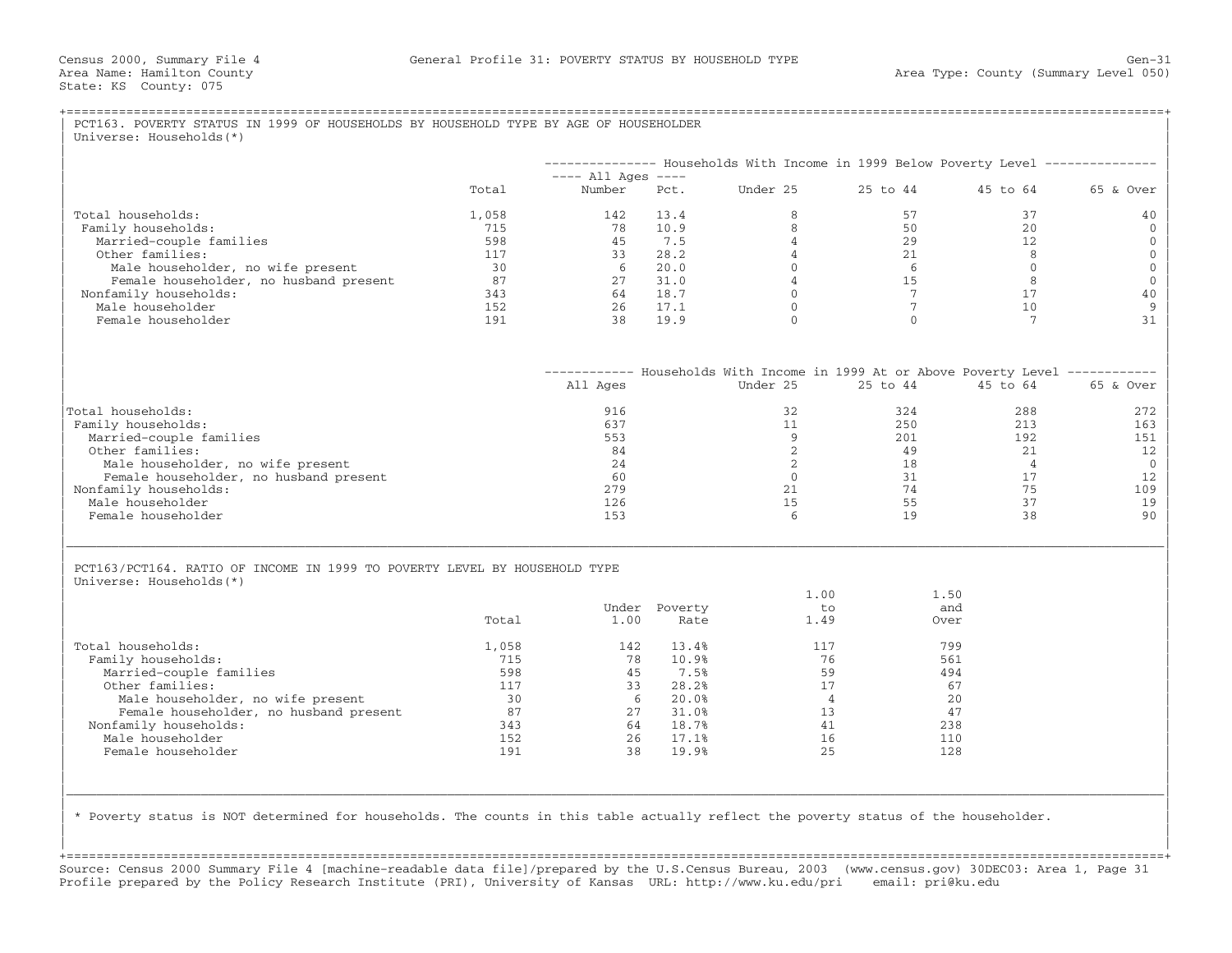| HCT1. URBAN AND RURAL<br>Universe: Occupied housing units  |             |      |                |                 | HCT2/HCT4/HCT7. OCCUPIED HOUSING UNITS AND HOUSEHOLD POPULATION BY TENURE<br>Two universes: Occupied housing units and population |                |       |                           |                      |
|------------------------------------------------------------|-------------|------|----------------|-----------------|-----------------------------------------------------------------------------------------------------------------------------------|----------------|-------|---------------------------|----------------------|
|                                                            |             |      | Number         | Pct.            |                                                                                                                                   |                |       |                           |                      |
| Occupied housing units:                                    |             |      | 1,054          | 100.0           |                                                                                                                                   | Total          |       | Population<br>in Occupied | Average<br>Household |
|                                                            |             |      | $\Omega$       | 0.0             |                                                                                                                                   | Units          | Pct.  | Housing Units             | Size                 |
| Urban:<br>Inside urbanized areas                           |             |      | $\mathbf{0}$   | 0.0             | Occupied housing units:                                                                                                           | 1,054          | 100.0 | 2,627                     | 2.49                 |
| Inside urban clusters                                      |             |      | $\Omega$       | 0.0             |                                                                                                                                   |                |       |                           |                      |
| Rural:                                                     |             |      | 1,054          | 100.0           | Owner occupied                                                                                                                    | 735            | 69.7  | 1,809                     | 2.46                 |
| Farm                                                       |             |      | 80             | 7.6             | Renter occupied                                                                                                                   | 319            | 30.3  | 818                       | 2.56                 |
| Nonfarm                                                    |             |      | 974            | 92.4            |                                                                                                                                   |                |       |                           |                      |
|                                                            |             |      |                |                 |                                                                                                                                   |                |       |                           |                      |
| HCT3/HCT10. HOUSEHOLD SIZE BY AGE OF HOUSEHOLDER BY TENURE |             |      |                |                 | HCT5/HCT6. HOUSEHOLD SIZE BY TENURE                                                                                               |                |       |                           |                      |
| Universe: Occupied housing units                           |             |      |                |                 | Universe: Occupied housing units                                                                                                  |                |       |                           |                      |
| Age of                                                     |             |      | Owner          | Renter          |                                                                                                                                   |                |       | Owner                     | Renter               |
| Householder                                                | Total       | Pct. | Occupied       | Occupied        |                                                                                                                                   | Total          | Pct.  | Occupied                  | Occupied             |
|                                                            |             |      |                |                 |                                                                                                                                   |                |       |                           |                      |
| All households:                                            | 1,054 100.0 |      | 735            | 319             | All household sizes:                                                                                                              | 1,054          | 100.0 | 735                       | 319                  |
| 15 to 24                                                   | 38          | 3.6  | 9              | 29              |                                                                                                                                   |                |       |                           |                      |
| 25 to 34                                                   | 167         | 15.8 | 79             | 88              | 1-person household                                                                                                                | 300            | 28.5  | 168                       | 132                  |
| 35 to 44                                                   | 212         | 20.1 | 123            | 89              | 2-person household                                                                                                                | 349            | 33.1  | 275                       | 74                   |
| 45 to 54                                                   | 189         | 17.9 | 152            | 37              | 3-person household                                                                                                                | 151            | 14.3  | 122                       | 29                   |
| 55 to 59                                                   | 48          | 4.6  | 40             | 8               | 4-person household                                                                                                                | 139            | 13.2  | 105                       | 34                   |
| 60 to 64                                                   | 64          | 6.1  | 50             | 14              | 5-person household                                                                                                                | 71             | 6.7   | 44                        | 27                   |
| 65 to 74                                                   | 162         | 15.4 | 148            | 14              | 6-person household                                                                                                                | 25             | 2.4   | 8                         | 17                   |
| 75 to 84                                                   | 129         | 12.2 | 106            | 23              | 7-or-more person                                                                                                                  |                |       |                           |                      |
| 85 and over                                                | 45          | 4.3  | 28             | 17              | household                                                                                                                         | 19             | 1.8   | 13                        | 6                    |
| 1-person                                                   |             |      |                |                 |                                                                                                                                   |                |       |                           |                      |
| household:                                                 | 300         | 28.5 | 168            | 132             |                                                                                                                                   |                |       |                           |                      |
| 15 to 24                                                   | 14          | 1.3  | $\Omega$       | 14              | HCT14. ROOMS BY TENURE                                                                                                            |                |       |                           |                      |
| 25 to 34                                                   | 33          | 3.1  | 10             | 23              | Universe: Occupied housing units                                                                                                  |                |       |                           |                      |
| 35 to 44                                                   | 26          | 2.5  | $\overline{4}$ | 22              |                                                                                                                                   |                |       |                           |                      |
| 45 to 54                                                   | 30          | 2.8  | 18             | 12 <sup>°</sup> |                                                                                                                                   |                |       | Owner                     | Renter               |
| 55 to 64                                                   | 39          | 3.7  | 23             | 16              |                                                                                                                                   | Total          | Pct.  | Occupied                  | Occupied             |
| 65 to 74                                                   | 56          | 5.3  | 47             | 9               |                                                                                                                                   |                |       |                           |                      |
| 75 and over                                                | 102         | 9.7  | 66             | 36              | Total occupied units:                                                                                                             | 1,054          | 100.0 | 735                       | 319                  |
| 2-or-more                                                  |             |      |                |                 | 1 room                                                                                                                            | $\overline{4}$ | 0.4   | $\mathbf{0}$              | $\overline{4}$       |
| person                                                     |             |      |                |                 | 2 rooms                                                                                                                           | 23             | 2.2   | 6                         | 17                   |
| household:                                                 | 754         | 71.5 | 567            | 187             | 3 rooms                                                                                                                           | 79             | 7.5   | 20                        | 59                   |
| 15 to 24                                                   | 24          | 2.3  | 9              | 15              | 4 rooms                                                                                                                           | 142            | 13.5  | 65                        | 77                   |
| 25 to 34                                                   | 134         | 12.7 | 69             | 65              | 5 rooms                                                                                                                           | 236            | 22.4  | 181                       | 55                   |
| 35 to 44                                                   | 186         | 17.6 | 119            | 67              | 6 rooms                                                                                                                           | 195            | 18.5  | 161                       | 34                   |
| 45 to 54                                                   | 159         | 15.1 | 134            | 25              | 7 rooms                                                                                                                           | 143            | 13.6  | 108                       | 35                   |
| 55 to 64                                                   | 73          | 6.9  | 67             | 6               | 8 rooms                                                                                                                           | 87             | 8.3   | 74                        | 13                   |
| 65 to 74                                                   | 106         | 10.1 | 101            | 5               | 9 or more rooms                                                                                                                   | 145            | 13.8  | 120                       | 25                   |
| 75 and over                                                | 72          | 6.8  | 68             | $\overline{4}$  |                                                                                                                                   |                |       |                           |                      |
|                                                            |             |      |                |                 |                                                                                                                                   |                |       |                           |                      |
|                                                            |             |      |                |                 |                                                                                                                                   |                |       |                           |                      |
|                                                            |             |      |                |                 |                                                                                                                                   |                |       |                           |                      |
|                                                            |             |      |                |                 |                                                                                                                                   |                |       |                           |                      |

Source: Census 2000 Summary File 4 [machine−readable data file]/prepared by the U.S.Census Bureau, 2003 (www.census.gov) 30DEC03: Area 1, Page 32 Profile prepared by the Policy Research Institute (PRI), University of Kansas URL: http://www.ku.edu/pri email: pri@ku.edu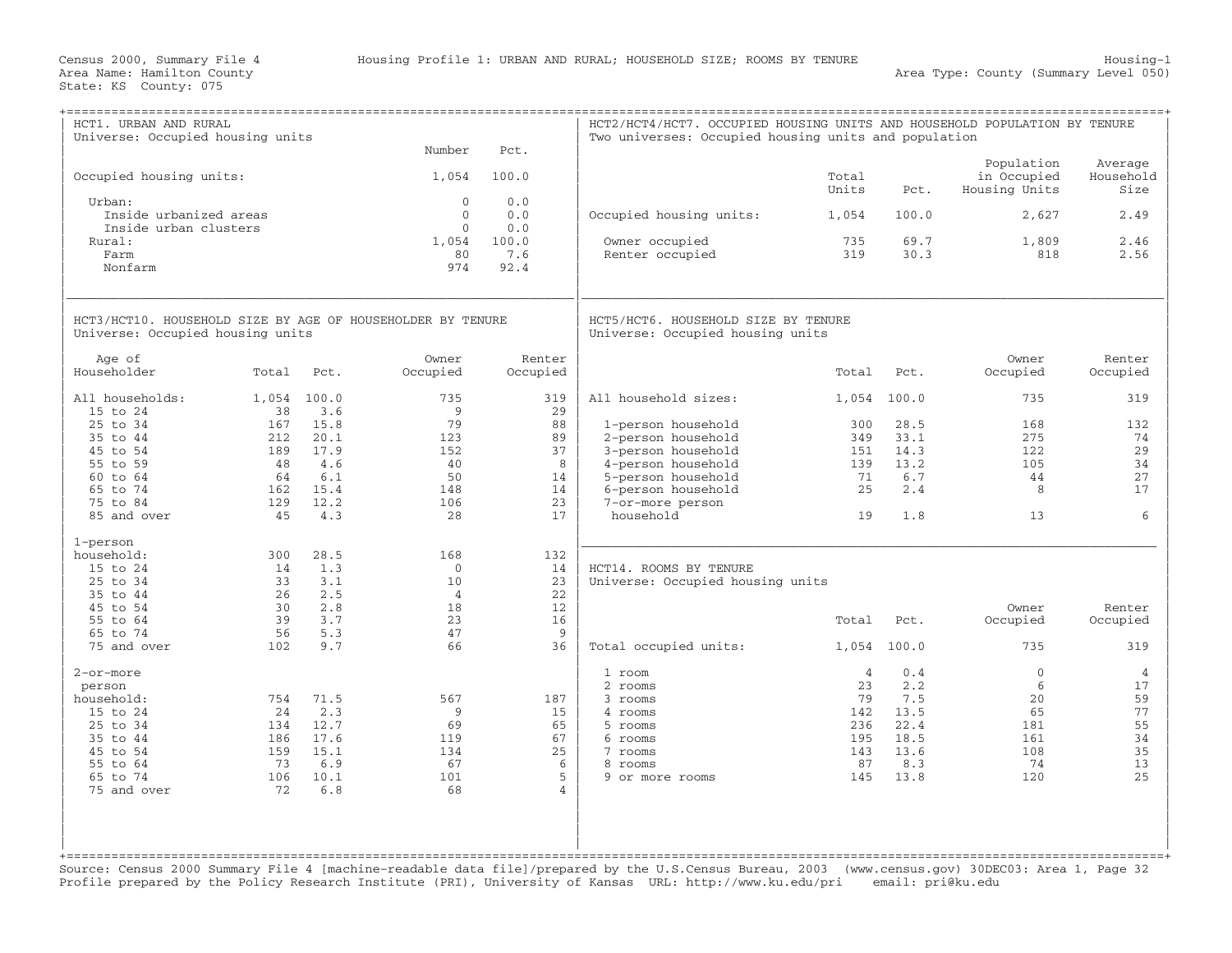| HCT9. HOUSEHOLD TYPE (INCLUDING LIVING ALONE) BY AGE OF HOUSEHOLDER BY TENURE |                 |                 |                |                |                 |                |                |                |
|-------------------------------------------------------------------------------|-----------------|-----------------|----------------|----------------|-----------------|----------------|----------------|----------------|
| Universe: Occupied housing units                                              |                 |                 |                |                |                 |                |                |                |
|                                                                               |                 |                 |                |                |                 |                |                |                |
|                                                                               | All Ages        | 15 to 24        | 25 to 34       | 35 to 44       | 45 to 54        | 55 to 64       | 65 to 74       | 75 & over      |
| Total occupied units:                                                         | 1,054           | 38              | 167            | 212            | 189             | 112            | 162            | 174            |
| Family households:                                                            | 722             | 22              | 123            | 178            | 153             | 68             | 106            | 72             |
| Married-couple families                                                       | 606             | 16              | 96             | 133            | 133             | 64             | 101            | 63             |
| Other families:                                                               | 116             | - 6             | 27             | 45             | 20              | $\overline{4}$ | 5              | 9              |
| Male householder, no wife                                                     | $\overline{30}$ | 2               | 7              | 16             | -5              | $\Omega$       | $\Omega$       | $\mathbf{0}$   |
| Female householder, no husband                                                | 86              | $\overline{4}$  | 20             | 29             | 15              | $\overline{4}$ | -5             | 9              |
| Nonfamily households:                                                         | 332             | 16              | 44             | 34             | 36              | 44             | 56             | 102            |
| Male householder:                                                             | 138             | 12              | 35             | 25             | 15              | 22             | 14             | 15             |
| Living alone                                                                  | 112             | 10              | 25             | 17             | 9               | 22             | 14             | 15             |
| Not living alone                                                              | 26              | $\overline{2}$  | 10             | $\overline{8}$ | 6               | $\bigcirc$     | $\Omega$       | $\Omega$       |
| Female householder:                                                           | 194             | $\overline{4}$  | 9              | 9              | 21              | 22             | 42             | 87             |
| Living alone                                                                  | 188             | $\overline{4}$  | 8              | $\overline{9}$ | 21              | 17             | 42             | 87             |
| Not living alone                                                              | 6               | $\Omega$        | $\mathbf{1}$   | $\Omega$       | $\Omega$        | $-5$           | $\Omega$       |                |
|                                                                               |                 |                 |                |                |                 |                |                |                |
|                                                                               |                 |                 |                |                |                 |                |                |                |
|                                                                               | All Ages        | 15 to 24        | 25 to 34       | 35 to 44       | 45 to 54        | 55 to 64       | 65 to 74       | 75 & over      |
| Owner occupied units:                                                         | 735             | 9               | 79             | 123            | 152             | 90             | 148            | 134            |
| Family households:                                                            | 555             | 9               | 62             | 117            | 134             | 64             | 101            | 68             |
| Married-couple families                                                       | 497             | $7\phantom{.0}$ | 52             | 102            | 121             | 60             | 96             | 59             |
| Other families:                                                               | 58              | 2               | 10             | 15             | 13              | $\overline{4}$ | 5              | 9              |
| Male householder, no wife                                                     | 16              | 2               | 2              | 10             | 2               | $\Omega$       | $\Omega$       | $\overline{0}$ |
| Female householder, no husband                                                | 42              | $\Omega$        | 8              | $-5$           | 11              | $\overline{4}$ | -5             | 9              |
| Nonfamily households:                                                         | 180             | $\Omega$        | 17             | 6              | 18              | 26             | 47             | 66             |
| Male householder:                                                             | 61              | $\Omega$        | 14             | 6              | 9               | 12             | 10             | 10             |
| Living alone                                                                  | 53              | $\Omega$        | 8              | $\overline{4}$ | 9               | 12             | 10             | 10             |
| Not living alone                                                              | 8               | $\mathbf{0}$    | 6              | 2              | $\mathbf{0}$    | $\overline{0}$ | $\overline{0}$ | $\overline{0}$ |
| Female householder:                                                           | 119             | $\Omega$        | 3              | $\Omega$       | 9               | 14             | 37             | 56             |
| Living alone                                                                  | 115             | $\Omega$        | 2              | $\Omega$       | 9               | 11             | 37             | 56             |
| Not living alone                                                              | $\overline{4}$  | $\Omega$        | $\mathbf{1}$   | $\Omega$       | $\Omega$        | 3              | $\Omega$       |                |
|                                                                               |                 |                 |                |                |                 |                |                |                |
|                                                                               |                 | 15 to 24        | 25 to 34       | 35 to 44       | 45 to 54        | 55 to 64       | 65 to 74       | 75 & over      |
|                                                                               | All Ages        |                 |                |                |                 |                |                |                |
| Renter occupied units:                                                        | 319             | 29              | 88             | 89             | 37              | 22             | 14             | 40             |
| Family households:                                                            | 167             | 13              | 61             | 61             | 19              | $\overline{4}$ | 5              | 4              |
| Married-couple families                                                       | 109             | -9              | 44             | 31             | 12              | $\overline{4}$ | 5              | 4              |
| Other families:                                                               | 58              | $\overline{4}$  | 17             | 30             | $7\overline{ }$ | $\mathbf{0}$   | $\mathbf{0}$   | $\mathbf 0$    |
| Male householder, no wife                                                     | 14              | $\Omega$        | 5              | 6              | 3               | $\mathbf{0}$   | $\mathbf{0}$   | $\mathbf 0$    |
| Female householder, no husband                                                | 44              | $\overline{4}$  | 12             | 24             | $\overline{4}$  | $\mathbf{0}$   | $\Omega$       | $\mathbf{0}$   |
| Nonfamily households:                                                         | 152             | 16              | 27             | 28             | 18              | 18             | 9              | 36             |
| Male householder:                                                             | 77              | 12.             | 21             | 19             | 6               | 10             | $\overline{4}$ | 5              |
| Living alone                                                                  | 59              | 10              | 17             | 13             | $\mathbf{0}$    | 10             | 4              | 5              |
| Not living alone                                                              | 18              | 2               | $\overline{4}$ | 6              | 6               | $\overline{0}$ | $\mathbf{0}$   | $\mathbb O$    |
| Female householder:                                                           | 75              | $\overline{4}$  | 6              | 9              | 12              | 8              | 5              | 31             |
| Living alone                                                                  | 73              | 4               | 6              | 9              | 12              | 6              | 5              | 31             |
| Not living alone                                                              | $\mathfrak{D}$  | $\Omega$        | $\Omega$       | $\Omega$       | $\Omega$        | $\mathfrak{D}$ | $\Omega$       | $\Omega$       |

+===================================================================================================================================================+ Source: Census 2000 Summary File 4 [machine−readable data file]/prepared by the U.S.Census Bureau, 2003 (www.census.gov) 30DEC03: Area 1, Page 33 Profile prepared by the Policy Research Institute (PRI), University of Kansas URL: http://www.ku.edu/pri email: pri@ku.edu

| |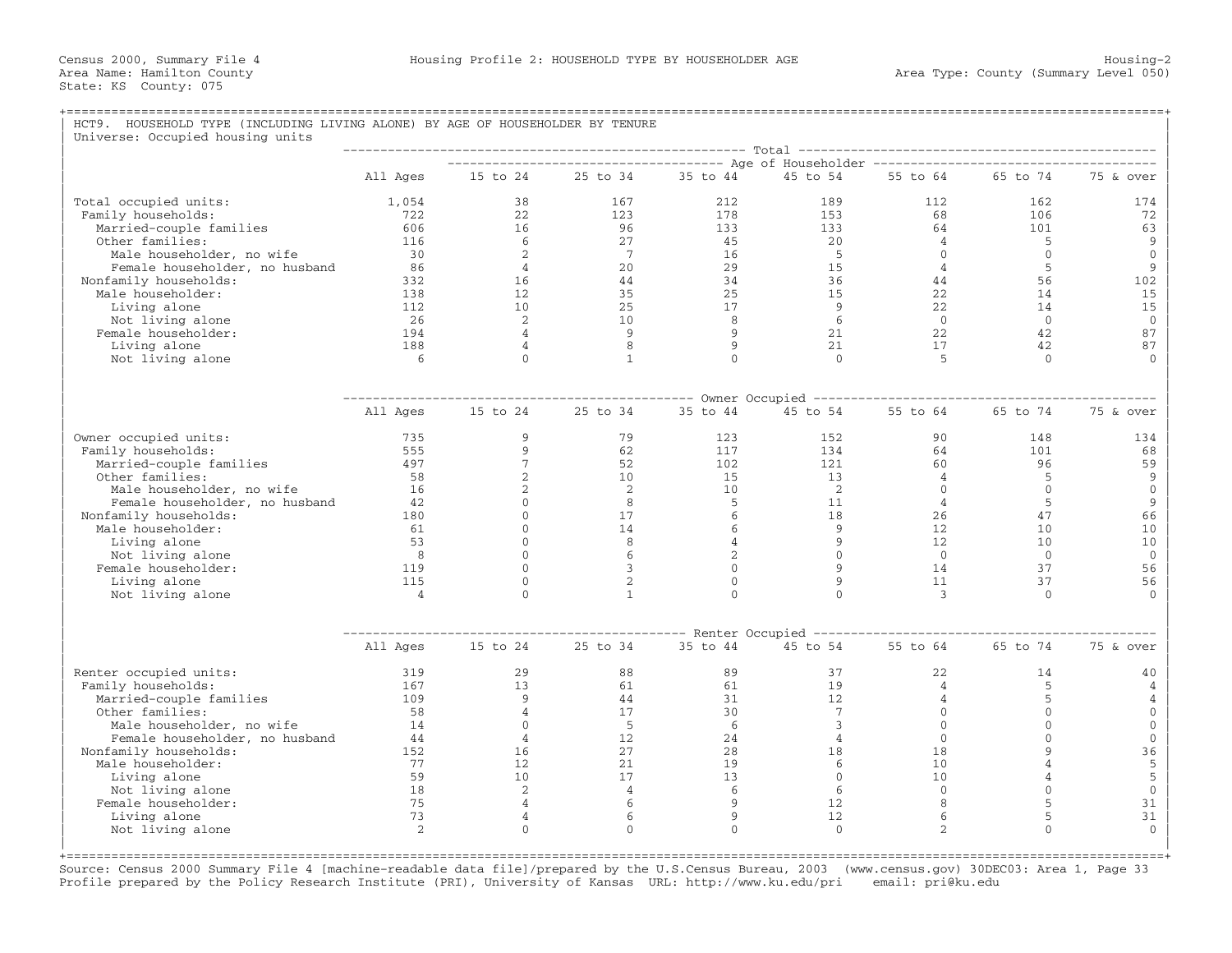| HCT8. HOUSEHOLD TYPE AND PRESENCE AND AGE OF OWN CHILDREN BY TENURE<br>Universe: Occupied housing units |                |       |          |                 | HCT11. OCCUPANTS PER ROOM BY TENURE<br>Universe: Occupied housing units |               |             |             |                |
|---------------------------------------------------------------------------------------------------------|----------------|-------|----------|-----------------|-------------------------------------------------------------------------|---------------|-------------|-------------|----------------|
|                                                                                                         |                |       | Owner    | Renter          |                                                                         |               |             |             |                |
|                                                                                                         | Total          | Pct.  | Occupied | Occupied        |                                                                         |               |             | Owner       | Renter         |
|                                                                                                         |                |       |          |                 |                                                                         | Total         | Pct.        | Occupied    | Occupied       |
| All occupied housing units:                                                                             | 1,054          | 100.0 | 735      | 319             |                                                                         |               |             |             |                |
|                                                                                                         |                |       |          |                 | Total units:                                                            | 1,054         | 100.0       | 735         | 319            |
| Family households:                                                                                      | 722            | 68.5  | 555      | 167             |                                                                         |               |             |             |                |
| Married-couple families:                                                                                | 606            | 57.5  | 497      | 109             | $0.50$ or less                                                          | 777           | 73.7        | 578         | 199            |
| With own children under 18:                                                                             | 290            | 27.5  | 219      | 71              | $0.51$ to $1.00$                                                        | 229           | 21.7        | 137         | 92             |
| Under 6 years only                                                                                      | 67             | 6.4   | 38       | 29              | 1.01 to 1.50                                                            | 32            | 3.0         | 15          | 17             |
| Under 6 and 6 to 17 years                                                                               | 73             | 6.9   | 55       | 18              | $1.51$ to $2.00$                                                        | 14            | 1.3         | 5           | 9              |
| 6 to 17 years only                                                                                      | 150            | 14.2  | 126      | 2.4             | $2.01$ or more                                                          | $\mathcal{L}$ | 0.2         | $\cap$      | $\mathfrak{D}$ |
| No own children under 18                                                                                | 316            | 30.0  | 278      | 38              |                                                                         |               |             |             |                |
|                                                                                                         |                |       |          |                 |                                                                         |               |             |             |                |
| Other families (No spouse present):                                                                     | 116            | 11.0  | 58       | 58              |                                                                         |               |             |             |                |
| Male householder, no wife:                                                                              | 30             | 2.8   | 16       | 14              | HCT30. BEDROOMS BY TENURE                                               |               |             |             |                |
| With own children under 18:                                                                             | 21             | 2.0   | 14       | 7               | Universe: Occupied housing units                                        |               |             |             |                |
| Under 6 years only                                                                                      | $\overline{4}$ | 0.4   | 4        | $\mathbf 0$     |                                                                         |               |             |             |                |
| Under 6 and 6 to 17 years                                                                               | 2              | 0.2   | $\Omega$ | $\overline{2}$  |                                                                         |               |             | Owner       | Renter         |
| 6 to 17 years only                                                                                      | 15             | 1.4   | 10       | 5               |                                                                         | Total         | Pct.        | Occupied    | Occupied       |
| No own children under 18                                                                                | 9              | 0.9   | 2        | $7\phantom{.0}$ |                                                                         |               |             |             |                |
| Female householder, no husband:                                                                         | 86             | 8.2   | 42       | 44              | Total units:                                                            |               | 1,054 100.0 | 735         | 319            |
| With own children under 18:                                                                             | 58             | 5.5   | 16       | 42              |                                                                         |               |             |             |                |
| Under 6 years only                                                                                      |                | 0.7   | $\Omega$ | 7               | No bedroom                                                              | 4             | 0.4         | $\mathbf 0$ | 4              |
| Under 6 and 6 to 17 years                                                                               | 5              | 0.5   | 3        | $\overline{2}$  | 1 bedroom                                                               | 101           | 9.6         | 23          | 78             |
| 6 to 17 years only                                                                                      | 46             | 4.4   | 13       | 33              | 2 bedrooms                                                              | 278           | 26.4        | 183         | 95             |
| No own children under 18                                                                                | 2.8            | 2.7   | 26       | $\overline{a}$  | 3 bedrooms                                                              | 451           | 42.8        | 344         | 107            |
|                                                                                                         |                |       |          |                 | 4 bedrooms                                                              | 144           | 13.7        | 128         | 16             |
| Nonfamily households:                                                                                   | 332            | 31.5  | 180      | 152             | 5 or more                                                               |               |             |             |                |
| Householder living alone:                                                                               | 300            | 28.5  | 168      | 132             | bedrooms                                                                | 76            | 7.2         | 57          | 19             |
| Male householder                                                                                        | 112            | 10.6  | 53       | 59              |                                                                         |               |             |             |                |
| Female householder                                                                                      | 188            | 17.8  | 115      | 73              |                                                                         |               |             |             |                |
| Householder not living alone                                                                            | 32             | 3.0   | 12       | 20              |                                                                         |               |             |             |                |
|                                                                                                         |                |       |          |                 |                                                                         |               |             |             |                |

| | HCT17/HCT18. OCCUPIED HOUSING UNITS AND POPULATION BY UNITS IN STRUCTURE BY TENURE Two universes: Occupied housing units and population

|                     | ----------- |       | Occupied Housing Units ---------- |          | $\qquad \qquad - - - -$ |       | Population in Occupied Housing Units ---- |        | - Persons per Household - |           |        |
|---------------------|-------------|-------|-----------------------------------|----------|-------------------------|-------|-------------------------------------------|--------|---------------------------|-----------|--------|
|                     | Total       | Pct.  | Owner                             | Renter   | Total                   | Pct.  | Owner                                     | Renter | Total                     | Owner     | Renter |
| Total units:        | 1,054       | 100.0 | 735                               | 319      | 2,627                   | 100.0 | 1,809                                     | 818    | 2.49                      | 2.46      | 2.56   |
| 1, detached         | 816         | 77.4  | 635                               | 181      | 2,065                   | 78.6  | 1,545                                     | 520    | 2.53                      | 2.43      | 2.87   |
| 1, attached         | 8           | 0.8   |                                   |          | 26                      | 1.0   | 20                                        |        | 3.25                      | 3.33      | 3.00   |
|                     | 15          | 1.4   |                                   | 13       | 34                      | 1.3   |                                           | 30     | 2.27                      | 2.00      | 2.31   |
| $3$ or $4$          | 36          | 3.4   |                                   | 36       | 69                      | 2.6   |                                           | 69     | 1.92                      | $\cdot$   | 1.92   |
| $5$ to $9$          | 30          | 2.8   |                                   | 30       | 63                      | 2.4   |                                           | 63     | 2.10                      | $\cdot$   | 2.10   |
| 10 to 19            |             | 0.2   |                                   |          |                         | 0.1   |                                           |        | 1.00                      | $\cdot$   | 1.00   |
| 20 to 49            |             | 0.0   |                                   |          |                         | 0.0   |                                           |        | $\cdot$                   | $\cdot$   |        |
| 50 or more          |             | 0.0   |                                   |          |                         | 0.0   |                                           |        |                           | $\bullet$ |        |
| Mobile home         | 144         | 13.7  | 89                                |          | 363                     | 13.8  | 235                                       | 128    | 2.52                      | 2.64      | 2.33   |
| Boat, RV, van, etc. |             | 0.3   |                                   | $\Omega$ |                         | 0.2   |                                           |        | 1.67                      | 1.67      |        |

|\_\_\_\_\_\_\_\_\_\_\_\_\_\_\_\_\_\_\_\_\_\_\_\_\_\_\_\_\_\_\_\_\_\_\_\_\_\_\_\_\_\_\_\_\_\_\_\_\_\_\_\_\_\_\_\_\_\_\_\_\_\_\_\_\_\_\_\_\_\_\_\_\_\_\_\_\_\_\_\_\_\_\_\_\_\_\_\_\_\_\_\_\_\_\_\_\_\_\_\_\_\_\_\_\_\_\_\_\_\_\_\_\_\_\_\_\_\_\_\_\_\_\_\_\_\_\_\_\_\_\_\_\_\_\_\_\_\_\_\_\_\_\_\_\_\_\_|

+===================================================================================================================================================+ Source: Census 2000 Summary File 4 [machine−readable data file]/prepared by the U.S.Census Bureau, 2003 (www.census.gov) 30DEC03: Area 1, Page 34 Profile prepared by the Policy Research Institute (PRI), University of Kansas URL: http://www.ku.edu/pri email: pri@ku.edu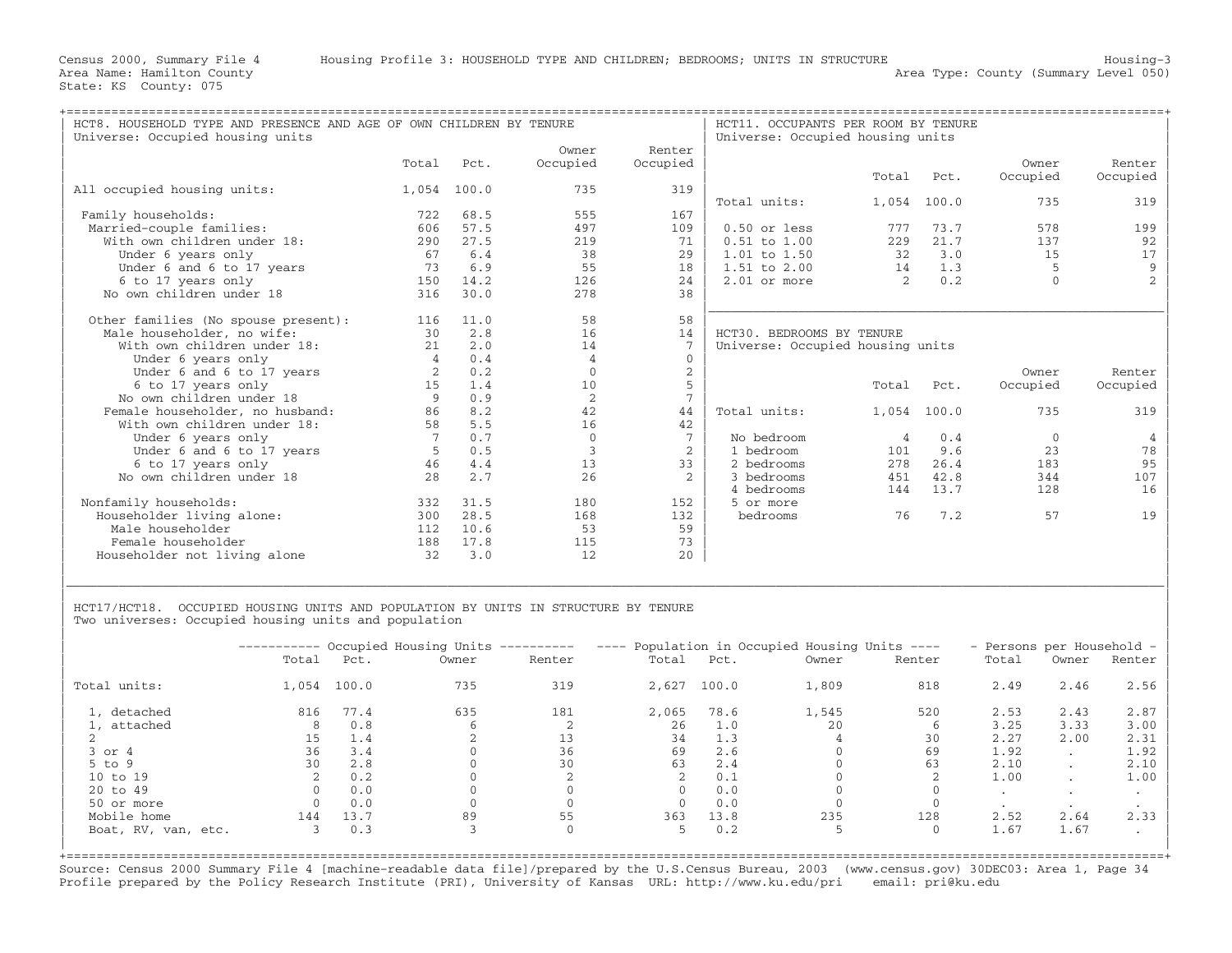| HCT21/HCT22. YEAR STRUCTURE BUILT BY TENURE<br>Universe: Occupied housing units                                                                   |                      |            |            |                | HCT29. HOUSE HEATING FUEL BY TENURE<br>Universe: Occupied housing units                         |                         |            |                |                                            |
|---------------------------------------------------------------------------------------------------------------------------------------------------|----------------------|------------|------------|----------------|-------------------------------------------------------------------------------------------------|-------------------------|------------|----------------|--------------------------------------------|
|                                                                                                                                                   |                      |            | Owner      | Renter         |                                                                                                 |                         |            | Owner          | Renter                                     |
| Year Built                                                                                                                                        |                      | Total Pct. | Occupied   | Occupied       |                                                                                                 |                         | Total Pct. | Occupied       | Occupied                                   |
| Total occupied units:                                                                                                                             | 1,054 100.0          |            | 735        | 319            | Total occupied units: 1,054 100.0                                                               |                         |            | 735            | 319                                        |
| Built 1999 to March 2000                                                                                                                          | $12 \t 1.1$          |            | 10         | 2              | UCLILLY gas<br>Bottled, tank, LP gas<br>Rlectricity                                             |                         |            | 565            | 239                                        |
| Built 1995 to 1998                                                                                                                                |                      | 35 3.3     | 25         | 10             |                                                                                                 |                         |            | 130            | 45                                         |
| Built 1990 to 1994                                                                                                                                |                      | 37 3.5     | 16         | 21             | Electricity                                                                                     | 46                      | 4.4        | 27             | 19                                         |
| Built 1980 to 1989                                                                                                                                |                      | 78 7.4     | 50         | 28             | Fuel oil, kerosene, etc. 0 0.0                                                                  |                         |            | $\overline{0}$ | $\mathbb O$                                |
| Built 1970 to 1979                                                                                                                                |                      | 176 16.7   | 125        | 51             | Coal or coke                                                                                    | $\overline{0}$          | 0.0        | $\overline{0}$ | $\mathsf{O}\xspace$                        |
| Built 1960 to 1969                                                                                                                                |                      | 177 16.8   | 141        | 36             | Wood                                                                                            | $\overline{\mathbf{3}}$ | 0.3        | $\overline{1}$ |                                            |
| Built 1950 to 1959                                                                                                                                | 166                  | 15.7       | 128        | 38             | Solar energy                                                                                    | 8 <sup>1</sup>          | 0.8        | 2              | $\begin{array}{c} 2 \\ 6 \\ 8 \end{array}$ |
| Built 1940 to 1949                                                                                                                                |                      | 160 15.2   | 91         | 69             | Other fuel                                                                                      | 16                      | 1.5        | 8              |                                            |
| Built 1939 or earlier                                                                                                                             |                      | 213 20.2   | 149        | 64             | No fuel used                                                                                    | $\overline{2}$          | 0.2        | 2              | $\Omega$                                   |
| Median year structure built 1959                                                                                                                  |                      |            | 1960       | 1957           |                                                                                                 |                         |            |                |                                            |
| HCT24/HCT25. YEAR HOUSEHOLDER MOVED INTO UNIT BY TENURE<br>Universe: Occupied housing units                                                       |                      |            |            |                | HCT32/HCT34. VEHICLES AVAILABLE BY TENURE<br>Universe: Occupied housing units                   |                         |            |                |                                            |
|                                                                                                                                                   |                      |            | Owner      | Renter         |                                                                                                 |                         |            | Owner          | Renter                                     |
| Year Moved Into Unit                                                                                                                              | Total Pct.           |            | Occupied   | Occupied       |                                                                                                 |                         | Total Pct. | Occupied       | Occupied                                   |
| Total occupied units:                                                                                                                             | 1,054 100.0          |            | 735        | 319            | Total occupied units: 1,054 100.0                                                               |                         |            | 735            | 319                                        |
| Moved in 1999 to March 2000                                                                                                                       | 254 24.1             |            | 99         | 155            | No vehicle available                                                                            | 50                      | 4.7        | 15             | 35                                         |
| Moved in 1995 to 1998                                                                                                                             |                      | 237 22.5   | 143        | 94             | 1 vehicle available                                                                             | 326                     | 30.9       | 174            | 152                                        |
| Moved in 1990 to 1994                                                                                                                             | 132 12.5<br>123 11.7 |            | 89         | 43             | 2 vehicles available                                                                            |                         | 394 37.4   | 299            | 95                                         |
| Moved in 1980 to 1989                                                                                                                             |                      |            | 107        | 16             | 3 vehicles available                                                                            |                         | 184 17.5   | 160            | 24                                         |
| Moved in 1970 to 1979                                                                                                                             | 141 13.4             |            | 137        | $\overline{4}$ | 4 vehicles available                                                                            | 63                      | 6.0        | 57             | 6                                          |
| Moved in 1969 or earlier                                                                                                                          |                      | 167 15.8   | 160        | $\overline{7}$ | 5 or more vehicles<br>available                                                                 | 37                      | 3.5        | 30             | $7\phantom{.0}$                            |
| Median year householder                                                                                                                           |                      |            |            |                |                                                                                                 |                         |            |                |                                            |
| moved into unit                                                                                                                                   | 1994                 |            | 1987       |                | 1999   Mean vehicles available                                                                  | 2.03                    |            | 2.26           | 1.50                                       |
| HCT31. TELEPHONE SERVICE AVAILABLE BY AGE OF HOUSEHOLDER BY TENURE<br>Universe: Occupied housing units                                            |                      |            |            |                | ------ With Telephone Service Available ------- - ------ No Telephone Service Available ------- |                         |            |                |                                            |
| Age of                                                                                                                                            |                      |            |            | Owner          | Renter                                                                                          |                         |            | Owner          | Renter                                     |
| Householder                                                                                                                                       | Total                |            | Total Pct. | Occupied       | Occupied                                                                                        | Pct.<br>Total           |            | Occupied       | Occupied                                   |
| All ages:                                                                                                                                         | 1,054                |            | 1,022 97.0 | 724            | 298                                                                                             | 32<br>3.0               |            | 11             | 21                                         |
| 15 to 24                                                                                                                                          | 38                   |            | 32 3.0     | $\overline{7}$ | 25                                                                                              | 6<br>0.6                |            | 2              | 4                                          |
| 25 to 34                                                                                                                                          | 167                  |            | 154 14.6   | 76             | 78                                                                                              | 13 1.2                  |            | $\overline{3}$ | 10                                         |
| 35 to 44                                                                                                                                          | 212                  |            | 209 19.8   | 122            | 87                                                                                              | $3 \t 0.3$              |            | $\mathbf{1}$   | $\overline{a}$                             |
| 45 to 54                                                                                                                                          | 189                  |            | 184 17.5   | 150            | 34                                                                                              | $5 \t 0.5$              |            | $\sqrt{2}$     | $\overline{\mathbf{3}}$                    |
| 55 to 64                                                                                                                                          | 112                  |            | 107 10.2   | 87             | 20                                                                                              | 50.5                    |            | $\mathbf{3}$   | $\sqrt{2}$                                 |
| 65 to 74                                                                                                                                          | 162                  |            | 162 15.4   | 148            | 14                                                                                              | 0<br>0.0                |            | $\mathbb O$    | $\mathsf{O}\xspace$                        |
| 75 and over                                                                                                                                       | 174                  |            | 174 16.5   | 134            | 40                                                                                              | $\Omega$<br>0.0         |            | $\Omega$       | $\Omega$                                   |
| Source: Census 2000 Summary File 4 [machine-readable data file]/prepared by the U.S.Census Bureau, 2003 (www.census.gov) 30DEC03: Area 1, Page 35 |                      |            |            |                |                                                                                                 |                         |            |                |                                            |

Profile prepared by the Policy Research Institute (PRI), University of Kansas URL: http://www.ku.edu/pri email: pri@ku.edu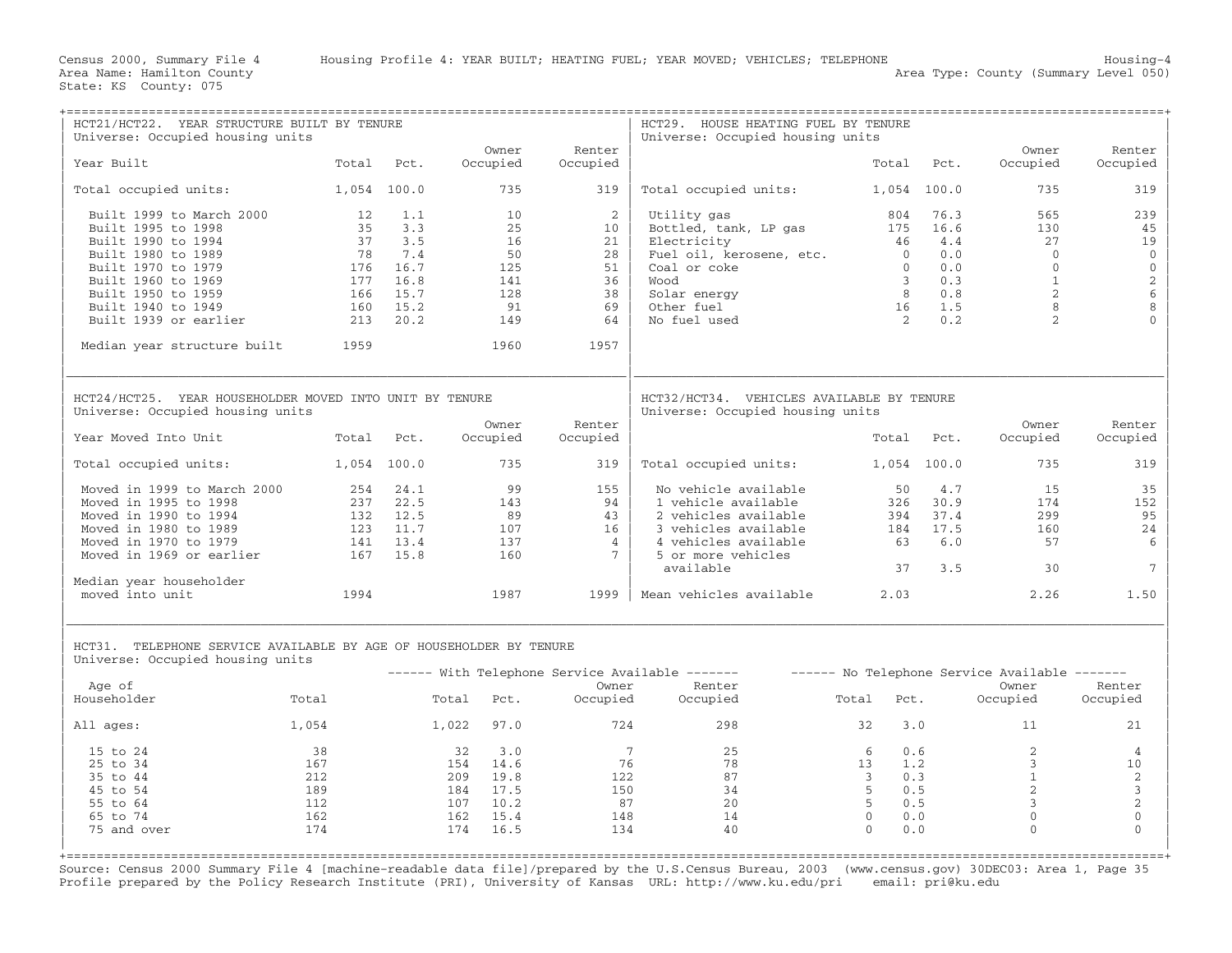| HCT35/HCT36.<br>HOUSEHOLD INCOME IN 1999 BY TENURE<br>Universe: Occupied housing units |          |       |          |              | HCT41.<br>PLUMBING FACILITIES BY TENURE<br>Universe: Occupied housing units |       |       |          |          |
|----------------------------------------------------------------------------------------|----------|-------|----------|--------------|-----------------------------------------------------------------------------|-------|-------|----------|----------|
|                                                                                        |          |       |          |              |                                                                             |       |       | Owner    | Renter   |
|                                                                                        |          |       | Owner    | Renter       |                                                                             | Total | Pct.  | Occupied | Occupied |
|                                                                                        | Total    | Pct.  | Occupied | Occupied     |                                                                             |       |       |          |          |
|                                                                                        |          |       |          |              | Total occupied units:                                                       | 1,054 | 100.0 | 735      | 319      |
| Total occupied units:                                                                  | 1,054    | 100.0 | 735      | 319          | Complete plumbing                                                           |       |       |          |          |
| Less than $$5,000$                                                                     | 29       | 2.8   | 16       | 13           | facilities                                                                  | 1,042 | 98.9  | 727      | 315      |
| $$5,000$ to \$9,999                                                                    | 78       | 7.4   | 31       | 47           | Lacking complete                                                            |       |       |          |          |
| $$10,000$ to $$14,999$                                                                 | 98       | 9.3   | 52       | 46           | plumbing facilities                                                         | 12    | 1.1   | 8        |          |
| $$15,000$ to $$19,999$                                                                 | 78       | 7.4   | 49       | 29           |                                                                             |       |       |          |          |
| \$20,000 to \$24,999                                                                   | 109      | 10.3  | 75       | 34           |                                                                             |       |       |          |          |
| \$25,000 to \$34,999                                                                   | 163      | 15.5  | 86       | 77           | $HCT43$ .<br>KITCHEN FACILITIES BY TENURE                                   |       |       |          |          |
| \$35,000 to \$49,999                                                                   | 188      | 17.8  | 155      | 33           | Universe: Occupied housing units                                            |       |       |          |          |
| \$50,000 to \$74,999                                                                   | 181      | 17.2  | 145      | 36           |                                                                             |       |       | Owner    | Renter   |
| \$75,000 to \$99,999                                                                   | 65       | 6.2   | 61       | 4            |                                                                             | Total | Pct.  | Occupied | Occupied |
| \$100,000 to \$149,999                                                                 | 47       | 4.5   | 47       | $\mathbf{0}$ |                                                                             |       |       |          |          |
| \$150,000 or More                                                                      | 18       | 1.7   | 18       | $\Omega$     | Total occupied units:                                                       | 1,054 | 100.0 | 735      | 319      |
|                                                                                        |          |       |          | \$22,188     | Complete kitchen<br>facilities                                              | 1,048 | 99.4  | 731      | 317      |
| Median household income                                                                | \$32,586 |       | \$40,542 |              |                                                                             |       |       |          |          |
| Mean household income                                                                  | \$42,439 |       | \$49,735 | \$25,628     | Lacking complete                                                            |       |       |          |          |
|                                                                                        |          |       |          |              | kitchen facilities                                                          | 6     | 0.6   | 4        |          |

| | HCT89. POVERTY STATUS IN 1999 BY AGE OF HOUSEHOLDER BY TENURE Universe: Occupied housing units

| Age of      | $--$ All Occupied $--$<br>Housing Units |       | -------Total------ |      | -Owner Occupied- |      | Income in 1999 Below Poverty Level ------------<br>-Renter Occupied- |            | Income in 1999 At or Above Poverty Level | Owner    | Renter   |
|-------------|-----------------------------------------|-------|--------------------|------|------------------|------|----------------------------------------------------------------------|------------|------------------------------------------|----------|----------|
| Householder | Number                                  | Pct.  | Number             | Pct. | Number           | Pct. | Number                                                               | Pct.       | Total                                    | Occupied | Occupied |
| All ages:   | 1,054                                   | 100.0 | 142                | 13.5 | 60               | 5.7  | 82                                                                   | 7.8        | 912                                      | 675      | 237      |
| 15 to 24    | 38                                      | 3.6   |                    | 1.1  |                  | 0.2  | 10 <sup>°</sup>                                                      | 0.9        | 26                                       |          | 19       |
| 25 to 34    | 167                                     | 15.8  | 15                 | 1.4  |                  | 0.1  | 14                                                                   | $\perp$ .3 | 152                                      | 78       | 74       |
| 35 to 44    | 212                                     | 20.1  | 44                 | 4.2  | 14               | 1.3  | 30                                                                   | 2.8        | 168                                      | 109      | 59       |
| 45 to 54    | 189                                     | 17.9  | 2.2.               | 2.1  | 13               | 1.2  | q                                                                    | 0.9        | 167                                      | 139      | 28       |
| 55 to 59    | 48                                      | 4.6   |                    | 0.1  |                  | 0.1  | 0                                                                    | 0.0        | 47                                       | 39       |          |
| 60 to 64    | 64                                      | 6.1   |                    | 0.8  | 4                | 0.4  | 4                                                                    | 0.4        | 56                                       | 46       | 10       |
| 65 to 74    | 162                                     | 15.4  | 2.0                | 1.9  | 16               | 1.5  |                                                                      | 0.4        | 142                                      | 132      | 10       |
| 75 to 84    | 129                                     | 12.2  |                    | 1.0  |                  | 0.4  |                                                                      | 0.7        | 118                                      | 102      | 16       |
| 85 and over | 45                                      | 4.3   | <sup>Q</sup>       | 0.9  |                  | 0.5  | 4                                                                    | 0.4        | 36                                       | 23       | 13       |

| HCT90/HCT91. POVERTY STATUS IN 1999 BY RECEIPT OF PUBLIC ASSISTANCE INCOME & SOCIAL SECURITY INCOME IN 1999 | Universe: Occupied housing units

|                                                              | $--$ All Occupied $--$<br>Housing Units<br>Number | Pct.         | $---$ Total $---$<br>Number | Pct.        | $---$ Income in 1999 Below Poverty Level $---$<br>Owner<br>Occupied | Renter<br>Occupied | Income in 1999 At/Above Poverty Level<br>Total | Owner<br>Occupied | Renter<br>Occupied |
|--------------------------------------------------------------|---------------------------------------------------|--------------|-----------------------------|-------------|---------------------------------------------------------------------|--------------------|------------------------------------------------|-------------------|--------------------|
| Total occupied units:                                        |                                                   | 1,054 100.0  | 142.                        | 13.5        | 60                                                                  | 82                 | 912                                            | 675               | 237                |
| With public assistance income<br>No public assistance income | 26<br>L,028                                       | 2.5<br>97.5  | 130                         | 1.1<br>12.3 | 58                                                                  | 10<br>72           | 14<br>898                                      | 8<br>667          | 6<br>231           |
| With social security income<br>No social security income     | 383<br>671                                        | 36.3<br>63.7 | 54<br>88                    | 5.1<br>8.3  | 33<br>27                                                            | 21<br>61           | 329<br>583                                     | 279<br>396        | 50<br>187          |

| |

+===================================================================================================================================================+ Source: Census 2000 Summary File 4 [machine−readable data file]/prepared by the U.S.Census Bureau, 2003 (www.census.gov) 30DEC03: Area 1, Page 36 Profile prepared by the Policy Research Institute (PRI), University of Kansas URL: http://www.ku.edu/pri email: pri@ku.edu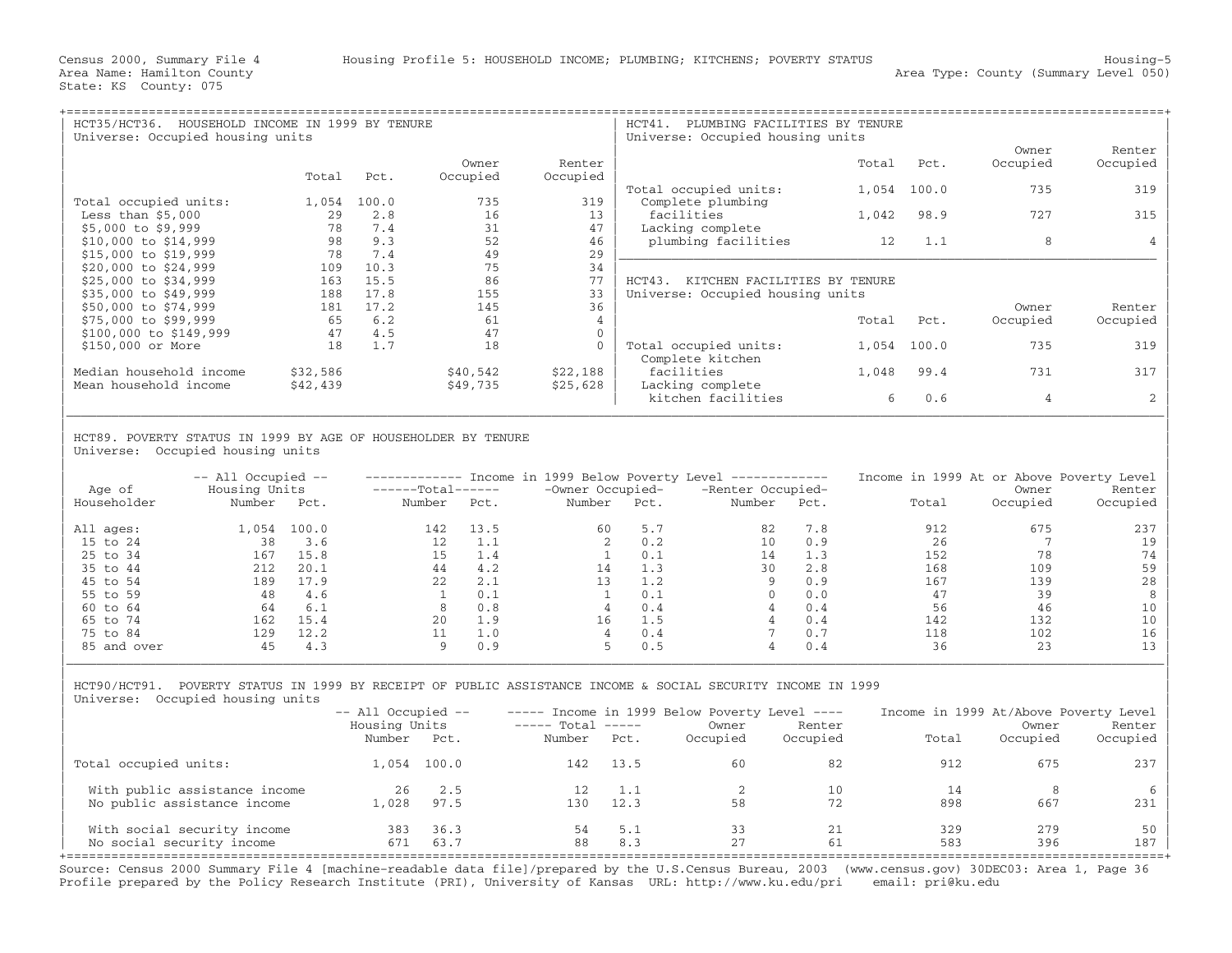+===================================================================================================================================================+HCT46/HCT48/HCT50/HCT51/HCT52/HCT53. CONTRACT RENT; GROSS RENT

Universe: Specified renter-occupied housing units | | | - Contract Rent - : −−− Gross Rent -−− Number Pct. : Number Pct. | : | Specified renter−occupied units: 266 100.0 | | Specified units: 299 100.0 : 299 100.0 | Complete kitchen facilities: 264 99.2 | | : | Meals included in rent 2 0.8 | | With cash rent: 266 89.0 : 266 89.0 | No meals included in rent 262 98.5 | | Less than \$100 3 1.0 : 0 0.0 | Lacking complete kitchen facilities: 2 0.8 | | \$100−\$149 20 6.7 : 9 3.0 | Meals included in rent 0 0.0 | | \$150−\$199 13 4.3 : 8 2.7 | No meals included in rent 2 0.8 | | \$200−\$249 30 10.0 : 5 1.7 |\_\_\_\_\_\_\_\_\_\_\_\_\_\_\_\_\_\_\_\_\_\_\_\_\_\_\_\_\_\_\_\_\_\_\_\_\_\_\_\_\_\_\_\_\_\_\_\_\_\_\_\_\_\_\_\_\_\_\_\_\_\_\_\_\_\_\_\_\_\_\_\_ | | \$250−\$299 86 28.8 : 37 12.4 | | | \$300−\$349 57 19.1 : 50 16.7 | HCT45. AGE OF HOUSEHOLDER BY MEALS INCLUDED IN RENT | | \$350−\$399 21 7.0 : 52 17.4 | Universe: Specified renter−occupied housing units paying cash rent | | \$400−\$449 12 4.0 : 16 5.4 | | | \$450−\$499 16 5.4 : 28 9.4 | − Meals Included − No Meals Included | | \$500−\$549 5 1.7 : 30 10.0 | Age of in Rent in Rent | | \$550−\$599 3 1.0 : 10 3.3 | Householder Total Pct. Number Pct. Number Pct. | | \$600−\$649 0 0.0 : 2 0.7 | | | \$650−\$699 0 0.0 : 10 3.3 | All ages: 266 100.0 2 0.8 264 99.2 | | \$700−\$749 0 0.0 : 5 1.7 | 15 to 54 201 75.6 2 0.8 199 74.8 | | \$750−\$799 0 0.0 : 4 1.3 | 55 to 64 18 6.8 0 0.0 18 6.8 | | \$800−\$899 0 0.0 : 0 0.0 | 65 to 74 12 4.5 0 0.0 12 4.5 | | \$900−\$999 0 0.0 : 0 0.0 | 75 and over 35 13.2 0 0.0 35 13.2 | | \$1,000−\$1,249 0 0.0 : 0 0.0 |\_\_\_\_\_\_\_\_\_\_\_\_\_\_\_\_\_\_\_\_\_\_\_\_\_\_\_\_\_\_\_\_\_\_\_\_\_\_\_\_\_\_\_\_\_\_\_\_\_\_\_\_\_\_\_\_\_\_\_\_\_\_\_\_\_\_\_\_\_\_\_\_ | | \$1,250−\$1,499 0 0.0 : 0 0.0 | | | \$1,500−\$1,999 0 0.0 : 0 0.0 | HCT45/HCT54. MEAN GROSS RENT BY MEALS INCLUDED IN RENT | | \$2,000 or more 0 0.0 : 0 0.0 | Universe: Specified renter−occupied housing units paying cash rent | | No cash rent 33 11.0 : 33 11.0 | | | specified renter−occupied units: \$394 | Specified renter−occupied units: \$394 | \$394 | \$394 | \$394 | \$394 | \$ | Median rent \$289 : \$373 | Meals included in rent \$300 | | Mean rent \$282 : \$394 | No meals included in rent \$394 |

| KITCHEN FACILITIES BY MEALS INCLUDED IN RENT<br>НСТ44.<br>Universe: Specified renter-occupied housing units paying cash rent |        |       |  |
|------------------------------------------------------------------------------------------------------------------------------|--------|-------|--|
|                                                                                                                              | Number | Pct.  |  |
| Specified renter-occupied units:                                                                                             | 266    | 100.0 |  |
| Complete kitchen facilities:                                                                                                 | 264    | 99.2  |  |
| Meals included in rent                                                                                                       |        | 0.8   |  |
| No meals included in rent                                                                                                    | 2.62   | 98.5  |  |
| Lacking complete kitchen facilities:                                                                                         |        | 0.8   |  |
| Meals included in rent                                                                                                       |        | 0.0   |  |
| No meals included in rent                                                                                                    |        | 0.8   |  |

| Age of      |       |       | - Meals Included -<br>in Rent |      | No Meals Included | in Rent |
|-------------|-------|-------|-------------------------------|------|-------------------|---------|
| Householder | Total | Pct.  | Number                        | Pot. | Number            | Pct.    |
|             |       |       |                               |      |                   |         |
| All ages:   | 266   | 100.0 |                               | 0.8  | 264               | 99.2    |
| 15 to 54    | 201   | 75.6  | 2                             | 0.8  | 199               | 74.8    |
| 55 to 64    | 18    | 6.8   | $\Omega$                      | 0.0  | 18                | 6.8     |
| 65 to 74    | 12.   | 4.5   | $\Omega$                      | 0.0  | 12.               | 4.5     |
| 75 and over | 35    | 13.2  |                               | 0.0  | 35                | 13.2    |
|             |       |       |                               |      |                   |         |

|             |       |       | - Specified renter-occupied units: | \$394 |
|-------------|-------|-------|------------------------------------|-------|
| Median rent | \$289 | \$373 | Meals included in rent             | \$300 |
| Mean rent   | \$282 | \$394 | No meals included in rent          | \$394 |
|             |       |       |                                    |       |

HCT57. GROSS RENT BY BEDROOMS

Universe: Specified renter-occupied housing units

|                  | $---$ Total | $\qquad \qquad - - - - -$ | $---$ None | $\qquad \qquad - - - - -$ | ------- 1 | ________ | Bedrooms -----------------<br>$------ 2$ |      | $---$ 3 or More $---$ |      |
|------------------|-------------|---------------------------|------------|---------------------------|-----------|----------|------------------------------------------|------|-----------------------|------|
|                  | Number      | Pct.                      | Number     | Pct.                      | Number    | Pct.     | Number                                   | Pct. | Number                | Pct. |
| Specified units: | 299         | 100.0                     | 4          | 1.3                       | 74        | 24.7     | 92                                       | 30.8 | 129                   | 43.1 |
| With cash rent:  | 266         | 89.0                      | 4          | 1.3                       | 73        | 24.4     | 85                                       | 28.4 | 104                   | 34.8 |
| Less than \$200  | 17          | 5.7                       | $\Omega$   | 0.0                       | 12        | 4.0      | 2                                        | 0.7  |                       | 1.0  |
| \$200 to \$299   | 42          | 14.0                      |            | 0.7                       | 24        | 8.0      | 12                                       | 4.0  |                       | 1.3  |
| \$300 to \$499   | 146         | 48.8                      |            | 0.7                       | 28        | 9.4      | 51                                       | 17.1 | 65                    | 21.7 |
| \$500 to \$749   | 57          | 19.1                      | $\Omega$   | 0.0                       | 9         | 3.0      | 2.0                                      | 6.7  | 2.8                   | 9.4  |
| \$750 to \$999   |             | 1.3                       | $\Omega$   | 0.0                       |           | 0.0      | $\Omega$                                 | 0.0  | 4                     | 1.3  |
| $$1,000$ or More |             | 0.0                       | 0          | 0.0                       |           | 0.0      | $\mathbf{0}$                             | 0.0  | $\mathbf{0}$          | 0.0  |
| No cash rent     | 33          | 11.0                      | $\Omega$   | 0.0                       |           | 0.3      | $\overline{ }$                           | 2.3  | 25                    | 8.4  |

|\_\_\_\_\_\_\_\_\_\_\_\_\_\_\_\_\_\_\_\_\_\_\_\_\_\_\_\_\_\_\_\_\_\_\_\_\_\_\_\_\_\_\_\_\_\_\_\_\_\_\_\_\_\_\_\_\_\_\_\_\_\_\_\_\_\_\_\_\_\_\_\_\_\_\_\_\_\_\_\_\_\_\_\_\_\_\_\_\_\_\_\_\_\_\_\_\_\_\_\_\_\_\_\_\_\_\_\_\_\_\_\_\_\_\_\_\_\_\_\_\_\_\_\_\_\_\_\_\_\_\_\_\_\_\_\_\_\_\_\_\_\_\_\_\_\_\_| | |

+===================================================================================================================================================+Source: Census 2000 Summary File 4 [machine−readable data file]/prepared by the U.S.Census Bureau, 2003 (www.census.gov) 30DEC03: Area 1, Page 37 Profile prepared by the Policy Research Institute (PRI), University of Kansas URL: http://www.ku.edu/pri email: pri@ku.edu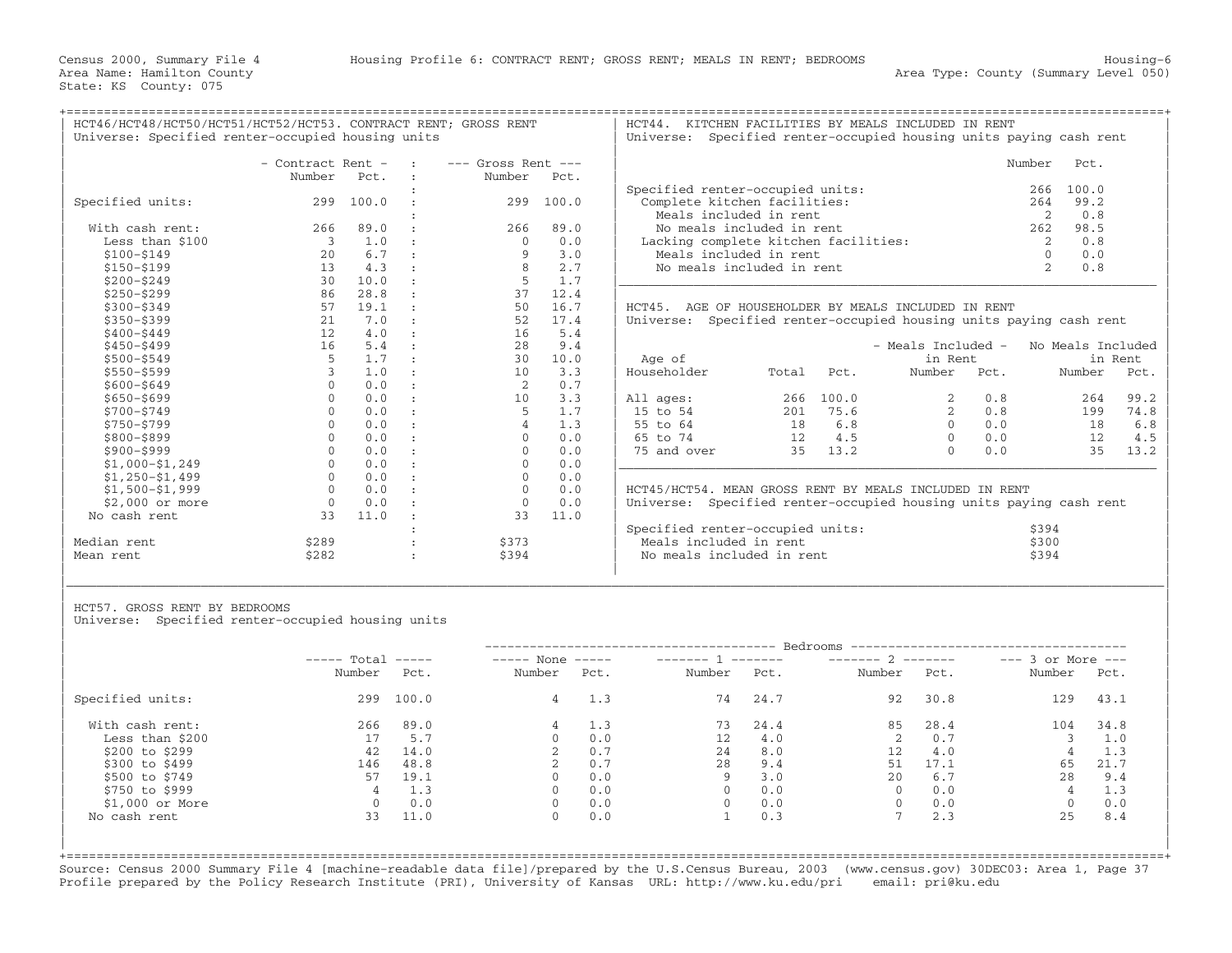## +===================================================================================================================================================+ HCT56. GROSS RENT BY HOUSEHOLD INCOME IN 1999 Universe: Specified renter-occupied housing units | | | | | All Specified −−−−−−−−−−−−−−−−−−−−−−−−−−−−−−−−− Household Income in 1999 −−−−−−−−−−−−−−−−−−−−−−−−−−−−−−−−−−− | | Renter−Occupied \$10,000 \$20,000 \$35,000 \$50,000 \$75,000 | | Housing Units Less than to to to to to \$100,000 | | Number Pct. \$10,000 \$19,999 \$34,999 \$49,999 \$74,999 \$99,999 or more | | | | Specified units: 299 100.0 56 75 102 29 33 4 0 | | | | With cash rent: 266 89.0 48 68 90 25 31 4 0 | | Less than \$100 0 0.0 0 0 0 0 0 0 0 | | \$100 to \$199 17 5.7 15 2 0 0 0 0 0 | | \$200 to \$299 42 14.0 4 15 14 4 5 0 0 | | \$300 to \$399 102 34.1 15 28 40 7 8 4 0 | | \$400 to \$499 44 14.7 6 5 23 2 8 0 0 | | \$500 to \$599 40 13.4 5 15 8 6 6 0 0 | | \$600 to \$699 12 4.0 2 3 2 4 1 0 0 | | \$700 to \$799 9 3.0 1 0 3 2 3 0 0 | | \$800 to \$899 0 0.0 0 0 0 0 0 0 0 | | \$900 to \$999 0 0.0 0 0 0 0 0 0 0 | | \$1,000 to \$1,249 0 0.0 0 0 0 0 0 0 0 | | \$1,250 to \$1,499 0 0.0 0 0 0 0 0 0 0 | | \$1,500 to \$1,999 0 0.0 0 0 0 0 0 0 0 | | \$2,000 or more 0 0.0 0 0 0 0 0 0 0 | | No cash rent 33 11.0 8 7 12 4 2 0 0 | | | |\_\_\_\_\_\_\_\_\_\_\_\_\_\_\_\_\_\_\_\_\_\_\_\_\_\_\_\_\_\_\_\_\_\_\_\_\_\_\_\_\_\_\_\_\_\_\_\_\_\_\_\_\_\_\_\_\_\_\_\_\_\_\_\_\_\_\_\_\_\_\_\_\_\_\_\_\_\_\_\_\_\_\_\_\_\_\_\_\_\_\_\_\_\_\_\_\_\_\_\_\_\_\_\_\_\_\_\_\_\_\_\_\_\_\_\_\_\_\_\_\_\_\_\_\_\_\_\_\_\_\_\_\_\_\_\_\_\_\_\_\_\_\_\_\_\_\_| | | | HCT59/HCT60. GROSS RENT AS A PERCENTAGE OF HOUSEHOLD INCOME IN 1999 | HCT55/HCT62. MEAN GROSS RENT BY UNITS IN STRUCTURE<br>Universe: Specified renter-occupied housing units | Universe: Specified renter-occupied housing units Universe: Specified renter-occupied housing units paying cash rent | | | Percentage of | Specified renter-occupied units: \$394 | Specified renter-occupied units: \$394<br>Household Income  $\begin{array}{|c|c|c|c|c|}\n \hline\n \text{Number} & \text{Pct.} & \text{J} & \text{detached} & \text{or attached} & \text{or} & \text{c} & \text{c} & \text{d} & \text{d} & \text{d} & \text{d} & \text{d} & \text{d} & \text{d} & \text{d} & \text{d} & \text{d} & \text{d} & \text{d} & \text{d} & \text{d} & \text{d} & \text{d} & \text{d} & \text{d} & \text{d} & \text{d} & \text{d} & \text{d} & \text{d} & \text{d} & \$ | | 1, detached or attached \$440 | | Specified renter−occupied units: 299 100.0 | 2 to 4 \$369 |  $\vert$  5 to 19  $\vert$  5 to 19  $\vert$  5 to 19  $\vert$  5 to 19  $\vert$  5 to 19  $\vert$  5 to 19  $\vert$  5 to 19  $\vert$  5 to 19  $\vert$  5 to 19  $\vert$  5 to 19  $\vert$  5 to 19  $\vert$  5 to 19  $\vert$  5 to 19  $\vert$  5 to 19  $\vert$  5 to 19  $\vert$  5 to 19  $\vert$  5 to 19  $\vert$  Less than 10 percent  $\vert$  29 9.7  $\vert$  20 to 49 .  $\vert$  20 to 49 .  $\vert$  . |  $10$  to 14 percent  $46$  15.4 | 50 or more  $\qquad \qquad$  . | 15 to 19 percent 58 19.4 | Mobile home \$391 | | 20 to 24 percent 25 8.4 | Boat, RV, van, etc. . | | 25 to 29 percent 20 6.7 | | | 30 to 34 percent 29 9.7 |\_\_\_\_\_\_\_\_\_\_\_\_\_\_\_\_\_\_\_\_\_\_\_\_\_\_\_\_\_\_\_\_\_\_\_\_\_\_\_\_\_\_\_\_\_\_\_\_\_\_\_\_\_\_\_\_\_\_\_\_\_\_\_\_\_\_\_\_\_\_\_\_\_\_\_ |  $\begin{array}{ccccccc} & 35 & \text{to} & 39 & \text{percent} & & 7 & 2.3 & & \end{array}$  $\vert$  40 to 49 percent  $\vert$  25  $\vert$  8.4  $\vert$  HCT58. INCLUSION OF UTILITIES IN RENT  $\vert$ | 50 percent or more 22 7.4 | Universe: Specified renter−occupied housing units | | Not computed 38 12.7 | Number Pct. | | | | | Median percentage of 1999 | Specified renter−occupied units: 299 100.0 | | household income spent | |  $\vert$  on gross rent  $\vert$  215  $\vert$  71.9  $\vert$  19.8%  $\vert$  Pay extra for one or more utilities  $\vert$  215  $\vert$  71.9  $\vert$  $\vert$  No extra payment for any utilities  $\rvert$  84 28.1  $\vert$ | | | | | | | |

+===================================================================================================================================================+Source: Census 2000 Summary File 4 [machine−readable data file]/prepared by the U.S.Census Bureau, 2003 (www.census.gov) 30DEC03: Area 1, Page 38 Profile prepared by the Policy Research Institute (PRI), University of Kansas URL: http://www.ku.edu/pri email: pri@ku.edu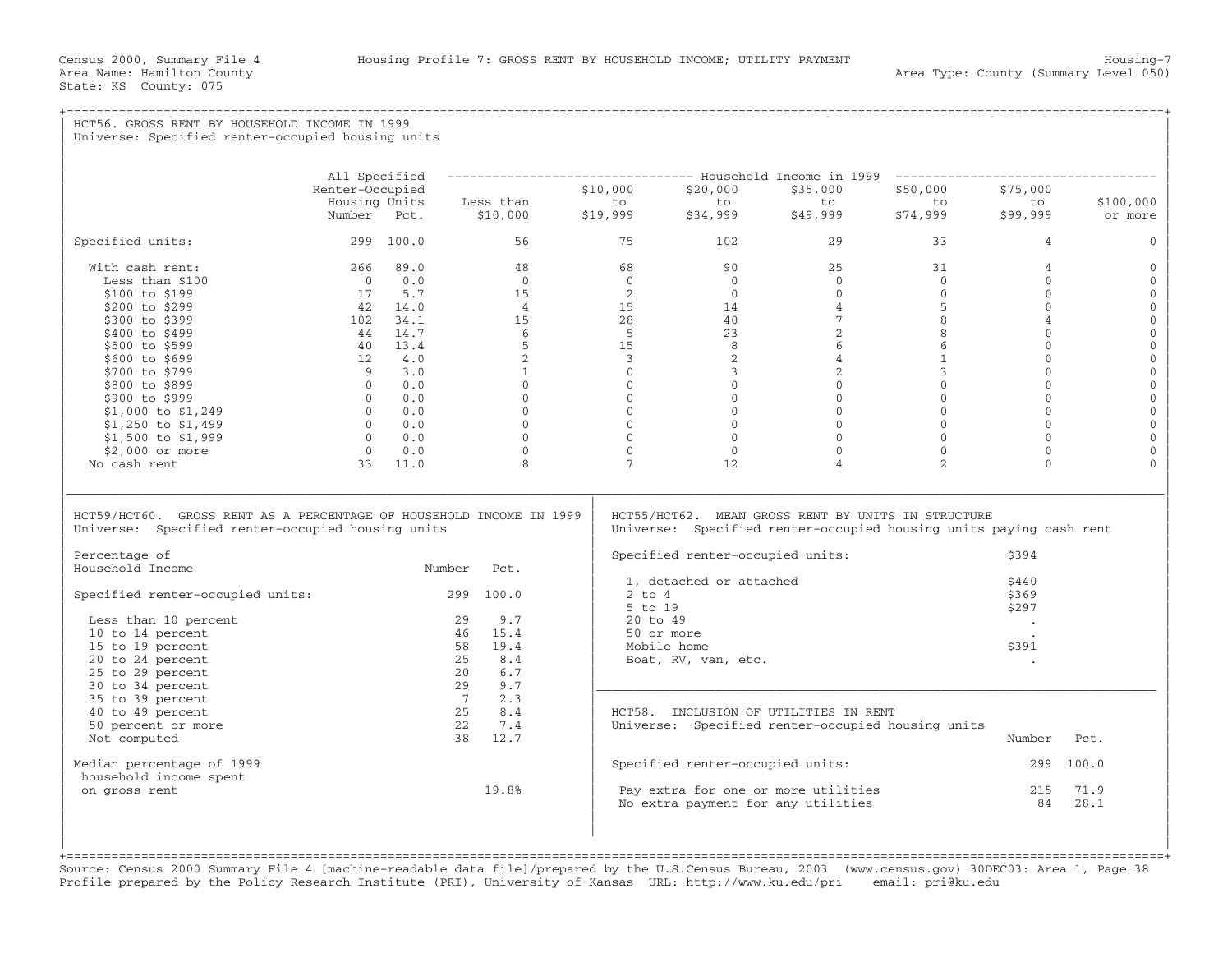| HCT61. GROSS RENT AS A PERCENTAGE OF HOUSEHOLD INCOME IN 1999 BY AGE OF HOUSEHOLDER<br>Universe: Specified renter-occupied housing units                                    |                                                   |           |                                                     |                                                                                        |                                                                              |                |                                  |                            |                   |  |  |  |
|-----------------------------------------------------------------------------------------------------------------------------------------------------------------------------|---------------------------------------------------|-----------|-----------------------------------------------------|----------------------------------------------------------------------------------------|------------------------------------------------------------------------------|----------------|----------------------------------|----------------------------|-------------------|--|--|--|
| Percentage of                                                                                                                                                               | $---$ All Ages $---$                              |           |                                                     | ------------------------------------ Age of Householder ------------------------------ |                                                                              |                |                                  |                            |                   |  |  |  |
| Household Income                                                                                                                                                            | Number Pct.                                       |           |                                                     |                                                                                        | 15 to 24 25 to 34 35 to 44                                                   | 45 to 54       | 55 to 64                         | 65 to 74                   | 75 & over         |  |  |  |
| Specified units:                                                                                                                                                            |                                                   | 299 100.0 | 29                                                  | 84                                                                                     | 83                                                                           | 31             | 22                               | 14                         | 36                |  |  |  |
| Less than 20 percent                                                                                                                                                        |                                                   | 133 44.5  | 9                                                   | 57                                                                                     | 24                                                                           | 14             | 12                               | 5                          | 12                |  |  |  |
| 20 to 24 percent                                                                                                                                                            |                                                   | 25 8.4    | $\overline{0}$                                      | 6 —                                                                                    | 13                                                                           | $\overline{4}$ | $\overline{0}$                   | $\overline{2}$             | $\mathbf 0$       |  |  |  |
| 25 to 29 percent                                                                                                                                                            |                                                   | 20 6.7    |                                                     | $7\overline{ }$                                                                        | $5 - 5$                                                                      |                | $\overline{\phantom{a}}$         | $\mathbf{1}$               | $\mathsf 3$       |  |  |  |
| 30 to 34 percent                                                                                                                                                            |                                                   | 29 9.7    |                                                     | $\overline{4}$                                                                         | $\frac{5}{14}$                                                               | $\frac{4}{2}$  | $\overline{4}$                   | $\Omega$                   | $\mathsf S$       |  |  |  |
| 35 percent or more                                                                                                                                                          |                                                   |           |                                                     | $\overline{4}$                                                                         | 14                                                                           | 6              | $\overline{0}$                   | $\overline{4}$             | 15                |  |  |  |
| Not computed                                                                                                                                                                | 54 18.1<br>38 12.7                                |           | $\begin{array}{c}0\\2\\11\\7\end{array}$            | 6                                                                                      | 13                                                                           | 5              | $\overline{4}$                   | 2                          | $\mathbf{1}$      |  |  |  |
| HCT62. GROSS RENT AS A PERCENTAGE OF HOUSEHOLD INCOME IN 1999 BY UNITS IN STRUCTURE<br>Universe: Specified renter-occupied housing units                                    | All Specified<br>Renter-Occupied                  |           |                                                     |                                                                                        | ------------------------------------ Units in Structure -------------------- |                |                                  |                            |                   |  |  |  |
| Percentage of                                                                                                                                                               | Housing Units                                     |           | 1, Detached                                         |                                                                                        |                                                                              |                |                                  |                            |                   |  |  |  |
| Household Income                                                                                                                                                            | Number Pct.                                       |           | or Attached 2 to 4 5 to 19                          |                                                                                        |                                                                              | 20 to 49       |                                  | 50 or More Mobile Home     | Van, etc.         |  |  |  |
| Specified units:                                                                                                                                                            |                                                   | 299 100.0 | 163                                                 | 49                                                                                     | 32                                                                           | $\Omega$       | $\Omega$                         | 55                         | $\Omega$          |  |  |  |
| Less than 20 percent                                                                                                                                                        | 133 44.5                                          |           | 86                                                  | 26                                                                                     | 12                                                                           | $\overline{0}$ | $\mathbf{0}$                     | 9                          | $\Omega$          |  |  |  |
| 20 to 24 percent                                                                                                                                                            |                                                   |           |                                                     |                                                                                        | $7\overline{ }$                                                              | $\overline{0}$ | $\mathbf{0}$                     | 12                         | 0                 |  |  |  |
| 25 to 29 percent                                                                                                                                                            |                                                   |           |                                                     | $\frac{4}{4}$                                                                          | $\overline{1}$                                                               | $\overline{0}$ | $\overline{0}$                   | 5                          | $\Omega$          |  |  |  |
| 30 to 34 percent                                                                                                                                                            |                                                   | 29 9.7    |                                                     | 5 <sup>5</sup>                                                                         | $\overline{4}$                                                               | $\Omega$       | $\Omega$                         | -5                         | $\Omega$          |  |  |  |
| 35 percent or more                                                                                                                                                          | $54$ 18.1                                         |           | $\begin{array}{c}\n 10 \\  15 \\  23\n \end{array}$ | 9                                                                                      | 8                                                                            | $\Omega$       | $\Omega$                         | 14                         | $\Omega$          |  |  |  |
| Not computed                                                                                                                                                                |                                                   | 38 12.7   | 27                                                  | $\mathbf{1}$                                                                           | $\Omega$                                                                     | $\Omega$       | $\Omega$                         | 10                         | $\cap$            |  |  |  |
| HCT63. GROSS RENT AS A PERCENTAGE OF HOUSEHOLD INCOME IN 1999 BY HOUSEHOLD INCOME<br>Universe: Specified renter-occupied housing units<br>Percentage of<br>Household Income | All Specified<br>Renter-Occupied<br>Housing Units |           | Less than<br>$$10,000$ $$19,999$                    | \$10,000<br>to                                                                         | \$20,000<br>to                                                               | \$35,000<br>to | \$50,000<br>to<br>to<br>\$74,999 | \$75,000<br>to             | \$100,000         |  |  |  |
|                                                                                                                                                                             | Number Pct.                                       |           |                                                     |                                                                                        | \$34,999                                                                     | \$49,999       |                                  | \$99,999                   | or more           |  |  |  |
| Specified units:                                                                                                                                                            |                                                   | 299 100.0 | 56                                                  | 75                                                                                     | 102                                                                          | 29             | 33                               | $\overline{4}$             | $\Omega$          |  |  |  |
| Less than 20 percent                                                                                                                                                        | 133 44.5                                          | 25 8.4    | $7\overline{ }$<br>$\overline{0}$                   | 2<br>12                                                                                | 68<br>11                                                                     | 21<br>2        | 31<br>$\bigcirc$                 | $\overline{4}$<br>$\Omega$ | 0<br>$\mathbf{0}$ |  |  |  |
| 20 to 24 percent                                                                                                                                                            |                                                   | 20 6.7    | $\overline{\phantom{a}}$                            | $\overline{7}$                                                                         | 9                                                                            | $\overline{2}$ | $\overline{0}$                   | $\mathbf{0}$               | $\mathbf{0}$      |  |  |  |
| 25 to 29 percent                                                                                                                                                            |                                                   |           |                                                     |                                                                                        |                                                                              |                |                                  |                            |                   |  |  |  |
| 30 to 34 percent                                                                                                                                                            |                                                   | 29 9.7    | $\overline{4}$                                      | 23                                                                                     | $\overline{\phantom{a}}$                                                     | $\overline{0}$ | $\overline{0}$                   | $\mathbf{0}$               | $\Omega$          |  |  |  |
| 35 percent or more                                                                                                                                                          | 54 18.1                                           |           | 30                                                  | 24                                                                                     | $\overline{0}$                                                               | $\Omega$       | $\overline{0}$                   | $\mathbf{0}$               | $\Omega$          |  |  |  |
| Not computed                                                                                                                                                                |                                                   | 38 12.7   | 13                                                  | $\overline{7}$                                                                         | 12                                                                           | $\overline{4}$ | $\overline{2}$                   | $\Omega$                   |                   |  |  |  |
|                                                                                                                                                                             |                                                   |           |                                                     |                                                                                        |                                                                              |                |                                  |                            |                   |  |  |  |

Source: Census 2000 Summary File 4 [machine−readable data file]/prepared by the U.S.Census Bureau, 2003 (www.census.gov) 30DEC03: Area 1, Page 39 Profile prepared by the Policy Research Institute (PRI), University of Kansas URL: http://www.ku.edu/pri email: pri@ku.edu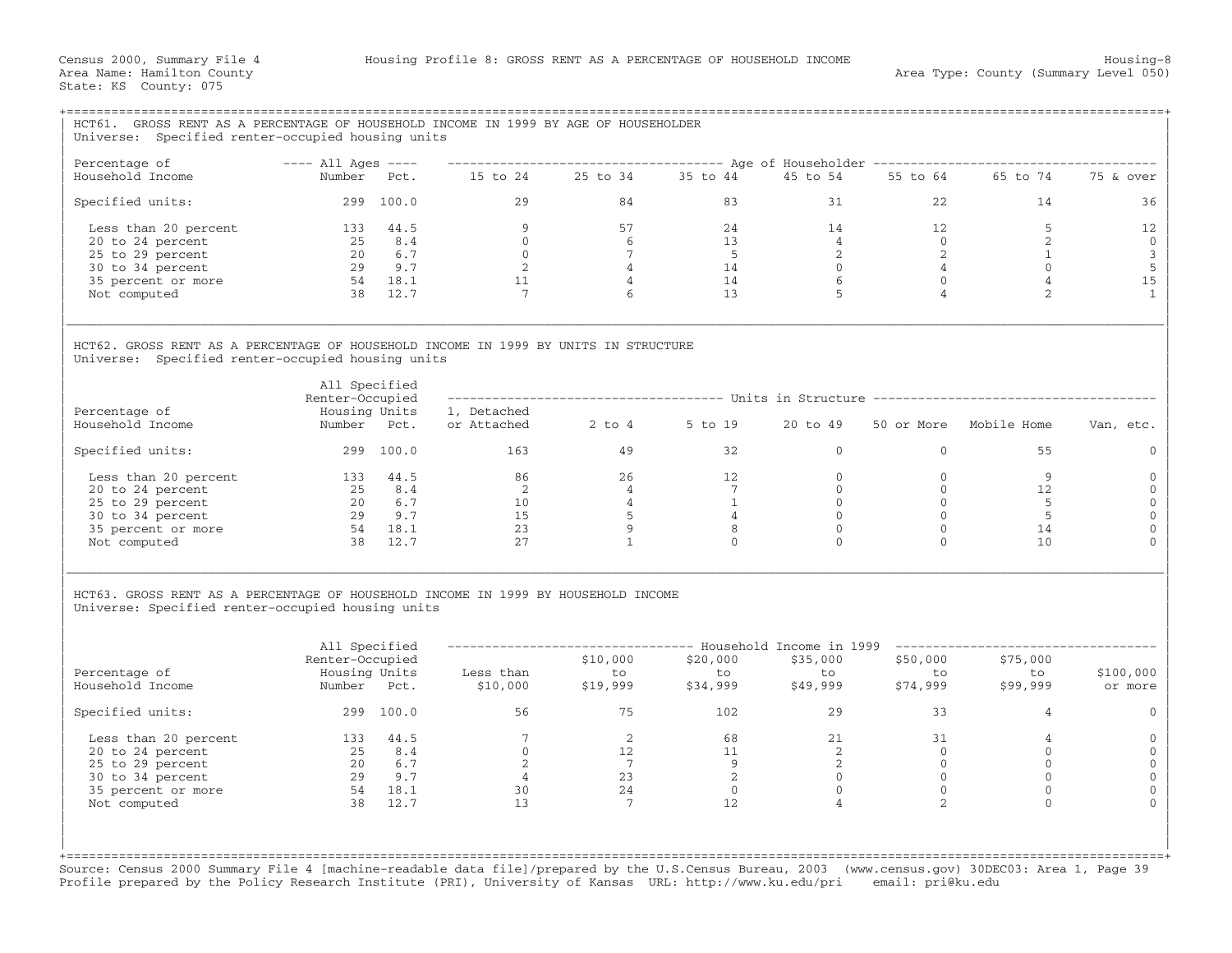| HCT64/HCT65/HCT66/HCT67. VALUE<br>Universe: Specified owner-occupied housing units |                |                | Universe: Specified owner-occupied housing units |                      |          |                                  | HCT73/HCT75/HCT76/HCT77. MORTGAGE STATUS AND SELECTED MONTHLY OWNER COSTS |                |
|------------------------------------------------------------------------------------|----------------|----------------|--------------------------------------------------|----------------------|----------|----------------------------------|---------------------------------------------------------------------------|----------------|
| Value                                                                              | Number         | Pct.           |                                                  |                      |          | With a :                         |                                                                           | Without a      |
|                                                                                    |                |                | Monthly Costs                                    |                      | Total    | Mortgage :                       | Monthly Costs                                                             | Mortgage       |
| Specified units:                                                                   | 521            | 100.0          | Specified units:                                 |                      | 521      | 234<br>$\mathbf{r}$              | Total:                                                                    | 287            |
| Less than $$10,000$                                                                | 19             | 3.6            |                                                  |                      |          | $\cdot$                          |                                                                           |                |
| $$10,000 - $14,999$                                                                | 16             | 3.1            | Less than \$200                                  |                      | 59       | $\Omega$<br>$\cdot$              | Less than \$100                                                           | $\overline{4}$ |
| $$15,000 - $19,999$                                                                | 10             | 1.9            | \$200 to \$299                                   |                      | 102      | 3<br>$\mathbf{r}$                | \$100 to \$149                                                            | 20             |
| $$20,000 - $24,999$                                                                | 18             | 3.5            | \$300 to \$399                                   |                      | 97       | 14<br>$\sim 10$                  | \$150 to \$199                                                            | 35             |
| $$25,000 - $29,999$                                                                | 20             | 3.8            | \$400 to \$499                                   |                      | 61       | 31<br>$\sim 100$                 | \$200 to \$249                                                            | 58             |
| $$30,000 - $34,999$                                                                | 18             | 3.5            | \$500 to \$599                                   |                      | 66       | 61 :                             | \$250 to \$299                                                            | 41             |
| $$35,000 - $39,999$                                                                | 47             | 9.0            | \$600 to \$699                                   |                      | 34       | 29<br>$\sim 100$                 | \$300 to \$349                                                            | 58             |
| $$40,000 - $49,999$                                                                | 61             | 11.7           | \$700 to \$799                                   |                      | 20       | 20<br>$\sim$ 100 $\pm$           | \$350 to \$399                                                            | 25             |
| $$50,000 - $59,999$                                                                | 55             | 10.6           | \$800 to \$899                                   |                      | 34       | 30<br>$\sim$ 100 $\pm$           | \$400 to \$499                                                            | 30             |
| $$60,000 - $69,999$                                                                | 68             | 13.1           | \$900 to \$999                                   |                      | 16       | $14$ :                           | \$500 to \$599                                                            | $\overline{5}$ |
| $$70,000 - $79,999$                                                                | 53             | 10.2           | $$1,000$ or more:                                |                      | 32       | 32<br>$\sim$ 100                 | \$600 to \$699                                                            | 5              |
| \$80,000-\$89,999                                                                  | 32             | 6.1            | \$1,000 to \$1,249                               |                      | N/A      | 1.5<br>$\sim$ 100                | \$700 to \$799                                                            | $\mathbf{0}$   |
| $$90,000 - $99,999$                                                                | 46             | 8.8            | \$1,250 to \$1,499                               |                      | N/A      | $13$ :                           | \$800 to \$899                                                            | $\overline{4}$ |
| \$100,000-\$124,999                                                                | 24             | 4.6            | $$1,500$ to $$1,999$                             |                      | N/A      | 2<br>$\sim$ 100                  | \$900 to \$999                                                            | $\overline{a}$ |
| \$125,000-\$149,999                                                                | 21             | 4.0            | \$2,000 to \$2,499                               |                      | N/A      | $\overline{2}$<br>$\sim$ 100     | \$1,000 or more                                                           | $\Omega$       |
| \$150,000-\$174,999                                                                | $\overline{4}$ | 0.8            | \$2,500 to \$2,999                               |                      | N/A      | $\Omega$<br>$\sim$ 1.            |                                                                           |                |
| $$175,000 - $199,999$                                                              | 9              | 1.7            | \$3,000 or more                                  |                      | N/A      | $\Omega$<br>$\mathbf{r}$         |                                                                           |                |
| $$200,000 - $249,999$                                                              | $\mathbf{0}$   | 0.0            |                                                  |                      |          |                                  | $\mathbf{r}$                                                              |                |
| $$250,000 - $299,999$                                                              | $\mathbf{0}$   | 0.0            | Median monthly costs                             |                      | N/A      | \$628<br>$\cdot$ .               |                                                                           | \$282          |
| $$300,000 - $399,999$                                                              | $\Omega$       | 0.0            | Mean monthly costs                               |                      | \$488    | \$724<br>$\sim$ 1                |                                                                           | \$296          |
| \$400,000-\$499,999                                                                | $\mathbf{0}$   | 0.0            |                                                  |                      |          |                                  |                                                                           |                |
| \$500,000-\$749,999                                                                | $\Omega$       | 0.0            |                                                  |                      |          |                                  |                                                                           |                |
| \$750,000-\$999,999                                                                | $\Omega$       | 0.0            |                                                  |                      |          |                                  |                                                                           |                |
| \$1,000,000 or more                                                                | $\mathbf{0}$   | 0.0            |                                                  |                      |          |                                  |                                                                           |                |
|                                                                                    |                |                | Mean value for                                   |                      |          |                                  |                                                                           |                |
| Lower value quartile                                                               | \$38,100       |                | specified owner-occupied                         |                      |          |                                  |                                                                           |                |
| Median value                                                                       | \$59,400       |                | housing units                                    |                      | \$63,249 | \$65,962                         |                                                                           | \$61,037       |
| Upper value quartile                                                               | \$81,800       |                |                                                  |                      |          |                                  |                                                                           |                |
| HCT69/HCT81. MEAN VALUE BY AGE OF                                                  |                |                | HCT70/HCT17. MEAN VALUE BY UNITS                 |                      |          | HCT72. MORTGAGE STATUS           |                                                                           |                |
| HOUSEHOLDER                                                                        |                |                | IN STRUCTURE                                     |                      |          |                                  | Universe: Specified owner-occupied housing units                          |                |
| Universe: Specified owner-occupied                                                 |                |                | Universe: Owner-occupied housing units           |                      |          |                                  |                                                                           |                |
| housing units                                                                      |                |                |                                                  |                      |          | Specified units:                 |                                                                           | 521            |
|                                                                                    |                | Total units:   |                                                  | \$64,000             |          |                                  |                                                                           |                |
| All Ages:                                                                          | \$63,249       |                |                                                  |                      |          |                                  | Housing units with a mortgage, contract                                   |                |
|                                                                                    |                |                | 1, detached                                      | \$67,929             |          | to purchase, or similar debt:    |                                                                           | 234            |
| Householder 15 to 24                                                               | \$22,500       |                | 1, attached                                      | \$152,083            |          |                                  | With either a second mortgage or home                                     |                |
| Householder 25 to 34                                                               | \$58,991       | $\overline{2}$ |                                                  | \$55,000             |          | equity loan, but not both:       |                                                                           | 18             |
| Householder 35 to 44                                                               | \$55,097       | $3$ or $4$     |                                                  | $\bullet$            |          | Second mortgage only             |                                                                           | 13             |
| Householder 45 to 54                                                               | \$68,851       | 5 or more      |                                                  | $\ddot{\phantom{a}}$ |          | Home equity loan only            |                                                                           | 5              |
| Householder 55 to 64                                                               | \$67,045       |                | Mobile home                                      | \$31,966             |          |                                  | Both second mortgage and home equity loan                                 | $\mathbf 0$    |
| Householder 65 to 74                                                               | \$63,394       |                | Boat, RV, van, etc.                              | \$12,500             |          |                                  | No second mortgage and no home equity loan                                | 216            |
| Householder 75 and over                                                            | \$65,632       |                |                                                  |                      |          |                                  |                                                                           |                |
|                                                                                    |                |                |                                                  |                      |          | Housing units without a mortgage |                                                                           | 287            |
|                                                                                    |                |                |                                                  |                      |          |                                  |                                                                           |                |

+===================================================================================================================================================+ Source: Census 2000 Summary File 4 [machine−readable data file]/prepared by the U.S.Census Bureau, 2003 (www.census.gov) 30DEC03: Area 1, Page 40 Profile prepared by the Policy Research Institute (PRI), University of Kansas URL: http://www.ku.edu/pri email: pri@ku.edu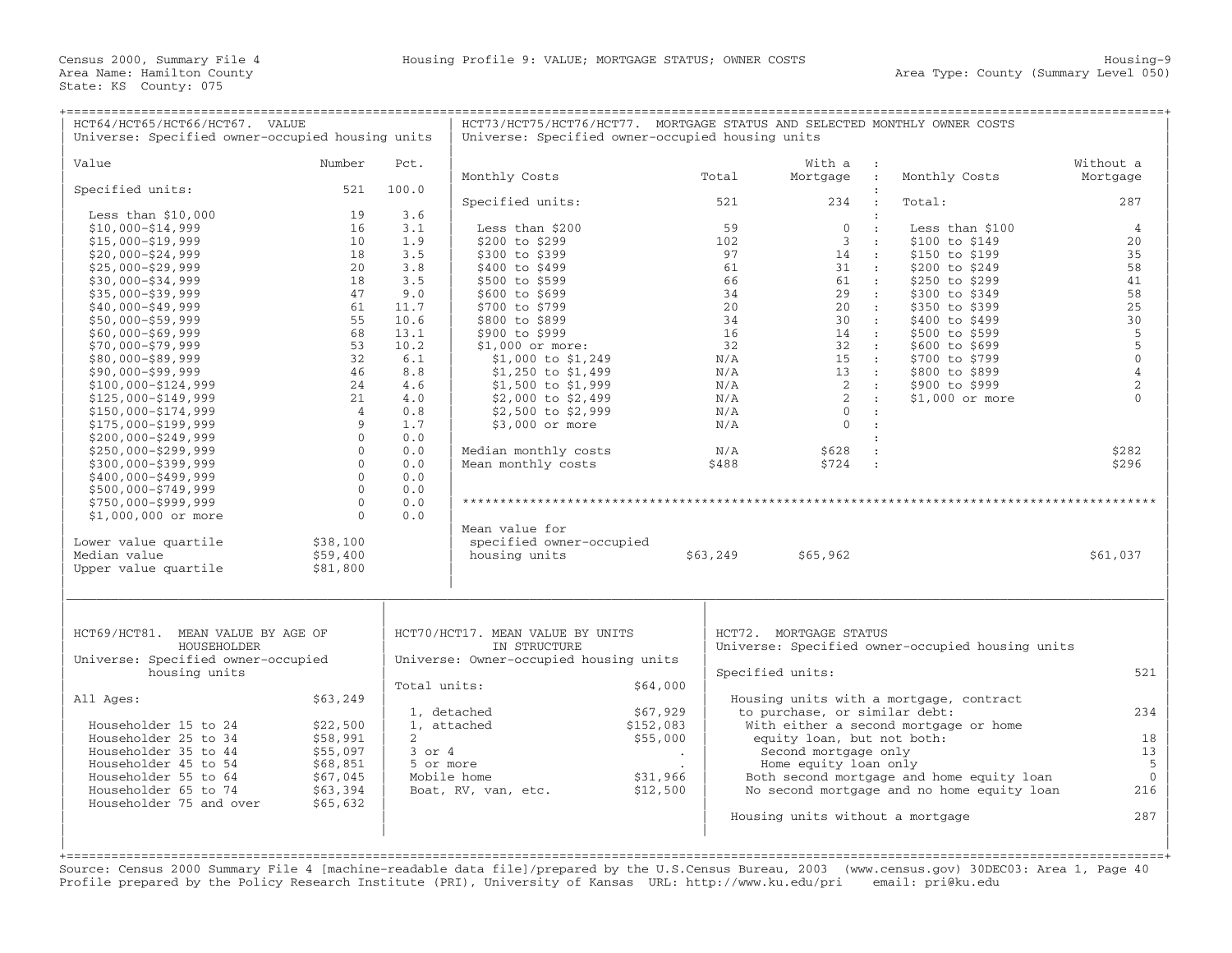| HCT71. VALUE BY HOUSEHOLD INCOME IN 1999<br>Universe: Specified owner-occupied housing units                                   |                                                                                                                                                                                                       |                                                          |                                                                 |                                                                                    |                                                                                          |                                                                                             |                 |                                                 |  |  |
|--------------------------------------------------------------------------------------------------------------------------------|-------------------------------------------------------------------------------------------------------------------------------------------------------------------------------------------------------|----------------------------------------------------------|-----------------------------------------------------------------|------------------------------------------------------------------------------------|------------------------------------------------------------------------------------------|---------------------------------------------------------------------------------------------|-----------------|-------------------------------------------------|--|--|
|                                                                                                                                |                                                                                                                                                                                                       |                                                          |                                                                 | -------------------------------- Household Income in 1999 ------------------------ |                                                                                          |                                                                                             |                 |                                                 |  |  |
|                                                                                                                                | All Specified                                                                                                                                                                                         |                                                          |                                                                 |                                                                                    |                                                                                          |                                                                                             |                 |                                                 |  |  |
|                                                                                                                                | Owner-Occupied                                                                                                                                                                                        |                                                          | \$10,000                                                        | \$20,000                                                                           | \$35,000                                                                                 | \$50,000                                                                                    | \$75,000        |                                                 |  |  |
| Value                                                                                                                          | Housing Units<br>Number Pct.                                                                                                                                                                          | Less than<br>\$10,000                                    |                                                                 |                                                                                    | to<br>\$49,999                                                                           | to<br>\$74,999 \$9                                                                          | to<br>\$99,999  | \$100,000<br>or more                            |  |  |
|                                                                                                                                |                                                                                                                                                                                                       |                                                          |                                                                 |                                                                                    |                                                                                          |                                                                                             |                 |                                                 |  |  |
| Specified units: 521 100.0                                                                                                     |                                                                                                                                                                                                       | 33                                                       | 64                                                              | 134                                                                                | 107                                                                                      | 101                                                                                         | 47              | 35                                              |  |  |
| Less than $$10,000$                                                                                                            | 19 3.6                                                                                                                                                                                                |                                                          | $\begin{array}{c} 7 \\ 0 \\ 2 \end{array}$<br>$0 \qquad \qquad$ | 2                                                                                  | $\overline{0}$                                                                           | 10                                                                                          | $\overline{0}$  | $\mathbf{0}$                                    |  |  |
| \$10,000 to \$19,999                                                                                                           | 26 5.0                                                                                                                                                                                                |                                                          | $4\overline{ }$                                                 | 12                                                                                 | $7^{\circ}$                                                                              | $\overline{\mathbf{3}}$                                                                     | $\Omega$        | $\mathbf{0}$                                    |  |  |
| \$20,000 to \$29,999                                                                                                           | 38 7.3                                                                                                                                                                                                |                                                          | $\begin{array}{c} 7 \\ 4 \\ 10 \end{array}$                     | 13                                                                                 | 7                                                                                        | 7                                                                                           | $\overline{2}$  | $\mathbf 0$                                     |  |  |
| \$30,000 to \$39,999                                                                                                           |                                                                                                                                                                                                       | 12                                                       |                                                                 | 23                                                                                 |                                                                                          | $\overline{4}$                                                                              | $\overline{0}$  | 8                                               |  |  |
| \$40,000 to \$49,999                                                                                                           |                                                                                                                                                                                                       | $\overline{4}$                                           |                                                                 | 24                                                                                 |                                                                                          | 6                                                                                           | $\mathbf{3}$    | $\mathsf{O}\xspace$                             |  |  |
| \$50,000 to \$59,999                                                                                                           |                                                                                                                                                                                                       | 2                                                        |                                                                 | 14                                                                                 |                                                                                          | 12                                                                                          | 5 <sup>1</sup>  |                                                 |  |  |
| \$60,000 to \$69,999                                                                                                           |                                                                                                                                                                                                       |                                                          |                                                                 | 14                                                                                 |                                                                                          | 19                                                                                          | $6\overline{6}$ |                                                 |  |  |
| \$70,000 to \$79,999                                                                                                           |                                                                                                                                                                                                       |                                                          | $\frac{9}{5}$ 6                                                 | 13                                                                                 |                                                                                          | 18                                                                                          | $\Omega$        | $\begin{array}{c} 2 \\ 5 \\ 5 \\ 0 \end{array}$ |  |  |
| \$80,000 to \$89,999                                                                                                           |                                                                                                                                                                                                       |                                                          |                                                                 | 4                                                                                  |                                                                                          | 2<br>9                                                                                      | 9               | $\mathbf{3}$                                    |  |  |
| \$90,000 to \$99,999                                                                                                           |                                                                                                                                                                                                       |                                                          | $\begin{bmatrix} 6 \\ 8 \\ 0 \end{bmatrix}$                     | 11                                                                                 | $\frac{14}{14}$<br>$\frac{14}{17}$<br>$\frac{17}{8}$<br>$\frac{6}{12}$                   | $\begin{array}{ccc} 6 & & & & 1 \\ 12 & & & & 11 \\ 0 & & & & 0 \\ 0 & & & & 0 \end{array}$ | 11              |                                                 |  |  |
| \$100,000 to \$199,999                                                                                                         |                                                                                                                                                                                                       |                                                          |                                                                 | $4\overline{4}$<br>$\overline{0}$                                                  |                                                                                          |                                                                                             | 11<br>$\Omega$  | 12<br>$\overline{0}$                            |  |  |
| \$200,000 to \$299,999<br>\$300,000 to \$499,999                                                                               |                                                                                                                                                                                                       |                                                          | $\Omega$                                                        | $\overline{0}$                                                                     | $\overline{0}$                                                                           | $\overline{0}$                                                                              | $\overline{0}$  | $\mathbf{0}$                                    |  |  |
| \$500,000 or more                                                                                                              | $\begin{array}{ccc} 38 & 7.3 \\ 65 & 12.5 \\ 61 & 11.7 \\ 55 & 10.6 \\ 68 & 13.1 \\ 53 & 10.2 \\ 32 & 6.1 \\ 46 & 8.8 \\ 58 & 11.1 \\ 0 & 0.0 \\ 0 & 0.0 \\ 0 & 0.0 \\ \end{array}$<br>$0 \qquad 0.0$ | $\Omega$                                                 | $\Omega$                                                        | $\Omega$                                                                           | $\Omega$                                                                                 | $\Omega$                                                                                    | $\Omega$        | $\Omega$                                        |  |  |
| HCT79/HCT80. SELECTED MONTHLY OWNER COSTS AS A PERCENTAGE<br>Universe: Specified owner-occupied housing units<br>Percentage of | $---$ Total $---$                                                                                                                                                                                     | OF HOUSEHOLD INCOME IN 1999 BY MORTGAGE STATUS<br>With a | Without a                                                       |                                                                                    | HCT84/HCT85/HCT86. REAL ESTATE TAXES<br>Universe: Specified owner-occupied housing units |                                                                                             | Number          | Pct.                                            |  |  |
| Household Income                                                                                                               | Number Pct.                                                                                                                                                                                           | Mortgage                                                 | Mortgage                                                        |                                                                                    | Specified units:                                                                         |                                                                                             | 521             | 100.0                                           |  |  |
| Specified units:                                                                                                               | $521$ 100.0                                                                                                                                                                                           | 234                                                      | 287                                                             |                                                                                    | Less than \$200<br>\$200 to \$299                                                        |                                                                                             | 62<br>47        | 11.9<br>9.0                                     |  |  |
| Less than 10 percent                                                                                                           | 159 30.5                                                                                                                                                                                              | 27                                                       | 132                                                             |                                                                                    | \$300 to \$399                                                                           |                                                                                             | 36              | 6.9                                             |  |  |
| 10 to 14 percent                                                                                                               | 108 20.7                                                                                                                                                                                              | 48                                                       | 60                                                              |                                                                                    | \$400 to \$599                                                                           |                                                                                             | 90              | 17.3                                            |  |  |
| 15 to 19 percent                                                                                                               | 87 16.7                                                                                                                                                                                               | 58                                                       | 29                                                              |                                                                                    | \$600 to \$799                                                                           |                                                                                             | 83              | 15.9                                            |  |  |
| 20 to 24 percent                                                                                                               |                                                                                                                                                                                                       | 30                                                       | 25                                                              |                                                                                    | \$800 to \$999                                                                           |                                                                                             | 56              | 10.7                                            |  |  |
| 25 to 29 percent                                                                                                               | $\begin{array}{cccc} 87 & 16.7 \ 55 & 10.6 \ 36 & 6.9 \ 19 & 3.6 \ 17 & 3.3 \ 18 & 3.5 \ 22 & 4.2 \ 0 & 0.0 \end{array}$                                                                              | 23                                                       | 13                                                              |                                                                                    | \$1,000 to \$1,499                                                                       |                                                                                             | 110             | 21.1                                            |  |  |
| 30 to 34 percent                                                                                                               |                                                                                                                                                                                                       | $\begin{array}{c} 9 \\ 13 \\ 15 \\ 11 \\ 0 \end{array}$  | 10                                                              |                                                                                    | \$1,500 to \$1,999                                                                       |                                                                                             | 8               | 1.5                                             |  |  |
| 35 to 39 percent                                                                                                               |                                                                                                                                                                                                       |                                                          | $\overline{4}$                                                  |                                                                                    | \$2,000 to \$2,999                                                                       |                                                                                             | 27              | 5.2                                             |  |  |
| 40 to 49 percent                                                                                                               |                                                                                                                                                                                                       |                                                          | $\overline{\mathbf{3}}$                                         |                                                                                    | \$3,000 to \$3,999                                                                       |                                                                                             | 2               | 0.4                                             |  |  |
| $40$ to $42$ $50$ percent or more                                                                                              |                                                                                                                                                                                                       |                                                          | 11                                                              |                                                                                    | \$4,000 to \$4,999                                                                       |                                                                                             | $\Omega$        | 0.0                                             |  |  |
|                                                                                                                                | $0 \qquad 0.0$                                                                                                                                                                                        |                                                          | $\Omega$                                                        |                                                                                    | \$5,000 to \$7,499                                                                       |                                                                                             | $\Omega$        | 0.0                                             |  |  |
|                                                                                                                                |                                                                                                                                                                                                       |                                                          |                                                                 |                                                                                    | \$7,500 to \$9,999                                                                       |                                                                                             | $\Omega$        | 0.0                                             |  |  |
| Median percentage of                                                                                                           |                                                                                                                                                                                                       |                                                          |                                                                 |                                                                                    | \$10,000 or more                                                                         |                                                                                             | $\overline{0}$  | 0.0                                             |  |  |
| 1999 household income<br>spent on home ownership                                                                               | 14.7%                                                                                                                                                                                                 | 18.6%                                                    | 11.0%                                                           |                                                                                    | No taxes paid                                                                            |                                                                                             | $\Omega$        | 0.0                                             |  |  |
|                                                                                                                                |                                                                                                                                                                                                       |                                                          |                                                                 |                                                                                    | Median Real Estate Taxes<br>Mean Real Estate Taxes                                       |                                                                                             | \$661<br>\$756  |                                                 |  |  |
|                                                                                                                                |                                                                                                                                                                                                       |                                                          |                                                                 |                                                                                    |                                                                                          |                                                                                             |                 |                                                 |  |  |

+===================================================================================================================================================+ Source: Census 2000 Summary File 4 [machine−readable data file]/prepared by the U.S.Census Bureau, 2003 (www.census.gov) 30DEC03: Area 1, Page 41 Profile prepared by the Policy Research Institute (PRI), University of Kansas URL: http://www.ku.edu/pri email: pri@ku.edu

| |